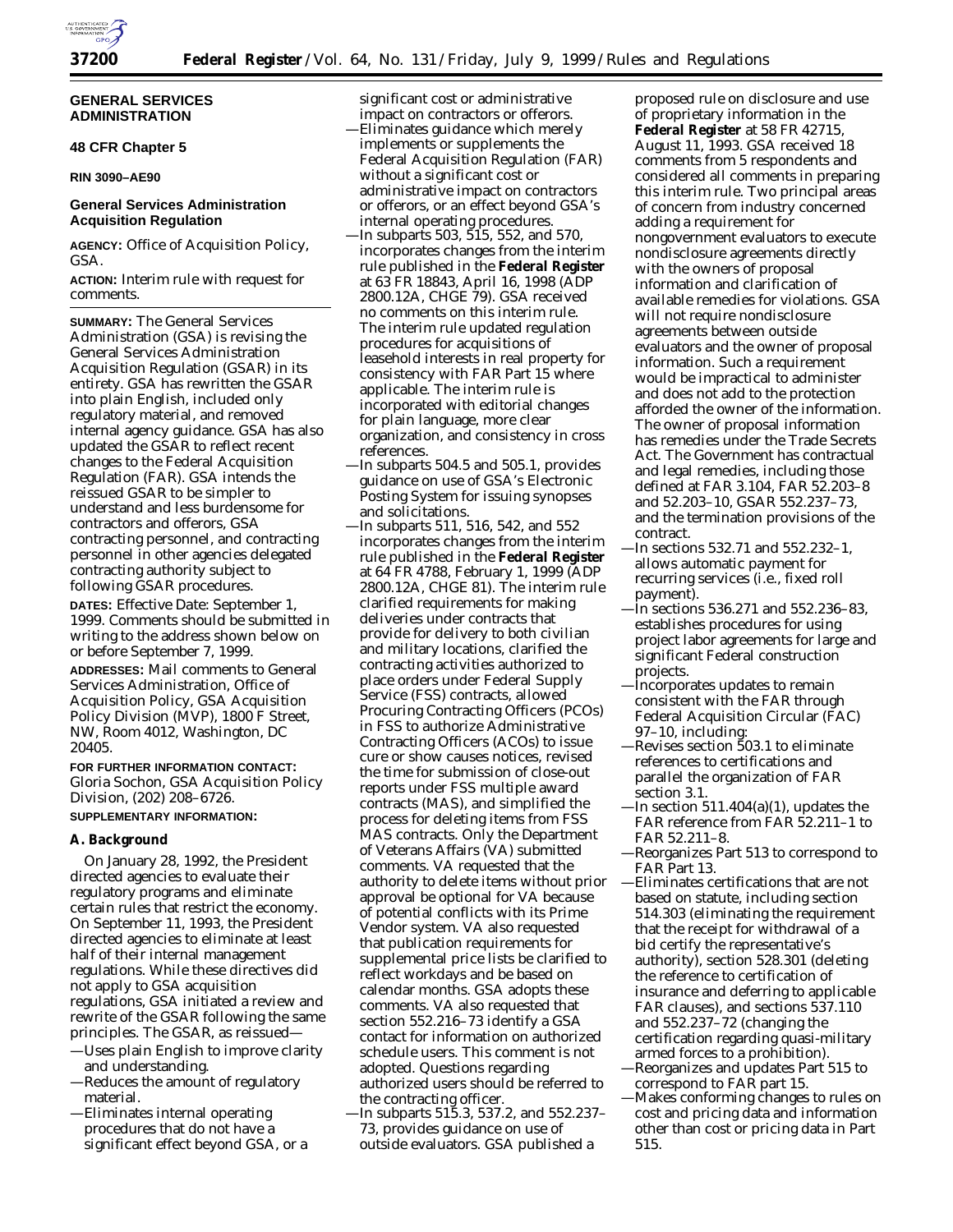- —Updates subpart 519.8 and section 552.219–74, to conform to changes in FAC 97–05 and 97–06, and to add direct section 8(a) award authority based on a Memorandum of Understanding with the Small Business Administration.
- —Updates subparts headings in Part 528 to correspond to subpart headings in the FAR.
- —Implements agency protest procedures in sections 533.103 and 552.233–70.
- —Reorganizes Part 542 to correspond to FAR Part 42.
- —Updates prescription citations in Part 552 to conform to the revised Parts 501–550 and 570.
- —Deletes the following sections from Part 552, which are either obsolete or duplicate FAR provisions or clauses:
- 552.203–4 Contingent Fee Representation and Agreement
- 552.214–16 Minimum Bid Acceptance Period<br>552.214–74
- Solicitation Copies
- 552.225–70 Buy American Act—Hand or Measuring Tools or Stainless Steel
- **Flatware**
- 552.225–72 Eligible Products from
- Nondesignated Countries—Waiver 552.225-75 Buy American Act Notice-
- Construction Materials
- 552.228–70 Bid Guarantee and Bonds
- 552.228–71 Bid Guarantee
- 552.228–72 Performance Bond
- 552.228–73 Performance and Payment Bonds<br>552.233–70
- 552.233–70 Disputes (Utility Contract)
- Furnishing Information and Records
- 552.270–40 Asbestos and Hazardous Waste Management.
- —Renumbers section 552.211–1 to 552.211–8 for consistent crossnumbering to the corresponding clause of FAR 52.211–8.
- —Incorporates a clause at sections 552.212–71 and 552.238–78, Cancellation, required by the Federal Supply Service for multiple award schedule contracts.
- —At section 552.212–71, Contract Terms and Conditions Applicable to GSA Acquisition of Commercial Items, separates provisions from clauses and updates references to revised provisions and clauses.
- —At section 552.212–72, Contract Terms and Conditions Required to Implement Statutes or Executive Orders Applicable to GSA Acquisition of Commercial Items, separates provisions from clauses; adds 552.225–8, Buy American Act—Trade Agreements—Balance of Payments Program Certificate and 552.225–9, Buy American Act—Trade Agreements—Balance of Payments

Program; and updates references to revised provisions and clauses.

- —At section 552.216–70, Economic Adjustment—FSS Multiple Award Schedule Contracts, corrected the title of the clause for internal consistency.
- —At section 552.225–8, Buy American Act—Trade Agreements—Balance of Payments Program Certificate, conforms the name to the related FAR provisions.
- —At section 552.225–9, Buy American Act—Trade Agreements—Balance of Payments Program, conforms the name to the related FAR clause.
- —At section 552.225–70, Buy American Act-Hand of Measuring Tools or Stainless Steel Flatware, updates GSAR references.
- —At section 552.228–70, Workers' Compensation Laws, changes 'workermen's'' to "workers''' to conform to FAR references.
- —At section 552.232–23, Assignment of Claims, deletes references to ''delivery'' orders so that the clause covers both delivery and task orders.
- —At section 552.232–70, Invoice Requirements, deletes references to ''purchase'' and ''delivery'' orders so that the clause covers purchase, delivery, and task orders.
- —At section 552.232–76, Electronic Funds Transfer Payment, updates the clause to conform the information required under leases for real property to FAR requirements for other contracts.
- —At section 552.232–77, Payment by Credit Card, updates procedures for consistency with the new Government credit card contract and removes "delivery" so that the clause covers both delivery and task orders.
- —At section 552.236.77, Specifications and Drawings, corrects the reference to the FAR clause at 52.236–21, Specifications and Drawings for Construction.
- —At section 552.236–78, Shop Drawings, Coordination Drawings, and Schedules, corrects the reference to the FAR clause at 52.236–21, Specifications and Drawings for Construction.
- —At section 552.238–74, Contractor's Report of Sales, updates references to the clause at 552.238–76, Industrial Funding Fee and adds task orders in paragraph (a).
- —At section 552.238–76, Industrial Funding Fee, updates references to the clause at 552.238–75, Contractor's Report to Sales.
- —At section 552.243–71, Equitable Adjustments, revises a reference from ''workmen's'' to workers'' ' to conform to references in the FAR.
- —At section 552.243–72, Modifications (Multiple Award Schedule), updates references to GSAR clauses.
- —At section 552.246–70, Source Inspection by Quality Approved Manufacturer, corrects the numbering of subparagraphs in paragraph (b).
- —At section 552.247–71, Diversion of Shipment Under F.O.B. Destination Contracts. The clause authorizes GSA to unilaterally direct shipment of an order to an alternate location. Prior to changes resulting from the Federal Acquisition Streamlining Act, FAR 52.243–1, Changes—Fixed Price, and 52.247–54, Diversion of Shipment Under F.O.B. Destination Contracts, provided the Government the right to unilaterally change the place of delivery and defined the basis for making related price adjustments GSA's Federal Supply Service (FSS) used these clauses to implement efficient inventory management in the Stock, SOP, and Single Award Schedule programs. The authority to divert shipment to certain volume orders allows FSS to maintain optimum inventory levels and minimize space, storage, handling, and related expenses. It also allows FSS to respond quickly to customer agency needs. FAR 52.212–4(c) allows changes ''only by written agreement of the parties.'' This requires FSS to process a bilateral modification for each order when directing shipment to an alternate location would be in the Government's best interest. This creates unacceptable delays in processing orders and responding to customer agencies' needs. It also cause FSS to maintain excessive stock levels and storage facilities in order to respond to unusual orders. This unnecessarily increases FSS costs, and in turn, costs to customer agencies. The ability to unilaterally direct shipments improves responsiveness and reduces costs in the Government's best interest.
- —At section 552.225–5, Authorized Deviations in Provisions, conforms the provision to changes in FAR 52.252–5.
- —At section 552.252–6, Authorized Deviations in Clauses, conforms the clause to changes in FAR 52.252–6.
- —Revises the following clauses applicable to leases of real property to provide a common standard to measuring usable square feet based on the Building Owners and Managers Association definition:
- 552.270–2 Historic Preference.
- 552.270–4 Definitions
- 552.270–14 Changes
- 552.270–16 Adjustment for Vacant Premises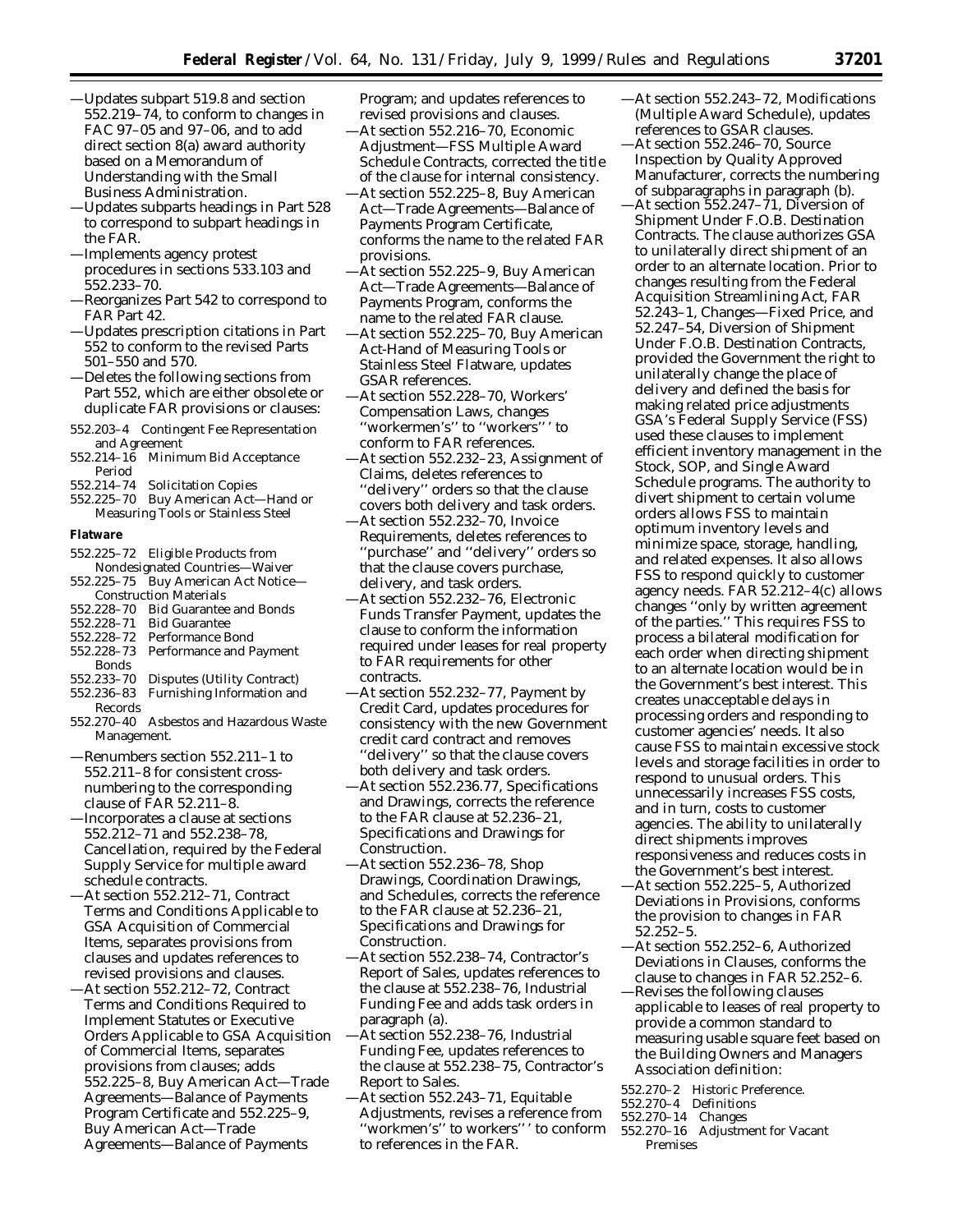- 552.270–18 Default in Delivery—Time Extensions
- 552.270–20 Payment
- 552.270–29 Acceptance of Space
- —Redesignates provisions and clauses so that they appear in the sequence referred to in parts 501–551 and 570.

| Old section | New section |
|-------------|-------------|
| 552.203–73  | 552.203-70  |
| 552.203-70  | 552.203-71  |
| 552.209–73  | 552.209-70  |
| 552.209-74  |             |
|             | 552.209-71  |
| 552.209-75  | 552.209-72  |
| 552.209-76  | 552.209-73  |
| 552.214-73  | 552.214-70  |
| 552.214-75  | 552.214-71  |
| 552.214-76  | 552.214-72  |
| 552.216-71  | 552.216-70  |
| 552.216-72  | 552.216-71  |
| 552.216-73  | 552.216-72  |
| 552.216-74  | 552.216-73  |
| 552.219-71  | 552.219-70  |
| 552.219-72  | 552.219-71  |
| 552.219-73  | 552.219-72  |
| 552.219-74  | 552.219-73  |
| 552.223–71  | 552.223–72  |
| 552.223–72  | 552.223–71  |
| 552.225–71  | 552.225–70  |
| 552.228–75  | 552.228-70  |
| 552.229-72  | 552.229–71  |
| 552.232-70  | 552.232–74  |
| 552.232–71  | 552.232–75  |
| 552.232-72  | 552.232-70  |
| 552.232–73  | 552.232–76  |
|             | 552.232-73  |
| 552.232–77  |             |
| 552.232–78  | 552.232-71  |
| 552.232-79  | 552.232-72  |
| 552.232-80  | 552.232-77  |
| 552.238–72  | 552.238-74  |
| 552.238-74  | 552.238-71  |
| 552.238–75  | 552.238–72  |
| 552.238–76  | 552.238-75  |
| 552.238–77  | 552.238-76  |
| 552.246-71  | 552.246-72  |
| 552.246–72  | 552.246-71  |
| 552.270–4   | 552.270-2   |
| 552.270–6   | 552.270–3   |
| 552.270-10  | 552.270-4   |
| 552.270-11  | 552.270-5   |
| 552.270-12  | 552.270-6   |
| 552.270-13  | 552.270-7   |
| 552.270-15  | 552.270-8   |
| 552.270-16  | 552.270-9   |
| 552.270-17  | 552.270-10  |
| 552.270-18  | 552.270-11  |
| 552.270-19  | 552.270-12  |
| 552.270-20  | 552.270-13  |
| 552.270–21  | 552.270-14  |
| 552.270-22  | 552.270–15  |
| 552.270-25  | 552.270-16  |
| 552.270-27  | 552.270–17  |
| 552.270-28  | 552.270-18  |
| 552.270–30  | 552.270–19  |
| 552.270-31  | 552.270-20  |
| 552.270–32  | 552.270–21  |
| 552.270-33  | 552.270-22  |
| 552.270-34  | 552.270–23  |
| 552.270-35  | 552.270-24  |
| 552.270–36  | 552.270–25  |
| 552.270-37  | 552.270-26  |
| 552.270-38  | 552.270-27  |
| 552.270-39  | 552.270–28  |
| 552.270–41  | 552.270-29  |
|             |             |

# **B. Executive Order 12866**

This rule was submitted to the Office of Management and Budget (OMB) under Executive Order 12866. This is not a major rule under 5 U.S.C. 804.

# **C. Regulatory Flexibility Act**

This interim rule will not have a significant economic impact on a substantial number of small entities within the meaning of the Regulatory Flexibility Act, 5 U.S.C. 601, *et seq*. The guidance on disclosure and use of proprietary information implements agency procedures for releasing proposals outside the Government for evaluation and provide a contract clause to ensure that evaluation contractors protect proposal information appropriately. The agency protest procedures offer vendors an alternate forum which is quicker and less expensive than protests to the General Accounting Office or the Courts. The other revisions do not add any new requirements; but reduce the number of agency regulations, restate existing requirements in plain English, and provide consistency with the FAR. These revisions streamline GSA acquisition rules, provide greater flexibility, and promote understanding.

### **D. Paperwork Flexibility Act**

The reissued GSAR contains information collection requirements subject to the Paperwork Reduction Act (44 U.S.C. 3501 *et seq.*) which were approved previously by OMB and assigned the control numbers shown in section 501.106.

### **E. Small Business Regulatory Enforcement Fairness Act of 1996**

This rule is not a major rule under 5 U.S.C. 804. This rule was submitted to Congress and GAO under 5 U.S.C. 804.

### **F. Determination to Issue an Interim Rule**

Urgent and compelling reasons exist to promulgate this interim rule without prior opportunity for public comment. Many of the updates to consistency with the FAR are necessary to comply with statute or Executive Orders. For example, this rule implements Section 29 of the Office of Federal Procurement Policy Act (41 U.S.C. 425), eliminating certifications not required by statute or approved by the Office of Federal Procurement Policy, and Executive Order 12979, Agency Procurement Protests, providing inexpensive, informal, simple, and quick resolution of protests. Other changes necessary for consistency with the FAR implement streamlined and innovative acquisitions procedures that benefit contractors,

offerors, and GSA contracting personnel, such as GSA implementation of new FAR Part 15 source selection procedures. Further, the rule provides significant benefits to the Federal government, offerors, and contractors by:

- —Reducing the number of agency regulations, which reduces administrative burden and promotes flexibility in the acquisition process.
- —Restates requirements in plain English, which promotes understanding.
- —Provides consistency with the FAR, which eliminates conflicts and reduces confusion.

However, pursuant to Pub. L. 98–577 and FAR 1.501, GSA will consider public comments received in response to this interim rule in the formation of the final rule.

#### **List of Subjects in 48 CFR Chapter 5**

Government procurement.

Dated: June 16, 1999.

#### **Ida M. Ustad,**

*Deputy Associate Administrator for Acquisition Policy.*

Accordingly, the General Services Administration revises 48 CFR Chapter 5, to read as follows:

### **CHAPTER 5—GENERAL SERVICES ADMINISTRATION**

#### **SUBCHAPTER A—GENERAL**

- Part
- 501 General Services Administration Acquisition Regulations System
- 502 Definitions of Words and Terms
- 503 Improper Business Practices and Personal Conflicts of Interest 504 Administrative Matters

### **SUBCHAPTER B—COMPETITION AND ACQUISITION PLANNING**

- 505 Publicizing Contract Actions<br>509 Contractor Qualifications
- Contractor Qualifications
- 511 Describing Agency Needs
- 512 Acquisition of Commercial Items
- **SUBCHAPTER C—CONTRACTING METHODS AND CONTRACT TYPES**
- 513 Simplified Acquisition Procedures<br>514 Sealed Bidding
- Sealed Bidding
- 515 Contracting by Negotiation
- 516 Types of Contracts
- 517 Special Contracting Methods

#### **SUBCHAPTER D—SOCIOECONOMIC PROGRAMS**

- 519 Small Business Programs
- 522 Application of Labor Laws to Government Acquisitions
- 523 Environment, Conservation, Occupational Safety and Drug-Free Workplace
- 525 Foreign Acquisition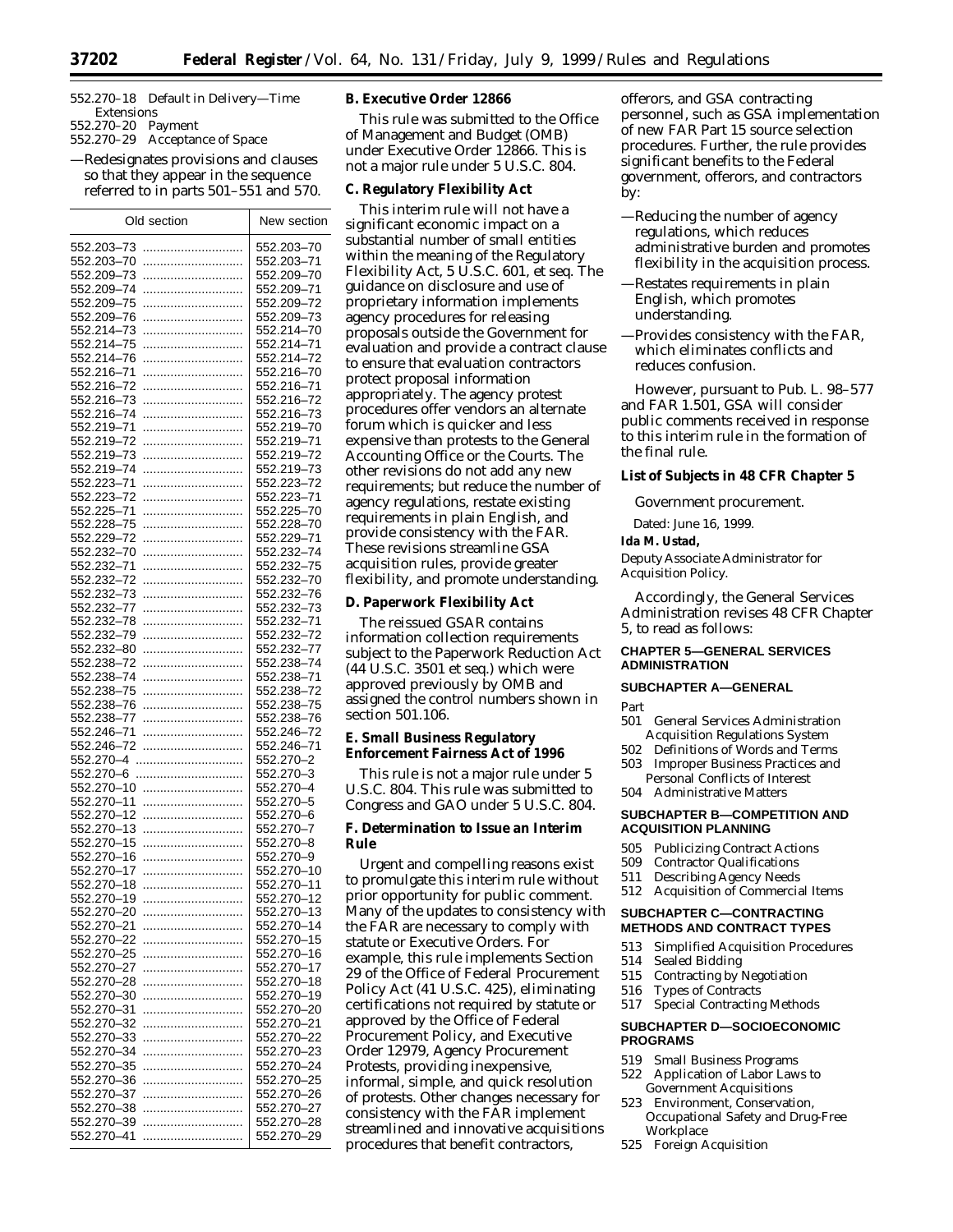#### **SUBCHAPTER E—GENERAL CONTRACTING REQUIREMENTS**

- 527 Patents, Data, and Copyrights
- 528 Bonds and Insurance
- 529 Taxes
- **Contract Planning**
- 533 Protests, Disputes, and Appeals

#### **SUBCHAPTER F—SPECIAL CATEGORIES OF CONTRACTING**

- 536 Construction and Architect-Engineer **Contracts**
- 537 Service Contracting
- 538 Federal Supply Schedule Contracting

#### **SUBCHAPTER G—CONTRACT MANAGEMENT**

- 542 Contract Administration and Audi Services
- 543 Contract Modifications
- 546 Quality Assurance<br>547 Transportation
- **Transportation**
- 549 Termination of Contracts

#### **SUBCHAPTER H—CLAUSES AND FORMS**

- 552 Solicitation Provisions and Contract Clauses
- 553 Forms

#### **SUBCHAPTER I—SPECIAL CONTRACTING PROGRAMS**

570 Acquiring Leasehold Interests in Real Property

# **SUBCHAPTER A—GENERAL**

# **PART 501—GENERAL SERVICES ADMINISTRATION ACQUISITION REGULATION SYSTEM**

#### **Subpart 501.1—Purpose, Authority, Issuance**

Sec.

- 501.101 Purpose
- 501.103 Authority
- Applicability
- 501.105 Issuance
- 501.105–1 Publication and code arrangement
- 501.105–2 Arrangement of regulations
- 501.105–3 Copies
- 501.106 OMB Approval under the
- Paperwork Reduction Act

# **Subpart 501.4—Deviations From the FAR and GSAR**

- 501.402 Policy
- 501.403 Individual deviations

501.404 Class deviations **Authority:** 40 U.S.C. 486(c).

#### **Subpart 501.1—Purpose, Authority, Issuance**

#### **501.101 Purpose.**

(a) The General Services Acquisition Regulation (GSAR) contains agency acquisition policies and practices, contract clauses, solicitation provisions, and forms that control the relationship between GSA and contractors and prospective contractors.

(b) GSAR address rules directly to you, the contracting officer, unless otherwise indicated.

#### **501.103 Authority.**

GSA's Senior Procurement Executive issues the GSAR under the authority of the Federal Property and Administrative Services Act of 1949, as amended.

#### **501.104 Applicability.**

(a) *General.* The GSAR applies to contracts for suppliers or services, including construction.

(b) *Acquisition of leasehold interests in real property.* Part 570 establishes rules for the acquisition of leasehold interests in real property. Other provisions of 48 CFR chapter 5 (GSAR) do not apply to leases of real property unless specifically cross-reference in part 570.

(c) *Relationship to state.* Some GSAR rules implement and interpret laws and other authorities affecting procurement. A GSAR rule specifically directed by statute has the force and effect of law.

(d) *GSAR/FAR Relationship.* The GSAR may deviate from the Federal Acquisition Regulation (FAR) if authorized. If the GSAR does not implement the FAR, the FAR alone governs.

#### **501.105 Issuance.**

#### **501.105–1 Publication and code arrangement.**

The GSAR is published in the following sources:

(a) Daily issue of the **Federal Register.**

(b) Annual Code of Federal Regulations (CFR), as Chapter 5 of Title 48.

(c) GSA Acquisition Manual distributed within GSA.

(d) GSA Home Page at http://www/ gas.gov. Click on either ''Government Agencies'' or on ''Business and Industry,'' the click on ''Acquisition.''

#### **501.105–2 Arrangement of regulations.**

(a) The GSAR numbers and captions policies and procedures to correspond to how they appear in the FAR, e.g., 1.104 in the FAR is 501.104 in the GSAR.

(b) GSAR rules not implementing the FAR have numbers beginning with 70, e.g., part 570, subsection 515.209–70.

(c) The GSAR may have gaps in its numbering scheme because a FAR rule may not require GSAR implementation.

### **501.105–3 Copies.**

The GSAR in CFR form may be purchased from: Superintendent of Documents, Government Printing Office, Washington, DC 20402.

#### **501.106 OMB approval under the Paperwork Reduction Act.**

| <b>GSAR Reference</b>    | <b>OMB Control</b><br>No. |
|--------------------------|---------------------------|
| 509.105–1(a)             | 3090-0007                 |
| 511.170–3(a)             | 3090-0203                 |
| 511.170-3(c)             | 3090–0203                 |
| 511.204(d)               | 3090-0246                 |
| 511.404(a)(1)            | 3090-0204                 |
| 511.404(a)(2)            | 3090–0204                 |
| 511.404(a)(5)            | 3090-0204                 |
| 514.201–7(̀a)            | 3090–0200                 |
| 516.203-4(a)(1)          | 3090–0243                 |
|                          | 3090–0248                 |
| 519.708(b)               | 3090-0252                 |
| 522.406-6                | 1215-0149                 |
|                          | 3090-0205                 |
| 532.111(c)               | 3090-0080                 |
|                          | 9000-0102                 |
| 532.905–70<br>532.905–71 | 3090–0080                 |
| 537.110(a)               | 3090–0197                 |
| 537.110(b)               | 3090–0006                 |
|                          | 3090-0250                 |
| 538.273(a)(3)            | 3090-0262                 |
| 538.273(b)(1)            | 3090–0121                 |
| 542.1107                 | 3090–0027                 |
| 546.307–70               | 3090-0027                 |
| 546.302-71<br>           | 3090–0027                 |
| 549.502(b)               | 3090–0027                 |
| 552.211-8                | 3090–0204                 |
| 552.211-70               | 3090-0203                 |
| 552.211-77               | 3090-0246                 |
| 552.211-78               | 3090-0204                 |
| 552.211–82               | 3090-0204                 |
| 552.214-71               | 3090–0200                 |
| 552.216-70<br>           | 3090–0243                 |
| 552.216–72               | 3090-0248                 |
| 552.216-73               | 3090-0248                 |
| 552.219-72               | 3090-0252                 |
| 552.223–72               | 3090-0205                 |
| 552.232-72               | 3090-0080                 |
| 552.237-70               | 3090–0197                 |
| 552.237-71               | 3090-0006                 |
| 552.238-70               | 3090–0250                 |
| 552.238-72               | 3090–0262                 |
| 552.238-74               | 3090–0121                 |
| 552.242-70               | 3090-0027                 |
| 552.246-70               | 3090-0027                 |
| 552.246-71               | 3090–0027                 |
| 552.249-71               | 3090-0227                 |
| GSA-72-A                 | 3090-0121                 |
| GSA–527<br>              | 3090–0007                 |
| GSA-618-D                | 1215-0149                 |
| GSA–1142                 | 3090-0080                 |
| GSA-1364<br>             | 3090-0086                 |
| GSA-1678                 | 3090-0027                 |
| GSA-2419                 | 9000-0102                 |
| 570.702(c)               | 3090-0086                 |

### **Subpart 501.4—Deviations From the FAR and GSAR**

### **501.402 Policy.**

Uniformity is a goal of GSA's Acquisition Regulation System. Despite this desire for uniformity, a contracting activity may take any of the following actions:

(a) Develop and test new procedures and techniques.

(b) Adopt alternate procedures in the public interest for unique programmatic or managerial requirements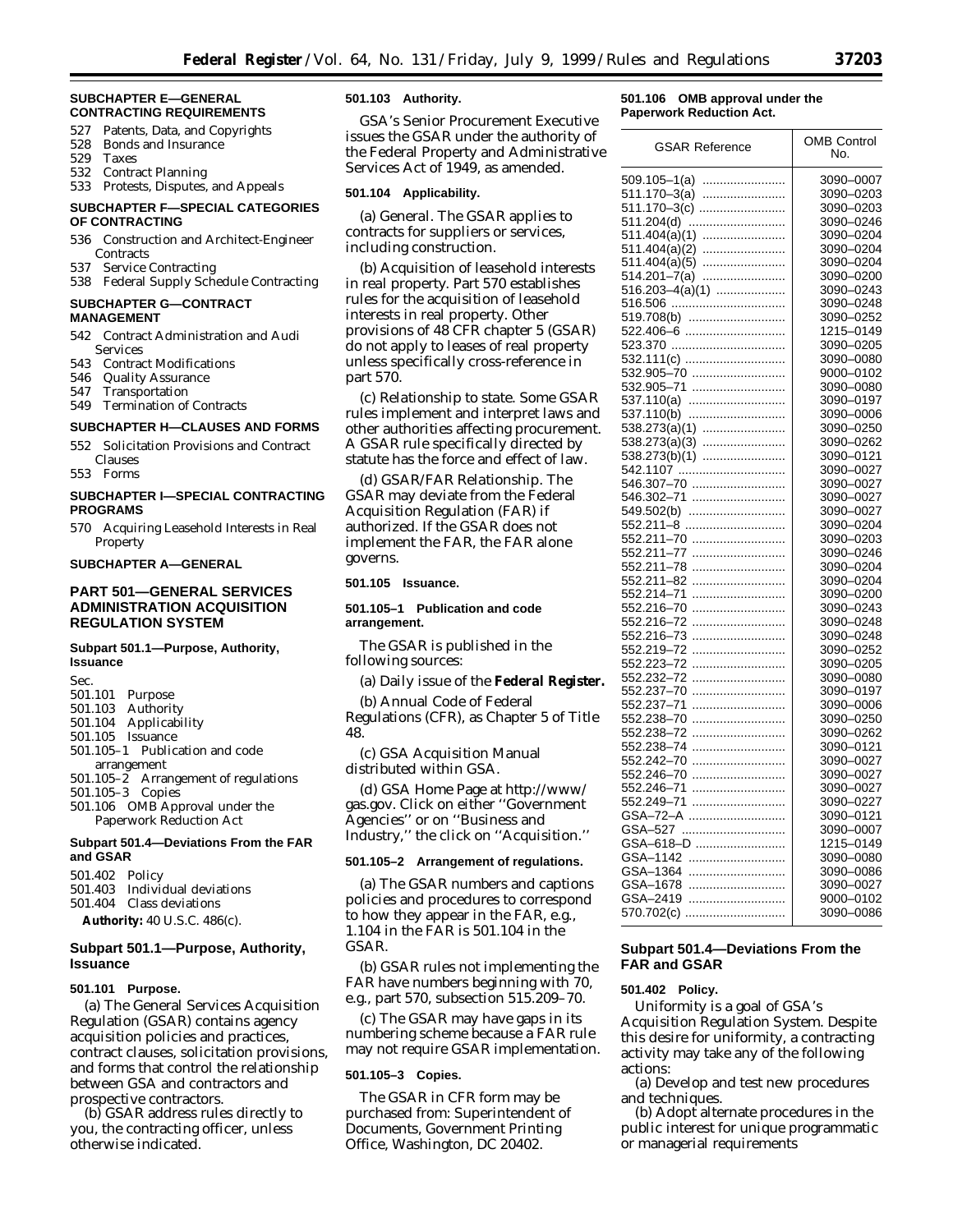(c) Deviate from a regulatory provision implementing a statutory requirement provided the deviation does not violate the underlying statute. Deviations must not be used to defeat the FAR and GSAR approval requirements.

### **501.403 Individual deviations.**

(a) The Contracting Director approves individual deviations from the FAR and GSAR.

(b) If GSA delegates authority to another agency and requires compliance with the GSAR as a condition of the delegation, the Contracting Director in the agency receiving the delegation may approve individual deviations from the GSAR unless the agency head receiving the delegation designates another official.

(c) Send a copy of each deviation to GSA's Senior Procurement Executive (MV).

# **501.404 Class deviations.**

(a) HCAs approve class deviations from the FAR and GSAR.

(b) If GSA delegates authority to another agency and requires compliance with the GSAR as a condition of the delegation, the HCA in the agency receiving the delegation may approve class deviations from the GSAR unless the agency head receiving the delegation designates another official.

(c) Send a copy of each deviation to GSA's Senior Procurement Executive (MV).

(d) A request for class deviations must be supported by statements that fully describe the need for and the nature of the deviation.

(e) Class deviations from the GSAR: (1) Expire in 12 months if not

extended.

(2) May be rescinded earlier by GSA's Senior Procurement Executive or by officials designated under paragraph (a) of this section without prejudice to any action taken previously.

### **PART 502—DEFINITIONS OF WORDS AND TERMS**

**Authority:** 40 U.S.C. 486(c).

#### **Subpart 502.1—Definitions**

#### **502.101 Definitions.**

*Agency competition advocate* means the GSA Competition Advocate in the Office of Acquisition Policy.

*Assigned counsel* means the attorney employed by the Office of General Counsel (including offices of Regional Counsel) assigned to provide legal review or assistance.

*Contracting activity competition advocate* means the individual

designated in writing by the head of the contracting activity (HCA). This authority may not be redelegated. The HCA must ensure that the designated competition advocate is not assigned any duty or responsibility that is inconsistent with the advocacy function. The identity of the designated official shall be communicated to procuring staff and the Senior Procurement Executive.

*Contracting director* means: (a) Except in FSS, a director of a Central Office or Regional office Division responsible for performing contracting or contract administration functions.

(b) In FSS, a director of a Commodity Center or FSS Bureau.

*Contracting officer's representative (COR), contracting officer's technical representative (COTR), or contract administrator* means a Government employee designated in writing by the contracting officer to perform specific limited activities for the contracting officer, such as contract administration.

*Debarring official* or *suspending official* means the Senior Procurement Executive or a designee.

*Head of the contracting activity* means the Deputy Associate Administrator for Acquisition Policy (MV); Commissioners of the Federal Technology Service (FTS); Federal Supply Service (FSS), or Public Buildings Service (PBS); or Regional Administrators. The Deputy Associate Administrator for Acquisition Policy serves as the HCA for Central Office contracting activities outside of FTS, FSS, and PBS.

*Senior procurement executive* means the Deputy Associate Administrator for Acquisition Policy.

*Senior program official* means a person reporting to, and designated by, the HCA to have overall program responsibility for determining how the agency will meet its need. The official should have a position of authority over the participating offices. Examples include Assistant Regional Administrators or Deputy Commissioners.

### **PART 503—IMPROPER BUSINESS PRACTICES AND PERSONAL CONFLICTS OF INTEREST**

#### **Subpart 503.1—Safeguards**

Sec. 503.104 Procurement integrity 503.104–3 Definitions 503.104–9 Contract clauses

### **Subpart 503.2—Contractor Gratuities to Government Personnel**

503.204 Treatment of violations

**Subpart 503.4—Contingent Fees**

503.404 Contract clause

# **Subpart 503.5—Other Improper Business Practices**

503.570 Advertising 503.570–1 Policy 503.570–2 Contract clause

**Subpart 503.7—Voiding and Rescinding Contracts**

503.702 Definition 503.705 Procedures **Authority:** 40 U.S.C. 486(c).

#### **Subpart 503.1—Safeguards**

### **503.104 Procurement integrity.**

#### **503.104–3 Definitions.**

*Federal agency procurement* as used in FAR 3.104 and in this section, also means acquisitions of leasehold interests in real property.

### **503.104–9 Contract clauses.**

*Acquisitions of Leasehold Interests in Real Property*

Insert a clause substantially the same as the clause at 552.203–70, Price Adjustment for Illegal or Improper Activity, in solicitations and contracts for and modifications to leasehold interests in real property exceeding \$100,000.

### **Subpart 503.2—Contractor Gratuities to Government Personnel**

#### **503.204 Treatment of violations.**

(a) The Senior Procurement Executive, or designee, makes determinations under FAR 3.204.

The Senior Procurement Executive, or designee, takes all the following actions:

(1) Coordinates with legal counsel.

(2) Initiates proceedings under FAR 3.204(a) by notifying the contractor that GSA is considering action against the contractor for a violation of the Gratuities clause. Notice is sent by a certified letter to the last known address of the party, its counsel, or agent for service of process. In the case of a business, notice is sent to any partner, principal officer, director, owner or coowner, or joint venture.

(3) Presumes receipt if no return receipt is received within 10 calendar days after mailing the notice.

(b) The contractor has 30 calendar days to exercise its rights under FAR 3.204(b), unless the Senior Procurement Executive, or designee, grants an extension.

(c) If there is a dispute of fact material to making a determination, the Senior Procurement Executive, or designee, may refer the matter to an agency factfinding official designated by the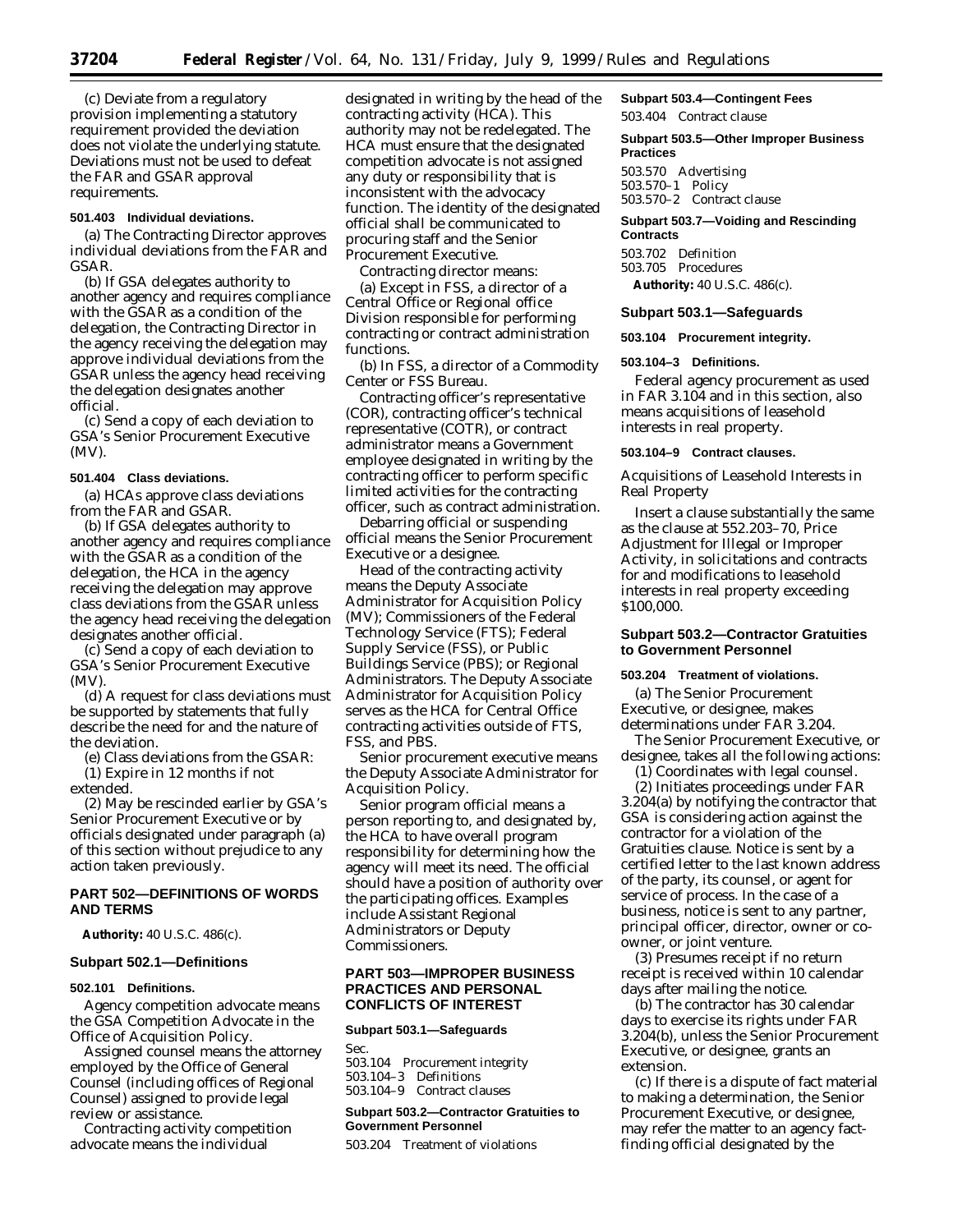Chairman of the GSA Board of Contract Appeals. Referrals for fact-finding are not made in cases arising from a conviction or indictment as defined in FAR 9.403. If a referral is made, the factfinding official takes all the following actions:

(1) Gives the contractor an opportunity to dispute material facts relating to the determinations under FAR 3.204(a)(1) and (2).

(2) Conducts proceedings under rules consistent with FAR 3.204(b).

(3) Schedules a hearing within 20 calendar days of receipt of the referral. The contractor or GSA may request an extension for good cause.

(4) Delivers to the Senior Procurement Executive, or designee, written findings of fact (together with a transcription of the proceedings, if made) within 20 calendar days after the hearing record closes. The findings must resolve any material disputes of fact by a preponderance of the evidence.

(d) The Senior Procurement Executive, or designee, may reject the findings of the fact-finding official only if the findings are clearly erroneous or arbitrary and capricious.

(e) In cases arising from conviction or indictment, or in which there are no disputes of material fact, the Senior Procurement Executive, or designee, conducts the hearing required by FAR 3.204(b).

(f) If the Gratuities clause was violated, the contractor may present evidence of mitigating factors to the Senior Procurement Executive, or designee, either orally or in writing, in accordance with a schedule the Senior Procurement Executive, or designee, establishes. The Senior Procurement Executive, or designee, exercises the Government's rights under FAR 3.204(c) only after considering mitigating factors.

# **Subpart 503.4—Contingent Fees**

### **503.404 Contract clause.**

Insert 552.203–5, Covenant Against Contingent Fees, in solicitations and contracts for the acquisition of leasehold interests in real property expected to exceed \$100,000.

### **Subpart 503.5—Other Improper Business Practices**

#### **503.570 Advertising.**

### **503.570–1 Policy.**

GSA policy precludes contractors from referring to GSA contracts in commercial advertising in a manner that states or implies the Government approves or endorses the product or service or considers it superior to other products or services. The intent of this

policy is to prevent the appearance of Government bias toward any product or service.

### **503.570–2 Contract clause.**

Insert the clause at 552.203–71, Restriction on Advertising, in solicitations and contracts, including acquisitions of leasehold interests in real property, if the contract amount is expected to exceed the simplified acquisition threshold.

# **Subpart 503.7—Voiding and Rescinding Contracts**

#### **503.702 Definition.**

*Notice* means a letter sent by certified mail with a return receipt requested to the last known address of a party, its counsel, or agent for service of process. In the case of a business, such notice may be sent to any partner, principal officer, director, owner or co-owner, or joint venturer. If no return receipt is received within 10 calendar days of mailing, receipt is presumed.

*Voiding and rescinding official* means the Senior Procurement Executive or designee.

### **503.705 Procedures.**

(a) *Contracting officer's actions:*

(1) If a contract is tainted by misconduct, consult with assigned counsel to determine if the Government has a common law remedy such as avoidance, rescission, or cancellation.

(2) If the contractor has a final conviction for a violation under 18 U.S.C. 201–224, you may refer the matter to the voiding and rescinding official under FAR 3.705.

(i) In the referral, identify the final conviction and include the information required by FAR  $3.705(d)(2)$  through  $(5)$ .

(ii) Coordinate the referral with the Office of Inspector General to determine whether to recommend debarment.

(3) You may postpone a decision to exercise the Government's common law right to void, rescind, or cancel a contract until completion of legal proceedings against the contractor.

(b) *Voiding and rescinding official's actions:*

(1) The voiding and rescinding official reviews the referral and coordinates with assigned counsel and the contracting activity.

(2) If the official decides to declare void and rescind a contract and to recover the amounts expended and the property transferred, the official takes both the following actions:

(i) Issues the notice required by FAR 3.705.

(ii) Conducts the hearing contemplated by FAR 3.705(c)(3).

(3) In case of a dispute of material fact about the agency decision, the official refers the matter to the fact-finding official designated by the Chairman of the GSA Board of Contract Appeals. The voiding and rescinding official makes this referral if the dispute of fact relates to any of the following:

(i) Contracts affected by the final conviction.

(ii) Amounts expended and property transferred by the Government under the affected contracts.

(iii) Identity and value of any tangible benefits received by the Government under the affected contracts.

(4) The voiding and rescinding official issues GSA's final decision under FAR 3.705(e) after receiving the fact-finding official's report, if a referral was made. The voiding and rescinding official may reject the fact-finding official's findings only if they are clearly erroneous or arbitrary and capricious.

(5) The official coordinates the final decision was the contracting activity and provides the activity a copy of the decision.

(c) *Fact-finding official's actions:* The fact-finding official takes all the following actions:

(1) Gives the contractor an opportunity to dispute material facts.

(2) Conducts the proceedings under rules consistent with FAR 3.705(c)(3).

(3) Schedules a hearing within 20 calendar days after receiving the referral. The official may grant extensions for good cause at the request of the contractor or GSA.

(4) Delivers written findings of fact to the voiding and rescinding official (together with a transcription of the proceeding, if made) within 20 calendar days after the hearing record closes. The findings must resolve any material disputes of fact by a preponderance of the evidence.

# **PART 504—ADMINISTRATIVE MATTERS**

# **Subpart 504.4—Safeguarding Classified Information Within Industry**

Sec. 504.402 General

504.475 Return of classified information

# **Subpart 504.5—Electronic Commerce in Contracting**

- 504.500 Scope of subpart
- 504.502
- 504.570 Procedures for using the EPS **Authority:** 40 U.S.C. 486(c).

# **Subpart 504.4—Safeguarding Classified Information Within Industry**

# **504.402 General.**

(a) This subpart: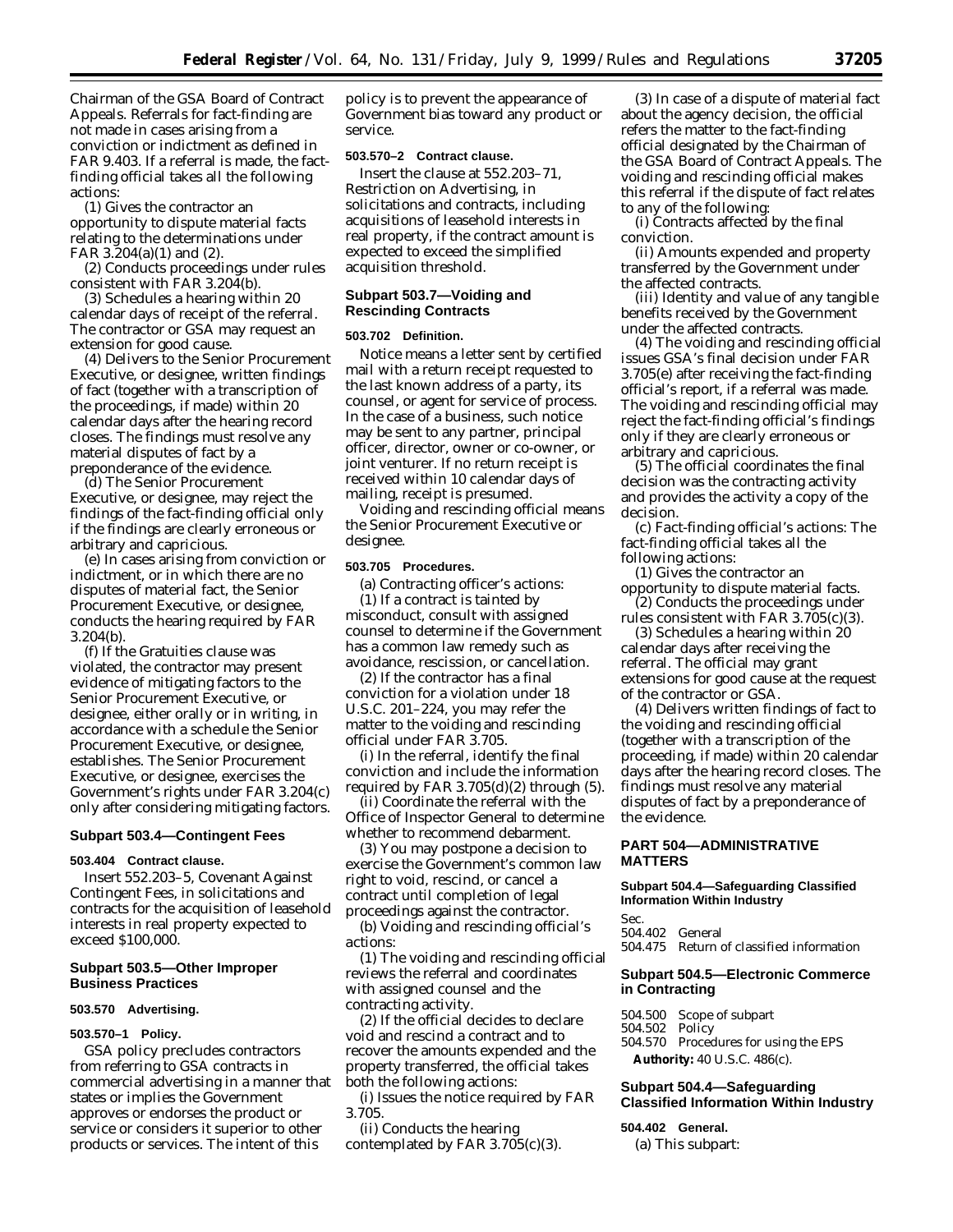(1) Prescribes procedures for safeguarding classified information required to be disclosed to contractors in connection with the solicitation of offers, and the award, performance, and termination of contracts.

(2) Implements the requirements of the Department of Defense's Industrial Security Regulation (ISR) and Industrial Security Manual for Safeguarding Classified Information (ISM). By agreement, the Department of Defense (DOD) will act for, and on behalf of, GSA in rendering security services required for safeguarding classified information released by GSA to U.S. industry.

(b) As used in this subpart, the term:

(1) ''Contractor(s)'' means prospective contractors, subcontractors, vendors, and suppliers.

(2) ''U.S. industry'' means those industries (including educational and research institutions) located within the United States, its possessions, and the Commonwealth of Puerto Rico.

### **504.475 Return of classified information.**

(a) You must recover classified information unless it has been destroyed as provided in paragraph 19 of the ISM. The Government agency that provided classified information to a GSA contractor is responsible for the return of the information.

(b) You must ensure that classified information furnished to prospective offerors, offerors, or contractors is returned immediately after any of the following:

(1) After bid opening or closing date for receipt of proposals by nonresponding offerors.

(2) After contract award by unsuccessful offerors.

(3) Upon termination or completion of the contract.

(4) Upon notification that authorization to release classified information has been withdrawn.

(5) After notification that a facility:

(i) Does not have adequate means to safeguard classified information.

(ii) Has had its security clearance revoked or inactivated.

(6) Whenever otherwise instructed by the authority responsible for the security classification.

### **Subpart 504.5—Electronic Commerce in Contracting**

#### **504.500 Scope of subpart.**

This subpart provides policy and procedure for use of GSA's Electronic Posting System (EPS).

### **504.502 Policy.**

(a) The EPS is GSA's primary vehicle for disseminating synopses and written solicitations. GSA intends that the EPS will substitute for, not supplement, paper copies of solicitations. (Note that FAR 2.101 defines ''in writing'' or ''written'' to include ''electronically transmitted and stored information.'')

(b) This policy does not apply to orders placed against existing contracts, including Federal Supply Service schedule contracts.

(c) Nothing in this policy limits your authority to obtain oral quotations or proposals as authorized by regulation (e.g., FAR 13.106–1 or FAR 15.203(f)).

### **504.570 Procedures for using the EPS.**

(a) You must use the EPS to issue any synopsis required by FAR part 5 or GSAR part 505.

(b) You must issue each written solicitation on the EPS, except as provided in paragraphs  $(c)(2)$  and  $(d)$  of this section.

(c) Although GSA intends that the EPS will substitute for paper copies of solicitations, web-based transactions are not practical in some industries or in some geographic areas at this time.

(1) If you expect that electronic access to a solicitation will result in adequate competition, distribute the solicitation only through the EPS. Include the following notice in the related synopsis:

GSA is issuing this solicitation only electronically. Interested parties may access the solicitation at *http://www.eps.gov.* This site provides instructions for downloading the solicitation file.

(2) If you believe that distribution of paper copies is necessary to ensure adequate competition, document the file to justify distribution of paper copies. Include the notice in paragraph (c)(1) of this section in the related synopsis, leaving out the first sentence.

(d) In some cases, release of construction drawings must be controlled to ensure adequate security. In other cases, an exhibit or attachment incorporated in a solicitation may not be available electronically. In either of these cases, you must explain in both the synopsis and the solicitation how interested parties may obtain a copy. In addition to the notice required by paragraph (c), include a notice substantially the same as follows in both the synopsis and solicitation. Tailor the notice as necessary for the particular acquisition.

This solicitation incorporates documents which are not available electronically. See [Identify the solicitation section that lists the subject documents]. Interested parties may request copies of these documents by writing the Contracting Officer at the address in [Identify address block in the solicitation].

(e) The Electronic Posting System Manual provides detailed instructions for using the EPS. The Manual is available at *http://www.eps.gov/ buyer.html.*

# **SUBCHAPTER B—COMPETITION AND ACQUISITION PLANNING**

# **PART 505—PUBLICIZING CONTRACT ACTIONS**

### **Subpart 501.1—Dissemination of Information**

Sec.

505.101 Methods of disseminating information

#### **Subpart 505.2—Synopses of Proposed Contract Actions**

- 505.202 Exceptions<br>505.203 Publicizing Publicizing and response time
- 501.270 Synopsis of amendments to
- solicitations

### **Subpart 505.5—Paid Advertisements**

505.502 Authority

**Authority:** 40 U.S.C. 486(c).

### **Subpart 505.1—Dissemination of Information**

# **505.101 Methods of disseminating information.**

(a) In Regions with a Business Service Center (BSC), you may post the notice required by FAR  $5.101(a)(2)$  at the BSC.

(b) Use GSA's Electronic Posting System (EPS) to issue each synopsis required by FAR part 5 or GSAR part 505. When synopsizing a solicitation, include the appropriate notice(s) required by  $504.570(c)$  and (d).

(c) For acquisitions involving real property:

| If the acquisition is not exempt under FAR 5.202 or GSAR 505.202, and-                         | Then you must publicize the proposed<br>acquisition-                                                 |
|------------------------------------------------------------------------------------------------|------------------------------------------------------------------------------------------------------|
| (1) The acquisition is for real property appraisal services estimated to cost \$25,000 or more | $(1)$ Either:<br>(i) In local newspapers.<br>(ii) In the Commerce Business Daily through<br>the EPS. |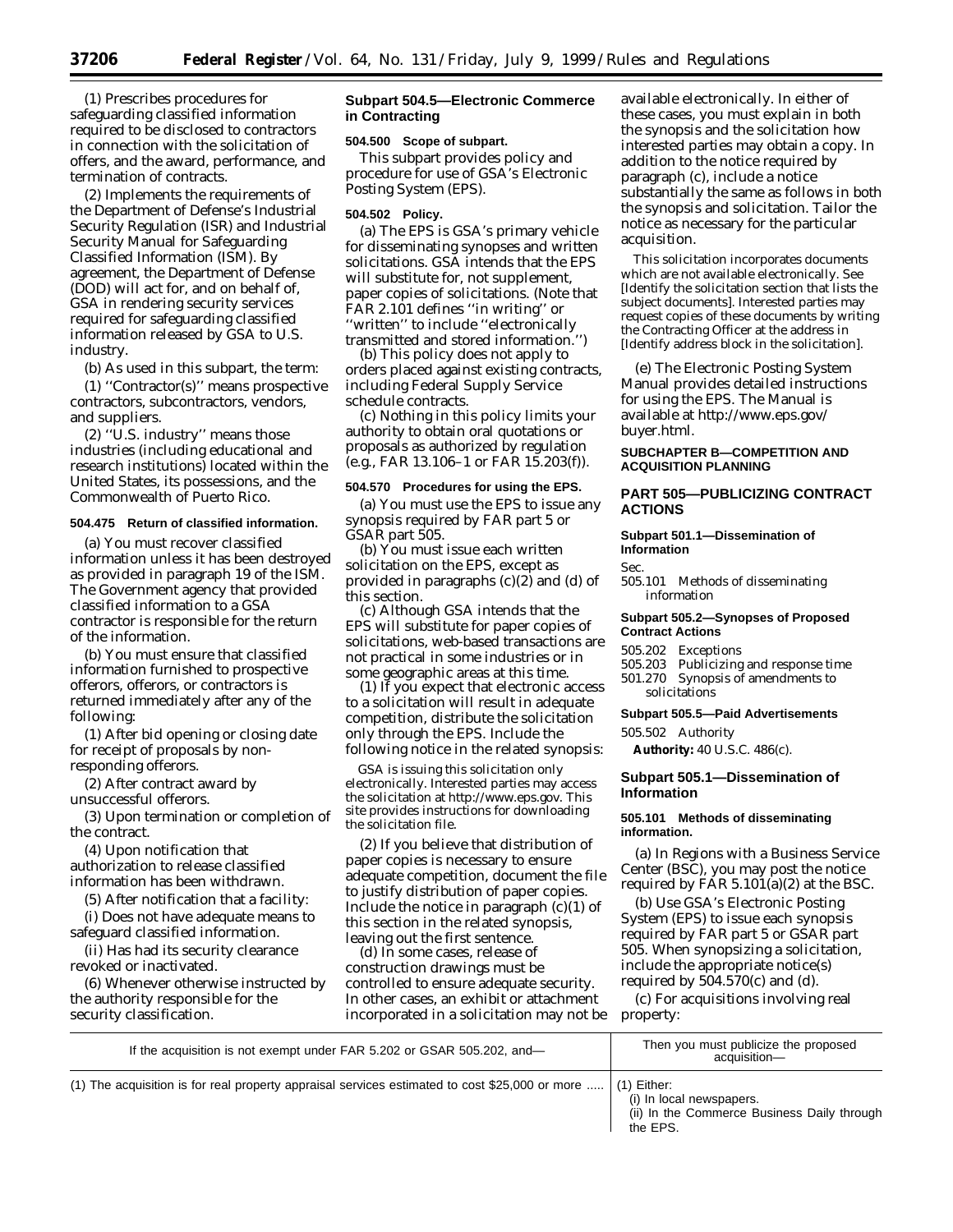| If the acquisition is not exempt under FAR 5.202 or GSAR 505.202, and-                                                                                       | Then you must publicize the proposed<br>acquisition-                                                 |
|--------------------------------------------------------------------------------------------------------------------------------------------------------------|------------------------------------------------------------------------------------------------------|
| (2) The acquisition is for leasehold interests in real property estimated to exceed 10,000<br>square feet (except lease construction on a preselected site). | $(2)$ Either:<br>(i) In local newspapers.<br>(ii) In the Commerce Business Daily through<br>the FPS. |
| (3) The acquisition is for a leasehold interest in a building to be constructed on a preselected<br>site.                                                    | (3) In the Commerce Business Daily through<br>the EPS.                                               |

(d) You may publicize proposed leases of 10,000 square feet or less in local newspapers if it will serve to promote competition.

### **Subpart 505.2—Synopses of Proposed Contract Actions**

#### **505.202 Exceptions.**

The Administrator has determined under section 18(c)(3) of the Office of Federal Procurement Policy Act, as amended (41 U.S.C. 416(c)(3)) and Section 8(g)(3) of the Small Business Act, as amended (15 U.S.C. 644(g)(3)) that:

(a) Synopsizing in the CBD is not always appropriate for acquisitions of leasehold interests in real property (except lease construction on a designated site) or real property appraisal services.Your may publicize such contract actions following the procedures in 505.101 and 505.203.

(b) It is not appropriate or reasonable to publish an advance notice of any of the following:

(1) Acquisitions of works of art, including the design, execution and installation of the artwork, under the Art-in-Architecture Program.

(2) Supplemental agreements to leases of real property involving any of the following:

(i) Expansion requests within the scope of a lease (see 570.403).

(ii) Lease extensions under the conditions defined in 570.405.

(iii) Building alterations within the scope of a lease (see 570.5).

#### **505.203 Publicizing and response time.**

(a) If you publicize in local newspapers under 505.101(c), ensure that the notice appears in local newspapers at least 3 calendar days before issuance of the solicitation. Except as provided in paragraph (B) of this section, allow at least these minimum response times:

(1) For leasehold interests in real property, 20 calendar days between solicitation issuance and the date established for receipt of initial offers.

(2) For real property appraisal services valued at less than either the Trade Agreements Act (TAA) threshold or the North American Free Trade Agreement (NAFTA) threshold, 10

calendar days between solicitation issuance and the date established for receipt of initial offers. The lower of the two thresholds governs.

(3) For real property appraisal services valued at or over the TAA threshold or the NAFTA threshold, 40 calendar days from when the notice appears to receipt of initial offers. If the acquisition falls in a general category identified in an annual forecast, the period may be reduced to as few as 10 days. The lower of the two thresholds governs.

(b) The following exceptions to the publicizing and response times in paragraph (a) of this section apply only to proposed acquisitions of leasehold interests in real property:

(1) For a proposed acquisition conducted using simplified lease acquisition procedures (see 570.2), consider the individual acquisition and establish a reasonable response time.

(2) In cases of urgency, provide as much time as possible and document the file.

### **505.270 Synopsis of amendments to solicitations.**

Synopsize in the CBD any solicitation amendment when the amendment either:

(a) Increases the anticipated value of the proposed acquisition above the dollar threshold requiring synopsis.

(b) Alters the scope of the proposed acquisition so that increased interest of contractors can be reasonably anticipated.

#### **Subpart 505.5—Paid Advertisements**

### **505.502 Authority.**

(a) *Newspapers*. The HCA, or designee, must approve publication of paid newspaper advertisements. Approval is not required if FAR 5.101 or 505.101 requires publication. Document the contract file with the regulatory citation or written approval to support the use of paid newspaper advertisements.

(b) *Other media*. Advance approval is not required to advertise in other media.

#### **PART 509—Contractor Qualifications**

**Subpart 509.1—Responsible Prospective Contractors**

#### Sec.

509.105 Procedures

509.105–1 Obtaining information

- 509.105–2 Determinations and
- documentation
- 509.106 Preaward surveys

509.106–2 Requests for preaward surveys

#### **Subpart 509.2—Qualifications Requirements**

509.206 Acquisitions subject to qualification requirements 509.206–2 Contract clause

#### **Subpart 509.3—First Article Testing and Approval**

- 509.306 Solicitation requirements
- 509.308 Contract clauses
- 509.308–1 Testing performed by the contractor
- 509.308–2 Testing performed by the Government

#### **Subpart 509.4—Debarment, Suspension, and Ineligibility**

509.401 Applicability

509.403 Definitions

509.405 Effect of listing

- 509.405–1 Continuation of current contracts
- 509.405–2 Restrictions on subcontracting
- 509.406 Debarment
- 509.406–1 General
- 509.406–3 Procedures
- 509.407 Suspension
- 509.407–1 General

509.407–3 Procedures

**Authority:** 40 U.S.C. 486(c).

### **Subpart 509.1—Responsible Prospective Contractors**

#### **509.105 Procedures.**

#### **509.105–1 Obtaining information.**

(a) *From a prospective contractor.* In making a determination of responsibility, you may use the GSA Form 527, Contractor's Qualification and Financial Information, to obtain information regarding financial capability from a prospective contractor.

(b) *From Government personnel.* Solicit and consider information from all appropriate activities, including legal counsel, quality control, contract management, credit and finance, and the auditor before determining that an offeror is responsible. ''Auditor'' is either: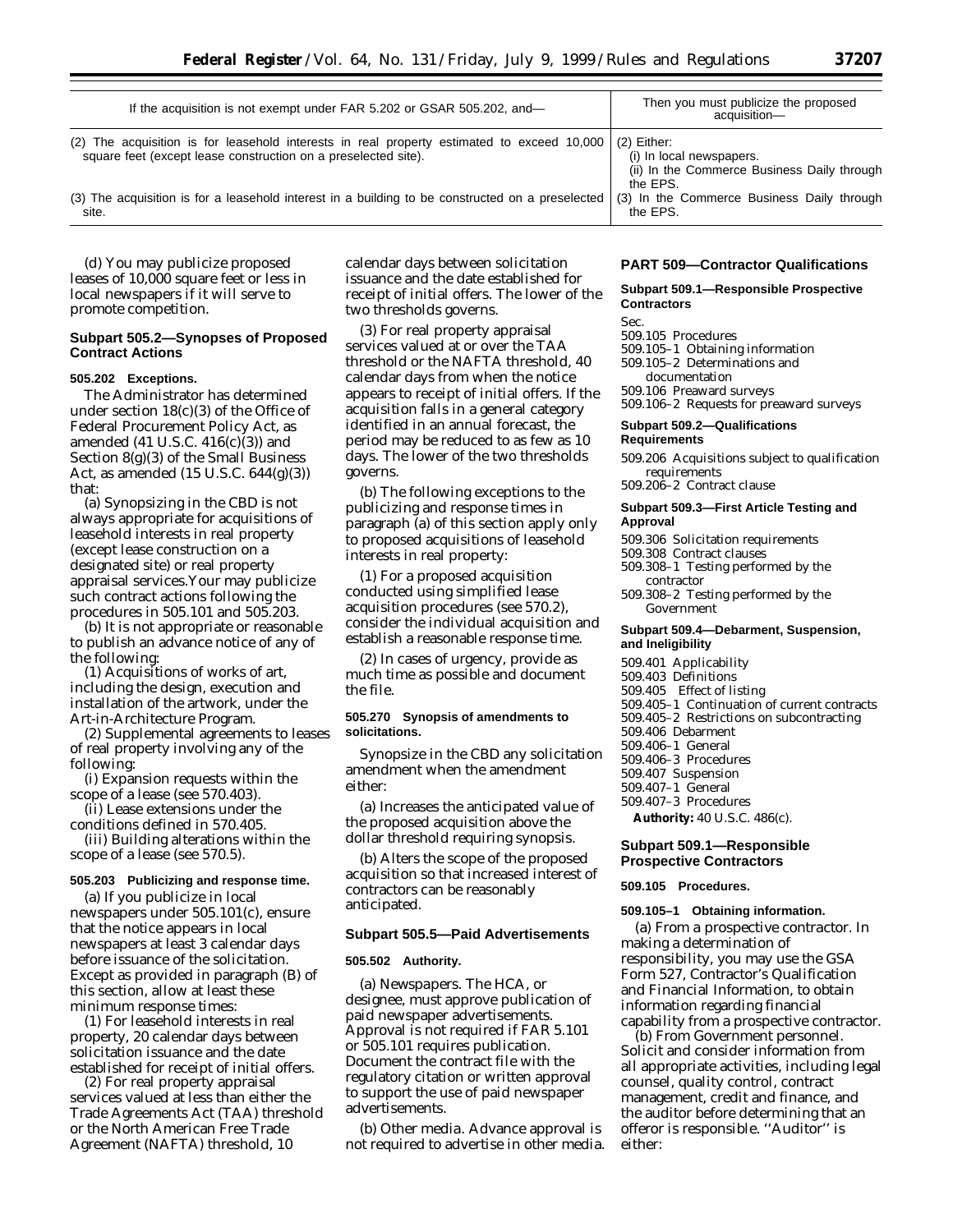(1) The Assistant Inspector General for Auditing (Central Office only).

(2) The Regional Inspector General for Auditing.

(3) Chief, Credit and Finance Section, the Heartland Region (for an evaluation of a prospective contractor's financial competence and credit).

### **509.105–2 Determinations and documentation.**

(a) Provide written notification to a prospective contractor you determine not responsible. Include the basis for the determination. Notification provides the prospective contractor with the opportunity to correct any problem for future solicitation.

(b) Due to the potential for de facto debarment, avoid making repeated determinations of nonresponsiblity based on the same past performance information.

(c) To provide for timely consideration of the need to institute action to debar a contractor, submit a copy of each nonresponsibility determination, other than those based on capacity or financial capability, to the debarring official.

# **509.106 Preaward surveys.**

# **509.106–2 Requests for preaward surveys.**

*Federal Supply Service (FSS).* Contracting activities in FSS may use GSA Form 353, Performance Evaluation & Facilities Report, in lieu of SF 1403 through 1406. Complete Section I in accordance with instructions in 553.370–353–I.

# **Subpart 509.2—Qualifications Requirements**

#### **509.206 Acquisitions subject to qualification requirements.**

#### **509.206–2 Contract clause.**

Insert 552.209–70, Product Removal from Qualified Products List, in solicitations and contracts containing FAR 52.209–1, Qualification Requirements.

# **Subpart 509.3—First Article Testing and Approval**

### **509.306 Solicitation requirements.**

(a) The clauses at FAR 52.209–3 and 52.209–4 do not cover all the solicitation requirements described in FAR 9.306. If a solicitation contains a testing and approval requirement, you must address the requirements in FAR 9.306 (d), (f), (g), (h), (i), and (j). For FSS, the clauses prescribed in 509.308 address the requirement in FAR 9.306(h).

(b) In FSS solicitations that contain FAR 52.209–3, First Article Approval—

Contractor Testing, or FAR 52.209–4, First Article Approval—Government Testing, insert 552.209–71, Waiver of First Article Testing and Approval Requirement.

#### **509.308 Contract clauses.**

#### **509.308–1 Testing performed by the contractor.**

In FSS solicitations and contracts that will require the contractor to perform testing, insert 552.209–72, Supplemental Requirements for First Article Approval—Contractor Testing, and FAR 52.209–3, Alternate I.

#### **509.308–2 Testing performed by the Government.**

In FSS solicitations and contracts that will have the Government responsible for first article testing, insert 552.209.73, Supplemental Requirements for First Article Approval—Government Testing, and FAR 52.209–4, Alternate I.

# **Subpart 509.4—Debarment, Suspension, and Ineligibility**

### **509.401 Applicability.**

This subpart applies to all the following:

(a) Acquisitions of personal property, nonpersonal services (including construction), space in buildings, transportation services (Federal Property Management Regulations (FPMR) Subpart 101–40.4).

(b) The purchase, sale, and disposal of real property.

(c) Contracts for disposal of personal property (FPMR Subpart 101–45.6).

(d) Covered transactions as defined at General Services Property Management Regulations (GSPMR) 105–68.110(a).

#### **509.403 Definitions.**

*Fact-finding official,* means the Chairman of the Debarment and Suspension Board within the GSA Board of Contract Appeals or a designee.

*Notice* means a letter sent by certified mail, return receipt requested, to the last known address of a party, its counsel, or agent for service of process. In the case of a business, such notice may be sent to any partner, principal officer, director, owner or co-owner, or joint venturer. If no return receipt is received within 10 calendar days of mailing, receipt will then be presumed.

#### **509.405 Effect of listing.**

### **509.405–1 Continuation of current contracts.**

(a) Consider terminating a current contract under any of the following circumstances:

(1) Any of the circumstances giving rise to the debarment or suspension also constitute a default in the contractor's performance of the contract.

(2) The contractor presents a significant risk to the Government in completing the contract.

(3) The conduct that provides the cause of the suspension, proposed debarment, or debarment involved a GSA contract.

(b) Determine which of the following is in the Government's best interest:

(1) Terminate the contract for either convenience or cause.

(2) Cancel under appropriate contract clauses (e.g., 552.238–73, Cancellation).

(3) Use other available alternatives under:

(i) FAR 3.2 and 503.2.

(ii) FAR 3.7 and 503.7. (c) Before making a decision, consult

with legal counsel and consider these factors:

(1) Seriousness of the cause for debarment or suspension.

(2) Extent of contract performance. (3) Potential costs of termination and reprocurement.

(4) Need for or urgency of the requirement, contract coverage, and the impact of delay for reprocurement.

(5) Availability of other safeguards to protect the Government's interest until completion of the contract.

(6) Availability of alternate competitive sources to meet the requirement (e.g., other multiple award contracts, readily available commercial items, etc.).

(d) The debarring official is the designee under FAR 9.405–1(c).

### **509.405–2 Restrictions on subcontracting.**

The debarring official is the designee under FAR 9.405–2(a).

#### **509.406 Debarment.**

### **509.406–1 General.**

The debarring official is the designee under FAR 9.406–1(c).

#### **509.406–3 Procedures.**

(a) *Investigation and referral.* (1) Refer to the debarring official matters involving serious contract improprieties or performance deficiencies. Performance deficiencies that continue over a period of time or apply to more than one contract may warrant debarment consideration.

(2) Refer possible criminal or fraudulent activities to the Office of the Inspector General (OIG). See 5 CFR 6701.107, Reporting Waste, Fraud, Abuse, and Corruption. If, after investigation, the OIG believes a cause for debarment exists, it will refer the matter to the debarring official for consideration of debarment action.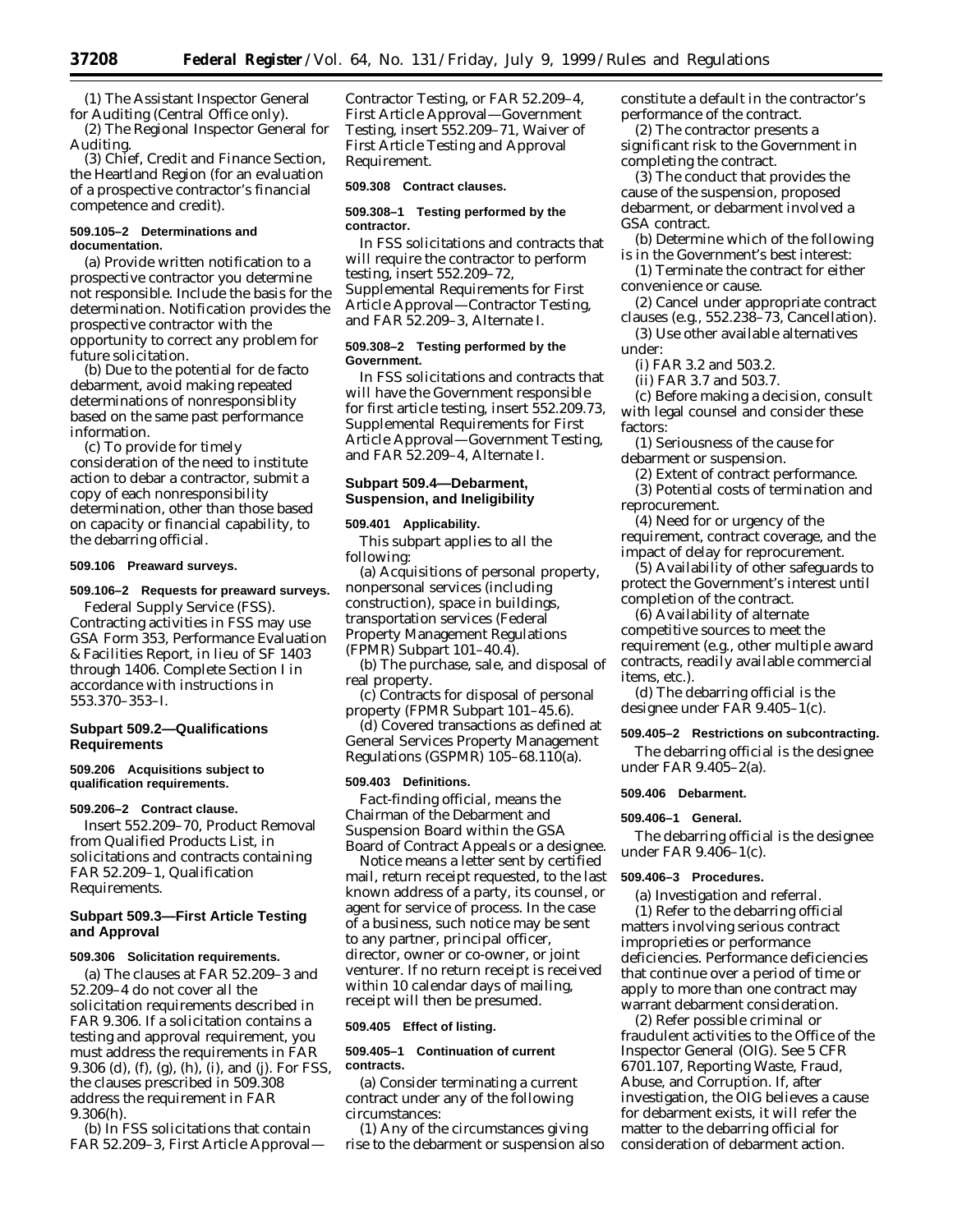(b) *Reports.* Include in referrals to the debarring official a report that contains at least the following:

(1) The recommendation and supporting rationale.

(2) A list of parties to be considered for possible debarment, including the contractor, principals, and affiliates. Include last known home and business addresses, zip codes, and DUNS Number.

(3) A statement of facts.

(4) Copies of documentary evidence and a list of witnesses. Include addresses and telephone numbers. Determine their availability to appear at a fact-finding proceeding and identify the subject matter of their testimony.

(5) GSA's acquisition history with the contractor. Include recent experience, copies of the pertinent contracts, and an explanation of impact debarment would have on GSA programs. OIG referrals do not require this explanation; the debarring official will obtain the information directly from the contracting activity(s).

(6) A list of any known active or potential criminal investigations, criminal or civil proceedings, or administrative claims before the Board of Contract Appeals.

(7) A statement regarding the impact of the debarment action on GSA programs. This statement is not required for referrals by the Inspector General; the debarring official will obtain a statement directly from the contracting activity(s).

(c) *Review.* The debarring official will review the report, and after coordinating with assigned legal counsel, either:

(1) Initiate debarment action.

(2) Decline debarment action.

(3) Request additional information.

(4) Refer the matter to the OIG for further investigation and development of a case file.

(d) *Decisionmaking process.*

(1) The debarring official will provide:

(i) Notice of declinations, proposed debarments, and decisions to the referring activity.

(ii) Notice of proposed debarment to each party being considered for debarment.

(iii) Decision notices to each party after considering information in the administrative record and information and argument submitted by the affected party or parties.

(2) A party proposed for debarment:

(i) Has 30 calendar days after receipt of the notice to respond to the debarring official or the debarment becomes final.

(ii) May request and receive a copy of the administrative record that was the basis for the proposed debarment. If information is withheld, the party will be notified and provided the reason.

(iii) May request the opportunity to present information and argument in person to the debarring official. The debarring official will schedule an oral presentation within 20 calendar days of receipt of the request, unless a longer period of time is requested by the party. An oral presentation is informal and a transcript usually is not made. The party may supplement the oral presentation with written information and arguments.

(iv) May identify to the debarring official material facts in dispute and the bases. For an action other than one based on a conviction of civil judgment, a party may request review and a written finding by a fact-finding official.

(3) The debarring official will determine whether there is a genuine dispute of material fact. If so, the debarring official refers the matter to a fact-finding official, who will take the following action as appropriate:

(i) Schedule a hearing within 20 calendar days after receipt of a request to resolve disputed facts.

(ii) Grant extensions for good cause. (iii) Provide notice of scheduled hearing.

(iv) Conduct hearings under rules consistent with FAR 9.406–3(b)(2).

(v)Resolve facts in dispute and provide the debarring official with written findings of fact based on a preponderance of the evidence. The fact-finding official provides the written findings of fact (together with a transcription of the proceeding, unless waived) within 20 calendar days after the hearing record closes.

#### **509.407 Suspension.**

**§ 509.407–1 General.**

The suspending official is the designee under FAR 9.407–1(d).

#### **§ 509.407–3 Procedures.**

(a) *General.* The procedures in 509.406–3 apply to suspension actions except as noted in paragraph (b) of this section.

(b) *Fact-finding.*

(1) Fact-finding will not be conducted in an action:

(i) Based on an indictment.

(ii) When the suspending official finds no genuine dispute of material facts.

(2) If the action is not based on an indictment, the suspending official must coordinate with the Department of Justice or state prosecutorial authority through OIG. Based on the advice received, the suspending official will determine if fact-finding would impair substantial interests of the Federal or state Government. In an action not

based on an indictment, a suspended party may:

(i) Identify to the suspending official material facts in dispute and the bases.

(ii) Request review and a written finding by a fact-finding official to resolve genuine disputes of material fact. For procedures involving a genuine dispute of material fact, see 509.406– 3(d)(3).

# **PART 511—DESCRIBING AGENCY NEEDS**

#### **Subpart 511.1—Selecting and Developing Requirements Documents** Sec.

- 511.170 Use of brand name or equal product descriptions
- 511.170–3 Solicitation provisions

#### **Subpart 511.2—Using and Maintaining Requirements Documents**

511.204 Solicitation provisions and contract clauses

#### **Subpart 511.4—Delivery or Performance Schedules**

511.404 Contract clauses **Authority:** 40 U.S.C. 486(c).

#### **Subpart 511.1—Selecting and Developing Requirements Documents**

#### **511.170 Use of brand name or equal product descriptions.**

#### **511.170–3 Solicitation provisions.**

(a) Include the following immediately after each brand name or equal item description, with instructions for the offeror to complete the information:

Offering on:

Manufacturer's Name

Brand

Model or Part No.

(b) If the solicitation does not require samples for ''or equal'' offers, include the following notice in the list of brand name or equal items or component parts:

#### **Notice**

If you offer other than brand name items identified in this solicitation, you must provide adequate information for GSA to determine the quality of the product(s) offered.

(c) Include a provision substantially the same as the one at 552.211–70, Brand Name or Equal, when you use a brand name or equal purchase description.

(d) If you use brand name or equal descriptions for component parts of an end item and the provision at 552.211– 70 is impractical for some or all of the components, you may either:

(1) Not use the provision.

(2) Limit its application to specified components.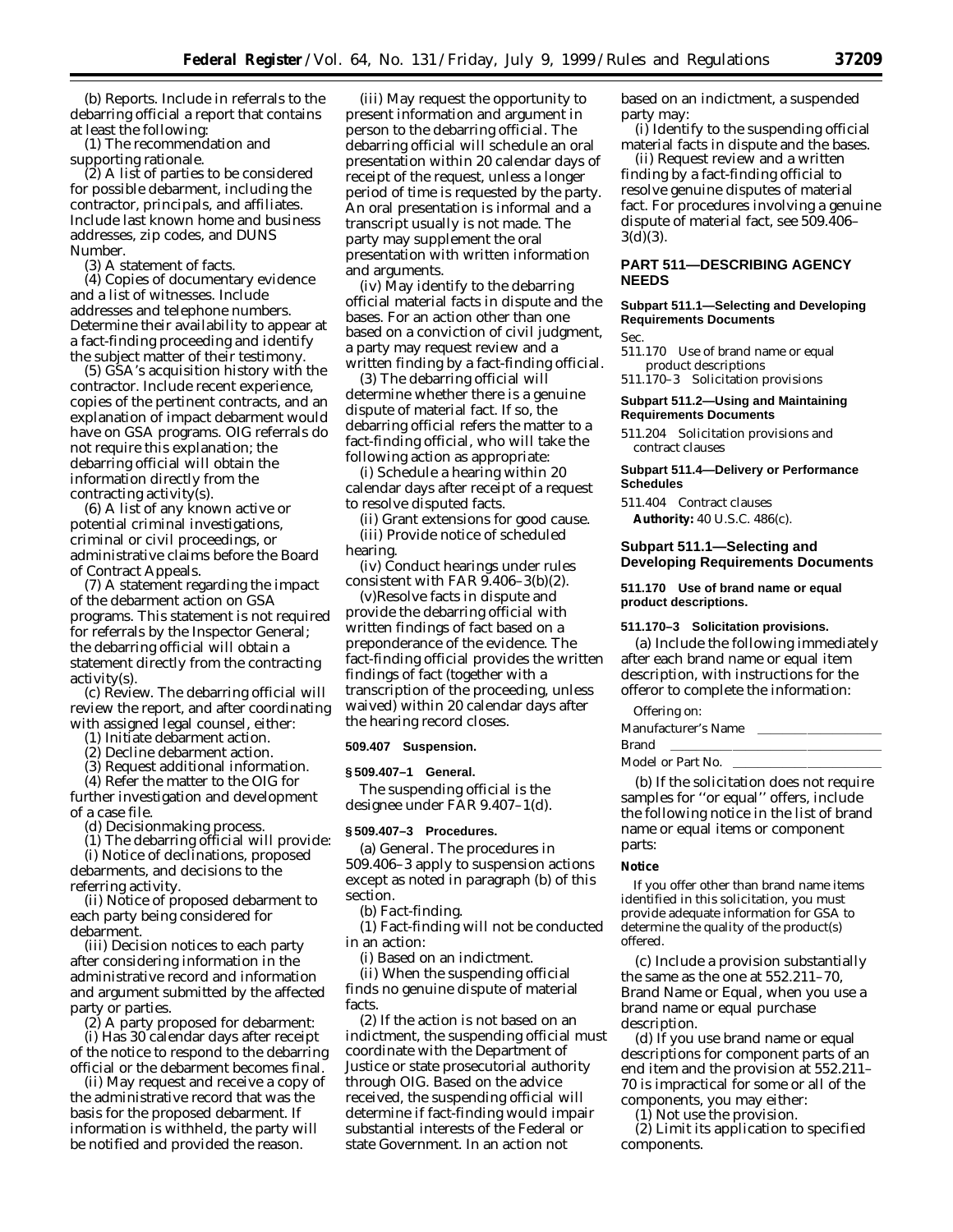### **Subpart 511.2—Using and Maintaining Requirements Documents**

### **511.204 Solicitation provisions and contract clauses.**

(a) *Construction services.* Insert the clause at 552.211–71, Standard References, in solicitations and contracts for construction services when you expect the contract amount to exceed the simplified acquisition threshold, and the solicitation meets either of the following conditions:

(1) The solicitation cites documents or publications not furnished with the solicitation.

(2) The solicitation incorporates documents or publications by reference.

(b) *Federal specifications.* Insert the clause at 552.211–72, Reference to Specifications in Drawings, in solicitations and contracts citing Federal specifications which contain drawings.

(c) *Supply contracts that exceed the simplified acquisition threshold*.

(1) Include the clause at 552.211–73, Marking, in solicitations and contracts for supplies when deliveries may be made to both civilian and military activities and the contract amount is expected to exceed the simplified acquisition threshold.

 $(2)$  Include the clause at 552.211–74, Charges for Marking, in solicitations and contracts that include the clause at 552.211–73 or a similar clause.

(3) Include the clause at 552.211–75, Preservation, Packaging and Packing, in solicitations and contracts for supplies expected to exceed the simplified acquisition threshold. You may also include the clause in contracts estimated to be at or below the simplified acquisition threshold when appropriate.

(4) Insert a clause substantially the same as the clause at 552.211–76, Charges for Packaging and Packing, in solicitations and contracts for supplies to be delivered to GSA distribution centers.

(d) *Supply contracts.* Include the clause at 552.211–77, Packing List, in solicitations and contracts for supplies, including purchases over the micropurchase threshold.

### **Subpart 511.4—Delivery or Performance Schedules**

# **511.404 Contract clauses.**

(a) *Supply contracts.*

(1) *Single award schedules.* Insert 552.211–8, Time of Delivery, in solicitations and contracts instead of the clause at FAR 52.211–8. If you need to show different delivery times for different items or groups of items, use Alternate I.

(2) *Multiple award schedules.* Insert 552.211–78, Commercial Delivery Schedule (Multiple Award Schedule), in solicitations issued and contracts awarded under the multiple award schedule program.

(3) *Shelf-life items.* Use the following clauses in solicitations and contracts that require delivery of shelf-life items within a specified number of months from the date of manufacture or production (see 101–27.206–2 of the Federal Property Management Regulation):

(i) Insert 552.211–79, Acceptable Age of Supplies, if the required shelf-life period is 12 months or less, and lengthy acceptance testing may be involved. For items having a limited shelf-life, substitute Alternate I when required by the director of the commodity center concerned.

(ii) Insert 552.211–80, Age on Delivery, if the required shelf-life period is more than 12 months, or when source inspection can be performed within a short time period.

(4) *Stock replenishment contracts.* Insert 552.211–81, Time of Shipment, in solicitations and stock replenishment contracts that do not include the Availability for Inspection, Testing and Shipment/Delivery clause at 552.211–83 and require shipment within 45 calendar days after receipt of the order. If shipment is required in more than 45 days, use Alternate I.

(5) *Notice of shipment.* Include 552.211–82, Notice of Shipment, in solicitation and contracts for supplies when you need to have a notice of shipment from the contractor.

(6) *Indeterminate testing time.* Insert 552.211–83, Availability for Inspection, Testing and Shipment/Delivery, in solicitations and contracts that provide for source inspection by Government personnel and that require lengthy testing for which time frames cannot be determined in advance. If the contract is for stock items, use Alternate I.

(b) *Construction contracts.* Insert the clause at 552.211–84, Non-Compliance with Contract Requirements, in solicitations and contracts for construction when you expect the contract amount to exceed the simplified acquisition threshold.

# **PART 512—ACQUISITION OF COMMERCIAL ITEMS**

# **Subpart 512.3—Solicitation Provisions and Contract Clauses for the Acquisition of Commercial Items**

Sec.

512.301 Solicitation provisions and contract clauses for the acquisition of commercial items

**Authority:** 40 U.S.C. 486(c).

# **Subpart 512.3—Solicitation Provisions and Contract Clauses for the Acquisition of Commercial Items**

# **512.301 Solicitation provisions and contract clauses for the acquisition of commercial items.**

(a) *Solicitation provisions and clauses.* Insert these provisions or clauses in solicitations or solicitations and contracts, respectively, in accordance with the instructions provided:

(1) 552.212–70, Preparation of Offer (Multiple Award Schedule), in solicitations and contracts issued under the multiple award schedule program.

(2) 552.213–71, Contract Terms and Conditions Applicable to GSA Acquisition of Commercial Items, when listed clauses apply. The clause provides for incorporation by reference of terms and conditions which are, to the maximum extent practicable, consistent with customary commercial practice. If necessary, tailor this clause.

(3) 552.212–72, Contract Terms and Conditions Required to Implement Statutes of Executive Orders Applicable to GSA Acquisitions of Commercial Items, when listed clauses apply.

(i) The clause provides for the incorporation by reference of terms and conditions required to implement provisions of law or executive orders that apply to commercial item acquisitions.

(ii) As a result of the General Services Administration Board of Contract Appeals (GSBCA) decision in the protest of *International Business Machines Corporation* GSBCA 90–2 BCA P22,924, May 18, 1990, GSA solicitations and contracts will deviate from FAR 52.225–8, Buy American Act-Trade Agreements-Balance of Payments Program Certificate. Incorporate 552.225–8, Buy American Act-Trade Agreements-Balance of Payments Program Certificate, and 552.225–9, Buy American Act-Trade Agreements-Balance of Payments Program, in solicitations and contracts subject to the Trade Agreement Act. Use them instead of FAR 52.225–8 and 52.225–9 (referenced in FAR 52.212–3 and 52.212–5 respectively).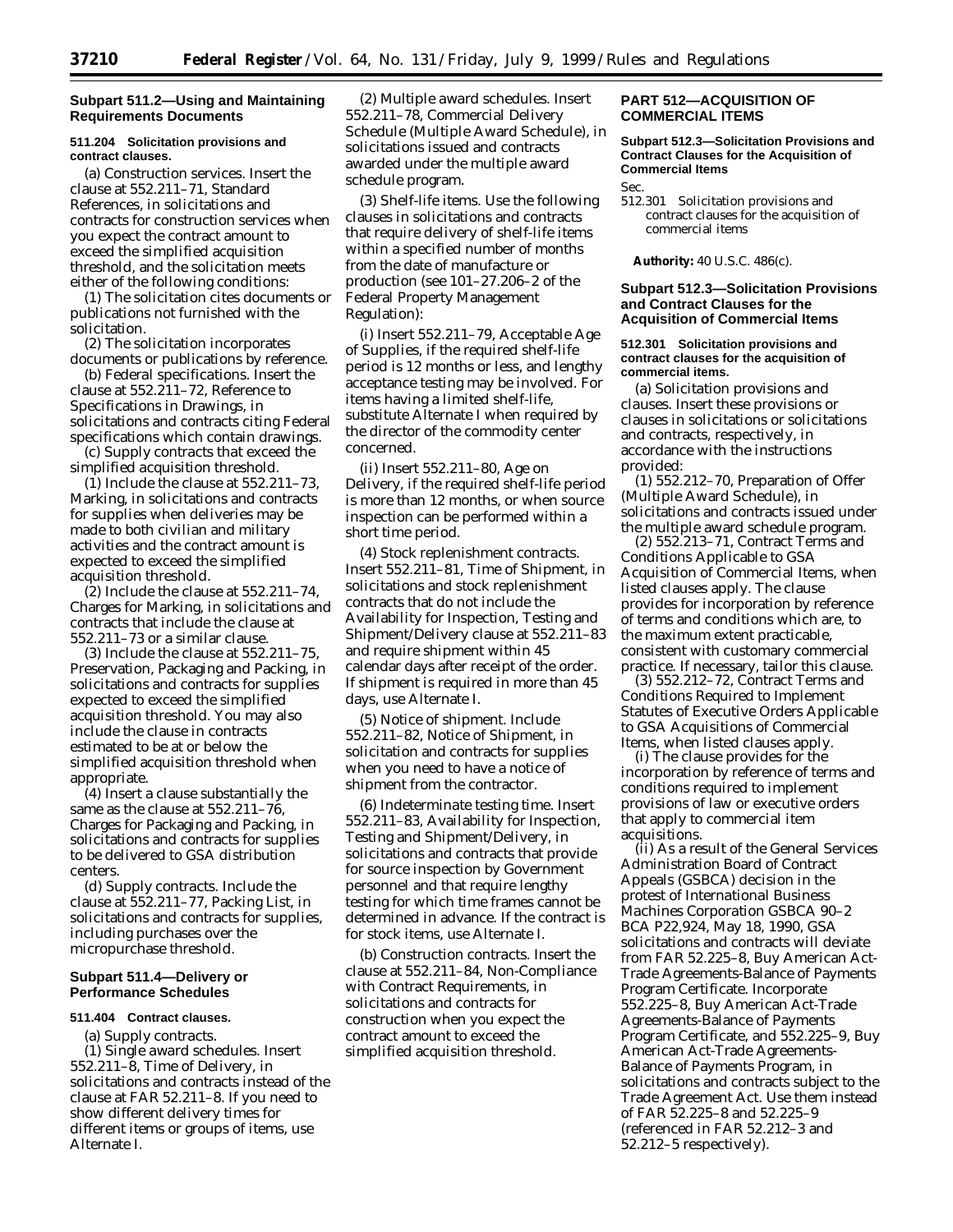(4) 552.213–73, Evaluation-Commercial Items (Multiple Award Schedule), in multiple award schedule solicitations. Use this provision instead of FAR 52.212–2.

(b) *Use of required provisions and clauses.* Use only those provisions and clauses prescribed in this part. Unless the use of a provision or clause prescribed elsewhere in the GSAR is consistent with customary commercial practice for the item being acquired, disregard contrary instructions. Provisions and clauses prescribed in this part will be revised to reflect the applicability of new statutes and executive orders.

(c) *Discretionary use of GSAR provisions and clauses.* Consistent with the limitations contained in FAR 12.302(c), include in solicitations and contracts by addendum other GSAR provisions and clauses.

(d) *Use of additional provisions and clauses.* The Senior Procurement Executive must approve the use of a provision or clause that is either not:

(1) Prescribed in the FAR or GSAR for use in contracts for commercial items.

(2) Consistent with customary commercial practice.

### **SUBCHAPTER C—CONTRACTING METHODS AND CONTRACT TYPES**

# **PART 513—SIMPLIFIED ACQUISITION PROCEDURES**

#### **Subpart 513.3—Simplified Acquisition Methods**

Sec.

#### 513.302 Purchase orders.

- 513.302–70 Purchase orders and related
- forms. 513.303 Blanket purchase agreements (BPAs).
- 513.303–3 Preparation of BPAs.

# 513.307 Forms.

**Authority:** 40 U.S.C. 486(c).

# **Subpart 513.3—Simplified Acquisition Methods**

#### **513.302 Purchase orders.**

#### **513.302–70 Purchase order and related forms.**

(a) See GSA Order, Interim Guidance on Use of the Governmentwide Commercial Purchase Card Service (OAD 4200.8), for forms required for purchase card actions.

(b) Use GSA Form 3000 or 300–1 (pinfeed format), Order for Supplies and Services, instead of OF 347, Order for Supplies or Services, when making purchases payable through the National Electronic Accounting and Reporting (NEAR) System.

(1) This form may also be used to make other purchases when a specific

form is not prescribed. It may be used as a delivery or task order instead of SF 1449, Solicitation/Contract/Order for Commercial Items.

(2) Prepare and process GSA Form 300 following the instructions at 553.370–300–I. Use GSA Form 300A or 300–A(1) (pin-feed format), order for Supplies or Services (continuation), if additional space is needed.

(c) Use GSA Form 1458, Motor Vehicle Shop Work Order, Repair and Purchase Order, instead of the OF 347 when making purchases in connection with the maintenance, servicing or repair of GSA fleet management vehicles.

(d) Use GSA Form 3186, Order for Supplies or Services or GSA Form 3186–B, Order for Supplies or Services (EDI), instead of OF 347, Order for Supplies or Services, when making simplified acquisitions or placing orders against established contracts through the FSS–19 system.

(1) Use GSA Form 3186 for mail orders placed against established contracts.

(2) Document the file for a delivery, task, or purchase order transmitted to contractors electronically using Electronic Data Interchange (EDI) procedures by generating a GSA Form 3186–B.

(e) Use GSA Form 8002B, Motor Vehicle Delivery Order, to order fleet management vehicles. Do not use this form as a purchase order for simplified acquisitions. Use GSA Form 8002A to notify the consignee of the status of motor vehicle requisitions.

#### **513.303 Blanket purchase agreements (BPAs).**

#### **513.303–3 Preparation of BPAs.**

(a) *Description of agreement.* Describe limitations, if any, on the geographic area to be served.

(b) *Delivery tickets.* Instruct the contractor to include the name of the individual placing the order on the delivery ticket. The individual receiving the item or service must sign and date the delivery or service ticket. Both the supplier and the receiving office must retain a copy of the delivery ticket.

### **513.307 Forms.**

You may use the GSA Form 3521, Blanket Purchase Agreement, to prepare a blanket purchase agreement.

# **PART 514—SEALED BIDDING**

#### **Subpart 514.2—Solicitation of Bids**

Sec. 514.201 Preparation of invitations for bids. 514.201–1 Uniform contract format. 514.201–2 Part I—The Schedule.

- 514.201–6 Solicitation provisions. 514.201–7 Contract clauses.
- 514.202 General rules for solicitation of
- bids.
- 514.202–4 Bid samples.
- 514.203 Methods of soliciting bids.
- 514.203–1 Transmittal to prospective bidders.
- 514.270 Aggregate awards.
- 514.270–1 Definition.
- Guidelines for use.
- 514.270–3 Evaluation factors for award.
- Grouping line items for aggregate award.
- 514.270–5 Evaluation methodologies for aggregate awards.
- 514.270–6 Guidelines for using the weight factors method.
- 514.270–7 Guidelines for using the price list method.

### **Subpart 514.4—Opening of Bids and Award of Contract**

- 514.407 Mistakes in bids.
- 514.407–3 Other mistakes disclosed before award.

514.407–4 Mistakes after award. **Authority:** 40 U.S.C. 486(c).

#### **Subpart 514.2—Solicitation of Bids**

**514.201 Preparation of invitations for bids.**

**514.201–1 Uniform contract format.**

Include the following notice in each solicitation:

The information collection requirements contained in this solicitation/contract, are either required by regulation or approved by the Office of Management and Budget pursuant to the Paperwork Reduction Act and assigned OMB Control No. 3090–0162.

#### **514.201–2 Part I—The Schedule.**

(a) When you use Standard Form 33, Solicitation, Offer and Award, include the following cautionary notice:

Notice to Bidders—Use Item 13 of the Standard Form 33, Solicitation, Offer and Award, to offer prompt payment discounts. The Prompt Payment clause of this solicitation sets forth payment terms. Do not insert any statement in Item 13 which requires payment sooner than the time stipulated in the Prompt Payment clause. *Example:* If you insert ''NET 20'' in Item 13, GSA will reject your offer as nonresponsive because the entry contradicts the 30 day payment terms specified in the Prompt Payment clause.

(b) When you use any other authorized form (e.g., Standard Form 1447, Solicitation/Contract), include the notice in paragraph (a) of this section. Change the reference to the form number, form title, and item number accordingly.

# **§ 514.201–6 Solicitation provisions.**

When you will consider all or none bids, insert the provision at 552.214–70, ''All or None'' Offers, in the solicitation. For requirements or indefinite quantity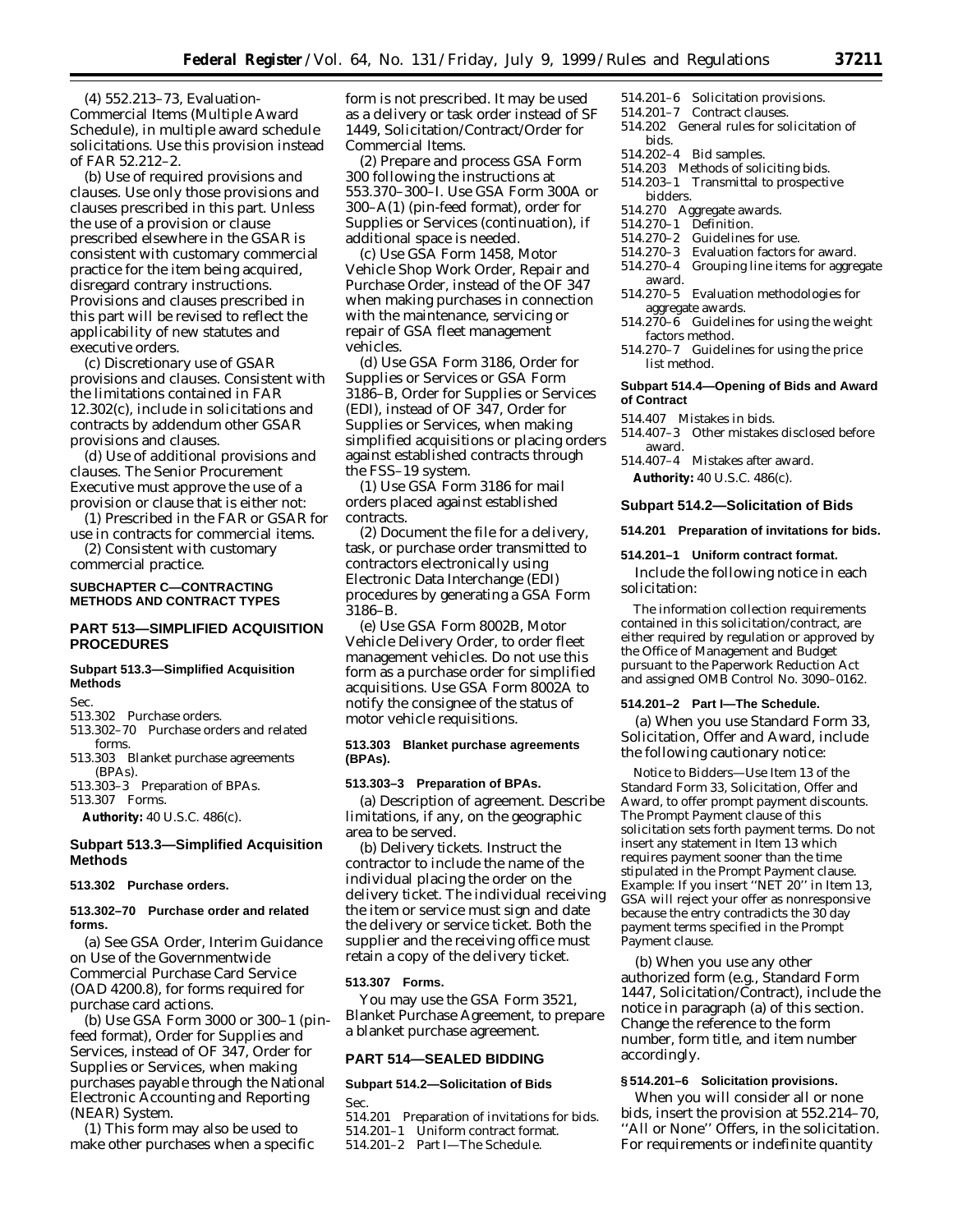contracts, use Alternate I. Do not include this provision in solicitations when you require the bidder to submit bids on all items and will make only one award.

# **514.201–7 Contract clauses.**

(a) *Stock replenishment contracts.* For some stock replenishment contracts, individual contractors may be unable to furnish the Government's monthly requirements. You may determine that progressive awards will be more expedient. In such cases, insert a clause substantially the same as the clause 552.214–71, Progressive Awards and Monthly Quantity Allocations, in the solicitation and contract.

(b) *Examinations of Records.*

(1) Insert 552.214–70, Examination of Records by GSA, in solicitations and contracts for supplies or services that exceed \$100,000, and acquisitions of leasehold interests in real property that exceed the simplified lease acquisition threshold, that meet at least one of the following conditions:

(i) Involve the use or disposition of Government-furnished property.

(ii) Provide for advance payments, progress payments based on cost, or guaranteed loan.

(iii) Contain a price warranty or price reduction clause.

(iv) Include an economic price adjustment clause where the adjustment is not based solely on an established, third party index.

(v) Are requirements, indefinitequantity, or letter contracts as defined in FAR part 16.

(vi) Contain the provision at FAR 52.223–4, Recovered Materials Certification.

(2) You may modify the clause to define the specific area of audit (e.g., the use or disposition of Governmentfurnished property). Legal Counsel and the Assistant Inspector General— Auditing or Regional Inspector General—Auditing, as appropriate, must concur in any modifications to the clause.

#### **514.202 General rules for solicitation of bids.**

### **514.202–4 Bid samples.**

(a) *Solicitation requirements.*

(1) When you require bid samples, require bidders to submit samples produced by the manufacturer whose products will be supplied under the contract.

(2) The FAR limits use of bid samples to cases where you cannot describe some characteristics of a product adequately in the specification or purchase description. This usually applies to subjective characteristics.

You may determine that you need to examine objective characteristics of bid samples to determine the responsiveness of a bid. Base your determination on past experience or other valid considerations. In the solicitation, separately list ''Subjective Characteristics'' and ''Objective Characteristics.''

(3) A sample provision appears at 552.214–72, Bid Sample Requirements. You may use this provision as shown or modify it to fit the circumstances of a procurement.

(b) *Handling and disposition of samples.*

(1) Retain samples from accepted bids for the period of contract performance. If you have no outstanding claims regarding the contract, dispose of the samples at the end of the contract term following the bidder's instructions.

(2) If you anticipate a claim regarding the contract, retain the bid samples until the claim is resolved.

(3) Retain samples from unsuccessful bids until you make award. After award, dispose of these samples following the bidder's instructions.

(c) *Using bid samples.* Include the information required by FAR 14.202– 4(e) in the solicitation. Provide the number, size, and full description of samples with instructions on how to submit bids. List the characteristics that you will examine. The list needs to include any aspect of the bid sample the acquisition team will examine to determine the product(s) acceptability.

#### **514.203 Methods of soliciting bids.**

#### **514.203–1 Transmittal to prospective bidders.**

Prospective bidders, as used in FAR 14.203–1, include both the following:

(a) The incumbent contractor, except when its written response to the notice of contract action under FAR subpart 5.2 states a negative interest.

(b) Bidders that responded to recent solicitations for the same or similar items.

#### **514.270 Aggregate awards.**

#### **514.270–1 Definition.**

*Aggregate award* means an arrangement whereby two or more separately-priced line items are combined for award to that bidder whose bid will result in the lowest overall cost to the Government for the line items as a group. The individual price for each item does not have to be the lowest bid received. (See also the definition of a ''line item'' in FAR 3.302.)

#### **514.270–2 Guidelines for use.**

(a) GSA usually solicits prices and reserves the right to make award for individual line items. In some cases it serves GSA's best interest to combine two or more line items for an aggregate award. Such cases include when:

(1) Users desire uniformity of design, style, and finish (e.g., suites of household furniture).

(2) The articles will be assembled and used as a unit, and different manufacturers' components may not be interchangeable.

(3) Users have high demand for certain articles, but demand for related articles is insufficient to attract competitive bids (e.g., various sized of socket wrenches). Awarding the lowdemand articles in conjunction with the high-demand articles may encourage competition.

(4) One location (delivery point) has a large requirement, and another location has a requirement too small to individually attract competitive bids.

(5) Awarding and administering numerous small contracts for similar articles or services is impractical.

(b) Before deciding to combine items for aggregate award, consider the following factors:

(1) The capability of bidders to furnish the types and quantities of supplies or services in the aggregate.

(2) How grouping delivery points will affect bidders.

(3) Which combinations will accurately project the lowest overall cost to the Government.

(c) Do not use an aggregate award if it will significantly restrict the number of eligible bidders.

#### **514.270–3 Evaluation factors for award.**

Clearly state in the solicitation the basis for evaluating bids for aggregate award. Require bidders to submit a price on each item within the group or a percentage to be added or subtracted from a list price. Advise bidders that failure to submit prices as required within a group makes a bid ineligible for award for that group.

# **514.270–4 Grouping line items for aggregate award.**

(a) *Type of contract.* While this section addresses supply contracts (articles and delivery points), the same principles apply to service contracts (types of services and service areas).

(b) *Effect on compeition.* Provide for full and open competition when you group items for award. Grouping items for award may preclude a significant of firms from bidding. This occurs if firms are unable to provide all the types or quanities of supplies or services, or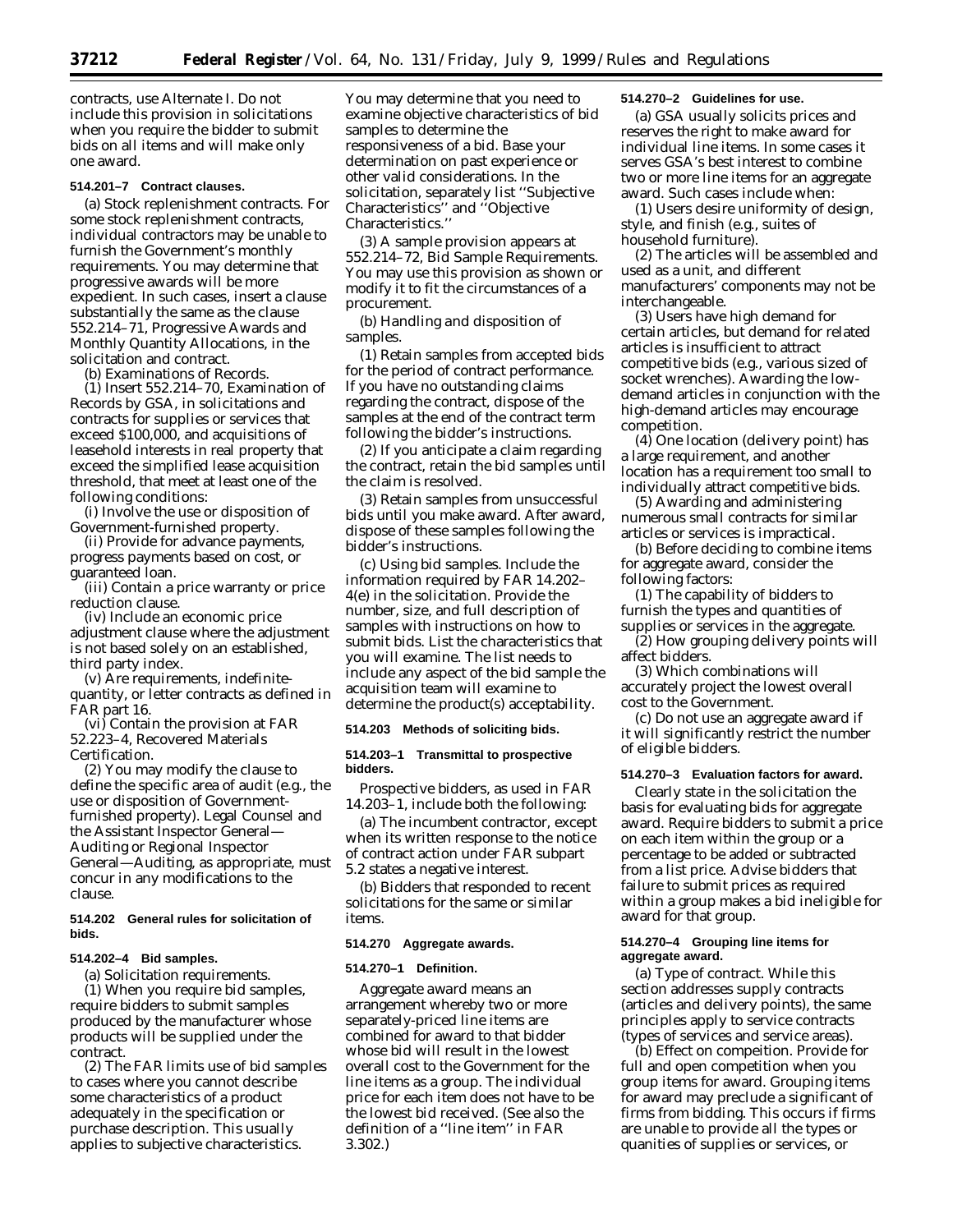make deliveries to the various delivery points included in the prospective aggregate group.

(c) *Grouping different articles.* Include only related articles in an aggregate group. Related articles are those normally manufactured or produced by a majority of prospective bidders. Grouping unrelated articles often restricts competition unnecessarily.

(d) *Grouping geographic locations or delivery points.* Consider the following guidelines before deciding to group different geographic locations or delivery points:

(1) A delivery point may have sufficient requirements so that individual shipments involve economic production runs and carload or truckload quanities. In this case, list it as a separate line item.

(2) The types of bidders (i.e., small or large firms, manufacturers or distributors, etc.) who respond to previous solicitations can provide important information. For example, if previous bidders are distributors with franchises in certain territories, grouping different territories could tend to restrict competition.

(3) Transportation costs can affect competition and pricing. They may constitute a significant portion of the total delivered cost. Obtain the advice and assistance of transportation specialists before grouping geographic locations or delivery points. Depending upon the supplies being acquired:

(i) Grouping widespread geographic locations or delivery points may reduce competition or result in higher prices. It can cause you to lose ''area pricing'' advantages provided by a supplier with a single production point.

(ii) Conversely, for many small commercial items (hand tools, locks, etc.), manufacturers may quote the same price for delivery anywhere in the U.S..

(iii) Tariff boundaries can also affect how manufacturers price deliveries to different areas.

#### **514.270–5 Evaluation methodologies for aggregate awards.**

(a) *Definite quantity contracts without options.* For definite quantity contracts without options, the evaluated bid price is the total bid price, as adjusted for any price-related factors identified in the solicitation. This reflects the actual cost to the Government and will identify the most advantageous bid.

(b) *Indefinite quantity contracts, requirements contracts, and options.* Indefinite quantity and requirements

contracts use estimated quantities. Options involve the probability of whether and when the options will be exercised. These situations may result in unbalanced bids (see FAR 15.404– 1(g)), leading to inaccurate evaluation of the projected cost and award to other than the most advantageous bid. To avoid unbalanced bids, GSA has two preferred methods for evaluating bids for aggregate awards: weight factors and price list.

(1) *Weight factors method.* Assign a weight to each item in a group. The weight is based on the portion of quantities that item represents. To evaluate bids, multiply each unit price by its weight factor, then total the results.

(2) *Price list method.* Establish prices for bidders to use as a base for preparing their bids. Prepare a list that identifies a base price for each item in a group. Bidders bid a percentage factor to add to or subtract from the base price.

#### **514.270–6 Guidelines for using the weight factors method.**

(a) Use the weight factors method when you have reliable estimates for the quantities needed in an acquisition. Reliable estimates of quantities form the foundation for:

(1) Accurate evaluation of the projected cost of each bid.

(2) An appropriate determination of which bid is most advantageous to the Government for the aggregate group.

(b) Assign a weight factor to each item in a group. Develop the weight factor by calculating the portion of the total quantity in a defined group that each item represents.

(c) To evaluate bid prices, first multiply the price bid for each item (unit price X quantity) by its weight factor. Then, add the subtotals together to project the cost for the aggregate group.

(d) You may reduce estimated quantities to smaller numbers by a common denominator. This may help facilitate the computations involved in evaluating bids.

(e) Consider all price-related factors you identified in the solicitation. Award to the responsive and responsible bidder with the lowest evaluated overall cost to the Government for the aggregate group. This represents the most advantageous bid.

### **514.270–7 Guidelines for using the price list method.**

(a) *General.* The price list method helps avoid unbalanced bidding when you need to make aggregate awards, but lack accurate estimates of anticipated quantities. This method establishes base prices for bidders to use in preparing their bids.

(b) *Solicitation requirements.* When you use the price list methods, in the solicitation:

(1) Include the price list.

(2) Include an estimate of requirements.

(3) Require the bidder to express its price as ''net'' or as a percentage added to or subtracted from the list prices for each group. Require the bidder to quote only one percentage factor for each group. This means that the bidder provides one percentage factor that applies to every item in a group; not a separate percentage for each item. ''Net'' indicates the bidder chooses to submit the list prices as its bid.

(4) Identify the percentage factor in paragraph (b)(3) of this section as a price related evaluation factor.

(c) *Developing list prices.* You may develop price lists using one or more of the following sources:

(1) Industry published prices.

(2) Industry surveys.

(3) Government cost estimates based on knowledge of the supplies or services and previous contract prices.

(d) *First time use for an item or service.* The first time you use list prices for an item or service, give prospective bidders an opportunity to review the proposed list. Also provide information on how GSA will use the list prices. You may provide this information in a draft solicitation.

(e) *Balanced prices.* Ensure that the list prices for the grouped items bear a reasonable and balanced relationship to one another. You may use prices from previous awards made using the weight factors method to develop price lists. Review those prices first to ensure they did not result from unbalanced bidding.

(f) *Evaluation and award.* Consider all price-related factors identified in the solicitation. Award to the responsive and responsible bidder whose percentage factor produces the most favorable price to the Government. This represents the most advantageous bid.

(g) *Example.* The following illustrates a bidding schedule arrangement for a group of items for aggregate award under the price list method: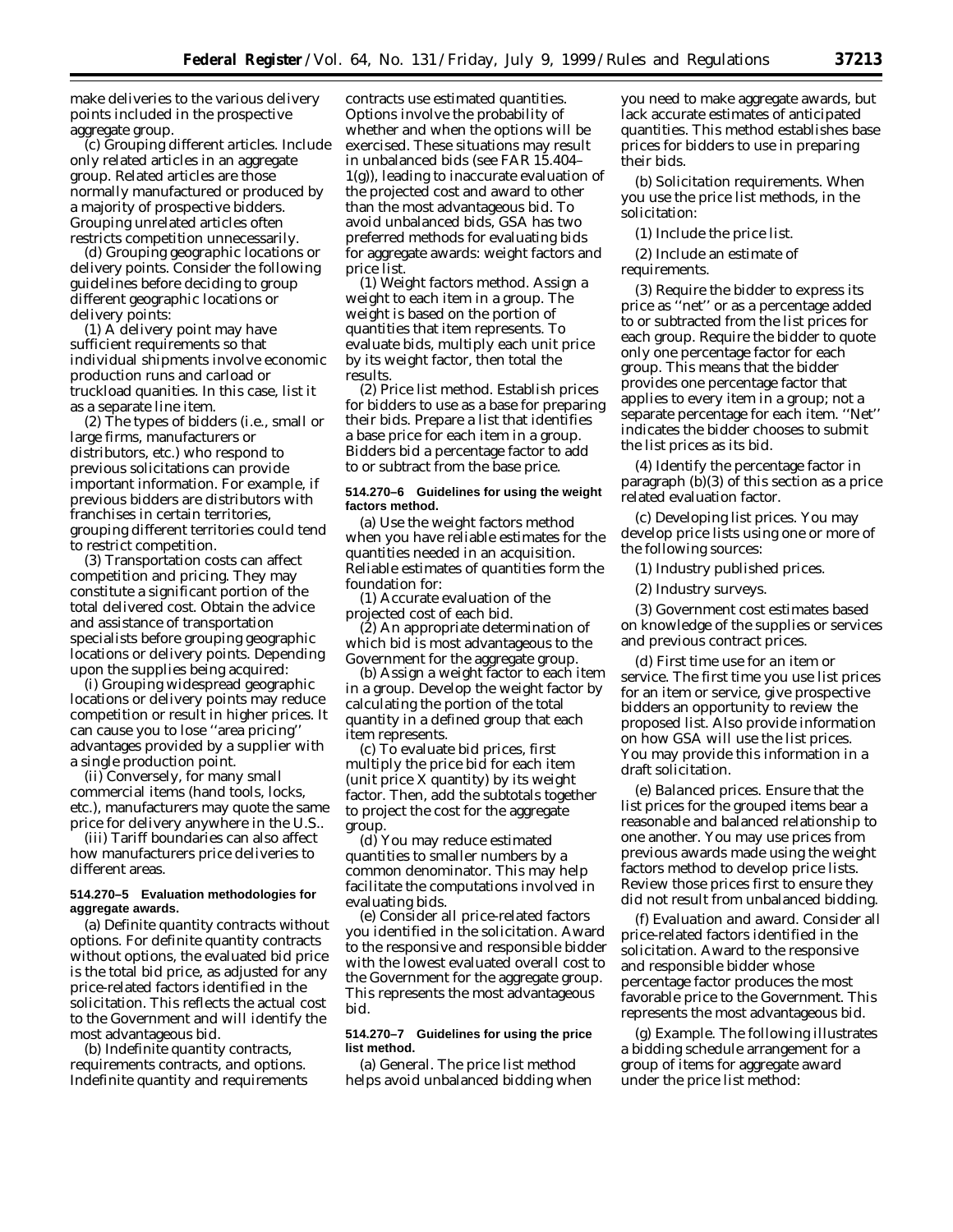DRILLS, TWIST, HIGH SPEED, UNDER FEDERAL SPECIFICATION (NO. AND DATE), AND AMENDMENT (NO. AND DATE), AMENDMENT (NO. AND DATE) WIRE GAUGE SIZES, STRAIGHT SHANK, SHORT LENGTH, TYPE C

| Item No.                    | National Stock No.                                                                                                                             | Drill size<br>Est. quantity |  | Unit                                                                          | List price                                  |
|-----------------------------|------------------------------------------------------------------------------------------------------------------------------------------------|-----------------------------|--|-------------------------------------------------------------------------------|---------------------------------------------|
| Group 1 (Items 1 through 5) |                                                                                                                                                |                             |  |                                                                               |                                             |
| $1$<br>2<br>$3$<br>4<br>5   | 5133-00-189-9246<br>$5133 - 00 - 189 - 9247$   2<br>$5133 - 00 - 189 - 9248$   3<br>$5133 - 00 - 189 - 9249$   4<br>$5133 - 00 - 189 - 9250$ 5 |                             |  | $2,800$   Pkg<br>$2,400$   Pkg<br>2,800   Pkg<br>1,600   Pkg<br>$2,000$   Pkg | \$11.16<br>11.16<br>10.44<br>10.80<br>10.80 |

The bid on each item above is the list<br>rice shown minus/plus \_\_\_\_ percent. price shown minus/plus  $\blacksquare$ (Bidder, insert ''net'' or a single percentage amount in the blank space and cross out minus or plus, as appropriate.)

(h) *Special considerations for contracts for store stock items.* Show estimated quantities only if estimates of demand for each item within a group can be derived from Government records or verified contractor sales reports. Use only current estimates. If you cannot estimate the Government's needs, the solicitation may include past orders. (See CG Decision, B–209037, 82– 2 CPD para 323 (1982).)

(i) *Special considerations for repair and alteration contracts.* In the solicitation:

(1) List the estimated quantities for work to be performed during both normal working hours and outside of normal working hours.

(2) State the percent of work anticipated to be performed during normal working hours.

(3) List the unit prices for work to be performed during both normal working hours and outside of normal working hours.

(4) Define ''normal'' in terms of hours and days of the week.

(5) Advise bidders of the previous year's total expenditures or portions of that total attributable to the listed items.

(6) If you provide quantity estimates, state that the estimates are for information only and do not constitute guarantees or commitments to order items under the contract.

(7) Solicit two percentage factors for the line item unit prices listed: one for the unit prices for work performed during normal working hours and the second for the unit prices for work performed outside of normal working hours.

(8) You may require multiple percentages when the solicitation further groups unit prices by trade or business category.

(9) For the evaluated bid price, add together the following percentages:

(i) The percentage of work performed during normal work hours multiplied by

the total estimate adjusted by the bidder's percentage factor for that portion of the work, plus

(ii) The percentage of work performed during other than normal working hours multiplied by the total estimate adjusted by the bidder's percentage factor for that portion of the work.

(10) Consider other price-related factors identified in the solicitation. Make award to the responsible and responsive bidder submitting the lowest overall evaluated bid price for the aggregate group. This represents the most advantageous bid.

# **Subpart 514.4—Opening of Bids and Award of Contract**

#### **514.407 Mistakes in bids.**

#### **514.407–3 Other mistakes disclosed before award.**

(a) *Delegation of authority by head of the agency.* Under FAR 14.407–3(e), contracting directors (see 502.101) are authorized, without power of redelegation, to make:

(1) The determinations regarding corrections and withdrawals under FAR 14.407–3(a), (b), and (c).

(2) The corollary determinations not to permit withdrawal or correction under FAR 14.407–3(d).

(b) *Legal review and approval.* Assigned counsel must approve determinations by the contracting director and contracting officer regarding mistakes in bid.

#### **514.407–4 Mistakes after award.**

The contracting director and assigned counsel review and approve your determinations under FAR 14.407–4(b) and (c).

# **PART 515—CONTRACTING BY NEGOTIATION**

# **Sub part 515.2—Solicitation and Receipt of Proposals and Information**

Sec.

- 515.204 Contract format
- 515.204–1 Uniform contract format
- 515.205 Issuing solicitations
- 515.209 Solicitation provisions and contract clauses

515.209–70 Examination of records by GSA clause

#### **Subpart 515.3—Source Selection**

515.305 Proposal evaluation

515.305–70 Use of outside evaluators

### **Subpart 515.4—Contract Pricing**

515.408 Solicitation provisions and contract clauses

#### **Subpart 515.5—Preaward, Award, and Postaward Notifications, Protests, and Mistakes**

515.506 Postaward debriefing of offerors

# **Subpart 515.70—Use and Bid Samples**

515.7002 Procedures

**Authority:** 40 U.S.C. 486(c).

# **Subpart 515.2—Solicitation and Receipt of Proposals and Information**

#### **515.204 Contract format.**

#### **515.204–1 Uniform contract format.**

(a) The uniform contract format is not required for leases of real property.

(b) Each solicitation and contract must include the two notices in paragraphs  $(b)(1)$  and  $(b)(2)$  of this section, except that acquisitions of interests in real property, must include only the notice in  $(b)(1)$ :

(1) ''The information collection requirements contained in this solicitation/contract are either required by regulation or approved by the Office of Management and Budget pursuant to the Paperwork Reduction Act and assigned OMB Control No. 3090–0163.''

 $(2)$  "GSA's hours of operation are 8:00 a.m. to 4:30 p.m. Requests for preaward debriefings postmarked or otherwise submitted after 4:30 p.m. will be considered submitted the following business day. Requests for postaward debriefings delivered after 4:30 p.m. will be considered received and filed the following business day.''

# **515.205 Issuing solicitations.**

Potential sources, as used in FAR 15.205, include both of the following:

(a) The incumbent contractor, except when its written response to the notice of contract action under FAR subpart 5.2 states a negative interest.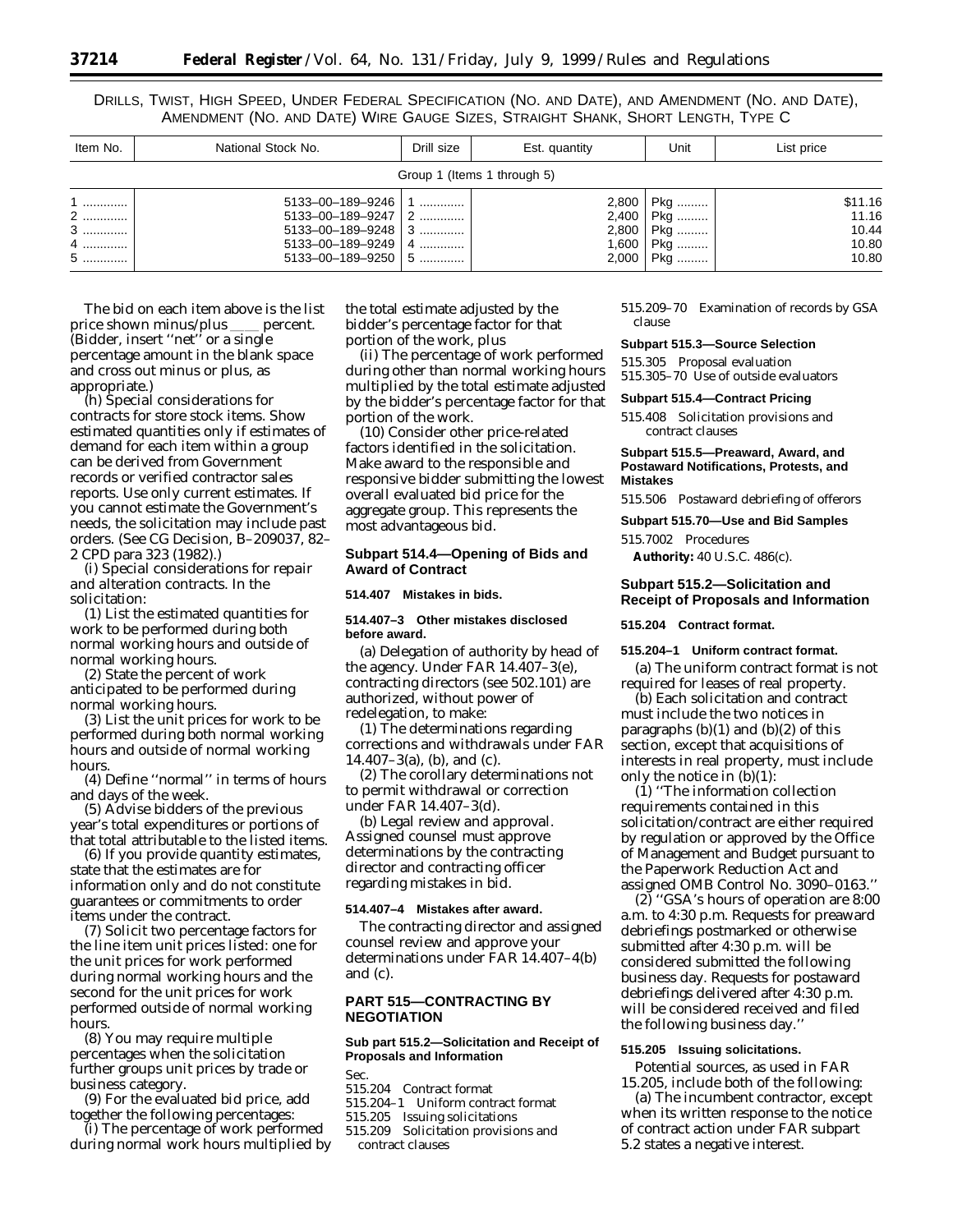(b) Offerors that responded to recent solicitations for the same or similar items.

#### **515.209 Solicitation provisions and contract clauses.**

### **515.209–70 Examination of records by GSA clause.**

# *Clause for Other Than Multiple Award Schedules*

(a) For other than multiple award schedule (MAS) contracts, insert the clause at 552.215–70, Examination of Records by GSA, in solicitations and contracts over \$100,000, including acquisitions of leasehold interests in real property, that meet any of the following conditions:

(1) Involve the use or disposition of Government-furnished property.

(2) Provide for advance payments, progress payments based on cost, or guaranteed loan.

(3) Contain a price warranty or price reduction clause.

(4) Involve income to the Government where income is based on operations under the control of the contractor.

(5) Include an economic price adjustment clause where the adjustment is not based solely on an established, third party index.

(6) Are requirements, indefinitequantity, or letter type contracts as defined in FAR part 6.

(7) Are subject to adjustment based on a negotiated cost escalation base.

(8) Contain the provision of FAR 52.223–4, Recovered Material Certification.

(b) You may modify the clause at 552.215–70 to define the specific area of audit (e.g., the use or disposition of Government-furnished property, compliance with the price reduction clause). Counsel and the Assistant Inspector General—Auditing or Regional Inspector General— Auditing, as appropriate, must concur in any modifications to the clause.

## *Clause for Multiple Award Schedules*

(c) Insert the clause at 552.215–71, Examination of Records by GSA (Multiple Award Schedule), in solicitations and contracts for MAS **contracts** 

(d) With the Senior Procurement's Executive approval, you may modify the clause at 552.215–71 to provide for postaward access to and the right to examine records to verify that the pre-award/ modification pricing, sales or other data related to the supplies or services offered under the contract which formed the basis for the award/modification was accurate, current, and complete. The following procedures apply:

(1) Such a modification of the clause must provide for the right of access to expire 2 years after award or modification.

(2) Before modifying the clause, you must make a determination that absent such access there is a likelihood of significant harm to the Government and submit it to the Senior Procurement Executive for approval.

(3) The determinations under paragraph (d)(2) of this section must be made on a schedule-by-schedule basis.

#### **Subpart 515.3—Source Selection**

#### **515.305 Proposal evaluation.**

(a) *Restrictions placed on a proposal by the submitter.* If you receive a proposal with more restrictive conditions than those in the provision at FAR 52.215–1(e), ask whether the submitter is willing to accept the conditions of the paragraph at FAR 52.215–1(e). If the submitter refuses, consult with legal counsel on whether to accept the proposal as marked or return it.

(b) *Actions before releasing proposal.* Before releasing any proposal to an evaluator you must take all the following actions:

(1) Obtain the signed original ''Conflict of Interest Acknowledgment and Nondisclosure Agreement'' from each Government and nongovernment individual serving as an evaluator. Use the Acknowledgment/Agreement in Figure 515.3–1.

(i) For employees of other Executive agencies, replace the reference in paragraph (c) of the Acknowledgement/ Agreement to GSA's supplemental standards with a reference to the applicable agency.

(ii) for nongovernment evaluators, substitute paragraph (c) of the Acknowledgement/Agreement with the following language and delete paragraph (h):

(c) I have read and understand the requirements of subsection 27(a) and 27(b) of the Office of Federal Procurement Policy Act (41 U.S.C. 423).

(2) Attach to each proposal a cover page bearing the following notice:

#### **Government Notice for Handling Proposals**

To anyone receiving this proposal or proposal abstract:

(1) This proposal must be used and disclosed for evaluation purposes only.

(2) You must apply a copy of this Government notice to any reproduction or abstract of this proposal.

(3) You must comply strictly with any authorized restrictive notices which the submitter places on this proposal.

(4) You must *not* disclose this proposal outside the Government for evaluation purposes except to the extent authorized by, and in accordance with, the procedures in 48 CFR 515.305–71.

#### **515.305–70 Use of outside evaluators.**

(a) *Conditions.* To use outside evaluators, you must meet the restrictions in FAR 37.203 and 537.2.

(b) *Limitations on disclosing proposal information.* You may disclose proposal information outside the Government before the Government's decision as to contract award only to the extent authorized in this section. Disclosure and handling must comply with FAR 3.1 and 503.1.

(c) *Solicitation notice.* Include in the solicitation a notice substantially as follows:

#### **Notice About Releasing Proposals**

(1) The Government intends to disclose proposals received in response to this solicitation to nongovernment evaluators.

(2) Each evaluator will sign and provide to GSA a ''Conflict of Interest Acknowledgment and Nondisclosure Agreement.''

# **Figure 515.3–1—Conflict of Interest Acknowledgment and Nondisclosure Agreement**

#### **Conflict of Interest Acknowledgment and Nondisclosure Agreement**

For proposals submitted in response to GAS solicitation no. \_\_\_\_\_\_\_\_, I agree to the following:

- (a) To the best of my knowledge and belief, no conflict of interest exists that may either:
- (1) Diminish my capacity to impartially review the proposals submitted.

(2) Or result in a biased opinion or unfair advantage.

(b) In making the above statement, I have considered all the following factors that might place me in a position of conflict, real or apparent, with the evaluation proceedings:

(1) All my stocks, bonds, other outstanding financial interests or commitments.

(2) All my employment arrangements (past, present, and under consideration).

(3) As far as I know, all financial interests and employment arrangements of my spouse, minor children, and other members of my immediate household.

(c) I have read and understand the requirements of the Standards of Ethical Conduct for Employees of the Executive Branch (5 CFR Part 2635) and Supplemental Standards of Ethical Conduct for Employees of the General Service Administration (5 CFR Part 6701).

(d) I have a continuing obligation to disclose any circumstances that may create an actual or apparent conflict of interest. If I learn of any such conflict, I will report it immediately to the Contracting Officer. I will perform no more duties related to evaluating proposals until I receive instructions on the matter.

(e) I will use proposal information for evaluation purposes only. I understand that any authorized restriction on disclosure placed on the proposal by the prospective contractor, prospective subcontractor, or the Government applies to any reproduction or abstracted information of the proposal.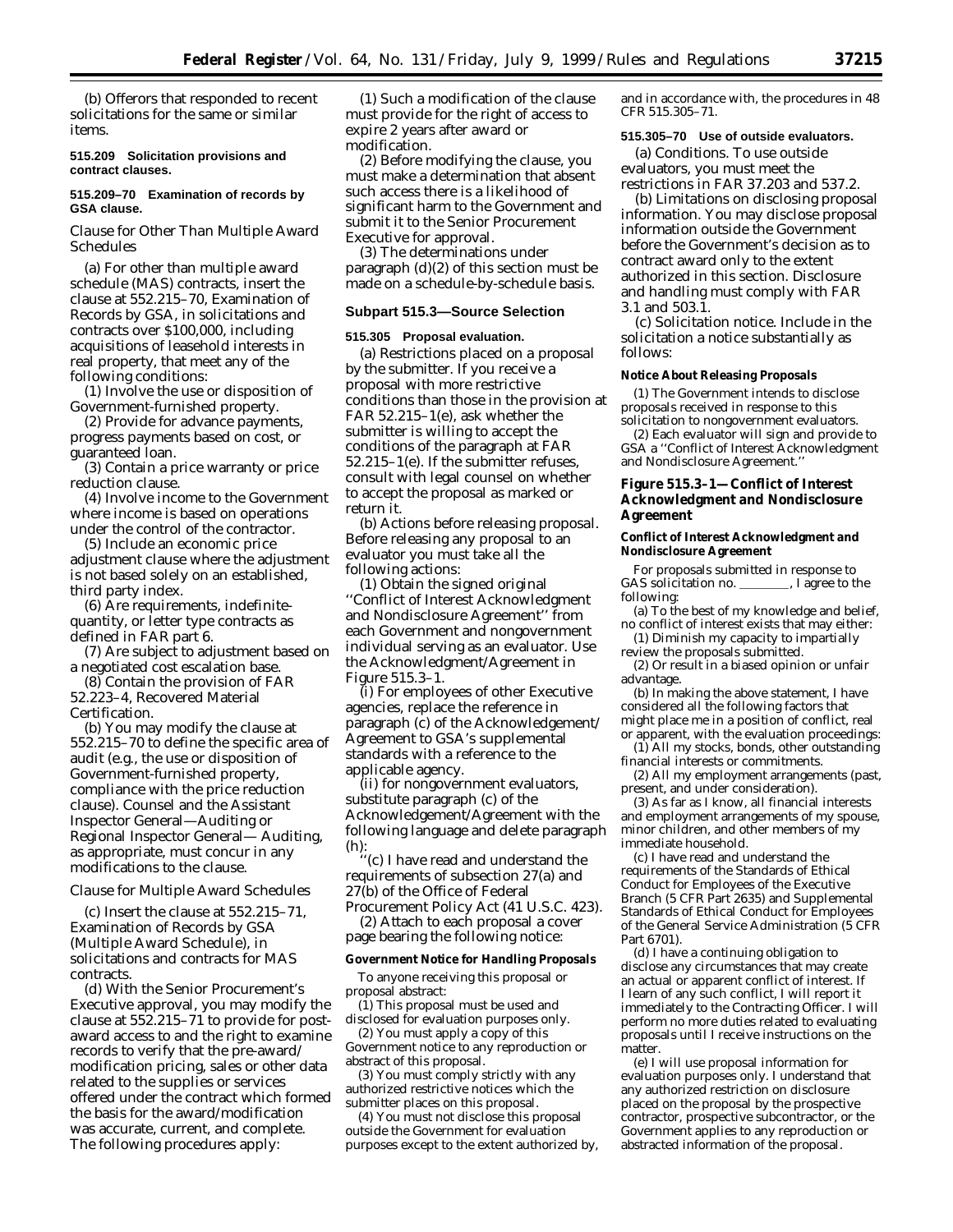(f) I will use my best efforts to safeguard proposal information physically. I will not disclose the contents of, nor release any information about, the proposals to anyone other than:

(1) The Source Selection Evaluation Board or other panel assembled to evaluate proposals submitted in response to the solicitation identified above.

(2) Other individuals designed by the contracting Officer.

(g) After completing evaluation, I will return to the Government all copies of the proposals and any abstracts.

(h) GSA Appropriations Act restriction: These restrictions are consistent with and do not supersede, conflict with or otherwise alter the employee obligations, rights, or liabilities created by Executive Order No. 12958; section 7211 of title 5, United States Code (governing disclosure of Congress); section 1034 of title 10, United States Code, as amended by the Military Whistleblower Protection Act (governing disclosure to Congress by members of the military); section 2302(b)(8) of title 5, United States Codes, as amended by the Whistleblower Protection Act (governing disclosures of illegality, waste, fraud, abuse or public health or safety threats); the Intelligence Identities Protection Act of 1982 (50 U.S.C. 421 et seq.) (governing disclosures that could expose confidential Government agents); and the statutes which protect against disclosure that may compromise the national security, including sections 641, 793, 794, 798, and 952 of title 18, United States Code, and section 4(b) of the Subversive Activities Act of 1950 (50 U.S.C. 783(b). The definitions, requirements, obligations, rights, sanctions, and liabilities created by said Executive order and listed statutes are incorporated into this agreement and are controlling.

(Enter name of evaluator and organization) lllllllllllllllllllll

Date

### **Subpart 515.4—Contract Pricing**

**515.408 Solicitation provisions and contract clauses.**

### **MAS Requests for Information Other Than Cost or Pricing Data**

(a) You should use Alternative IV of the FAR provision at 52.215–20,

Requirements for Cost or Pricing Data or Information Other than Cost or Pricing Data, for MAS contracts to provide the format for submission of information other than cost or pricing data for MAS contracts. To provide uniformity in request under the MAS program, you should insert the following in paragraph (b) of the provision:

(1) An offer prepared and submitted in accordance with the clause at 552.212–70, Preparation of Offer (Multuiple Award Schedule).

(2) Commercial sales practices. The Offeror shall submit information in the format provided in this solicitation in accordance with the instructions at Figure 515.4 of the GSA Acquisition Regulation (48 CFR 515–2), or submit information in the Offeror's own format.

(3) Any additional supporting information requested by the Contracting Officer. The Contracting Officer may require additional supporting information, but only to the extent necessary to determine whether the price(s) offered is fair and reasonable.

(4) By submission of an offer in response to this solicitation, the Offeror grants the Contracting Officer or an authorized representative the right to examine, at any time before initial award, books, records, documents, papers, and other directly pertinent records to verify the pricing, sales and other data related to the supplies or services proposed in order to determine the reasonableness of price(s). Access does not extend to Offeror's cost or profit information of other data relevant solely to the Offeror's determination of the prices to be offered in the catalog or marketplace.

(b) Insert the following format for commercial sales practices in the exhibits or attachments section of the solicitation and resulting contract (see FAR 12.303).

# **Commercial Sales Practices Format**

Name of Offeror  $\text{SIN}(s)$ 

**Note:** Please refer to Clause 552.212–70, Preparation of Offer (Multiple Award Schedule), for additional information concerning your offer. Provide the following information for each SIN (or group of SINs or SubSIN for which information is the same).

(1) Provide the dollar value of sales to the general public at or based on an established catalog or market price during the previous 12-month period or the offerors last fiscal<br>year: \$\_\_\_\_\_\_\_\_\_\_. State beginning and ending . State beginning and ending of the 12 month period. Beginning ending \_\_\_\_\_\_\_\_. In the event that a dollar value is not an appropriate measure of the sales, provide and describe your own measure of the sales of the item(s).

(2) Show your total projected annual sales to the Government under this contract for the contract term, excluding options, for each SIN offered. If you currently hold a Federal Supply Schedule contract for the SIN the total projected annual sales should be based on your most recent 12 months of sales under that contract.

| c  |  |
|----|--|
| CТ |  |
| СT |  |

(3) Based on your written discounting policies (standard commercial sales practices in the event you do not have written discounting policies), are the discounts and any concessions which you offer the Government equal to or better than your best price (discount and concessions in any combination) offered to any customer acquiring the same items regardless of quantity or terms and conditions? YES NO<sub>\_\_\_</sub> (See definition of "concession" and ''discount'' in 552.212–70.)

(4)(a) Based on your written discounting policies (standard commercial sales practices in the event you do not have written discounting policies), provide information as requested for each SIN (or group of SINs for which the information is the same) in accordance with the instructions at Figure 515.4, which is provided in this solicitation for your convenience. The information should be provided in the chart below or in an equivalent format developed by the offeror. Rows should be added to accommodate as many customers as required.

| Column 1 | Column 2 | Column 3        | Column 4 | Column 5    |
|----------|----------|-----------------|----------|-------------|
| Customer | Discount | Quantity/Volume | FOB Term | Concessions |
|          |          |                 |          |             |

(b) Do any deviations from your written policies or standard commercial sales practices disclosed in the above chart ever result in better discounts (lower prices) or concessions than indicated? YES  $\_\,$  NO  $\_\,$ If YES, explain deviations in accordance with the instructions at Figure 515.4, which is provided in this solicitation for your convenience.

(5) If you are a dealer/reseller without significant sales to the general public, you should provide manufacturers' information required by paragraphs (1) through (4) above for each item/SIN offered, if the manufacturer's sales under any resulting contract are expected to exceed \$500,000. You must also obtain written authorization from the manufacturer(s) for Government access, at any time before award or before

agreeing to a modification, to the manufacturer's sales records for the purpose of verifying the information submitted by the manufacturer. The information is required in order to enable the Government to make a determination that the offered price is fair and reasonable. To expedite the review and processing of offers, you should advise the manufacturer(s) of this requirement. The contracting officer may require the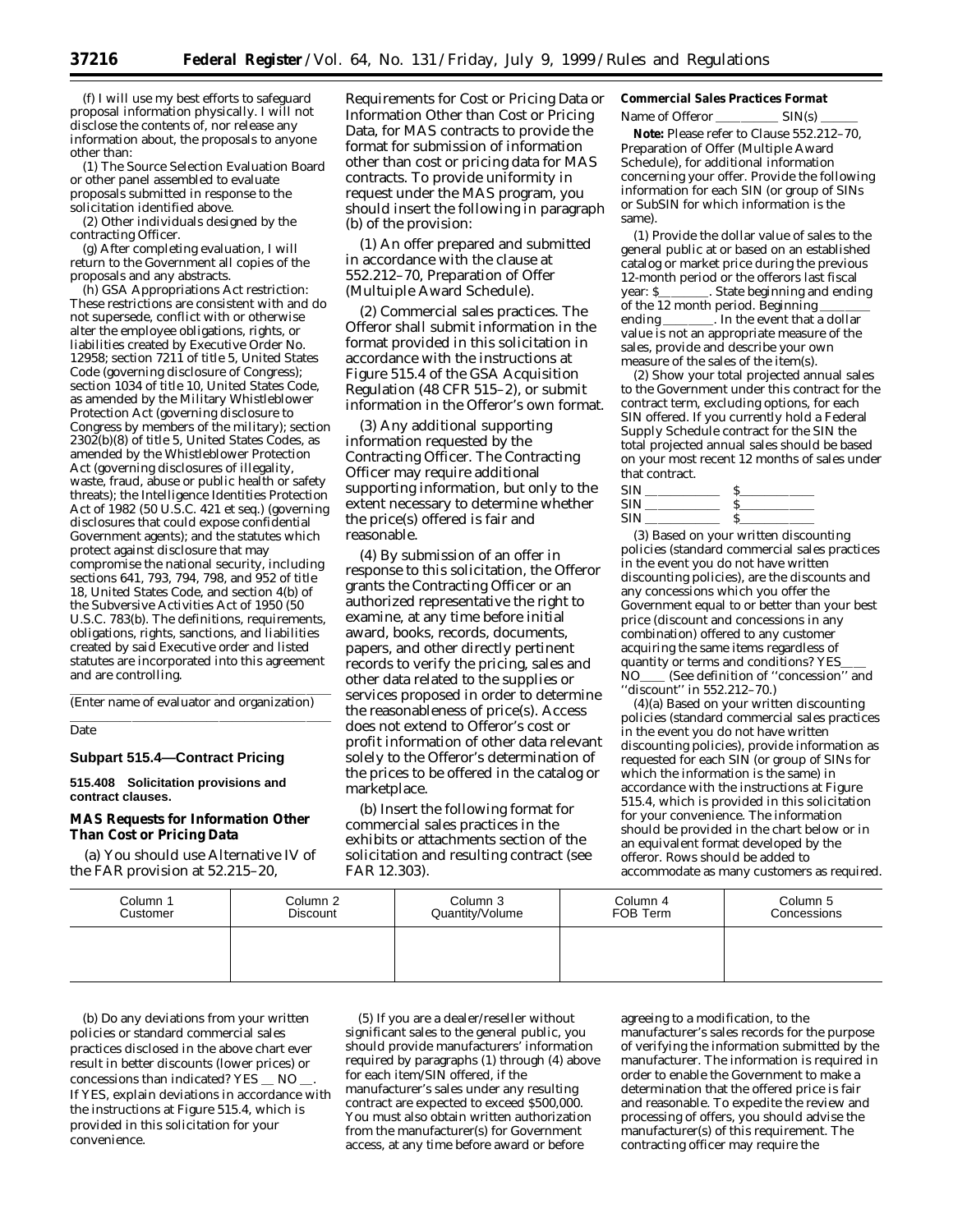information be submitted on electronic media with commercially available spreadsheet(s). The information may be provided by the manufacturer directly to the Government. If the manufacturer's item(s) is being offered by multiple dealers/resellers, only one copy of the requested information should be submitted to the Government. In addition, you must submit the following information along with a listing of contact information regarding each of the manufacturers whose products and/or services are included in the offer (include the manufacturer's name, address, the manufacturer's contact point, telephone number, and FAX number) for each model offered by SIN:

- (a) Manufacturer's Name.
- (b) Manufacturer's Part Number.
- (c) Dealer's/Reseller's Part Number.
- (d) Product Description.
- (e) Manufacturer's List Price.

(f) Dealer's/Reseller's percentage discount from list price or net prices. (End of Format)

(c) Include the instructions for completing the commercial sales practices format in Figure 515.4 in solicitations issued under the MAS program.

#### **Figure 515.4—Instructions for Commercial Sales Practices Format**

If you responded ''yes'' to question (3), on the Commercial Sales Practices Format in paragraph (b) of this section, complete the chart in question  $(4)(a)$  for the customer(s) who receive your best discount. If you responded ''no'', complete the chart in question (4)(a) showing your written policies or standard sales practices for all customers or customer categories to whom you sell at a price (discounts and concessions in combination) that is equal to or better than the price(s) offered to the Government under this solicitation or with which the Offeror has a current agreement to sell at a discount which equals or exceeds the discount(s) offered under this solicitation. Such agreement shall be in effect on the date the offer is submitted or contain an effective date during the proposed multiple award schedule contract period. If your offer is lower than your price to other customers or customers categories, you will be aligned with the customer or category of customer that receives your best price for purposes of the Price Reductions clause at 552.238–75. The Government expects you to provide information required by the format in accordance with these instructions that is, to the best of your knowledge and belief, current, accurate, and complete as of 14 calender days prior to its submission. You must also disclose any changes in your price list(s), discounts and/or discounting policies which occur after the offer is submitted, but before the close of negotiations. If your discount practices vary by model or product line, the discount information should be by model or product line as appropriate. You may limit the number of models or product lines reported to those which exceed 75% of actual historical Government sales (commercial sales may be substituted if

Government sales are unavailable) value of the special item number (SIN).

#### **Column 1—Identify the Applicable Customer or Category of Customer**

A ''customer'' is any entity, except the Federal Government, which acquires supplies or services from the Offeror. The term customer includes, but is not limited to original equipment manufacturers, value added resellers, state and local Governments, distributors, educational institutions (an elementary, junior high, or degree granting school which maintains a regular faculty and established curriculum and an organized body of students), dealers, national accounts, and end users. In any instance where the Offeror is asked to disclose information for a customer, the Offeror may disclose information by category of customer if the Offeror's discount policies or practices are the same for all customers in the category. (Use a separate line for each customer or category of customer.)

### **Column 2—Identify the Discount**

The term ''discount'' is as defined in solicitation clause 552.212–70, Preparation of Offer (Multiple Award Schedule). Indicate the best discount (based on your written discounting policies or standard commercial discounting practices if you do not have written discounting policies) at which you sell to the customer or category of customer identified in column 1, without regard to quantity; terms and conditions of the agreements under which the discounts are given; and whether the agreements are written or oral. Net prices or discounts off of other price lists should be expressed as percentage discounts from the price list which is the basis of your offer. If the discount disclosed is a combination of various discounts (prompt payment, quantity, etc.), the percentage should be broken out for each type of discount. If the price lists which are the basis of the discounts given to the customers identified in the chart are different than the price list submitted upon which your offer is based, identify the type or title and date of each price list. The contracting officer may require submission of these price lists. To expedite evaluation, offerors may provide these price lists at the time of submission.

#### **Column 3—Identify the Quantity or Volume of Sales**

Insert the minimum quantity or sales volume which the identified customer or category of customer must either purchase/ order, per order or within a specified period, to earn a discount indicate the time period.

#### **Column 4—Indicate the FOB Delivery Term for Each Identified Customer**

See FAR 47.3 for an explanation of FOB delivery terms.

#### **Column 5—Indicate Concessions Regardless of Quantity Granted to the Identified Customer or Category of Customer**

Concessions are defined in solicitation clause 552.12–70, Preparation of Offers (Multiple Award Schedule). If the space provided is inadequate, the disclosure should be made on a separate sheet by reference.

If you respond ''yes'' to question 4(b) in the Commercial Sales Practices Format, provide an explanation of the circumstances under which you deviate from your written policies or standard commercial sales practices disclosed in the chart on the Commercial Sales Practices Format and explain how often they occur. Your explanation should include a discussion of situations that lead to deviations from standard practice, an explanation of how often they occur, and the controls you employ to assure the integrity of your pricing. Examples of typical deviations may include, but are not limited to, one time goodwill discounts to charity organizations or to compensate an otherwise disgruntled customer; a limited sale of obsolete or damaged goods; the sale of sample goods to a new customer, or the sales of prototype goods for testing purposes.

If deviations from your written policies or standard commercial sales practices disclosed in the chart on the Commercial Sales Practices Format are so significant and/ or frequent that the Contracting Officer cannot establish whether the price(s) offered is fair and reasonable, then you may be asked to provide additional information. The Contracting Officer may ask for information to demonstrate that you have made substantial sales of the item(s) in the commercial market consistent with the information reflected on the chart on the Commercial Sales Practices Format, a description of the conditions surrounding those sales deviations, or other information that may be necessary in order for the Contracting Officer to determine whether your offered price(s) is fair and reasonable. In cases where additional information is requested the Contracting Officer will target the request in order to limit the submission of data to that needed to establish the reasonableness of the offered price. (End of Figure)

(d) Insert the clause at 452.215–72, Price Adjustment—Failure to Provide Accurate Information, in solicitations and contracts under the MAS program.

(e) You should use Alternate IV of FAR 52.215–21, Requirements for Cost or Pricing Data or Information Other Than Cost or Pricing Data—Modifications, to provide for submission of information other than cost or pricing data for MAS contracts. To provide for uniformity in requests under the MAS program, you should insert the following in paragraph (b) of the clause:

(1) Information required by the clause at 552.243–72, Modifications (Multiple Award Schedule).

(2) Any additional supporting information requested by the Contracting Officer. The Contracting Officer may require additional supporting information, but only to the extent necessary to determine whether the price(s) offered is fair and reasonable.

(3) By submitting a request for modification, the Contractor grants the Contracting Officer or an authorized representative the right to examine, at any time before agreeing to a modification, books, record, documents, papers, and other directly pertinent records to verify the pricing, sales and other data related to the supplies or services proposed in order to determine the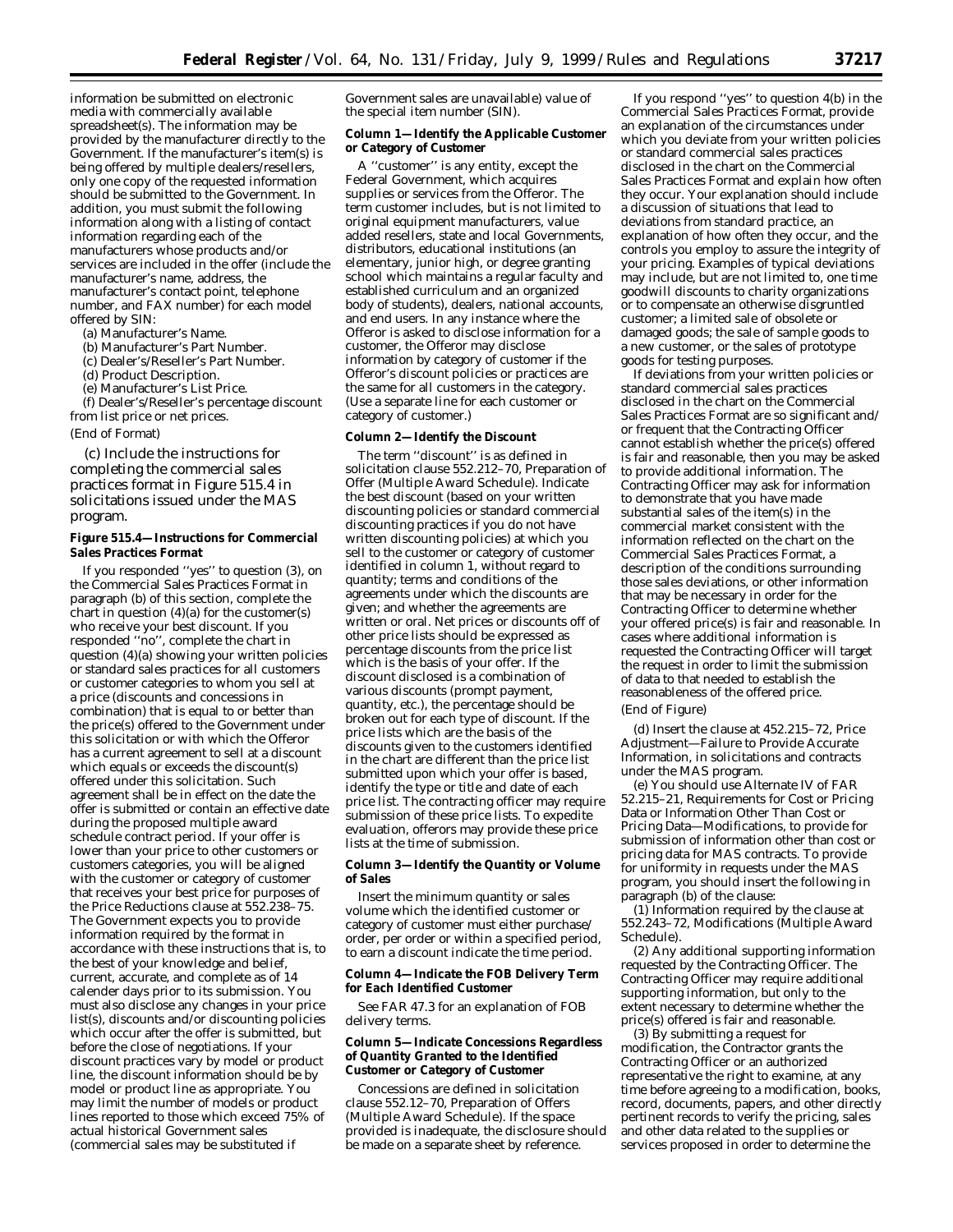reasonableness of price(s). Access does not extent to Contractor's cost or profit information or other data related solely to the Contractor's determination of the prices to be offered in the catalog or marketplace.

# **Subpart 515.5—Preawared, Award, and Postaward Notifications, Protests, and Mistakes**

# **515.506 Postaward debriefing of offerors.**

For purposes of determining the date of receipt of a request for a post award debriefing, GSA's hours of operation are 8:00 a.m. to 4:30 p.m. Request received after 4:30 p.m. will be considered received the following business day.

### **Subpart 515.70—Use of Samples**

#### **515.7002 Procedures.**

(a) *Unsolicited samples.* The reference to FAR 14.404–2(d) in FAR 14.202–4(g) does not apply.

''However, qualifications in the proposal that are at variance with the Government's requirements, constitute deficiencies. Resolve these as provided in FAR 15.306.''

(b) *Solicitation requirements.*

(1) Use the clause at FR 52.214–20. The second sentence in paragraph (c) of the clause does not apply. Substitute a sentence substantially as follows:

Failure of the bid samples to conform to all the required characteristics listed in the solicitation constitutes a deficiency in the proposal (see FAR 15.306).

(2) In addition to listing subjective characteristics that you cannot adequately describe in the specification, you may list and evaluate objective characteristics. To include objective characteristics, you must determine that examination of such characteristics is essential to the acquisition of any acceptable product. Base your determination on past experience or other valid considerations.

(c) FAR  $52.215-1(c)(3)$  applies to samples received after the time set for receipt of offers.

#### **PART 516—TYPES OF CONTRACTS**

# **Subpart 516.2—Fixed Price Contracts**

Sec.

516.203–4 Contract clauses

### **Subpart 516.5—Indefinite-Delivery Contracts**

516.506 Solicitation provisions and contract clauses

# **Subpart 516.6—Time-and-Materials, Labor-Hour, and Letter Contracts**

516.603 Letter contracts

516.603–3 Limitations

**Authority:** 40 U.S.C. 486(c).

# **Subpart 516.2—Fixed Price Contracts**

#### **516.203–4 Contract clauses.**

(a) *Multiple award schedules.* Do not use FAR 52.216–2, 52.216–3, or 52.216– 4 in negotiated acquisitions based on discounts from established commercial catalogs or pricelists. Instead, use:

(1) 552.216–70, Economic Price Adjustment—FSS Multiple Award Schedule Contracts, in a 1-year solicitation or contract.

(2) 552.216–70 (Alternate I) in multiyear solicitations and contracts.

(b) *Stock or Special Order Program Contracts.* In multiyear solicitations and contracts, after making the determination required by FAR 16.203– 2, use 552.216–71, Economic Price Adjustment-Stock and Special Order Program Contract, or a clause prepared as authorized in paragraph  $(a)(2)(ii)$  of this subsection.

(1) If the contract includes one or more options to extend the term of the contract, use the clause with its Alternate I or a clause substantially the same as 552.216–71 with its Alternate I suitably modified.

(2) In a contract requiring a minimum adjustment before the price adjustment mechanism is effectuated, use the basic clause with Alternate II or with Alternate I and Alternative II.

(3) If the Producer Price Index is not an appropriate indicator for price adjustment, modify the clause to use an alternate indicator for adjusting prices. Similarly, if other aspects of 552.216–71 are not appropriate, use an alternate clause following established procedures.

(c) *Adjustments based on cost indexes of labor or material.*

(1) If you decide to provide for adjustments based on cost indexes of labor or material, prepare a clause that defines each of the following elements:

(i) The type of labor and/or material subject to adjustment.

(ii) The labor rates, including any fringe benefits and/or unit prices of materials that may be increased or decreased.

(iii) The index(es) that will be used to measure changes in price levels and the base period or reference point from which changes will be measured.

(iv) The period during which the price(s) will be subject to adjustment.

(2) The contracting director must approve use of this clause.

# **Subpart 516.5—Indefinite-Delivery Contracts**

### **516.506 Solicitation provisions and contract clauses.**

(a) In solicitations and contracts for stock or special order program items,

when the contract authorizes FSS and other activities to issue delivery or task orders, insert the clause at 552.216–72, Placement of Orders. If only FSS will issue delivery or task orders, insert the clause with its Alternate I.

(b) In solicitations and contracts for single or multiple award schedule program items, insert the clause at 552.216–72, Placement of Orders, with its Alternate II.

(c) If the clause at 552.216–72 is prescribed, insert the provision at 552.216–73, Ordering Information, in solicitations for stock items and in other FSS solicitations. Use 552.216–73 Alternate I when 552.216–72 Alternate I is prescribed. Use 552.216–73 Alternate II when 552.72 Alternate II is prescribed.

#### **Subpart 516.6—Time-and-Materials, Labor-Hour, and Letter Contracts**

#### **516.603 Letter contracts.**

#### **516.603–3 Limitations.**

#### *Architect-Engineer (A–E) Services*

(a) *Requirement for a price proposal.* Before you award a letter contract, the proposed A–E must provide a price proposal for the non-design effort.

(b) *Contents of each letter contract.* You must include the following information in the letter contract:

(1) The scope. If you include the design effort, only authorize the A–E to perform those services that are independent of the design effort (for example, feasibility studies, existing facility surveys or site investigation, etc.). Do not authorize the A–E to begin the design effort before the letter contract is definitized.

(2) A definitization schedule. Include dates for each of the following:

(i) Submission of the design fee proposal.

(ii) Start of negotiations.

(iii) Definitization. This date must be no later than 90 days after the date of the letter contract.

(3) A limitation on the Government's liability for the non-design effort to be performed under the contract. Insert this amount in FAR 52.216–24, Limitation of Government Liability.

(c) *Unilateral price decision.* If you must issue a unilateral price decision, the maximum contract amount must not exceed a reasonable price for the excludable items plus the 6 percent statutory fee limitation for the project.

# **PART 517—SPECIAL CONTRACTING METHODS**

### **Subpart 517.1—Multiyear Contracting**

Sec. 517.109 Contract clauses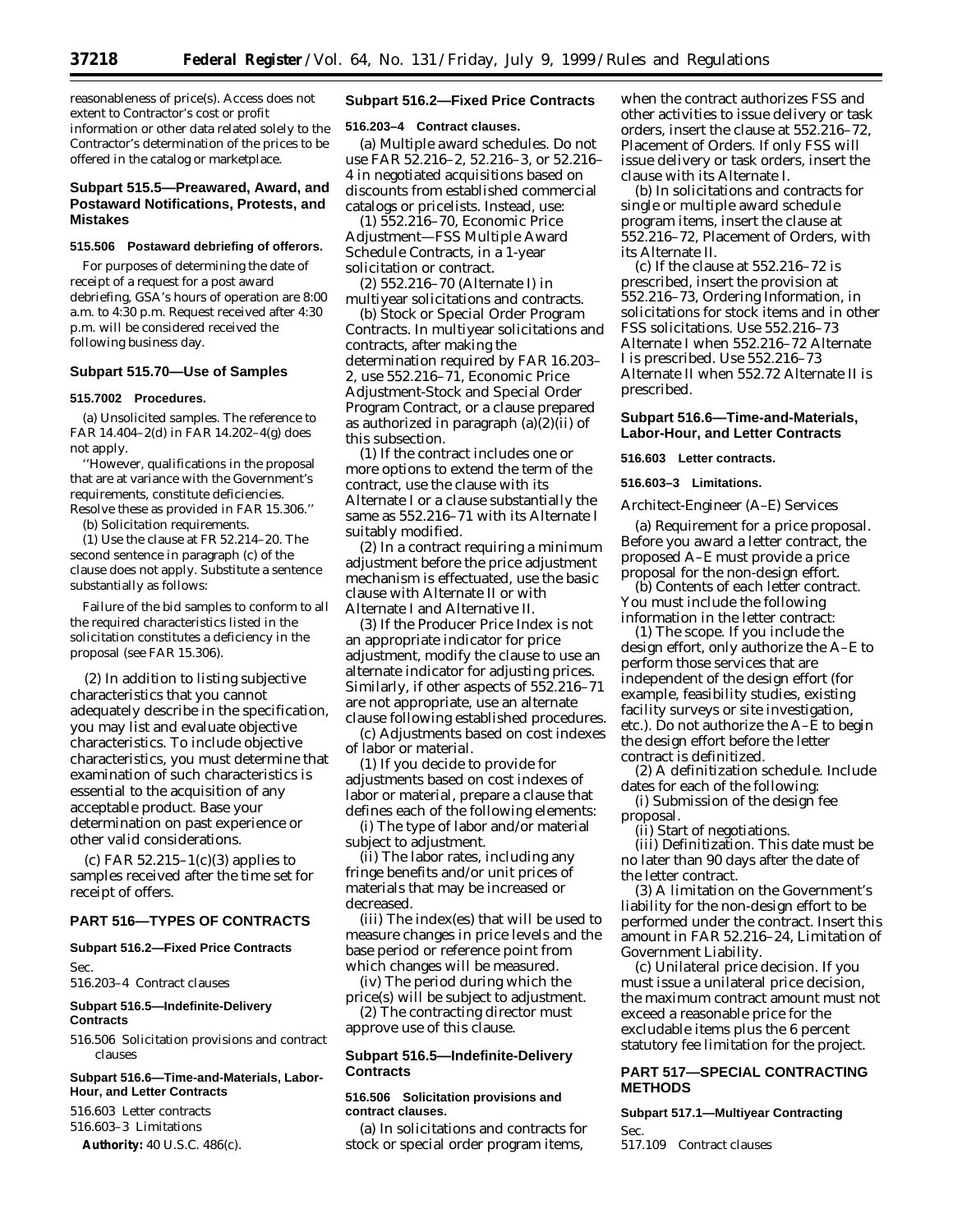#### **Subpart 517.2—Options**

- 17.202 Use of options<br>17.203 Solicitations
- 17.203 Solicitations<br>17.207 Exercise of o
- Exercise of options
- 17.208 Solicitation provisions and contract clauses

**Authority:** 40 U.S.C. 486(c).

# **Subpart 517.1—Multiyear Contracting**

#### **517.109 Contract clauses.**

Use of FAR 52.217–2, Cancellation Under Multi-year Contracts, is optional in multiyear contracts authorized by 40 U.S.C. 490(a)(14) for maintenance and repair of fixed equipment in federallyowned buildings and services and 40 U.S.C. 481(a)(3) for public utility services.

### **Subpart 517.2—Options**

#### **517.200 Scope of subpart.**

(a) This subpart applies to all GSA contracts for supplies and services, including:

(1) Services involving construction, alteration, or repair (including dredging, excavating, and painting) of buildings, bridges, roads, or other kinds of real property.

(2) Architect-engineer services.

(b) If a requirement in this subpart is inconsistent with FAR 17.2, this subpart takes precedence.

#### **517.202 Use of options.**

(a) *Supplies or services.*

(1) You should use options when they meet one or more of the following objectives:

(i) Reduce procurement lead time and associated costs.

(ii) Ensure continuity of contract support.

(iii) Improve overall contractor performance.

(iv) Facilitate longer term contractual relationships with those contractors that continually meet or exceed quality performance expectations.

(2) An option is normally in the Government's interest in the following circumstances:

(i) You anticipate a need for additional supplies or services during the contract term.

(ii) Multiyear contracting authority is not available or its use is inappropriate and you anticipate a need for additional supplies or services beyond the initial contract term.

(iii) There is a need for continuity of supply or service support.

(iv) Funds are not available for the entirety of the Government's needs, but are likely to become available during the contract term.

(v) The initial contract will be used to evaluate the performance of an emerging small business.

(3) Do not use an option if the market price is likely to change substantially and an economic price adjustment clause inadequately protects the Government's interest.

b *Construction.* For limitations on the use of options, see 536.213 and 536.270.

#### **517.203**

### **Solicitations.**

A solicitation that includes an option to extend should inform offerors that the contract could result in a long term contractual relationship subject to both of the following conditions:

(a) Continuing need by GSA.

(b) Level of contract performance that at least meets GSA's quality performance expectations.

### **517.207 Exercise of options.**

Before exercising an option, you must:

(a) Synopsize it unless you meet of the following conditions:

(1) The option was evaluated as part of the original competition.

(2) The contract action meets an exception in FAR 5.202.

(b) Conclude that the contractor's performance under the contract met or exceeded the Government's expectation for quality performance, unless another circumstance justifies an extended contractual relationship.

(c) Determine that the option price is fair and reasonable.

#### **517.208**

#### **Solicitation provisions and contract clauses.**

(a) For solicitations under FSS's Stock or Special Order Program, insert a provision substantially the same as the provision at 552.217–70, Evaluation of Options, if both of the following conditions apply:

(1) The solicitation contains an option to extend the term of the contract.

(2) The contract will be fixed price and contain an economic price adjustment clause.

(b) Insert the provision at 552.217–71, Notice Regarding Option(s), or a similar provision, in solicitations that include an option for increased quantities of supplies or services or an option to extend.

### **SUBCHAPTER D—SOCIOECONOMIC PROGRAMS**

# **PART 519—SMALL BUSINESS PROGRAMS**

# **Subpart 519.5—Set-Asides for Small Business**

Sec.

519.508 Soliciation provisions and contract clauses

### **Subpart 519.7—The Small Business Subcontracting Program**

519.708 Soliciation provisions 519.708–70 Contract clauses

#### **Subpart 519.8—Contracting with the Small Business Administration (The 8(a) Program)**

519.870 Direct 8(a) contracting 519.870–8 Contract clauses

#### **Subpart 519.12—Small Disadvantaged Business Participation Program**

519.1202 Evaluation factor or subfactor 519.1202–2 Applicability

**Authority:** 40 U.S.C. 486(c).

### **Subpart 519.5—Set-Asides for Small Business**

#### **519.508 Solicitation provisions for contract clauses.**

Insert 552.219–70, Allocation of Orders—Partially Set-Asides Items, in solicitations and requirements type supply contracts that are partially set aside for small business.

# **Subpart 519.7—The Small Business Subcontracting Program**

**519.708 Contract clauses.**

#### **519.708–70 Solicitation provisions.**

Insert the following provisions as directed:

(a) 552.219–71, Notice to Offerors of Subcontracting Plan Requirements, on the cover page of solicitations containing the clause at FAR 52.219–9, Small Business Subcontracting Plan.

(b) 552.219–72, Preparation, Submission, and Negotiations of Subcontracting Plans, in solicitations requiring submission of the subcontracting plan with initial offers.

(c) 552.219–73, Goals for Subcontracting Plan as follows:

(1) Use the basic provision in sealed bid solicitations containing FAR 52.219–9 if you are able to establish realistic target goals.

(2) Use Alternate I in:

(i) sealed bid solicitations if you cannot establish target goals.

(ii) Negotiated solicitations that include FAR 52.219–9, but do not include 552.219–72.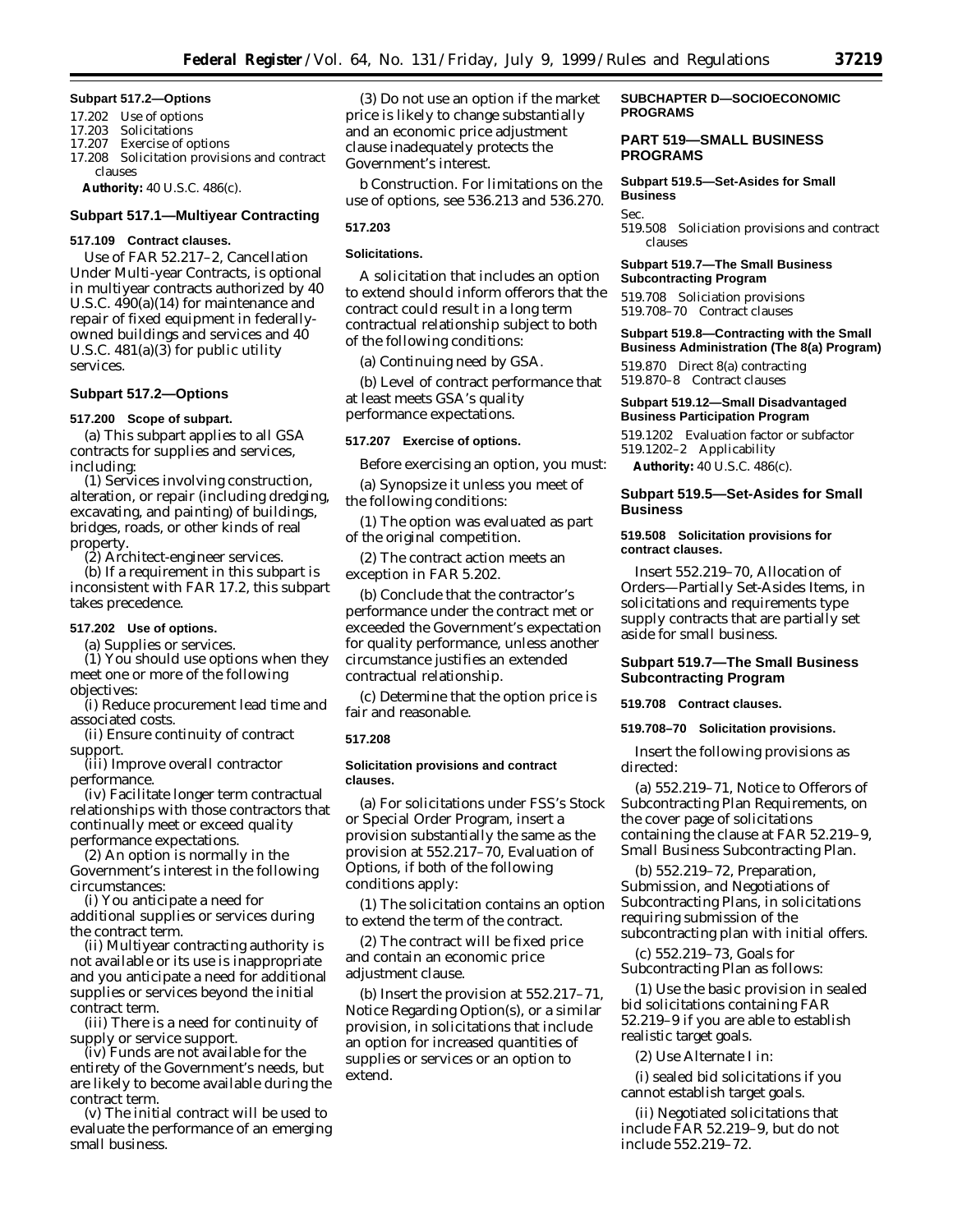# **Subpart 519.8—Contracting With the Small Business Administration (The 8(a) Program)**

#### **519.870 Direct 8(a) contracting.**

#### **519.870–8 Contract clauses.**

(a) Insert the following clauses in solicitations, contracts, and orders issued under the MOU:

(1) Insert the clause at 552.219–74, Section 8(a) Direct Award.

(2) Insert the clause at FAR 52.219– 14, Limitation on Subcontracting.

(3) Insert the clause at FAR 52.219– 18, Notification of Competition Limited to Eligible 8(a) Concerns, Substitute the following paragraph for paragraph (c) of the clause. Add the word ''Deviation'' at the end of the clause title.

(c) Any award resulting from this solicitation will be made directly by the Contracting Officer to the successful 8(a) offeror selected through the evaluation criteria set forth in this solicitation.

(b) Do not use the clauses at FAR 52.219–11, Special 8(a) Contract Conditions, FAR 52.219–12, Special 8(a) Subcontract Conditions, or FAR 52.219– 17, Section 8(a) Award.

#### **Subpart 519.12—Small Disadvantaged Business Participation Program**

#### **519.1202 Evaluation factor or subfactor.**

#### **519.1202–2 Applicability.**

In addition to the exception in FAR 19.1202–2, do not evaluate the extent of participation of SDB concerns in performance of multiple award schedule contracts when all fair and reasonable offers from responsible sources are accepted.

### **PART 522—APPLICATION OF LABOR LAWS TO GOVERNMENT ACQUISITIONS**

522.001 Defintion

# **Subpart 522.1—Basic Labor Policies**

Sec. 522.101 Labor relations 522.101–1 General 522.10-3–5 Contract clauses

#### **Subpart 522.4—Labor Standards for Contracts Involving Construction**

522.406 Administration and enforcement 522.406–6 Payrolls and statements

#### **Subpart 522.8—Equal Employment Opportunity**

522.803 Responsibilities 522.804 Affirmative action programs 522.804–1 Nonconstruction 522.805 Procedures 522.807 Exemptions

**Authority:** 40 U.S.C. 486(c).

# **522.001 Definition.**

*Agency labor advisory,* as used in this part, means the Director of the GSA Acquisition Policy Division, Office of Acquisition Policy.

### **Subpart 522.1—Basic Labor Policies**

### **522.101 Labor relations.**

### **522.101–1 General.**

(a) GSA personnel performing official duties must maintain GSA's impartiality in disputes between labor and contractor management by refraining from involvement in or expressing a position on:

(1) Labor negotiations between contractors and unions.

(2) The merits of any dispute between labor and a contractor's management.

(b) The Office of General Counsel

(OGC) and the agency labor advisor: (1) Serve as focal points on contractor

labor relations. (2) Initiate contact on contractor labor relations matters with national offices of

labor organizations, Government departments, agencies or other governmental organizations.

(3) Serve as a clearinghouse for information on labor laws applicable to Government acquisitions.

(4) Respond to questions involving FAR Part 22, this part, or other contractor labor relations matters concerning GSA acquisition programs. OGC determines the agency's legal position.

### **522.103–5 Contract clauses.**

Insert FAR 52.222–1, Notice to the Government of Labor Disputes, in solicitations and contracts for items on the DoD Master Urgency List.

### **Subpart 522.4—Labor Standards for Contracts Involving Construction**

#### **522.406 Administration and enforcement.**

**522.406–6 Payrolls and statements.**

# **Statement From Prime Contractors or Subcontractors That Personally Perform Work**

(a) Weekly payrolls and statements of compliance with respect to payment of wages are not required from a prime contractor or a subcontractor that personally performs work.

(b) Instead, a prime contractor or a subcontractor that personally performs work must submit weekly certified statements clearly showing the following information:

(1) The individual's contractual relationship.

(2) The scope and date(s) the individual performed the work.

(3) The individual received no wages for the labor performed.

(4) No mechanics or laborers were employed in the prosecution of the work.

(c) Use GSA Form 618–D, Statement to be Submitted When Work is Performed Personally, to furnish this information.

# **Subpart 522.8—Equal Employment Opportunity**

### **522.803 Responsibilities.**

Submit questions on the applicability of E.O. 11246 and implementing regulations to assigned legal counsel.

#### **522.804 Affirmative action programs.**

#### **522.804–1 Nonconstruction.**

(a) The requirements of FAR 22.804 also apply to each contractor and subcontractor with 50 or more employees who either:

(1) Serves as a depository of Government funds.

(2) Is a financial institution serving as an issuing and paying agent for U.S. savings bonds and savings notes.

(b) Contractors, subcontractors, and financial institutions must develop a written affirmative action compliance program for each of its establishments even if the amount held is less than \$50,000.

# **522.805 Procedures.**

(a) To determine whether the contract meets the threshold in FAR 22.805(a), include the value of the basic contract plus priced options. A contract modification exercising a priced option is not a contract award under FAR  $22.805(a)(1)(ii)$  and does not a require a preaward clearance.

(b) Submit preaward review requests directly.

#### *Furnishing Information to Contractors*

(c) In addition to the poster required by FAR 22.805(b), provide each nonexempt contractor a copy of SF 100.

#### **522.807 Exemptions.**

The agency labor advisor submits a request for exemption.

# **PART 523—ENVIORNMENT, CONSERVATION, OCCUPATIONAL SAFETY AND DRUG-FREE WORKPLACE**

# **Subpart 523.3—Hazardous Materials Identification and Material Safety Data**

Sec.

523.303 Contract clause

523.370 Solicitation provision

**Authority:** 40 U.S.C. 486(c).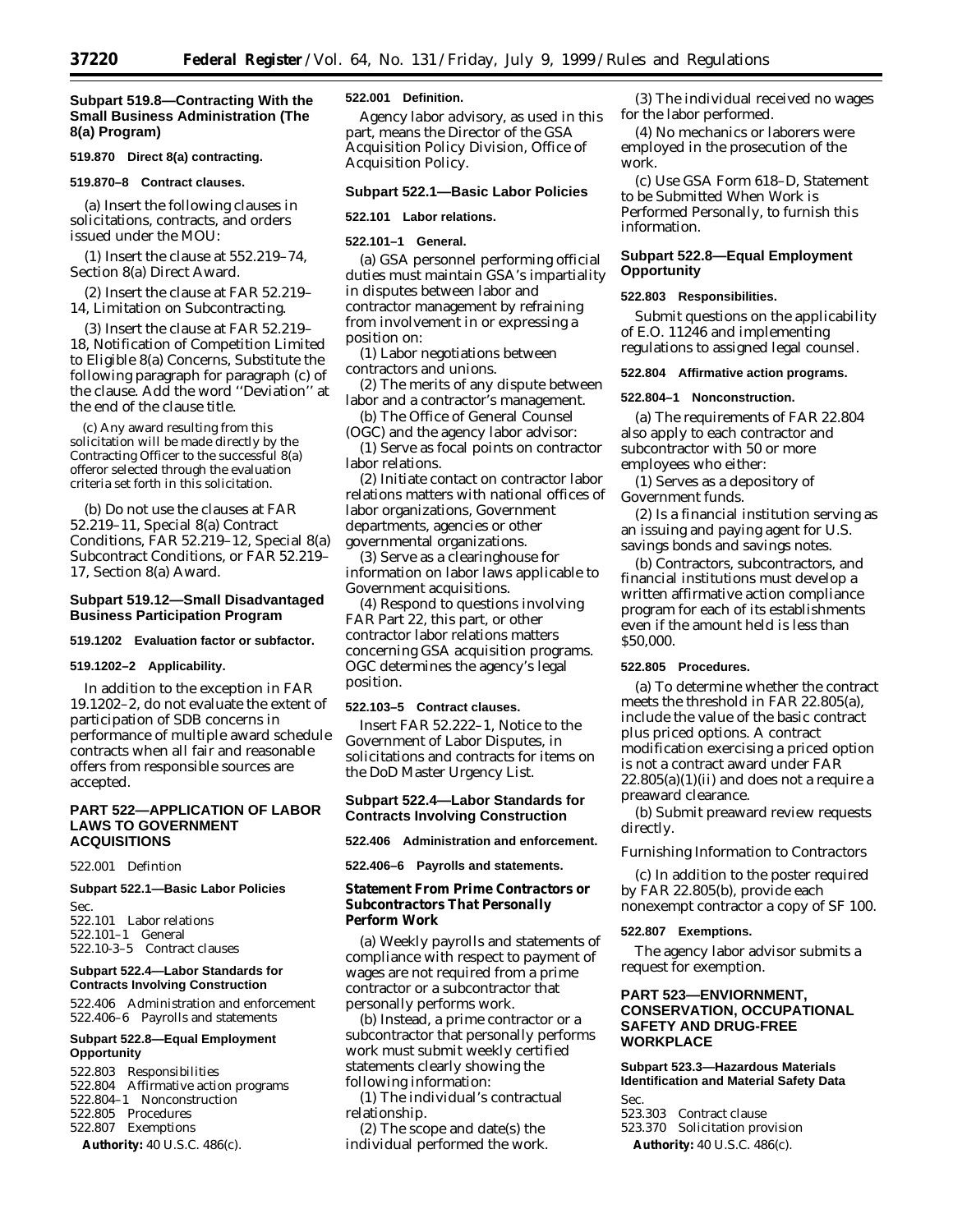### **Subpart 523.3—Hazardous Materials Identification and Material Safety Data**

#### **523.303 Contract clause.**

(a) Insert 552.223–70, Hazardous Substances, in solicitations and contracts for packaged items subject to the Federal Hazardous Substances Act and the Hazardous Materials Transportation Act.

(b) Insert 552.223–71, Nonconforming Hazardous Materials, in solicitations and contracts for supplies that contain hazardous materials.

## **523.370 Solicitation provision.**

Insert 552.223–72, Hazardous Material Information, in any solicitation that provides for delivery of hazardous materials on an f.o.b. origin basis.

#### **PART 525—FOREIGN ACQUISITION**

# **Subpart 525.1—Buy American Act-Supplies**

Sec.

- 525.105 Evaluating offers
- 525.105–70 Procurement of hand or measuring tools or stainless steel flatware for DOD
- 525.109 Solicitation provisions and contract clause

### **Subpart 525.3—Balance of Payments Program**

525.302 Policy

525.302–70 Procurements for agencies under the Foreign Assistance Act

### **Subpart 525.4—Trade Agreements**

- 525.402 Policy
- 525.408 Solicitation provision and contract clauses

**Authority:** 40 U.S.C. 486(c).

### **Subpart 525.1—Buy American Act-Supplies**

#### **525.105 Evaluating offers.**

#### **525.105–70 Procurement of hand or measuring tools or stainless steel flatware for DOD.**

(a) ''Stainless steel flatware'' means special order and stock items of stainless steel flatware purchased for DOD, including, but not limited to, the following National Stock Numbers (NSN):

7340–00–060–6057 7340–00–205–3340 7340–00–205–3341 7340–00–241–8169 7340–00–241–8170 7340–00–241–8171 7340–00–559–8357 7340–00–688–1055 7340–00–721–6316 7340–00–721–6971

(b) Purchases of hand or measuring tools or stainless steel flatware exceeding the simplified acquisition threshold by DOD must be domestic end products. In the case of stainless steel flatware, the Secretary of the Department concerned can make an exception. The individual must determine that a satisfactory quality and sufficient quantity produced in the United States or its possessions are not available when needed at domestic market prices.

(c) If GSA solicitations of hand or measuring tools or stainless steel flatware include DOD requirements, GSA will apply the DOD restrictions. The bases for applying the DOD restriction to GSA acquisitions are:

(1) DOD's restrictions apply to requisitions of such items from the GSA stock program.

(2) The impracticality of establishing a dual supply system to satisfy the requirements of civilian and military agencies.

(3) GSA may reject any offer when it is considered necessary for reasons of national interest.

#### **525.109 Solicitation provisions and contract clause.**

If you include DOD requirements for hand or measuring tools or stainless steel flatware in the solicitation for an acquisition to exceed the simplified acquisition threshold, insert 552.225– 70, Notice of Procurement Restriction— Hand or Measuring Tools or Stainless Steel Flatware, in the solicitation and resulting contract(s).

# **Subpart 525.3—Balance of Payments Program**

#### **525.302 Policy.**

#### **525.302–70 Procurements for agencies under the Foreign Assistance Act.**

GSA procurements made directly for other agencies of items to be used outside the United States are made the Balance of Payments Program. The only exception is if GSA contracts as the agent for an agency governed by the Foreign Assistance Act (22 U.S.C. 2151 *et seq.*). If this exception applies, the contract will be governed by the policies and procedures of the agency instead of FAR 25.3 and 525.3. For example, GSA sometimes acts as agent for the Agency for International Development and the Bureau of International Narcotics Matters.

#### **Subpart 525.4—Trade Agreements**

# **525.402 Policy.**

As a result of the General Services Administration Board of Contract Appeals (GSBCA) decision in the protest of *International Business Machines Corporation,* 90–2BCA P22,924, May 18. 1990, GSA

solicitations and contracts will deviate from FAR 52.225–8, Buy American Act-Trade Agreements-Balance of Payments Program Certificate, and FAR 52.225–9, Buy American Act-Trade Agreements-Balance of payments Program.

#### **525.408 Solicitation provision and contract clauses.**

Insert 552.225–8. Buy American Act-Trade Agreements-Balance of Payments Program Certificate, and 552.225–9, Buy American Act-Trade Agreements-Balance of Payments Program, in solicitations and contracts subject to the Trade Agreements Act. Use them instead of FAR 52.225–8 and 52.225–9.

### **SUBCHAPTER E—GENERAL CONTRACTING REQUIREMENTS**

# **PART 527—PATENTS, DATA, AND COPYRIGHTS**

# **Subpart 527.4—Rights in Data and Copyrights**

Sec.

527.409 Solicitation provisions and contract clauses

**Authority:** 40 U.S.C. 486(c).

# **Subpart 527.4—Rights in Data and Copyrights**

# **527.409 Solicitation provisions and contract clauses.**

*Architect-Engineer Services and Construction Contracts Involving Architect-Engineer Services*

Insert the following in solicitations and contracts for architect-engineer services and construction contracts involving architect-engineer services:

(a) Insert 552.227–70, Government Rights (Unlimited), instead of FAR 52.227–17, Rights in Data-Special Works, in contracts, except if 552.227– 71 is prescribed.

(b) If the Government requires sole property rights and exclusive control over the design and data, insert 552.227–71, Drawings and Other Data to Become Property of Government, instead of FAR 52.227–17.

### **PART 528—BONDS AND INSURANCE**

# **Subpart 528.2—Sureties and Other Security for Bonds**

Sec.

528.202 Acceptability of corporate sureties

#### **Subpart 528.3—Insurance**

- 528.310 Contract clause for work on a Government installation
	- **Authority:** 40 U.S.C. 486(c).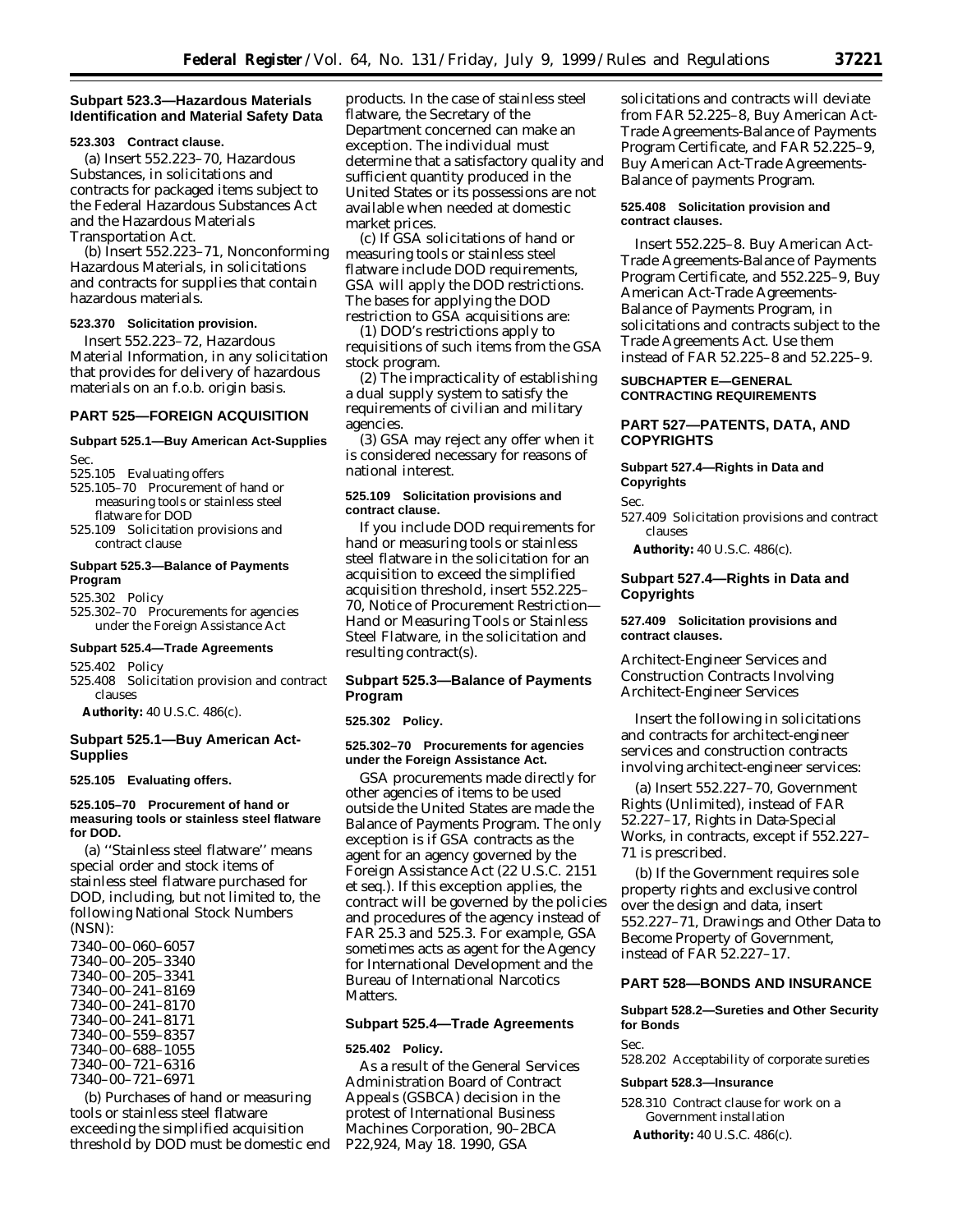# **Subpart 528.2—Sureties and Other Security for Bonds**

### **528.202 Acceptability of corporate sureties.**

Corporate surety bonds must be manually signed by the Attorney-in-Fact or officer of the surety company and the corporate seal affixed. You may waive failure of the surety to affix the corporate seal as a minor informality. (See B–184120, July 2, 1975, 75–2 CPD 9.)

# **Subpart 528.3—Insurance**

## **528.310 Contract clause for work on a Government installation.**

(a) Insert the clause at 552.228–70, Workers' Compensation Laws, in each solicitation and contract that meets all the following conditions:

(1) The contract amount is expected to exceed the simplified acquisition threshold.

(2) The contract will require work to be performed on Government property.

(b) In the case of an owner-controlled insurance program, or wrap-up insurance, the clause will be a part of the policy holder's requirements.

# **PART 529—TAXES**

# **Subpart 529.4—Contract Clauses**

Sec.

- 529.401 Domestic contracts
- 529.401–70 Purchases at or under the simplified acquisition threshold
- 529.401–71 Contracts for supplies and services usable by the DC Government

**Authority:** 40 U.S.C. 486(c).

#### **Subpart 529.4—Contract Clauses**

#### **529.401 Domestic contracts.**

# **529.401–70 Purchases at or under the simplified acquisition threshold.**

Insert 552.229–70, Federal, State, and Local Taxes, in purchases and contracts estimated to exceed the micropurchase threshold, but not the simplified acquisition threshold.

# **529.401–71 Contracts for supplies and services usable by the DC Government.**

Insert 552.229–71, Federal Tax-DC Government, in solicitations and contracts that permit the District of Columbia Government to place orders.

### **PART 532—CONTRACT FINANCING**

**Subpart 532.1—Non-Commercial Item Purchase Financing**

Sec.

532.111 Contract clauses for noncommercial purchases

#### **Subpart 532.2—Commercial Item Purchase Financing**

532.206 Solicitation provisions and contract clauses

#### **Subpart 532.7—Contract Funding**

532.705 Contract clauses 532.705–1 Clauses for contracting in advance of funds

#### **Subpart 532.8—Assignment of Claims**

532.806 Contract clauses

#### **Subpart 532.9—Prompt Payment**

532.902 Definitions

- 532–905 Invoice payments
- 532.905–70 Certification of payment to subcontractors and suppliers under fixed-price construction contracts
- 532.905–71 Final payment—construction and building service contracts 532.908 Contract clauses
- 

### **Subpart 532.70—Authorizing Payment By Governmentwide Commercial Purchase Card**

| 532.7001 Definition                |
|------------------------------------|
| 532.7002 Solicitation requirements |
| 532.7003 Contract clause           |
|                                    |

### **Subpart 532.71—Payments for Recurring Services**

| <b>Authority: 40 U.S.C. 486(c).</b> |
|-------------------------------------|
| 532.7104 Contract clauses           |
| 532.7102 Applicability              |
| 532.7101 Definitions                |

### **Subpart 532.1—Non-Commercial Item Purchase Financing**

### **532.111 Contract clauses for noncommercial purchases.**

(a) *Invoice requirements.* Insert 552.232–70, Invoice Requirements, or something substantially the same, in all solicitations and contracts for supplies, services, construction, architectengineer services, or the acquisition of leasehold interests in real property that require the submission of invoices for payment. Delete subparagraph (b) of the clause if an Accounting Control Transaction (ACT) number is not required for payment.

(b) *Adjusting payments.* Insert 552.232–71, Adjusting Payments, in all solicitations and contracts for recurring building services expected to exceed the simplified acquisition threshold.

(c) *Final payment.* Insert 552.232–72, Final Payment, in all solicitations and contracts for recurring building services expected to exceed the simplified acquisition threshold.

### **Subpart 532.2—Commercial Item Purchase Financing**

#### **532.206 Solicitation provisions and contract clauses.**

*Discounts for prompt payment.* Include 552.232–8, Discounts for Prompt Payments, in multiple award schedule solicitations and contracts insted of the clause at FAR 52.232–8.

# **Subpart 532.7—CONTRACT FUNDING**

#### **532.705 Contract clauses.**

## **532.705–1 Clauses for contracting in advance of funds.**

Insert 552.232–73, Availability of Funds, in solicitations and contracts for services which are ''severable'' when both of the following conditions apply:

(a) The contract, or a portion of the contract, will be chargeable to funds of the new fiscal year.

(b) The circumstances described in the prescriptions for FAR 52.232–18 or 52.232–19 do not apply.

### **Subpart 532.8—Assignment of Claims**

# **532.806 Contract clauses.**

Insert the clause at 552.232–23, Assignment of Claims, in solicitations and requirements or indefinite quantity contracts under which more than one agency may place orders.

#### **Subpart 532.9—Prompt Payment**

#### **532.902 Definitions.**

*Full cycle electronic commerce* means the use of electronic data interchange (EDI), Internet-based invoice processing, and electronic funds transfer (EFT):

(a) By the Government, to place purchase, delivery, or task orders, receive invoices, and pay invoices.

(b) By the Contractor, to accept and fill orders, submit invoices, and receive payment.

#### **532.905 Invoice payments.**

(a) *General and architect-engineer contracts.* Before exercising the authority to modify the date for constructive acceptance or constructive approval of progress payments in the clauses listed in this section, you must prepare a written justification explaining why a longer period is necessary. An official one level above you must approve your justification. Determine the time needed on a case-bycase basis.

(1) In subdivision  $(a)(6)(i)$  of the clause at FAR 52.232–25, Prompt Payment, do not specify a constructive acceptance period that exceeds 30 days.

(2) In subdivision  $(a)(4)(i)(A)$  of the clause at FAR 52.232–26, Prompt Payment for Fixed-Price Architect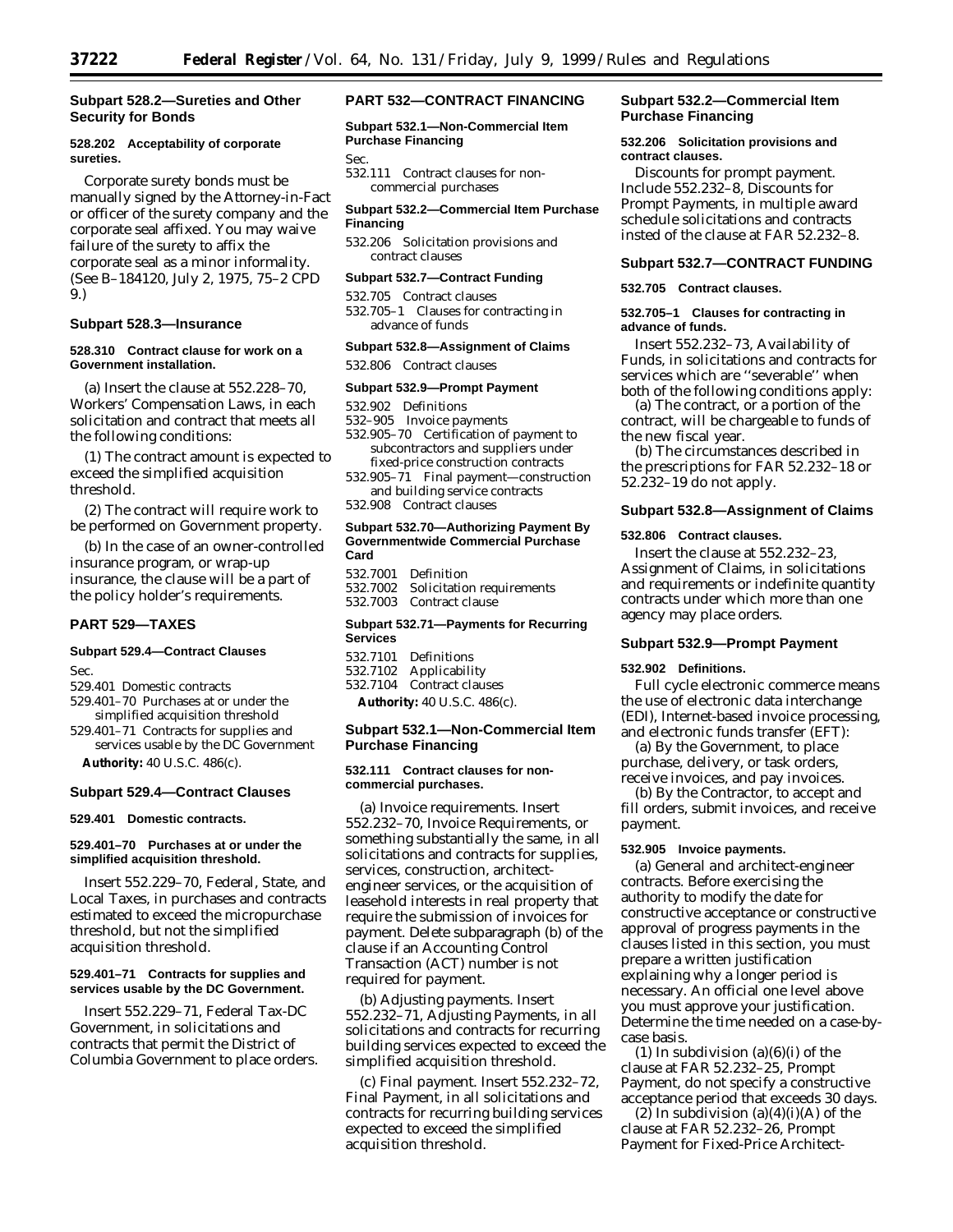Engineer Contracts, do not specify a constructive acceptance period that exceeds 30 days.

(3) In subdivision  $(a)(4)(i)(B)$  of the clause at FAR 52.232–26, Prompt Payment for Fixed-Price Architect-Engineer Contracts, do not specify a period for constructive approval of progress payments that exceeds 7 days.

(b) *Construction contracts.*

(1) Determine on a case-by-case basis the time specified for payment of progress payments in subdivision  $(a)(1)(i)(A)$  of the clause at FAR 52.232-27, Prompt Payment for Construction Contracts. Justify in writing periods longer than 14 days. An official one level above you must approve your justification. Under no circumstances may more than 30 days be specified.

(2) Determine the time to be specified in subdivision (a)(4)(i) of FAR clause 52.232–27, for constructive acceptance or approval, on a case-by-case basis. This time may not exceed 7 days unless you justify a longer period in writing, and obtain the approval of an official one level above you. Under no circumstances may more than 30 days be specified.

(c) *Federal Supply Service.*

(1) To increase efficiency and reduce costs to the Government, Federal Supply Service contracts under the Stock, Special Order, and Schedules Programs may authorize payment within 10 days of receipt of a proper invoice. The contract must meet all the following conditions:

(i) The contractor agrees to full cycle electronic commerce.

(ii) The contract includes FAR 52.232–33, Mandatory Information for Electronic Funds Transfer Payment.

(2) The 10 day payment terms apply to each order that meets all the following conditions:

(i) FSS places the order using EDI in accordance with the Trading Partner Agreement.

(ii) The contractor submits EDI invoices in accordance with the Trading Partner Agreement or invoices through the GSA Finance Center Internet-based invoice process.

(iii) A GSA Finance Center pays the invoices using EFT.

(3) The 10 day payment terms do not apply to any order:

(i) Placed by a GSA contracting activity other than FSS.

(ii) Placed by or paid by another agency.

#### **532.905–70 Certification of payment to subcontractors and suppliers under fixedprice construction contracts.**

The contractor may use GSA Form 2419, Certification of Progress Payments Under Fixed-Price Construction Contracts, for the certification required by FAR 52.232–5.

### **532.905–71 Final payment—construction and building service contracts.**

The following procedures apply to construction and building service contracts.

(a) Do not process the final payment on construction or building service contracts until the contractor submits a properly executed GSA Form 1142, Release of Claims. If, after repeated attempts, you are unable to obtain a release of claims from the contractor, you may process the final payment with the approval of assigned legal counsel.

(b) The amount of final payment must include, as appropriate, deductions to cover any of the following:

(1) Liquidated damages for late completion.

(2) Liquidated damages for labor violations.

(3) Amounts withheld for improper payment of labor wages.

(4) The amount of unilateral change orders covering defects and omissions.

#### **532.908 Contract clauses.**

(a) *Federal Supply Service.* For FSS Stock, Special Order, and Schedules solicitations and contracts that provide payment in 10 days under 532.905(c):

(1) If the contract will include FAR 52.212–4 insert the clause at 552.232– 74, Invoice Payments. GSA received a class deviation to allow use of 552.232– 74 for commercial items.

(2) If the contract will not include FAR 52.212–4, insert 552.232–25, Prompt Payment, instead of FAR 552.232–25.

(b) *Leasehold Interests in Real Property.*

(1) Insert 552.232–75, Prompt Payment, in solicitations and contracts for acquiring leasehold interests in real property.

(i) You may modify the date for constructive acceptance in subparagraph (b)(2) of the clause to specify a period longer than 7 calendar days (but not to exceed 30 days) if necessary because of the nature of the services to be received, inspected or accepted by the Government. Prepare a written justification for specifying the longer period and obtain your contracting director's approval.

(ii) Use Alternate I if the lease contract does not contain provisions for ordering alterations or overtime utility services.

(2) Insert 552.232–76, Electronic Funds Transfer Payment, in solicitations and contracts for acquisition of leasehold interests in real property.

### **Subpart 532.70—Authorizing Payment by Governmentwide Commercial Purchase Card**

# **532.7001 Definition.**

*Governmentwide commercial purchase card* has the same meaning as in FAR 13.101.

#### **532.7002 Solicitation requirements.**

(a) In solicitations for supplies and services except telecommunications services (i.e., major systems such as the Federal Telecommunications System or DSN) and multiple award schedule solicitations, request offerors to indicate if they will accept payment by Government commercial credit card. Identify the credit card brand(s) under the GSA SmartPay program that may be used to make payments under the contract, on the cover page or in Section L of the solicitation.

(b) For multiple award schedule contracts, identify the credit card brand(s) under the GSA SmartPay program that may be used to make payments under the contract in the contract award letter.

(c) For orders placed by GSA, you may authorize payment by Government commercial credit card only for orders that do not exceed \$100,000 (see GSA Order, Interim Guidance on Use of the Governmentwide Commercial Purchase Card Service (OAD 4200.8).

(d) Consider requesting offerors to designate different levels for which they may accept payment by Government commercial credit card, for example:

If awarded a contract under this solicitation, the offeror agrees to accept payment by commercial credit card for orders of:

- \$2,500 or less
- $$25,000$  or less
- \$50,000 or less

 $\_$  \$100,000 or less

### **532.7003 Contract clause.**

Insert the clause at 552.232–77, Payment By Credit Card, in solicitations and resultant contracts for supplies and services except telecommunications services (i.e., major systems such as the Federal Telecommunications System or DSN) to provide for payment by Governmentwide commercial purchase card as an alternative method of payment for orders.

(a) Use the basic clause when only GSA will place orders under the contract.

(b) Use Alternate I for solicitations and contracts under which other agencies may place orders directly.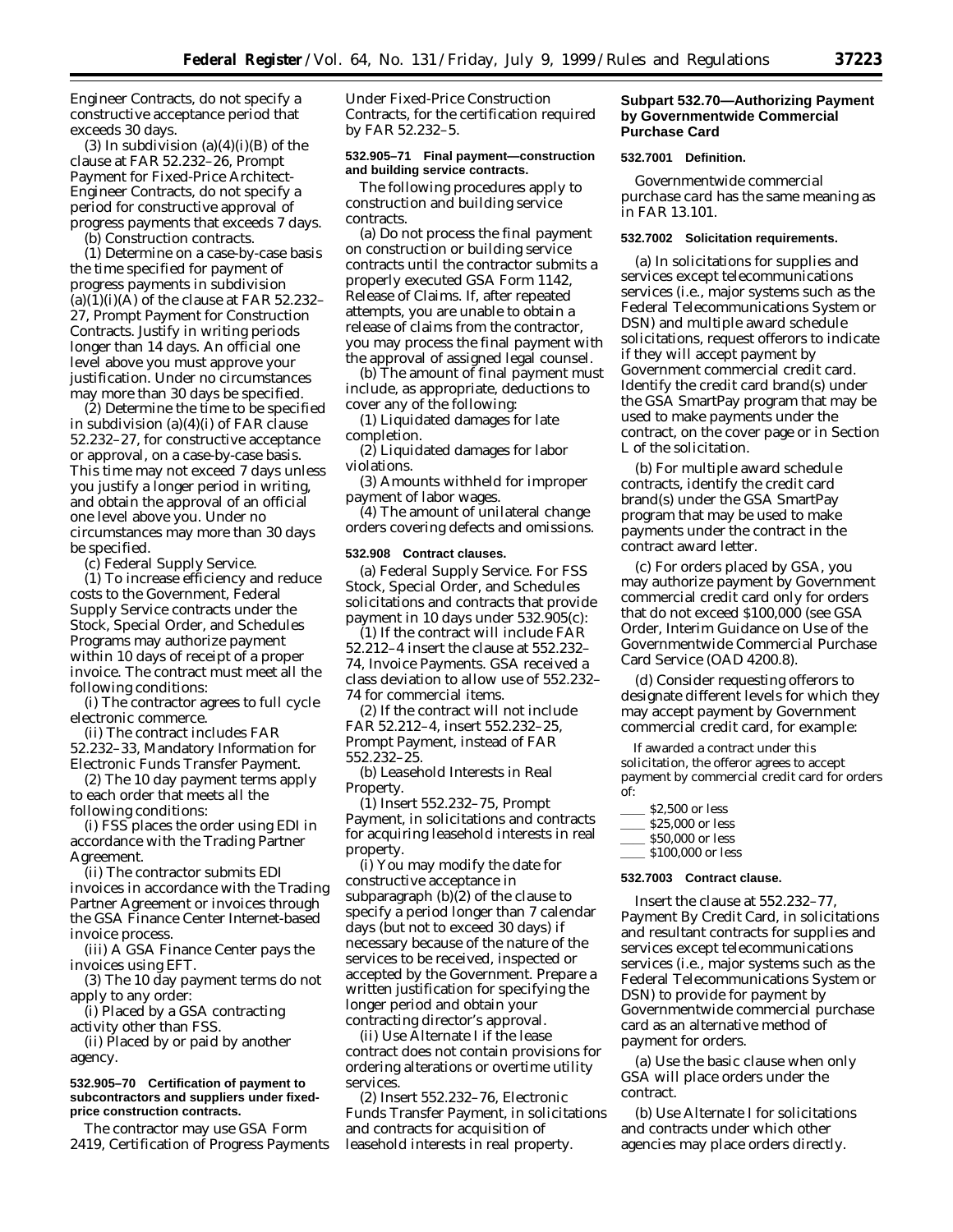### **Subpart 532.71—Payments for Recurring Services**

#### **532.7101 Definitions.**

*Fixed roll payment* means automatic payment of fixed amounts at regular intervals without submission of an invoice or receiving report.

### **532.7102 Applicability.**

You may use fixed roll payments in any contract that meets all four of the following conditions:

(a) The contract provides for recurring services at a constant level for a period of at least two months.

(b) The contract does not contain any discount items.

(c) Payment is due 30 days following completion of the service month.

(d) For a commercial item acquisition, fixed roll payments are consistent with customary commercial practice.

#### **532.7104 Contract clauses.**

(a) *Noncommercial item acquisitions.* For solicitations and contracts to be paid by fixed roll payment, include the clause at 552.232–1, Payments. Do not include the clauses at FAR 52, 232–1 Payments, or 552,232–70, Invoice Requirements.

(b) *Commercial item acquisitions.* For solicitations and contracts to be paid by fixed roll payment, tailor the clause at FAR 52.212–4 by an addendum as noted in paragraphs (b) (1) and (2) of this section. This tailoring is authorized by a deviation approved on January 5, 1999.

(1) Delete paragraph FAR 52.212–4(g), Invoice.

(2) Add the following to paragraph FAR 52.212–4(i), Payment:

The Government shall pay the Contractor, without submission of invoices or vouchers, 30 days after the service period, the prices stipulated in this contract for services rendered and accepted, less any deductions provided in this contract.

# **PART 533—PROTESTS, DISPUTES, AND APPEALS**

#### **Subpart 533.1—Protests**

Sec. 533.103 Protests to the agency 533.103–72 Solicitation provisions

#### **Subpart 533.2—Disputes and Appeals**

533.211 Contracting officer's decision **Authority:** 40 U.S.C. 486(c).

### **Subpart 533.1—Protests**

#### **§ 533.103 Protests to the agency.**

# **§ 533.103–72 Solicitation provisions.**

Include the provision at 552.233–70, Protests Filed Directly With the General Services Administration, in each solicitation for either:

(a) Supplies, services, construction, or architect-engineer services expected to exceed the simplified acquisition threshold.

(b) Acquisition of leasehold interests in real property expected to exceed the simplified lease acquisition threshold.

# **Subpart 533.2—Disputes and Appeals**

### **§ 533.211 Contracting officer's decision.**

In addition to the information in FAR  $33.211(a)(4)(v)$ , advise the contractor in your written decision that a notice of appeal must:

(a) Describe the nature of the dispute and the relief sought, the contract provisions involved, and any other additional information or comments relating to the dispute considered important.

(b) Be signed personally by the appellant (the prime contractor making the appeal) or by an officer of the appellant corporation, or member of the appellant firm, or by the contractor's duly authorized representative or attorney.

# **SUBCHAPTER F—SPECIAL CATEGORIES OF CONTRACTING**

# **PART 536—CONSTRUCTION AND ARCHITECT—ENGINEER CONTRACTS**

**Subpart 536.1—General**

Sec.

536.101 Applicability

#### **Subpart 536.2—Special Aspects of Contracting for Construction**

- 536.213 Special procedures for sealed bidding in construction contracting 536.213–3 Invitations for bids 536.213–370 Bids that include alternates
- 536.213–371 Bids that include options

536.213–372 Bids that include both

- alternates and options
- 536.270 Exercise of options
- 536.271 Project labor agreements

# **Subpart 536.5—Contract Clauses**

- 536.570 Supplemental provisions and clauses
- 
- 536.570–1 Definitions Authorities and limitations
- 536.570–3 Specialist
- 536.570–4 Basis of award—construction
- contract<br>536.570-5
- 536.570–5 Working hours
- Use of premises
- 536.570–7 Measurements
- Specifications and drawings
- 536.570–9 Shop drawings, coordination drawings, and schedules
	-
- 536.570–10 Samples  $536.570 - 11$
- 536.570–12 Use of equipment by the Government
- 536.570–13 Subcontracts
- 536.570–14 Requirement for a project labor agreement
	- **Authority:** 40 U.S.C. 486(c).

#### **Subpart 536.1—General**

### **536.101 Applicability.**

If a requirement in this part is inconsistent with a requirement in another GSAR part, this part takes precedence.

### **Subpart 536.2—Special Aspects of Contracting for Construction**

**536.213 Special procedures for sealed bidding in construction contracting.**

**536.213–3 Invitations for bids.**

#### **536.213–370 Bids that include alternates.**

(a) The base bid must include all features essential to a sound and adequate building design. If it appears that funds available for a project may be insufficient to include all desired features in the base bid, you may issue a solicitation for a base bid and include one or more alternates in the order of priority. Use alternates only if they are clearly justified and involve substantial amounts of work in relation to the base bid. Their use must be limited and should involve only ''add'' alternates.

(b) Before opening bids that include alternates, determine, and record in the contract file, the amount of funds available for the project. The amount recorded must be announced at the beginning of the bid opening. The amount is the controlling factor in determining the low bidder. This amount may be increased later when determining the alternate items to award to the low bidder if the following condition is met: the award amount of the base bid plus the combination of alternate items does not exceed the amount offered for the base bid and the same combination of alternate items by any other responsible bidder whose bid conforms to the solicitation. This requirement prevents the displacement of the low bidder by manipulating the alternates to be used.

# **536.213–371 Bids that include options.**

(a) Subject to the limitations in paragraph (c) of this section, you may include options in contracts if it is in the Government's interest.

(b) the appropriate use of options may include, but is not limited to, any of the following:

(1) If additional work is anticipated but funds are not expected to be available at the time of award, and it would not be practicable to award a separate contract or to permit an additional contractor to work on the same site.

(2) If fixed building equipment, e.g. elevators or escalators, will be installed under the construction contract and it is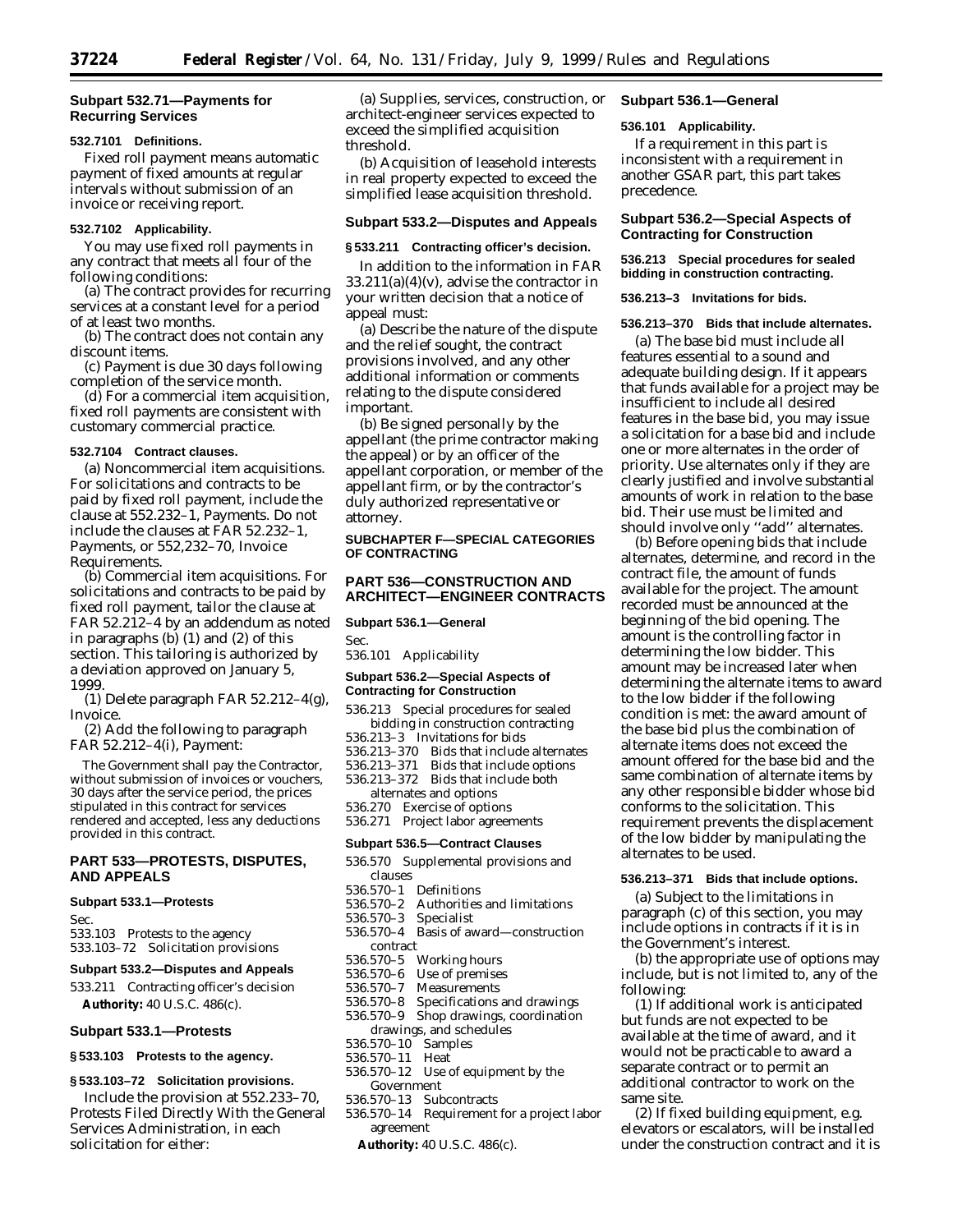advantageous to have the installer of the equipment maintain and service the equipment during the warranty period.

(c) You must not use options under any of the following conditions:

(1) the prospective option represents known firm requirements for which funds are available unless competition for the option quantity is impracticable once the initial contract is awarded.

(2) The contractor will incur undue risks; e.g., the price or availability of necessary materials or labor is not reasonably foreseeable.

(d) Solicitations containing option provisions must state the period within which the options may be exercised.

(e) Solicitations must state whether the basis of award is inclusive or exclusive of the options. Before issuing a solicitation that includes evaluated options, you must determine that there is reasonable certainty that funds will be made available to permit exercise of the option.

#### **536.213–372 Bids that include both alternates and options.**

(a) Solicitations may include both alternates and options if the conditions in 536.213–370, Bids that include alternates, and 536.213–371, Bids that include options, are satisfied. In these solicitations, the low bidder for purposes of award is the responsible bidder offering the lowest aggregate price for the base bid and the alternates, in the order of priority listed in the solicitation, that provide the most work features within the funds available at bid opening, plus all options designated to be evaluated.

(b) The basis of award may require the evaluation of options associated with alternates if the related alternate is selected.

(c) Before opening bids that include both alternates and options, determine, and record in the contract file, the amount of funds available for the project (i.e., for the base bid and alternate work). The amount recorded must be announced at the beginning of the bid opening. This amount may be increased later when determining the alternate items to be awarded to the low bidder if the following condition is met: the award amount of the base bid and evaluated options plus the alternate items does not exceed the amount offered for the base bid, the evaluated options, and the same combination of alternate items by any other responsible bidder whose bid conforms to the solicitation.

# **536.270 Exercise of options.**

(a) If exercising an option, notify the contractor, in writing, within the time period specified in the contract.

(b) Exercise options only after determining that all the following conditions exist:

(1) Funds are available.

(2) The requirement covered by the option fulfills an existing Government need.

(3) Exercising the option is the most advantageous method of satisfying the Government's need, price and other factors considered.

(c) Before exercising an option, you must determine that the action complies with the option's terms and this section's requirements. Include your written determination in the contract file.

(d) The contract modification, or other written document which notifies the contractor of the exercise of the option, must cite the option clause as authority. If exercising an unpriced or unevaluated option, cite the statutory authority permitting the use of other than full and open competition (see FAR 6.302 and 517.207).

#### **536.271 Project labor agreements.**

(a) *Authority.* This subpart implements the Presidential memorandum of June 5, 1997, on using project labor agreements (PLAs) on Federal construction projects. The Presidential memorandum authorizes executive departments and agencies to require PLAs on large and significant construction projects for facilities to be owned by a Federal department or agency.

(b) *Applicability.* These policies and procedures apply to all GSA activities authorized to award contracts for construction of facilities to be owned by a Federal department or agency. You may use a PLA in leasehold arrangement, Federally funded projects, and other appropriate circumstances. (c) *Definitions.*

*Construction* means construction, alteration, or repair (including dredging, excavating, and painting) of buildings, structures, or other real property. The terms buildings, structures, or other real property are defined further in Federal Acquisition Regulation (FAR) 36.102.

*Labor organization* means a labor organization engaged in an industry affecting commerce, and any agent of such an organization, and includes any organization of any kind, and any agency, or employee representation committee, group, association, or plan so engaged in which employees participate and which exists for the purpose, in whole or in part, of dealing with employers concerning grievances, labor disputes, wages, rates of pay, hours, or other terms or conditions of employment, and any conference,

general committee, joint or system board, or joint council so engaged which is subordinate to a national or international labor organization (42 U.S.C. 2000e(d)).

*Large and significant project* means a Federal construction project with a total cost to the Federal Government of more than \$5 million.

*Project Labor Agreement (PLA)* means an agreement between the contractor, subcontractors, and the union(s) representing workers. Under a PLA, the contractor and subcontractors on a project and the union(s) agree on terms and conditions of employment for the project, establishing a framework for labor-management cooperation to advance the Government's procurement interest in cost, efficiency, and quality.

(d) *Policy.*

(1) You may, on a project-by-project basis, use a PLA on a large and significant project when both of the following conditions apply:

(i) A PLA will advance the Government's procurement interests. (ii) No laws that apply to the specific construction project preclude the use of the PLA.

(2) Do not require any contractor to enter into a PLA with any particular labor organization.

(3) The use of a PLA is not intended to create any right or benefit, substantive or procedural enforceable by a nonfederal party against the United States, its departments, and agencies, its officers or employees, or any other person.

(e) *Procedures.*

(1) As part of procurement planning for construction projects with a total estimated cost to the Federal Government of more than \$5 million, you may consider requiring a PLA.

(2) To require a PLA, you must determine whether use of a PLA will advance the Government's procurement interests in all the following areas:

(i) Cost, efficiency, and quality. (ii) Promoting labor-management stability.

(iii) Promoting compliance with applicable legal requirements governing safety and health, equal employment opportunity, labor and employment standards, and other matters.

(3) In making the determination required by paragraph (b) of this section, consult with the agency project or program manager and obtain guidance from the Agency Labor Advisor and assigned legal counsel. You should consider the following factors:

(i) Whether past experience with construction projects in the location where the project will be performed indicates that a PLA will be effective.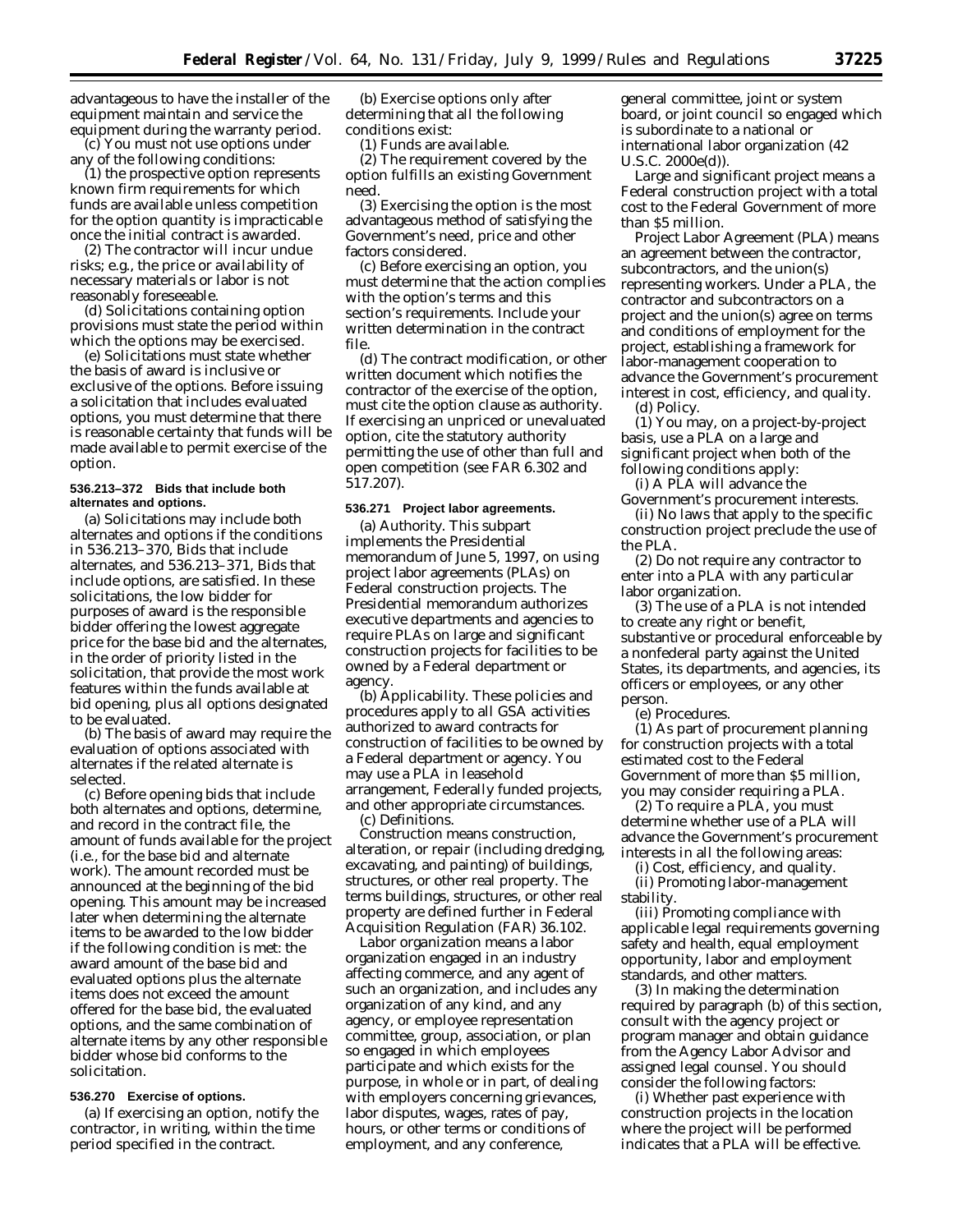(ii) Whether delays in performance of the construction contract would have significant adverse impact on the mission of the agency or operation of the installation or facility.

(iii) Whether any law applies to the specific construction project that would impede use of a PLA.

(iv) Whether the labor organizations in the area can provide a reliable source of skilled, experienced building trades workers in all crafts needed on the job site for the project's duration (taking into consideration other major construction work in the area).

(v) Whether the Government can benefit from uniform work rules and working conditions and established procedures for resolving labor disputes, no strike/no lock-out protections.

(vi) Whether the Government can benefit from increased stability and labor peace that derives from greater labor-management cooperation.

(vii) Whether the requirements for a PLA will unreasonably restrict competition.

(viii) Other relevant information.

(4) Document the rationale supporting your decision to require a PLA in the contract file.

(5) Provide the following information to the Agency Labor Advisor (GSA Acquisition Policy Division (MVP)):

(i) A brief description of the project.

(ii) The estimated cost.

(iii) A copy of the document

supporting your decision to require a PLA.

(iv) A copy of the solicitation.

### **Subpart 536.5—Contract Clauses**

#### **536.570 Supplemental provisions and clauses.**

### **536.570–1 Definitions.**

Insert 552.236–70, Definitions, in solicitations and contracts if construction, dismantling, demolition, or removal of improvements is contemplated.

#### **536.570–2 Authorities and limitations.**

Insert 552.236–71, Authorities and Limitations, in solicitations and contracts if construction, dismantling, demolition, or removal of improvements is contemplated and the contract amount is expected to exceed the simplified acquisition threshold.

#### **536.570–3 Specialist**

Insert 552.236–72, Specialist, in solicitations and contracts for construction if the technical sections of the contract require unusual experience or specialized facilities for adequate contract performance.

### **536.570–4 Basis of award—construction contract.**

(a) Insert a provision substantially the same as 552.236–73, Basis of Award— Construction Contract, in solicitations for fixed-price construction contracts except if any of the following conditions apply:

(1) The solicitation requires the submission of a lump-sum bid only.

(2) The solicitation is for an indefinite quantity contract.

(3) The contract amount is not expected to exceed the simplified acquisition threshold.

(b) *Instructions for use.*

| If the solicitation requests the submission of a | Then use the                      |
|--------------------------------------------------|-----------------------------------|
|                                                  | Basic provision.                  |
|                                                  | Provision with its Alternate I.   |
|                                                  | Provision with its Alternate II.  |
|                                                  | Provision with its Alternate III. |

# **536.570–5 Working hours.**

Insert 552.236–74, Working Hours, in solicitations and contracts if construction, dismantling, demolition, or removal of improvements is contemplated and the contract amount is expected to exceed the simplified acquisition threshold.

#### **536.570–6 Use of premises.**

Insert 552.236–75, Use of Premises, in solicitations and contracts if construction, dismantling, demolition, or removal of improvements is contemplated.

### **536.570–7 Measurements.**

Insert 552.236–76, Measurements, in solicitations and contracts if construction, dismantling, demolition, or removal of improvements is contemplated.

### **536.570–8 Specifications and drawings.**

Insert the clause at 552.236–77, Specifications and Drawings, in solicitations and contracts if construction, dismantling, demolition, or removal of improvements is contemplated and the contract amount is expected to exceed the simplified acquisition threshold.

#### **536.570–9 Shop drawings, coordination drawings, and schedules.**

Insert the clause at 552.236–78, Shop Drawings, Coordination Drawings, and Schedules, in solicitations and contracts if construction is contemplated and the contract amount is expected to exceed the simplified acquisition threshold.

#### **536.570–10 Samples.**

Insert the clause at 552.236–79, Samples, in solicitations and contracts for construction if the technical sections of the contract require the submission and approval of samples.

#### **536.570–11 Heat.**

Insert the clause at 552.236–80, Heat, in solicitations and contracts if construction, dismantling, demolition, or removal of improvements is contemplated.

### **536.570–12 Use of equipment by the Government.**

Insert the clause at 552.236–81, Use of Equipment by the Government, in contracts requiring heating and airconditioning of existing buildings if it may be necessary for the Government to operate all or part of the equipment before final acceptance of the contract.

#### **536.570–13 Subcontracts.**

Insert 552.236–82, Subcontracts, in solicitations and contracts for construction if the contract amount is expected to exceed the simplified acquisition threshold.

### **536.570–14 Requirement for a project labor agreement.**

Insert a clause substantially the same as 552.236–83, Requirement for a Project Labor Agreement, in solicitations and contracts that will require a project labor agreement.

### **Part 537—Service Contracting**

**Subpart 537.1—Service Contracts—General**

# Sec.

- 537.101 Definitions
- 537.110 Solicitation provisions and contract clauses

# **Subpart 537.2—Advisory and Assistance Services**

537.270 Contract clause **Authority:** 40 U.S.C. 486(c).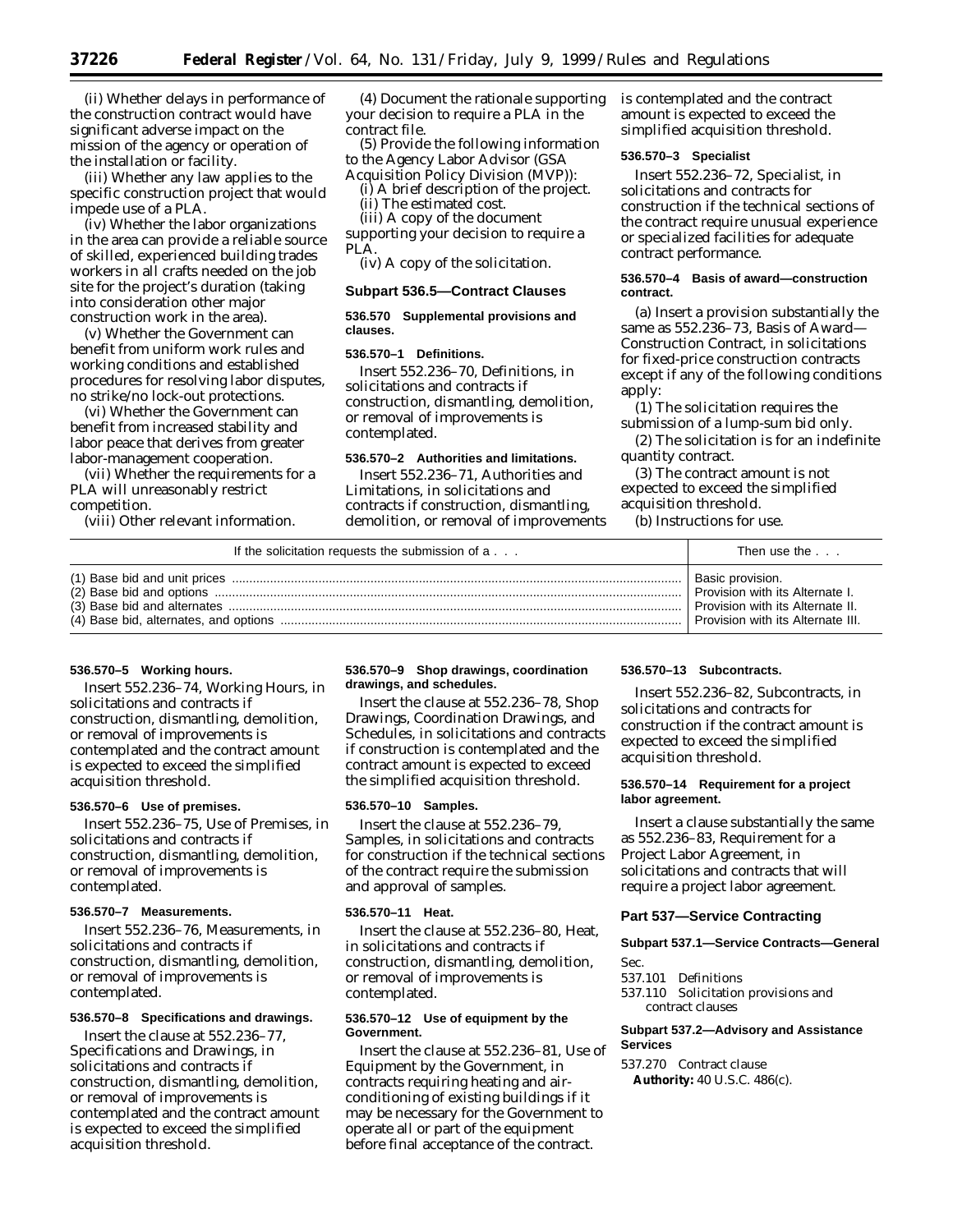### **Subpart 537.1—Service Contracts— General**

### **537.101 Definitions.**

''Contracts for building services'' means contracts for services relating to the operation and maintenance of a building (for example, janitorial; window washing; snow removal; trash removal; lawn and grounds care; inspection, maintenance and repair of fixed equipment (e.g., elevators, airconditioning, hearing systems)) and protection or guard service.

#### **537.110 Solicitation provisions and contract clauses.**

#### **Contracts for Building Services**

The following provision and clauses apply to contracts for building services:

(a) Insert 552.237–70, Qualifications of Offerors, in solicitations if the contract amount is expected to exceed the simplified acquisition threshold.

(b) Insert 552.237–71, Qualifications of Employees, in solicitations and contracts if the contract amount is expected to exceed the simplified acquisition threshold. If needed, use supplemental provisions or clause to describe specific requirements for employees performing work on the contract.

(c) Insert 552.237–72, Prohibition Regarding ''Quasi-Military Armed Forces,'' in solicitations and contracts for guard service.

# **Subpart 537.2—Advisory and Assistance Services**

#### **537.270 Contract clause.**

Insert the clause at 552.237–73, Restriction on Disclosure of Information, in solicitations and contracts for proposal evaluation and analysis services.

# **PART 538—FEDERAL SUPPLY SCHEDULE CONTRACTING**

# **Subpart 538.2—Establishing and Administering Federal Supply Schedules**

Sec.

538.270 Evaluation of multiple award schedule (MAS) offers 538.271 MAS contract awards 538.272 MAS price reductions 538.273 Contract clauses **Authority:** 40 U.S.C. 486(c).

# **Subpart 538.2—Establishing and Administering Federal Supply Schedules**

### **538.270 Evaluation of multiple award schedule (MAS) offers.**

(a) The Government will seek to obtain the offeror's best price (the best price given to the most favored

customer). However, the Government recognizes that the terms and conditions of commercial sales vary and there may be legitimate reasons why the best price is not achieved.

(b) Establish negotiation objectives based on a review of relevant data and determine price reasonableness.

(c) When establishing negotiation objectives and determining price reasonableness, compare the terms and conditions of the MAS solicitation with the terms and conditions of agreements with the offeror's commercial customers. When determining the Government's price negotiation objectives, consider the following factors:

(1) Aggregate volume of anticipated purchases.

(2) The purchase of a minimum quantity or a pattern of historic purchases.

(3) Prices taking into consideration any combination of discounts and concessions offered to commercial customers.

(4) Length of the contract period.

(5) Warranties, training, and/or maintenance included in the purchase price or provided at additional cost to the product prices.

(6) Ordering and delivery practices.

(7) Any other relevant information, including differences between the MAS solicitation and commercial terms and conditions that may warrant differentials between the offer and the discounts offered to the most favored commercial customer(s). For example, an offeror may incur more expense selling to the Government than to the customer who receives the offeror's best price, or the customer (e.g., dealer, distributor, original equipment manufacturer, other reseller) who receives the best price may perform certain value-added functions for the offeror that the Government does not perform. In such cases, some reduction in the discount given to the Government may be appropriate. If the best price is not offered to the Government, you should ask the offeror to identify and explain the reason for any differences. Do not require offerors to provide detailed cost breakdowns.

(d) You may award a contract containing pricing which is less favorable than the best price the offeror extends to any commercial customer for similar purchases if you make a determination that both of the following conditions exist:

(1) The prices offered to the Government are fair and reasonable, even though comparable discounts were not negotiated.

(2) Award is otherwise in the best interest of the Government.

#### **538.271 MAS contract awards.**

(a) MAS awards will be for commercial items as defined in FAR 2.101. Negotiate contracts as a discount from established catalog prices.

(b) Before awarding any MAS contract, determine that the offered prices are fair and reasonable (see FAR subpart 15.4 and 538.270). Document the negotiation and your determination using FAR 15.406–3 as guidance.

(c) State clearly in the award document the price/discount relationship between the Government and the identified commercial customer (or category of customers) on which the award is predicated.

### **538.272 MAS price reductions.**

(a) Section 552.238–75, Price Reductions, requires the contractor to maintain during the contract period the negotiated price/discount relationship (and/or term and condition relationship) between the Government and the offeror's customer or category of customers on which the contract award was predicated (see 538.271(c)). If a change occurs in the contractor's commercial pricing or discount arrangement applicable to the identified commercial customer (or category of customers) that results in a less advantageous relationship between the Government and this customer or category of customers, the change constitutes a ''price reduction.''

(b) Make sure that the contractor understands the requirements of section 552.238–75 and agrees to report to you all price reductions as provided for in the clause.

#### **538.273 Contract clauses.**

(a) *Multiple award schedules.* Insert in solicitations and contracts:

(1) 552.238–70, Identification of Electronic Office Equipment Providing Accessibility for the Handicapped, if you include electronic office equipment items.

(2) 552.238–71, Submission and Distribution of Authorized FSS Schedule Pricelists. If GSA is not prepared to accept electronic submissions for a particular schedule delete:

(i) Subparagraphs  $(c)(1)(ii)$  and  $(c)(3)$ .

(ii) The subparagraph identifier ''(i)'' in (c)(1) and the word ''and'' at the end of subparagraph (i).

(3) 552.238–72, Identification of Energy-Efficient Office Equipment and Supplies Containing Recovered Materials or Other Environmental **Attributes**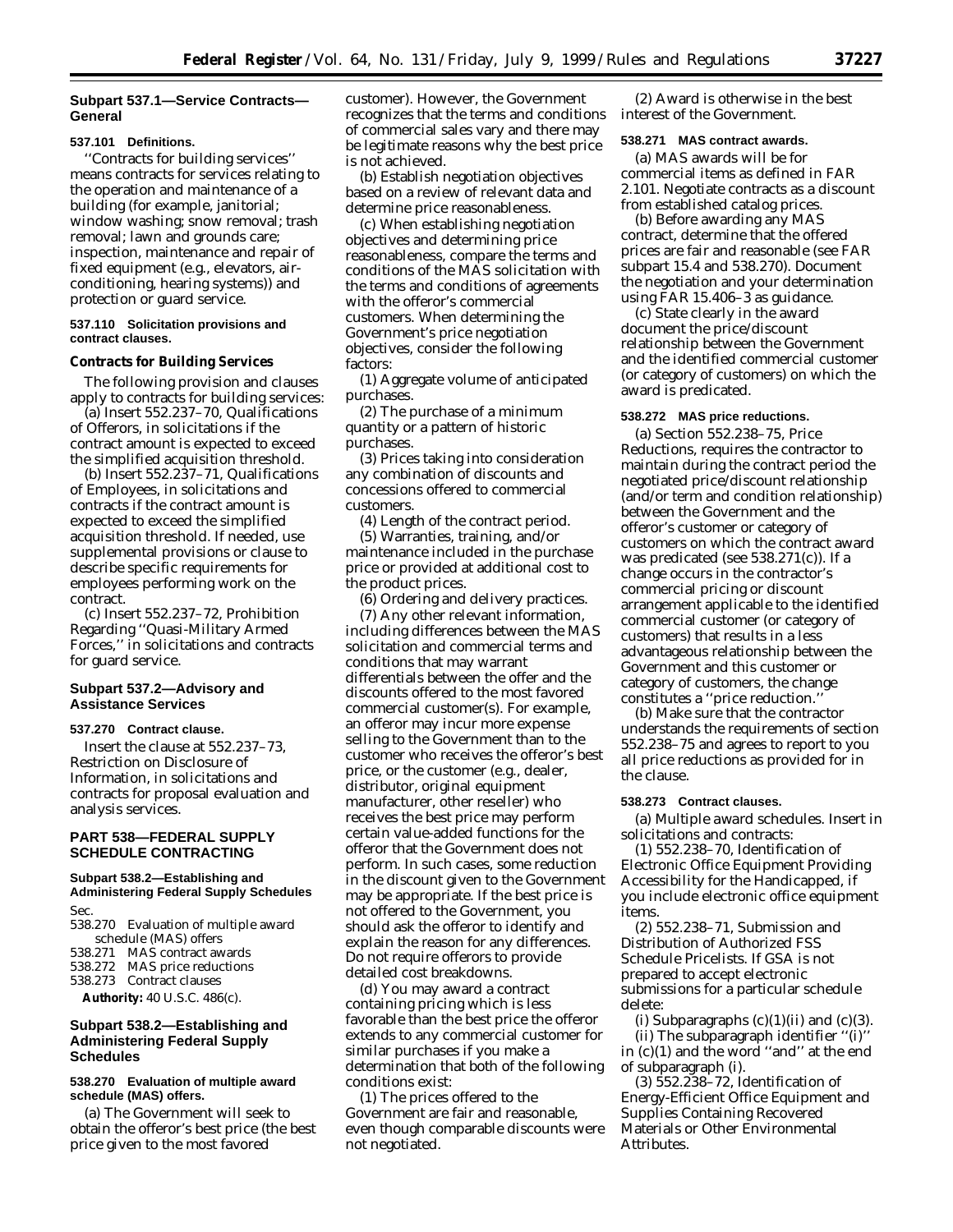(1) 552.238–74, Contractor's Report of Sales.

(2) 552.238–75, Price Reductions. (3) 552.238–76, Industrial Funding Fee.

### **SUBCHAPTER G—CONTRACT MANAGEMENT**

# **PART 542—CONTRACT ADMINISTRATION AND AUDIT SERVICES**

**Subpart 542.11—Production Surveillance and Reporting**

Sec.

542.1107 Contract clause.

### **Subpart 542.15—Contractor Performance Information**

542.1503 Procedures.

542.1503–71 Information to collect. **Authority:** 40 U.S.C. 486(c).

# **Subpart 542.11—Production Surveillance and Reporting**

**542.1107 Contract clause.**

# **FSS Stock or Special Order Program**

Insert 552.242–70, Status Report of Orders and Shipments, in solicitations and indefinite quantity and requirements contracts for stock or special order program items. You also may use the clause in indefinite delivery definite quantity contracts for stock or special order program items when close monitoring is necessary because numerous shipments are involved.

### **Subpart 542.15—Contractor Performance Information**

# **542.1503 Procedures.**

**542.1503–71 Information to collect.**

The system for collecting contractor performance data should include, as appropriate:

(a) Timeliness of delivery or

performance, for example: (1) Adherence to contract delivery schedules.

(2) Resolution of delays

(3) Number of ''show cause'' letters and ''cure notices'' issued.

(4) Number of delinquent deliveries. (5) Number of contract extensions

resulting from contractor-caused delays.

- (6) Timely submission or performance or required tests.
- (b) Conformance of product or service to contract requirements, for example:

(1) Quality of workmanship.

(2) Reliability.

(3) Adequacy of correction of defects.

- (4) Number of safety defects.
- (5) Number of product rejections.
- (6) Results of laboratory tests.

(7) Number and extent of warranty problems.

- (c) Customer comments, for example: (1) Number and quality of positive comments.
- (2) Number and nature of complaints. (3) Adequacy of resolving customer
- complaints.

(d) Terminations for default. (e) On-the-job safety performance record, including the number of lost or restricted workdays due to occupational injuries in comparison to the national average.

(f) Adequacy of contractor's quality assurance system.

- (g) Compliance with other key contract provisions, for example:
- (1) Subcontracting program.
- (2) Labor standards.
- (3) Safety standards.
- (4) Reporting requirements.

(h) Exhibiting customer-oriented behavior.

(i) Other performance elements identified by the Service.

### **PART 543—CONTRACT MODIFICATIONS**

# **Subpart 543.2—Change Orders**

Sec. 543.205 Contract clauses **Authority:** 40 U.S.C. 486(c).

### **Subpart 543.2—Change Orders**

# **543.205 Contract clauses.**

(a) *Construction.*

(1) Insert 552.243–70, Pricing of Adjustments, in solicitations and contracts if the contract:

(i) Amount is expected to exceed the simplified acquisition threshold.

(ii) Will be other than a cost type.

(2) Insert 552.243–71, Equitable Adjustments, in solicitations and contracts containing FAR 52.243–4.

(b) *Multiple award schedules (MAS).* Insert 552.243–72, Modifications (Multiple Award Schedule), in MAS solicitations and contracts issued by GSA. For solicitations and contracts issued under Federal Supply Classification (FSC) 65 you may use the clause with its Alternate I for products ordered from authorized Prime Vendors.

# **PART 546—QUALITY ASSURANCE**

# **Subpart 546.3—Contract Clauses**

Sec.

- 546.302 Fixed-price supply contracts 546.302–70 Source inspection by Quality
- Approved Manufacturer 546.302–71 Source inspection
- 546.312 Construction contracts

### **Subpart 546.4—Government Contract Quality Assurance**

546.470–2 Certification testing

# **Subpart 546.7—Warranties**

546.708 Warranties of Data 546.710 Contract clauses **Authority:** 40 U.S.C. 486(c).

#### **Subpart 546.3—Contract Clauses**

**546.302 Fixed-price supply contracts.**

### **546.302–70 Source inspection by Quality Approved Manufacturer.**

For contracts and solicitations issued by FSS:

(a) Insert the clause at 552.246–70, Source Inspection by Quality Approved Manufacturer, in solicitations and contracts that provide for source inspection, except:

(1) Multiple award schedule contracts.

(2) Motor vehicle contracts.

(3) Contracts awarded by the FSS Services Acquisition Center, unless you decide, together with the Central Office Quality Assurance Division (FQA), that inspection by Government personnel is necessary.

(b) You may authorize inspection and testing at manufacturing plants or other facilities located outside the United States, Puerto Rico, or the Virgin Islands, under paragraph (a)(1) of the clause at 552.246–70 under any of the circumstances listed in this paragraph. Coordinate the authorization with FQA and document it in the file.

(1) Inspection services are available from another Federal agency with primary inspection responsibility in the geographic area.

(2) An inspection interchange agreement exists with another agency for inspection at a contractor's plant.

(3) The procurement is for the Agency for International Development and specifies the area of source.

(4) Other considerations will ensure more economical and effective inspection consistent with the Government's interest.

#### **546.302–71 Source inspection.**

For solicitations and contracts issued by FSS, if Government personnel at the source will perform inspection, insert 552.246–71, Source Inspection by Government.

### **546.312 Construction contracts.**

Insert the clause at 552.246–72, Final Inspection and Tests, in solicitations and contracts for construction that include FAR 52.246–12, Inspection of Construction.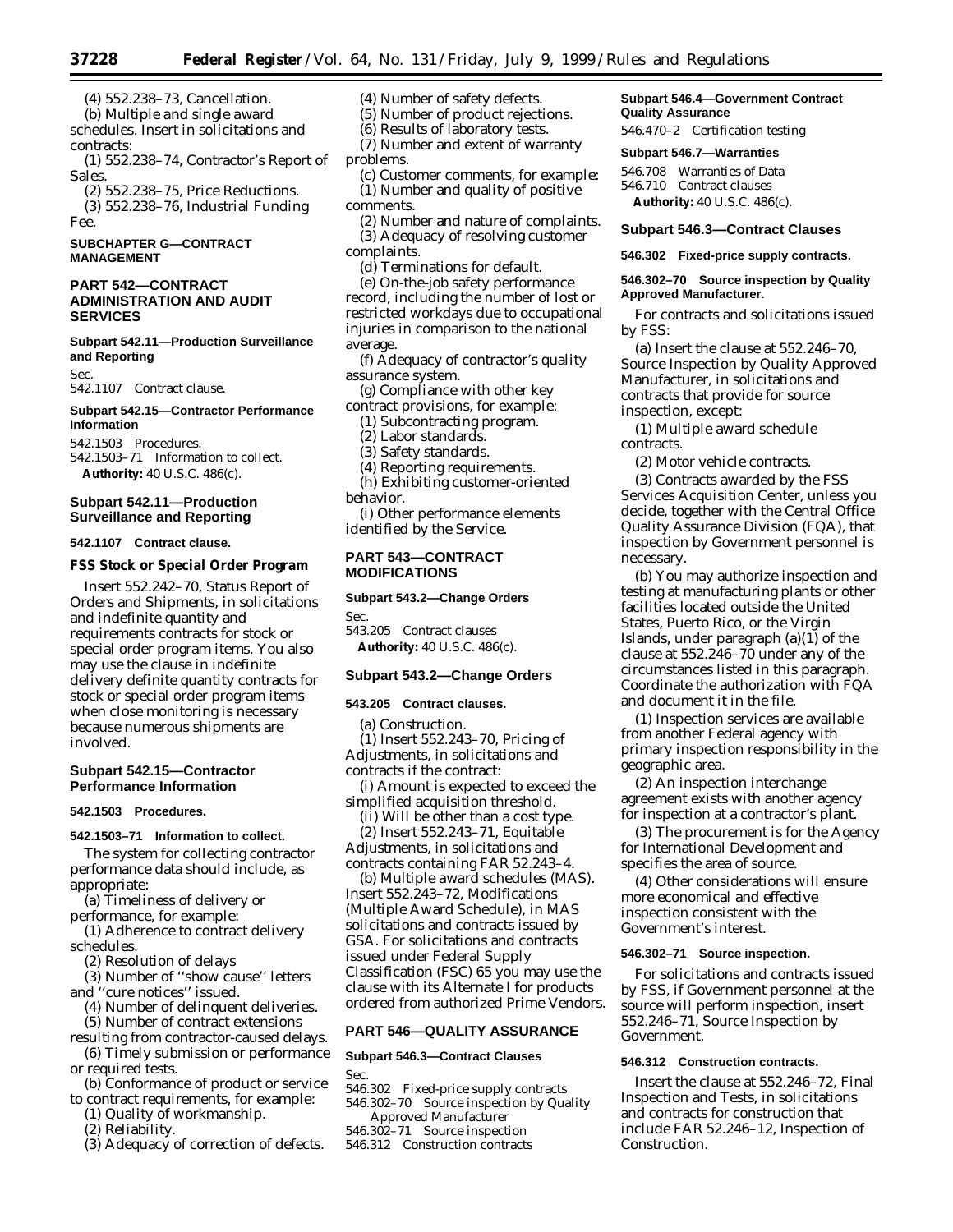### **Subpart 546.4—Government Contract Quality Assurance**

### **546.470–2 Certification testing.**

Certification testing determines whether an item conforms with a specification for the purpose of executing a certificate of compliance required by the specification. The contractor has responsibility for certification testing.

### **Subpart 546.7—Warranties**

#### **546.708 Warranties of data.**

(a) Use warranties of data only when you meet both of the following conditions:

(1) You decide the use of a warranty is in the Government's interest.

(2) The contracting director concurs in your decision.

(b) The technical or specification manager has responsibility for developing any warranties of data.

#### **546.710 Contract clauses.**

(a) Insert the clause at 552.246–17, Warranty of Supplies of a Noncomplex Nature, instead of FAR 52.246–17 in solicitations and contracts. Use the following alternates as applicable:

(1) *Commercial item acquisitions other than multiple award schedules*. Use the clause at 552.246–17 with its Alternate I.

(2) *Other than commercial items in Class 8010.* Use the clause at 552.246– 17 with its Alternate II.

(3) *Other than commercial items in Class 8030 or 8040*. Use the clause at 552.246–17 with its Alternate III. In addition, specify in the solicitation whether the items are ''noncritical end use items'' or ''critical end use items''.

(b) *Multiple award schedules, except international schedules.* Insert the clause at 552.246–73, Warranty— Multiple Award Schedule, in solicitations and contracts.

(c) *International multiple award schedules.* Insert the clause at 552.246– 74, Warranty—International Multiple Award Schedule, in solicitations and contracts.

(d) *Construction contracts expected to exceed the simplified acquisition threshold.* Insert the clause at 552.246– 75, Guarantees, in solicitations and contracts.

(e) *Pesticides.* Insert the clause at 552.246–76, Warranty of Pesticides, in solicitations and contracts involving the procurement of pesticides.

# **PART 547—TRANSPORTATION**

### **Subpart 547.3—Transportation in Supply Contracts**

Sec.

- 547.300 Scope of subpart
- 547.303 Standard delivery terms and contract clauses
- 547.303–1 F.o.b origin
- 547.304 Determination of delivery terms
- 547.304–5 Exceptions
- 547.305 Solicitation provisions, contract clauses, and transportation factors **Authority:** 40 U.S.C. 486(c).

# **Subpart 547.3—Transportation in Supply Contracts**

**547.300 Scope of subpart.** This subpart applies to FSS

acquisitions.

# **547.303 Standard delivery terms and contract clauses.**

### **547.303–1 F.o.b origin.**

#### **Contractor Responsibilities**

The contractor must both:

(a) Request a carrier routing from the applicable transportation zone office on all shipments weighing 10,000 pounds or more.

(b) Mail the original of the commercial bill of lading (CBL), to the office that authorized the CBL (applies to shipment on a CBL). Ensure that the signature of the carrier's agent and the annotation required by FAR 52.247–1 appear on the original and all copies of the CBL.

### **547.304 Determination of delivery terms.**

#### **547.304–5 Exceptions.**

(a) *Solicitations that provide for delivery to Alaska, Hawaii, or Puerto Rico.* Include notice that the offeror may specify delivery f.o.b. origin; f.o.b. vessel, part of shipment; f.o.b. destination; or any combination of these. If appropriate, provide for other delivery terms.

(b) *Federal Supply Schedules.* If f.o.b. destination is offered for delivery within CONUS, attempt to obtain the same delivery term for shipment to Alaska, Hawaii, or Puerto Rico.

### **547.305 Solicitation provisions, contract clauses, and transportation factors.**

(a) Insert 552.247–70, Placarding Railcar Shipments, in solicitations and contracts if it is essential that the railcar doors be especially positioned next to the unloading dock, platform, or warehouse door.

(b) Insert 552.247–71, Diversion of Shipment Under f.o.b. Destination Contracts, in Stock, Special Order Program (SOP), and Single Award Schedule solicitations and contracts

which provide for f.o.b. destination shipment.

# **PART 549—TERMINATION OF CONTRACTS**

#### **Subpart 549.5—Contract Termination Clauses**

Sec.

549.502 Termination for convenience of the Government

**Authority:** 40 U.S.C. 486(c).

### **Subpart 549.5—Contract Termination Clauses**

#### **549.502 Termination for convenience of the Government.**

# **Acquisitions Funded Through the Information Technology (IT) Fund**

(a) You may use the clause at 552.249–70, Termination for Convenience of the Government (Fixed-Price) (Short Form), when appropriate, in solicitations and contracts for the acquisition and maintenance of telephone systems funded through the Information Technology (IT) Fund. Use this clause with FAR 52.249–1 or FAR 52.249–3 and 52.249–4.

(b) If you use the clause at 552.249– 70, you must also insert 552.249–71, Submission of Termination Liability Schedule, in the solicitation and contract.

### **SUBCHAPTER H CLAUSES AND FORMS**

# **PART 552 SOLICITATION PROVISIONS AND CONTRACT CLAUSES**

552.000 Scope of part

### **Subpart 552.1—Instructions for Using Provisions and Clauses**

- 552.101–70 Using Part 552
- 552.102 Incorporating provisions and clauses
- 552.103 Identification of provisions and clauses
- 552.104 Procedures for modifying and completing provisions and clauses
- 552.105 Procedures for using alternates
- 552.107–70 Provisions and clauses
- prescribed in subpart 552.1

### **Subpart 552.2—Text of Provisions and Clauses**

- 552.200 Scope of subpart
- 552.203–5 Covenant Against Contingent Fees
- 552.203–70 Price Adjustment for Illegal or Improper Activity
- 552.203–71 Restriction on Advertising
- 552.209–70 Product Removal from Qualified Products List
- 552.209–71 Waiver of First Article Testing and Approval Requirement
- 552.209–72 Supplemental Requirements for First Article Approval—Contractor Testing
- 552.209–73 Supplemental Requirements for First Article Approval—Government Testing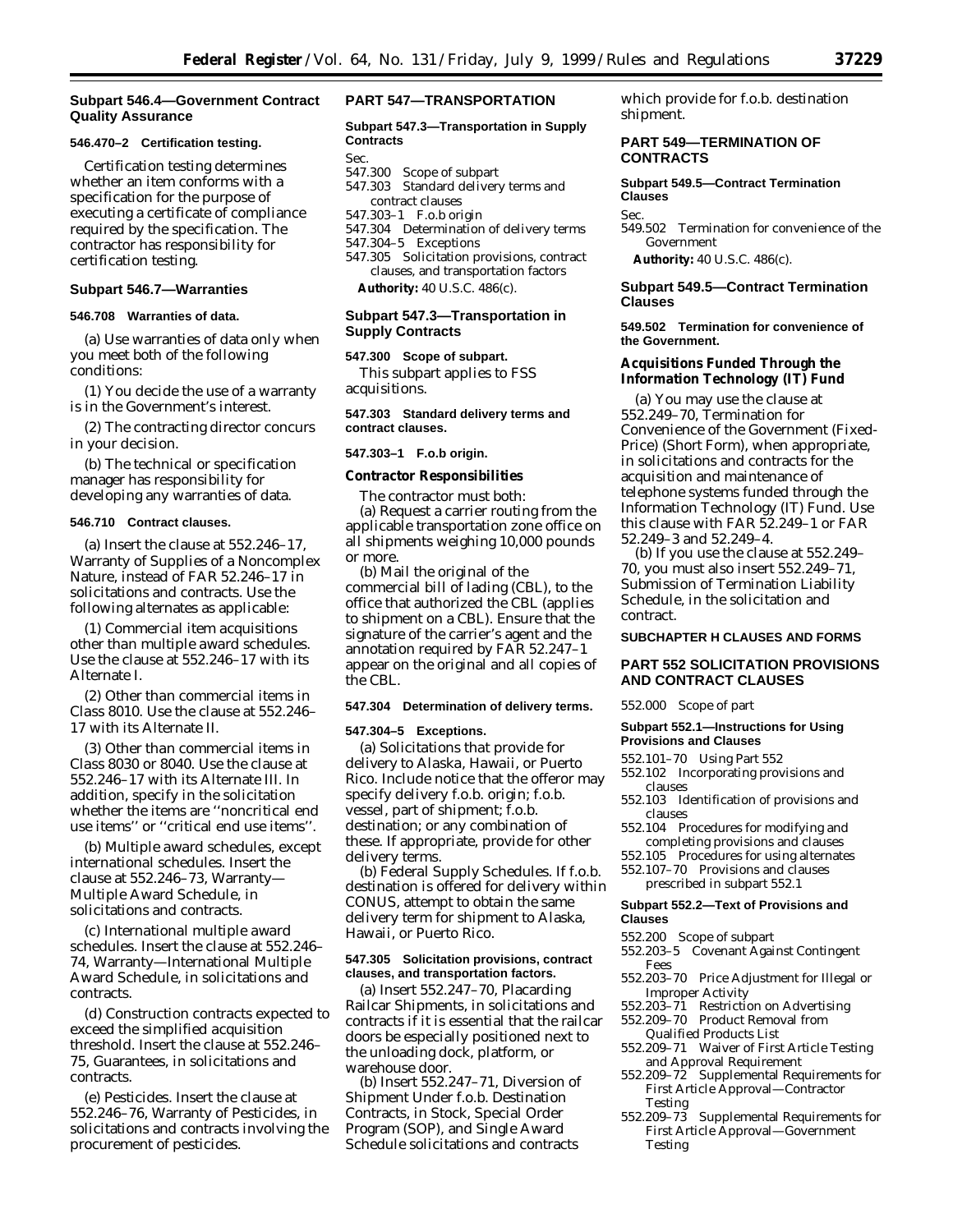| 552.211–8<br>Time of Delivery                                                 |
|-------------------------------------------------------------------------------|
| 552.211-70<br><b>Brand Name or Equal</b>                                      |
| <b>Standard References</b><br>552.211-71                                      |
| 552.211–72<br>Reference to Specifications in                                  |
| Drawings                                                                      |
| 552.211-73<br>Marking                                                         |
| 552.211-74                                                                    |
| <b>Charges for Marking</b>                                                    |
| 552.211-75<br>Preservation, Packaging and                                     |
| Packing                                                                       |
| 552.211-76<br>Charges for Packaging and                                       |
| Packing                                                                       |
| 552.211–77<br>Packing List                                                    |
| 552.211-78<br><b>Commercial Delivery Schedule</b>                             |
| (Multiple Award Schedule)                                                     |
| Acceptable Age of Supplies<br>552.211–79                                      |
| 552.211-80                                                                    |
| Age on Delivery                                                               |
| Time of Shipment<br>552.211–81                                                |
| Notice of Shipment<br>552.211–82                                              |
| 552.211-83<br>Availability for Inspection,                                    |
| Testing, and Shipment/Delivery                                                |
| Non-Compliance with Contract<br>552.211–84                                    |
| Requirements                                                                  |
| 552.212–70<br>Preparation of Offer (Multiple                                  |
| <b>Award Schedule)</b>                                                        |
| 552.212-71 Contract Terms and Conditions                                      |
|                                                                               |
| Applicable to GSA Acquisition of                                              |
| <b>Commercial Items</b>                                                       |
| 552.212–72<br><b>Contract Terms and Conditions</b>                            |
| Required to Implement Statutes or                                             |
| <b>Executive Orders Applicable to GSA</b>                                     |
| <b>Acquisition of Commercial Items</b>                                        |
| 552.212–73<br>Evaluation-Commerical Items                                     |
| (Multiple Award Schedule)                                                     |
|                                                                               |
| "All or None" Offers<br>552.214–70                                            |
| 552.214-71<br>Progressive Awards and                                          |
| Monthly Quantity Allocations                                                  |
| <b>Bid Sample Requirements</b><br>552.214–72                                  |
| 552.215-70<br>Examination of Records by GSA                                   |
| 552.215-71<br>Examination of Records by GSA                                   |
| (Multiple Award Schedule)                                                     |
| Price Adjustment-Failure to<br>552.215–72                                     |
| Provide Accurate Information                                                  |
|                                                                               |
| 552.216–70<br>Economic Price Adjustment-                                      |
| FSS Multiple Award Schedule Contracts                                         |
| 552.216-71<br>Economic Price Adjustment-                                      |
| <b>Stock and Special Order Program</b>                                        |
| Contracts                                                                     |
| 552.216-72<br><b>Placement of Orders</b>                                      |
| 552.216-73<br>Ordering Information                                            |
| 552.217–70<br><b>Evaluation of Options</b>                                    |
| 552.217-71<br>Notice Regarding Option(s)                                      |
| Allocation of Orders-Partially<br>552.219–70                                  |
|                                                                               |
|                                                                               |
| Set-aside Items                                                               |
| Notice to Offerors of<br>552.219–71                                           |
| <b>Subcontracting Plan Requirements</b>                                       |
| Preparation, Submission, and<br>552.219–72                                    |
|                                                                               |
| <b>Negotiation of Subcontracting Plans</b>                                    |
| 552.219-73 Goals for Subcontracting Plan                                      |
| 552.219-74<br>Section 8(a) Direct Award                                       |
| 552.223-70<br>Hazardous Substances                                            |
| 552.223-71<br>Nonconforming Hazardous                                         |
| Materials                                                                     |
| 552.223–72<br>Hazardous Material Information                                  |
| 552.225-8<br><b>Buy American Act-Trade</b>                                    |
| Agreements-Balance of Payments                                                |
|                                                                               |
| Program Certificate                                                           |
| 552.225–9<br><b>Buy American Act-Trade</b>                                    |
| Agreements-Balance of Payments                                                |
| Program                                                                       |
| Notice of Procurement<br>552.225–70                                           |
| Restriction-Hand or Measuring Tools or                                        |
| Stainless Steel Flatware                                                      |
| Government Rights (Unlimited)<br>552.227-70                                   |
| 552.227-71 Drawings and Other Data to<br><b>Become Property of Government</b> |

- 
- 552.228–70 Workers' Compensation Laws

| 64, |                          | No. 131 / Friday, July 9, 1999 /                                   |
|-----|--------------------------|--------------------------------------------------------------------|
|     |                          |                                                                    |
|     | 552.229–70               | Federal, State, and Local Taxes                                    |
|     | 552.229–71               | Federal Excise Tax—DC                                              |
|     | Government<br>552.232–1  |                                                                    |
|     | 552.232–8                | Payments                                                           |
|     | 552.232–23               | <b>Discounts for Prompt Payment</b><br><b>Assignment of Claims</b> |
|     | 552.232–25               | <b>Prompty Payment</b>                                             |
|     | 552.232-70               | <b>Invoice Requirements</b>                                        |
|     | 552.232–71               | <b>Adjusting Payments</b>                                          |
|     | 552.232-72               | <b>Final Payment</b>                                               |
|     | 552.232–73               | <b>Availability of Funds</b>                                       |
|     | 552.232-74               | <b>Invoice Payments</b>                                            |
|     | 552.232–75               | <b>Prompt Payment</b>                                              |
|     | 552.232-76               | <b>Electronic Funds Transfer</b>                                   |
|     | Payment                  |                                                                    |
|     | 552.232-77               | Payment By Credit Card                                             |
|     | 552.233–70               | Protests Filed Directly with the                                   |
|     |                          | <b>General Services Administration</b>                             |
|     | 552.236–70               | Definitions                                                        |
|     | 552.236-71               | Authorities and Limitations                                        |
|     | 552.236-72               | Specialist                                                         |
|     | 552.236–73               | Basis of Award—Construction                                        |
|     | Contract                 |                                                                    |
|     | 552.236–74               | <b>Working Hours</b>                                               |
|     | 552.236–75               | Use of Premises                                                    |
|     | 552.236–76               | Measurements                                                       |
|     | 552.236-77               | Specifications and Drawings                                        |
|     | 552.236-78               | Shop Drawings, Coordination                                        |
|     |                          | Drawings, and Schedules                                            |
|     | 552.236–79               | Samples                                                            |
|     | 552.236–80               | Heat                                                               |
|     | 552.236–81               | Use of Equipment by the                                            |
|     | Government<br>552.236-82 |                                                                    |
|     | 552.236-83               | Subcontracts<br>Requirement for a Project Labor                    |
|     | Agreement                |                                                                    |
|     | 552.237-70               | Qualifications of Offerors                                         |
|     | 552.237-71               | Qualifications of Employees                                        |
|     | 552.237-72               | Prohibition Regarding "Quasi-                                      |
|     |                          | Military Armed forces."                                            |
|     | 552.237-73               | Restriction on Disclosure of                                       |
|     | Information              |                                                                    |
|     | 552.238–70               | <b>Identification of Electronic</b>                                |
|     |                          | <b>Office Equipment Providing</b>                                  |
|     |                          | Accessibility for the Handicapped                                  |
|     |                          | 552.238-71 Submission and Distribution of                          |
|     |                          | Authorized FSS Schedule Pricelists                                 |
|     | 552.238–72               | Identification of Energy-                                          |
|     |                          | Efficient Office Equipment and Supplies                            |
|     |                          | Containing Recovered Materials or Other                            |
|     |                          | <b>Environmental Attributes</b>                                    |
|     | 552.238–73               | Cancellation                                                       |
|     | 552.238-74               | <b>Contractor's Report of Sales</b>                                |
|     | 552.238–75               | <b>Price Reductions</b>                                            |
|     | 552.238-76<br>552.242-70 | <b>Industrial Funding Fee</b>                                      |
|     |                          | <b>Status Report of Orders and</b>                                 |
|     | Shipments                |                                                                    |
|     | 552.243-70<br>552.243-71 | Price of Adjustments<br>Equitable Adjustments                      |
|     | 552.243-72               | Modifications (Multiple Award                                      |
|     | Schedule)                |                                                                    |
|     | 552.246–17               | Warranty of Supplies of a                                          |
|     |                          | <b>Noncomplex Nature</b>                                           |
|     |                          |                                                                    |

- 552.246–70 Source Inspection by Quality Approved Manufacturer
- 552.246–71 Source Inspection by Government
- 552.246–72 Final Inspection and Tests 552.246–73 Warranty—Multiple Award Schedule
- 552.246–74 Warranty—International Multiple Award Schedule
- 552.246–75 Guarantees
- 552.246–76 Warranty of Pesticides
- 552.247–70 Placarding Railcar Shipments
- 552.247–71 Diversion of Shipment Under f.o.b. Destination Contracts 552.249–70 Termination for Convenience of the Government (Fixed Price) (Short Form) 552.249–71 Submission of Termination Liability Schedule 552.252–5 Authorized Deviations in Provisions 552.252–6 Authorized Deviations in Clauses 552.270–1 Instructions to Offerors— Acquisition of Leasehold Interest in Real Property 552.270–2 Historic Preference 552.270–3 Parties to Execute Lease 552.270–4 Definitions 552.270–5 Subletting and Assignment 552.270–6 Maintenance of Building and Premises—Right of Entry 552.270–7 Fire and Casualty Damage 552.270–8 Compliance with Applicable Law<br> $552.270-9$ 552.270–9 Inspection—Right of Entry Failure in Performance 552.270–11 Successors Bound 552.270–12 Alterations Proposals for Adjustment 552.270–14 Changes Liquidated Damages 552.270–16 Adjustment for Vacant Premises<br>552.270-17 552.270–17 Delivery and Condition 552.270–18 Default in Delivery—Time Extensions<br>552.270-19 P Progressive Occupancy 552.270–20 Payment Effect of Acceptance and **Occupancy** 552.270–22 Default by Lessor During the Term 552.270–23 Subordination, Nondisturbance and Attornment 552.270–24 Statement of Lease 552.270–25 Substitution of Tenant Agency 552.270–26 No Waiver 552.270–27 Integrated Agreement Mutuality of Obligation 552.270–29 Acceptance of Space
- **552.000 Scope of part.**

This part provides the text of provisions and clauses which are unique to GSA or supplement the FAR.

# **Subpart 552.1—Instructions for Using Provisions and Clauses**

### **552.101–70 Using Part 552.**

(a) *Definition.* "Clause," as used in this subpart, means provision or clause as defined in FAR 52.101(a).

(b) *Numbering.*

(1) Clauses which are ''substantially'' the same as FAR clauses and clauses to be used instead of FAR clauses are identified as follows:

(i) The clause has the same title as a clause in the FAR.

(ii) The number 5 precedes the clause. (iii) The clause appears under the

same subsection number and caption as in the FAR.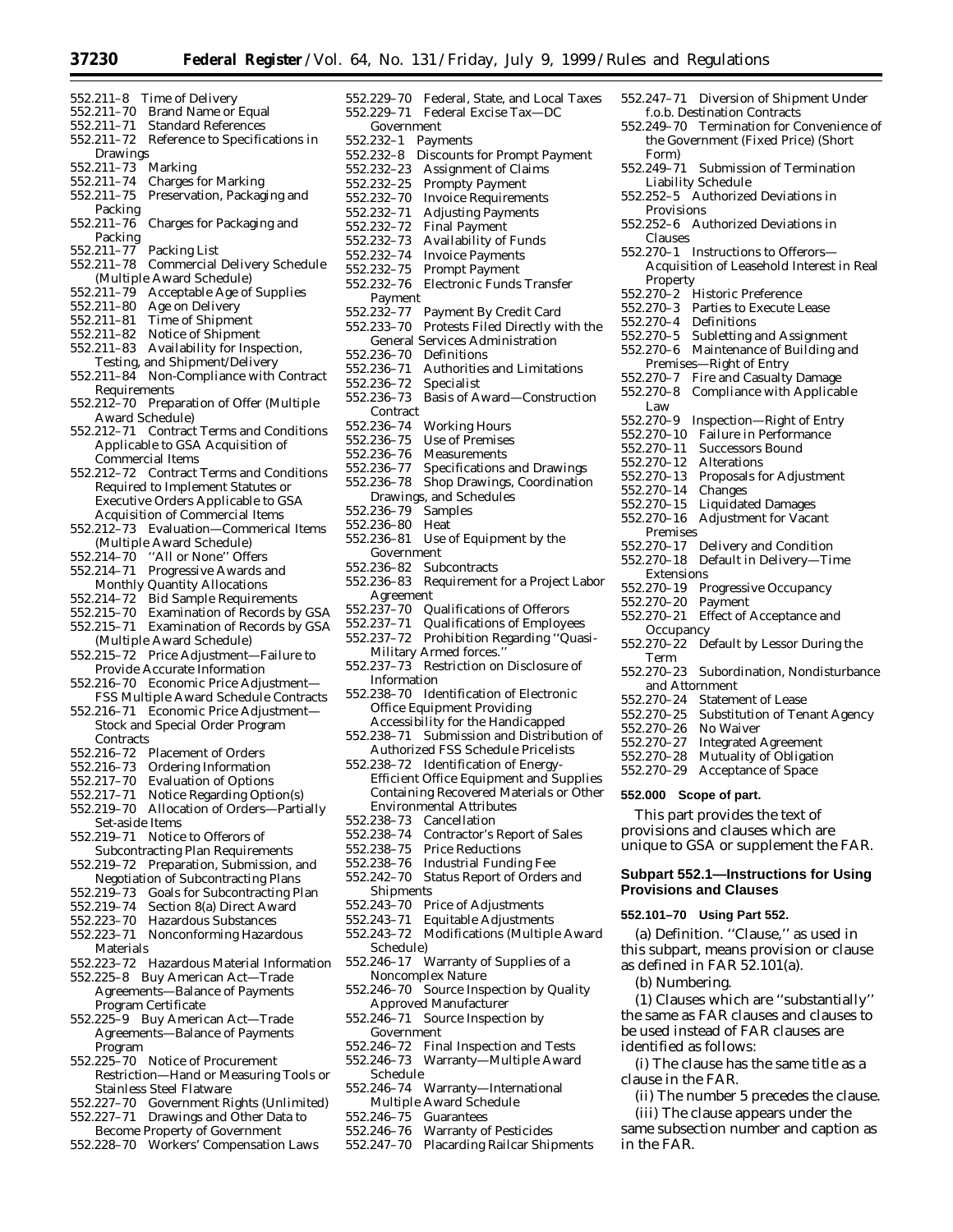(2) Supplemental clauses are numbered in the same manner as the FAR, except:

(i) The chapter number precedes the clause.

(ii) The subsection numbers begin with 70.

(iii) The clauses are sequentially numbered, e.g., 552.232–70, 552.232– 71, etc.

#### **552.102 Incorporating provisions and clauses.**

You may incorporate clauses prescribed in the GSAR for solicitations and contracts by reference.

#### **552.103 Identification of provisions and clauses.**

*Deviations.* If the GSAR prescribes a class deviation from a FAR clause, identify the clause by the GSAR citation (e.g., 552.232–8 PROMPT PAYMENT DISCOUNT (NOV 1987) (DEVIATION FAR 552.232–8)).

### **552.104 Procedures for modifying and completing provisions and clauses.**

(a) The procedures in FAR 52.104 apply when you modify or complete a GSAR provision or clause. Provisions and clauses shall not be modified unless the GSAR authorizes their modification.

(b) You do not need to identify modifications of clauses which result from negotiations unless you issue an amendment to the solicitation.

(c) In general, you should modify FAR or GSAR clauses only for individual cases. If a contracting activity develops a modification for repeated use, furnish a copy to the Office of GSA Acquisition Policy (MV) for potential inclusion in the GSAR.

#### **552.105 Procedures for using alternates.**

The procedures in FAR 52.105 apply to GSAR part 552.

#### **552.107–70 Provisions and clauses prescribed in subpart 552.1.**

(a) Insert the provision at 552.252–5, Authorized Deviations in Provisions, in solicitation that include any FAR or GSAR clause with an authorized deviation. You must use this provision in lieu of the FAR provision at 552.252– 5.

(b) Insert the clause at 552.252–6, Authorized Deviations in Clauses, in solicitations and contracts that include any FAR or GSAR clause with an authorized deviation. You must use this clause in lieu of the FAR clause at 52.252–6.

### **Subpart 552.2—Text of Provisions and Clauses**

#### **552.200 Scope of subpart.**

This subpart sets forth the text of all GSAR provisions and clauses. It also cross-references the location in the GSAR that prescribes the use of each provision and clause.

### **552.203–5 Covenant Against Contingent Fees.**

As prescribed in 502.404, insert the following clause:

### **Convenant Against Contingent Fees (Feb 1990)**

(a) The Contractor warrants that no person or agency has been employed or retained to solicit or obtain this contract upon an agreement or understanding for a contingent fee, except a bona fide employee or agency. For breach or violation of this warrant, the Government shall have the right to annul this contract without liability or, in its discretion, to deduct from the contract price or consideration, or otherwise recover the full amount of the contingent fee.

(b) ''Bona fide agency,'' as used in this clause, means an established commercial or selling agency (including licensed real estate agents or brokers), maintained by a Contractor for the purpose of securing business, that neither exerts nor proposes to exert improper influence to solicit or obtain Government contracts nor holds itself out as being able to obtain any Government contract or contracts through improper influence.

''Bona fide employee,'' as used in this clause, means a person, employed by a Contractor and subject to the Contractor's supervision and control as to time, place, and manner of performance, who neither exerts nor proposes to exert improper influence to solicit or obtain Government contracts nor holds out as being able to obtain any Government contract or contracts through improper influence.

''Contingent fee,'' as used in this clause, means any commission, percentage, brokerage, or other fee that is contingent upon the success that a person or concern has in securing a Government contract.

'Improper influence," as used in this clause, means any influence that induces or tends to induce a Government employee or officer to give consideration or to act regarding a Government contract on any basis other than the merits of the matter. (End of clause)

#### **552.203–70 Price Adjustment for Illegal or Improper Activity.**

As prescribed in 503.104–9, insert the following clause:

# **Price Adjustment for Illegal or Improper Activity (Sep 1999)**

(a) If the head of the contracting activity (HCA) or his or her designee determines that there was a violation of subsection 27(a) of the Office of Federal Procurement Policy Act, as amended (41 U.S.C. 423), as implemented in the Federal Acquisition Regulation, the Government, at its election, may—

(1) Reduce the monthly rental under this lease by 5 percent of the amount of the rental for each month of the remaining term of the lease, including any option periods, and recover 5 percent of the rental already paid;

(2) Reduce payments for alterations not included in monthly rental payments by 5 percent of the amount of the alterations agreement; or

(3) Reduce the payments for violations by a Lessor's subcontractor by an amount not to exceed the amount of profit or fee reflected in the subcontract at the time the subcontract was placed.

(b) Prior to making a determination as set forth above, the  $HC\tilde{A}$  or designee shall provide to the Lessor a written notice of the action being considered and the basis therefor. The Lessor shall have a period determined by the agency head or designee, but not less than 30 calendar days after receipt of such notice, to submit in person, in writing, or through a representative, information and argument in opposition to the proposed reduction. The agency head or designee may, upon good cause shown, determine to deduct less than the above amounts from payments.

(c) The rights and remedies of the Government specified herein are not exclusive, and are in addition to any other rights and remedies provided by law or under this lease.

# (End of clause)

# **552.203–71 Restriction on Advertising.**

As prescribed in 503.570–2, insert the following clause:

#### **Restriction on Advertising (Sep 1999)**

The Contractor shall not refer to this contract in commercial advertising or similar promotions in such a manner as to state or imply that the product or service provided is endorsed or preferred by the White House, the Executive Office of the President, or any other element of the Federal Government, or is considered by these entities to be superior to other products or services. Any advertisement by the Contractor, including price-off coupons, that refers to a military resale activity shall contain the following statement: ''This advertisement is neither paid for nor sponsored, in whole or in part, by any element of the United States Government.''

#### (End of clause)

#### **552.209–70 Produce Removal from Qualified Products List.**

As prescribed in 509.206–2, insert the following clause:

#### **Product Removal From Qualified Products List (Sep 1999)**

If, during the performance of this contract, the product being furnished is for any reason (except those outlined in paragraph 3.1.1 of the applicable Federal or Interim Federal Specification for security cabinets, security vault doors and changeable combination padlocks) removed from the Qualified Products List, the Government may terminate this contract for default. (End of clause)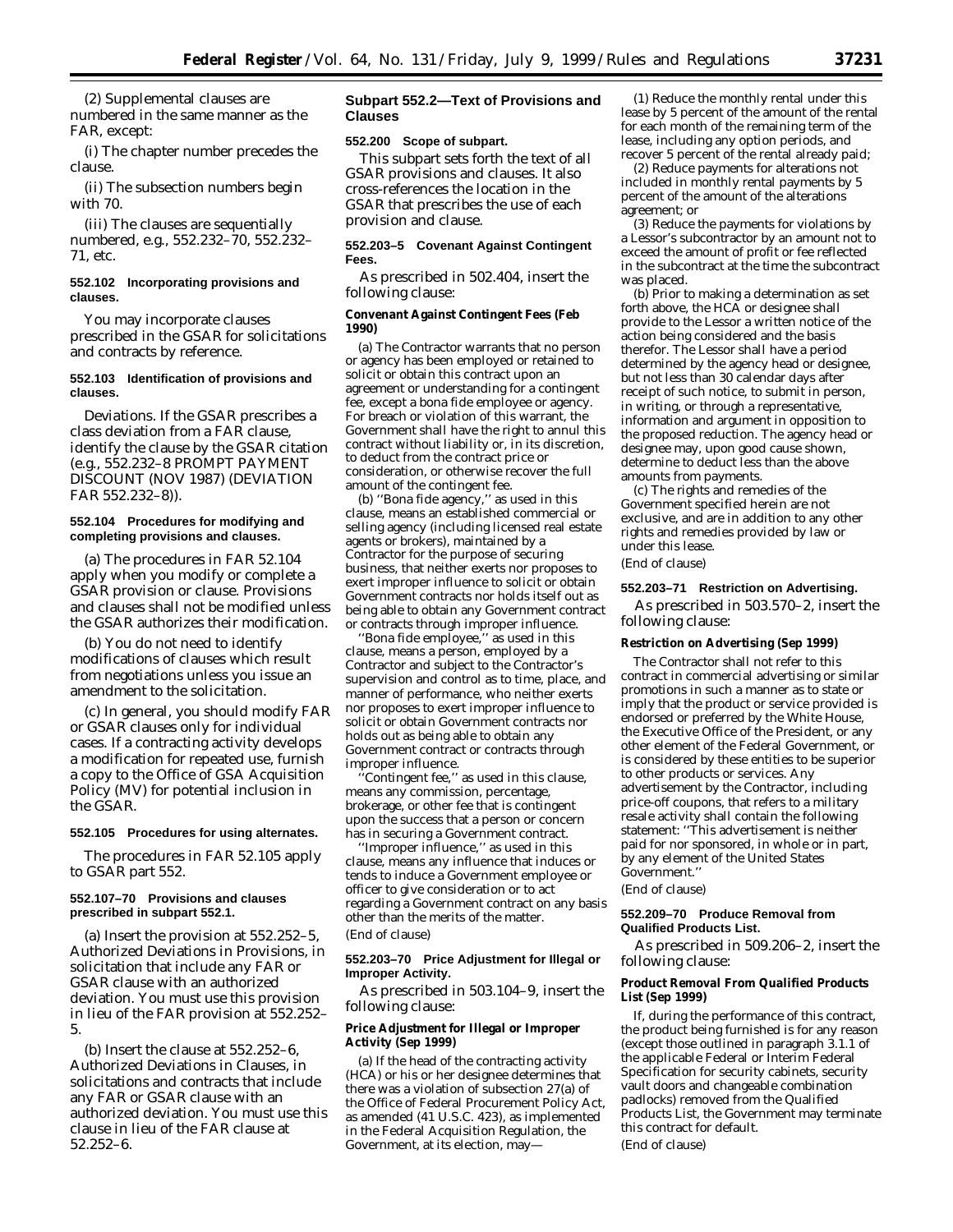#### **552.209–71 Waiver of First Article Testing and Approval Requirement.**

As prescribed in 509.306, insert the following provision:

### **Waiver of First Article Testing and Approval Requirement (Sep 1999)**

(a) Offerors must submit an offer including testing and approval, however, an offeror may submit an alternate offer excluding testing and approval, provided the offeror satisfies the requirements for the waiving of first article testing.

(b) Before a waiver of the first article testing requirement of this solicitation will be considered, the offeror is requested to identify the procurement under which the product offered was previously approved and accepted:

lllllllllllllllllllll

(Offeror to insert both contract number and applicable national stock number.) (End of provision)

#### **552.209–72 Supplemental Requirements for First Article Approval—Contractor Testing.**

As prescribed in 509.308–1, insert the following clause:

### **Supplemental Requirements for First Article Approval—Contractor Testing (Sep 1999)**

(a) The term ''Contracting Officer'' as used in FAR 52.209–3, First Article Approval— Contractor Testing, means the Administrative Contracting Officer (ACO).

(b) The Contractor shall have either (1) the necessary inspection and test equipment at the Contractor's plant to perform first article testing, or (2) if the inspection and test equipment is not available, a letter of commitment from a laboratory acceptable to the Government to perform the inspection and testing.

(c) When the Government elects to witness the first article testing, the Contractor shall conduct the testing between the hours of 7:00 AM and 5:00 PM, Monday thru Friday, unless a different time is agreed to by the  $ACO$ 

(d) The first article test report shall contain:

(1) The complete test data, the test method(s) used and date of test;

(2) Signature and printed name of the individual who performed the inspection;

(3) Applicable specification/CID and/or drawing numbers;

(4) Name and type of test equipment used; and

(5) All numerical values as a result of testing with each noted as to whether it passes or fails the contract test requirements.

(e) The first article shall be retained by the Contractor as the manufacturing standard and will be kept in a secure area, under control of the Quality Assurance Specialist (QAS), to protest against possible changes or alterations for the life of the contract. If the first article sample is destroyed during testing or damaged to a point making it unusable as a standard, the Contractor, upon Government request, shall provide a second sample.

(f) If the Contractor delivers the approved first article as part of the contract quantity, it shall be in the last scheduled delivery under the contract.

(End of clause)

#### **552.209–73 Supplemental Requirements for First Article Approval—Government Testing.**

As prescribed in 509.308–2, insert the following clause:

#### **Supplemental Requirements for First Article Approval—Government Testing (Sep 1999)**

(a) The term ''Contracting Officer'' as used in FAR 52.209–4, First Article Approval— Government Testing, means the Administrative Contracting Officer (ACO).

(b) The first article shall be retained by the Contractor as the manufacturing standard and will be kept in a secure area, under the control of the Quality Assurance Specialist (QAS) to protect against possible changes or alterations for the life of the contract. If the first article sample is destroyed during testing or damaged to a point making it unusable as a standard, the Contractor, upon Government request, shall provide a second sample.

(c) If the Contractor deliver the approved first article as part of the contract quantity, it shall be in the last scheduled delivery under the contract.

(End of clause)

#### **552.211–8 Time of Delivery.**

As prescribed in 511.404(a)(1) insert the following clause:

#### **Time of Delivery (Sep 1999)**

(a) The time of delivery for each item means the time required after receipt of an order (1) to make delivery to a destination in the case of delivered prices, or (2) to place shipment in transit in the case of f.o.b. origin prices.

(b) Delivery is required to be made at the point(s) specified within \_\_\_\_\_\_ days after receipt of order.

# (End of clause)

*Alternate I (SEP 1999).* It it is necessary to show different delivery times for different items or groups of items, the Contracting Officer may substitute the following paragraph (b) for paragraph (b) of the basis clause.

(b) Delivery is required to be made at the point(s) specified within the number of calender days after receipt of order as indicated below:

| Items or groups of items<br>(Special Item Numbers or No- | Required                       |
|----------------------------------------------------------|--------------------------------|
| menclature)                                              | delivery<br>time (DAYS<br>ARO) |
|                                                          |                                |

### **552.211–70 Brand Name or Equal.**

As prescribed in 511.170–3(c), insert the following provision:

#### **Brand Name or Equal (Feb 1996)**

(As used in this clause, the term ''brand name'' includes identification of products by make and model.)

(a) Identification of items in this solicitation by a ''brand name or equal'' description is intended to indicate the quality and characteristics of products that will be satisfactory and is not intended to be restrictive. Offers of ''equal'' products (including products of the brand name manufacturer other than the one described by brand name) will be considered for award if such products are clearly identified in the offers and are determined by the Government to meet fully the salient characteristics requirements listed in the solicitation.

(b) Unless clearly indicated in the offer than an ''equal'' product is offered, the offer shall be considered as offering a referenced brand name product.

(c)(1) An offeror proposing to furnish an ''equal'' product shall insert the name of the product in the space provided in the solicitation or otherwise clearly the product. The Government's determination as to the acceptability of the ''equal'' product shall be based on information furnished or otherwise identified in the offer as well as other information reasonably available to the purchasing activity. CAUTION TO OFFERORS. The purchasing activity is not responsible for locating or securing any information not identified in the offer and reasonably available to the purchasing activity. Accordingly, to ensure that sufficient information is available, the offeror must furnish with its offer all descriptive material (such as cuts, illustrations, drawings, or other information) necessary for the purchasing activity to (i) determine whether the product offered meets the special salient characteristics, and (ii) establish exactly what the offeror proposes to furnish. The information furnished may include specific references to information previously furnished or otherwise reasonably available to the purchasing activity.

(2) An offeror proposing to modify a product to make it conform to the requirements of the solicitation shall (i) include in its offer a clear description of the proposed modifications and (ii) clearly mark any descriptive material to show the proposed modifications.

(3) In sealed bidding, modifications proposed after bid opening to make a product conform to a brand name product referenced in the solicitation will not be considered. (End of provision)

#### **552.211–71 Standard References.**

As prescribed in 511.204(a), insert the following clause:

#### **Standard References (Sep 1999)**

(a) All documents and publications (such as, but not limited to, manuals, handbooks, codes, standards and specifications) cited in this contract for the purpose of establishing requirements applicable to equipment, materials, or workmanship under this contract, shall be deemed to be incorporated herein as fully as if printed and bound with the specifications of this contract, in accordance with the following: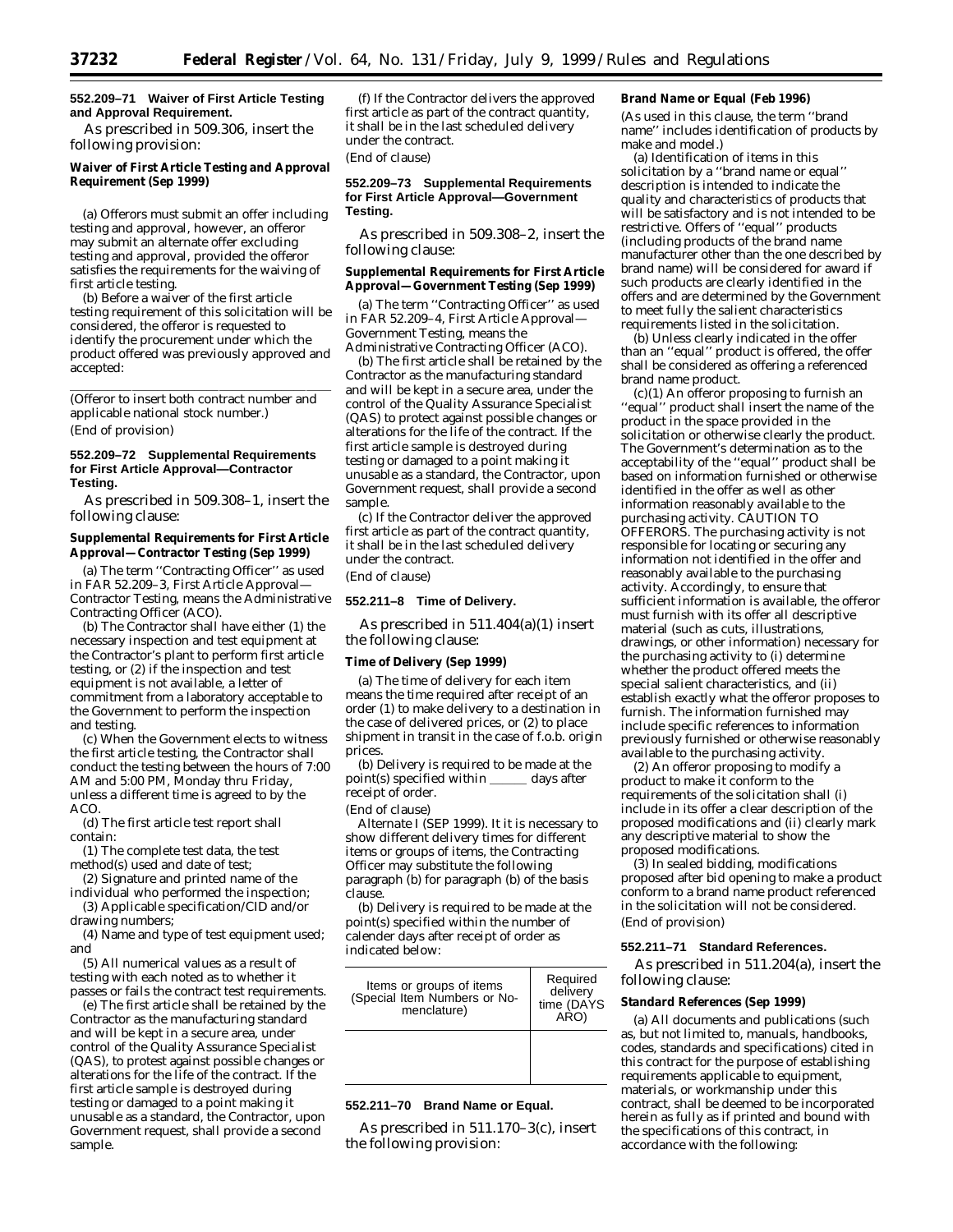(1) Wherever reference is made to Standard Specifications of the Public Buildings Service, Interim Federal Specifications, Interim Amendments to Federal Specifications, Interim Federal Standards, or Interim Amendments to Federal Standards, the Contractor shall comply with the requirements set out in the issue or edition identified in this contract.

(2) Wherever reference is made to any such document other than those specified in subparagraph (1) above, the Contractor shall comply with the requirements set out in the edition specified in this contract, or if not specified, the latest edition or revision thereof, as well as the latest amendment or supplement thereto, in effect on the date of the solicitation on this project, except as modified by, as otherwise provided in, or as limited to type, class or grade, by the specifications of this contract.

(b) Upon request the Contractor shall make available at the job site within a reasonable time, a copy of each trade manual and standard which is incorporated by reference in this contract and which governs quality and workmanship.

(End of clause)

### **552.211–72 Reference to Specifications in Drawings.**

As prescribed in 511.204(b), insert the following clause:

### **References to Specifications in Drawings (Feb 1996)**

If military or other drawings are made a part of this contract, any reference in the drawings to Federal specifications or standards will be considered to be a reference to the date of such Federal specification or standard identified in the contract. If the date of the Federal specification or standard is not identified in the contract, the edition, including revisions thereto, in effect on the date the solicitation is issued will apply. (End of clause)

#### **552.211–73 Marking.**

As prescribed in  $511.204(c)(1)$ , insert the following clause:

#### **Marking (Feb 1996)**

(a) *General requirements.* Interior packages, if any, and exterior shipping containers shall be marked as specified elsewhere in the contract. Additional marking requirements may be specified on delivery orders issued under the contract. If not otherwise specified, interior packages and exterior shipping containers shall be marked in accordance with the following standards:

(1) *Deliveries to civilian activities.* Supplies shall be marked in accordance with Federal Standard 123, edition in effect on the date of issuance of the solicitation.

(2) *Deliveries to military activities.* Supplies shall be marked in accordance with Military Standard 129, edition in effect on the date of issuance of the solicitation.

(b) *Improperly marked material.* When Government inspection and acceptance are at destination, and delivered supplies are not marked in accordance with contract requirements, the Government has the right, without prior notice to the Contractor, to perform the required marking, by contract or otherwise, and charge the Contractor therefor at the rate specified elsewhere in this contract. This right is not exclusive, and is in addition to other rights or remedies provided for in this contract. (End of clause)

#### **552.211–74 Charges for Marking.**

As prescribed in  $511.204(c)(2)$ , insert a clause substantially as follows:

#### **Charges for Marking (Feb 1996)**

The rate provided for in paragraph (b) of  $52.211-73$ , Marking, is  $S_{\text{max}}$  per man-552.211–73, Marking, is  $\S$ hour or fraction thereof.

(End of clause)

\**The rate to be inserted in the above clause shall be determined and published by the Commissioner, Federal Supply Service, or a designee.*

### **552.211–75 Preservation, Packaging and Packing.**

As prescribed in 511.204(c)(3), insert the following clause:

# **Preservation, Packaging, and Packing (Feb 1996)**

Unless otherwise specified, all items shall be preserved, packaged, and packed in accordance with normal commercial practices, as defined in the applicable commodity specification. Packaging and packing shall comply with the requirements of the Uniform Freight Classification and the National Motor Freight Classification (issue in effect at time of shipment) and each shipping container of each item in a shipment shall be of uniform size and content, except for residual quantities. Where special or unusual packing is specified in an order, but not specifically provided for by the contract, such packing details must be the subject of an agreement independently arrived at between the ordering agency and the Contractor.

(End of clause)

#### **552.211–76 Charges for Packaging and Packing.**

As prescribed in  $511.204(c)(4)$ , insert a clause substantially as follows:

#### **Charges for Packaging and Packing (Feb. 1996)**

If supplies shipped to a GSA wholesale distribution center are not packaged and packed in accordance with contract requirements, the Government has the right, without prior notice to the Contractor, to

perform the required repackaging/repacking, by contract or otherwise, and charge the Contractor therefore at the rate of  $\overline{S}$ per man-hour or fraction thereof. The Contractor will also be charged for material costs, if incurred. This right is not exclusive, and is in addition to other rights or remedies provided for in this contract.

# (End of clause)

\**The rate to be inserted in the above clause shall be determined by the Commissioner, Federal Supply Service, or a designee.*

#### **552.211–77 Packing List.**

As prescribed in 511.204(d), insert the following clause:

#### **Packing List (Feb. 1996)**

(a) A packing list or other suitable shipping document shall accompany each shipment and shall indicate:

(1) Name and address of the consignor; (2) Name and complete address of the consignee;

(3) Government order or requisition

number;

(4) Government bill of lading number covering the shipment (if any); and

(5) Description of the material shipped, including item number, quantity, number of containers, and package number (if any).

(b) When payment will be made by Government commercial credit card, in addition to the information in (a) above, the packing list or shipping document shall include:

(1) Cardholder name and telephone number and

(2) The term ''Credit Card.''

(End of clause)

#### **552.211–78 Commercial Delivery Schedule (Multiple Award Schedule).**

As prescribed in 511.404(a)(2), insert the following clause:

#### **Commercial Delivery Schedule (Multiple Award Schedule) (Feb. 1996)**

(a) *Time of Delivery.* The Contractor shall deliver to destination within the number of calendar days after receipt of order (ARO) in the case of F.O.B. Destination prices, or to place of shipment in transit in the case of F.O.B. Origin prices, as set forth below. Offerors shall insert in the ''Time of Delivery (days ARO)'' column in the schedule of Items a definite number of calendar days within which delivery will be made. In no case shall the offered delivery time exceed the Contractor's normal commercial practice. The Government requires the Contractor's normal commercial delivery time, as long as it is less than the ''STATED'' delivery time(s) shown below. If the Offeror does not insert a delivery time in the schedule of items, the Offeror will be deemed to offer delivery in accordance with the Government's stated delivery time as stated below: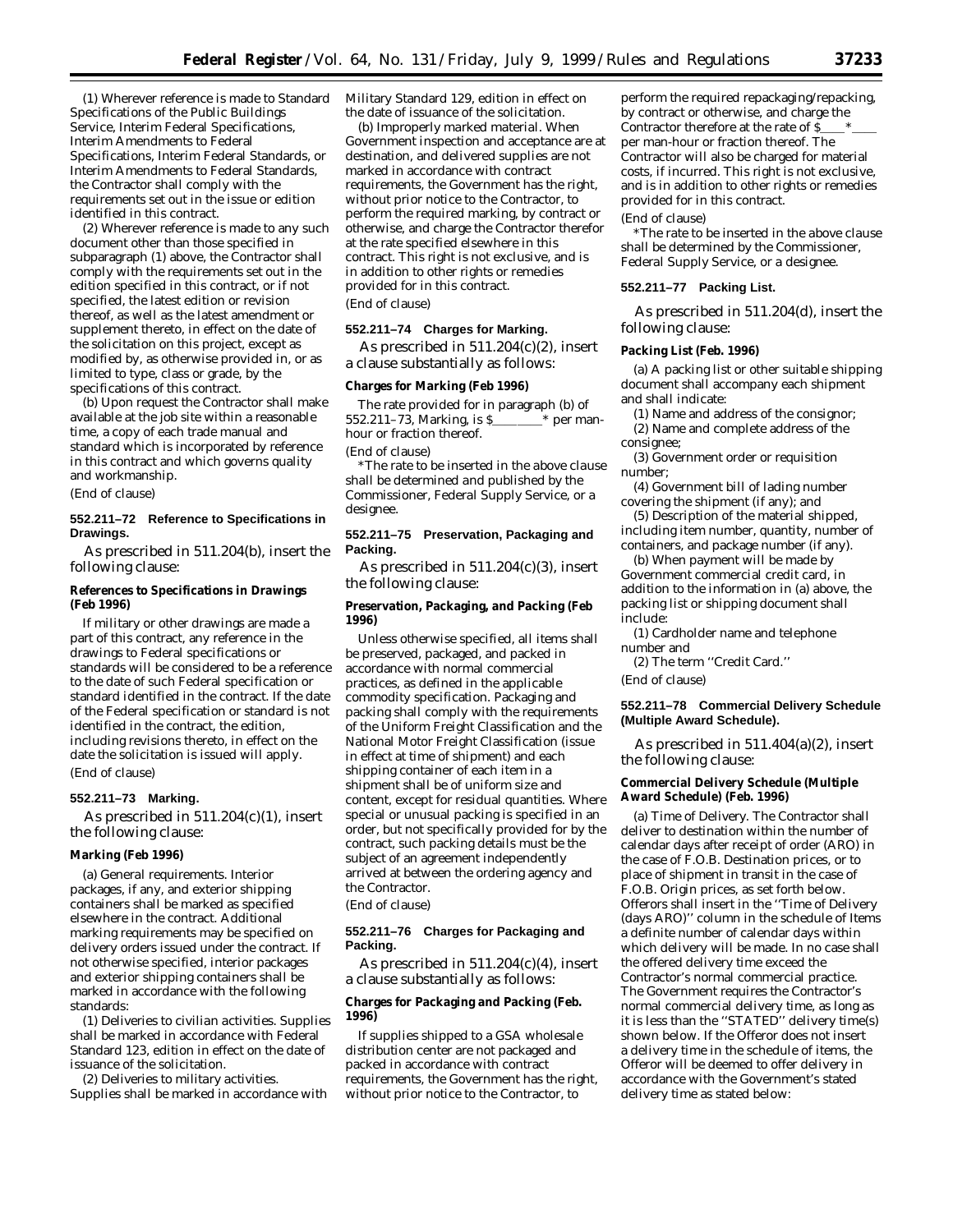| Items or group of items<br>(Special Item Number or Nomenclature) | Government's<br>stated delivery<br>time<br>$\frac{1}{2}$ (days ARO) | Contractor's<br>normal com-<br>mercial deliv-<br>ery time |
|------------------------------------------------------------------|---------------------------------------------------------------------|-----------------------------------------------------------|
|                                                                  |                                                                     |                                                           |
|                                                                  | <br>                                                                | <br>                                                      |
|                                                                  |                                                                     |                                                           |

(b) *Expedited Delivery Times.* For those items that can be delivered quicker than the delivery times in paragraph (a), above, the Offeror is requested to insert below, a time (hours/days ARO) that delivery can be made when expedited delivery is requested.

| Item or group of items<br>(Special Item Number or No-<br>menclature) | Expedited<br>delivery<br>time<br>(HOURS/<br>DAYS ARO) |
|----------------------------------------------------------------------|-------------------------------------------------------|
|                                                                      |                                                       |

(c) *Overnight and 2-Day Delivery Times.* Ordering activities may require overnight or 2-day delivery. The Offeror is requested to annotate its price list or by separate attachment identify the items that can be delivered overnight or within 2 days. Contractors offering such delivery services will be required to state in the cover sheet to its FSS price list details concerning this service.

(End of clause)

#### **552.211–79 Acceptable Age of Supplies.**

As prescribed in  $511.404(a)(3)(i)$ , insert the following clause:

#### **Acceptable Age of Supplies (Feb. 1996)**

The supplies furnished under this contract shall not be more than \_\_\_\_ months old, beginning with the first full month after the date of manufacture marked on the container. For the purpose of this clause, supplies shall be considered to be furnished (1) when they are offered to the Government for inspection and testing, or (2) on the date of shipment if shipment is authorized to be made without prior inspection by the Government. If the age of the supplies furnished under this contract is greater than the specified period, the Government may exercise its right to reject the supplies.

(End of clause)

*Alternate I (FEB 1996).* For items having a limited shelf-life, the sentence below should be substituted for the first sentence of the basic clause when authorized:

The supplies furnished under this contract shall not be more than <u>eque</u> days old, beginning with the date of manufacture (month, day, year) marked on the container.

#### **552.211–80 Age on Delivery.**

As prescribed in  $511.404(a)(3)(ii)$ insert the following clause:

### **Age on Delivery (Feb. 1996)**

Included in the description of each shelflife item is a statement regarding the ''age on

delivery.'' The age of the item(s) shall not exceed the number of months shown in the item description, counted from the first day of the month after the month of manufacture to the date of delivery to the specified delivery point(s). If the age of the supplies delivered under this contract is greater than the number of months shown, the Government may exercise its right to reject the supplies.

(End of clause)

#### **552.211–81 Time of Shipment.**

As prescribed in 511.404(a)(4), insert the following clause:

#### **Time of Shipment (Feb. 1996)**

Shipment is required within calendar days after receipt of order. (End of clause)

*Alternate I (FEB 1996).* If the contract will require shipment more than 45 calendar days after receipt of the order, the following paragraph should be added to the basic clause.

Each delivery order will specify that shipment is required no later than the number of days shown above. If such order also states that ''Early Shipment is Precluded,'' the Contractor agrees to make shipment no sooner than \_\_\_\_\_\_\_ calendar days after receipt of order. Earlier shipments may result in nonacceptance of the supplies at the delivery point at the time of arrival.

*(The second number to be inserted should be 15 calendar days less than the first number.)*

#### **552.211–82 Notice of Shipment.**

As prescribed in 511.404(a)(5), insert the following clause:

#### **Notice of Shipment (Feb 1996)**

If specified in an order placed under this contract, the Contractor shall, at the time each shipment is made on such order, furnish a notice of shipment to either the consignee or the ordering office or both, as specified. This requirement may be satisfied by completion and return of appropriate forms furnished by the ordering office or by the furnishing of copies of bills of lading, freight bills, or similar documents in accordance with normal commercial practice if such document clearly identifies the order number, items and quantities shipped, date of shipment, point of origin, method of shipment and routing, and the name of initial carrier.

(End of clause)

#### **552.211–83 Availability for Inspection, Testing, and Shipment/Delivery.**

As prescribed in 511.404(a)(6), insert the following clause:

#### **Availability for Inspection, Testing, and Shipment/Delivery (Feb 1996)**

(a) The Government requires that the supplies be made available for inspection and testing within \_\_\_\_\_\_\_\_\_\*\_ calendar days after receipt of [*Insert ''Notice of Award'' or ''order''*], and be [*Insert*

*''shipped'' or ''delivered''*] within

<sup>\*</sup><sub>\_\_\_</sub>\_\_\_\_\_\_\_ calendar days after receipt of (1) notice of approval and release by the Government inspector or (2) authorization to ship without Government inspection.

(b) Failure to make supplies available for inspection and testing or to [*Insert ''ship'' or ''deliver''*] as required by this clause may result in termination of this contract for default.

#### (End of clause)

*Alternate I (Feb. 1996).* If the contract is for stock items, the Contracting Officer shall insert ''shipped'' or ''ship'' in the basic clause, add the following paragraph (b) and redesignate paragraph (b) of the basic clause as paragraph (c).

(b) If notice of approval and release by the Government inspector or authorization to ship without Government inspection is received before \_\_\_\_\_\_\_\_\_\*\_\_\_\_\_\_\_\_ calendar days after receipt of the [*Insert ''Notice of Award'' or ''order''*], receipt of such notice shall be deemed to be received on the calendar day after receipt

of [*Insert ''Notice of Award'' or ''order''*]. Shipments shall not be made before the  $\frac{1}{2}$  calendar day after receipt of the [*Insert ''Notice of Award'' or ''order''*] unless authorized in writing by the Contracting Officer.

\*Entries are normally the same number of days specified for availability.

### **552.211–84 Non-Compliance With Contract Requirements.**

As prescribed in 511.404(b), insert the following clause:

#### **Non-Compliance With Contract Requirements (Feb 1996)**

In the event the Contractor, after receiving written notice from the Contracting Officer of non-compliance with any requirement of this contract, fails to initiate promptly such action as may be appropriate to comply with the specified requirement within a reasonable period of time, the Contracting Officer shall have the right to order the Contractor to stop any or all work under the contract until the Contractor has complied or has initiated such action as may be appropriate to comply within a reasonable period of time. The Contractor will not be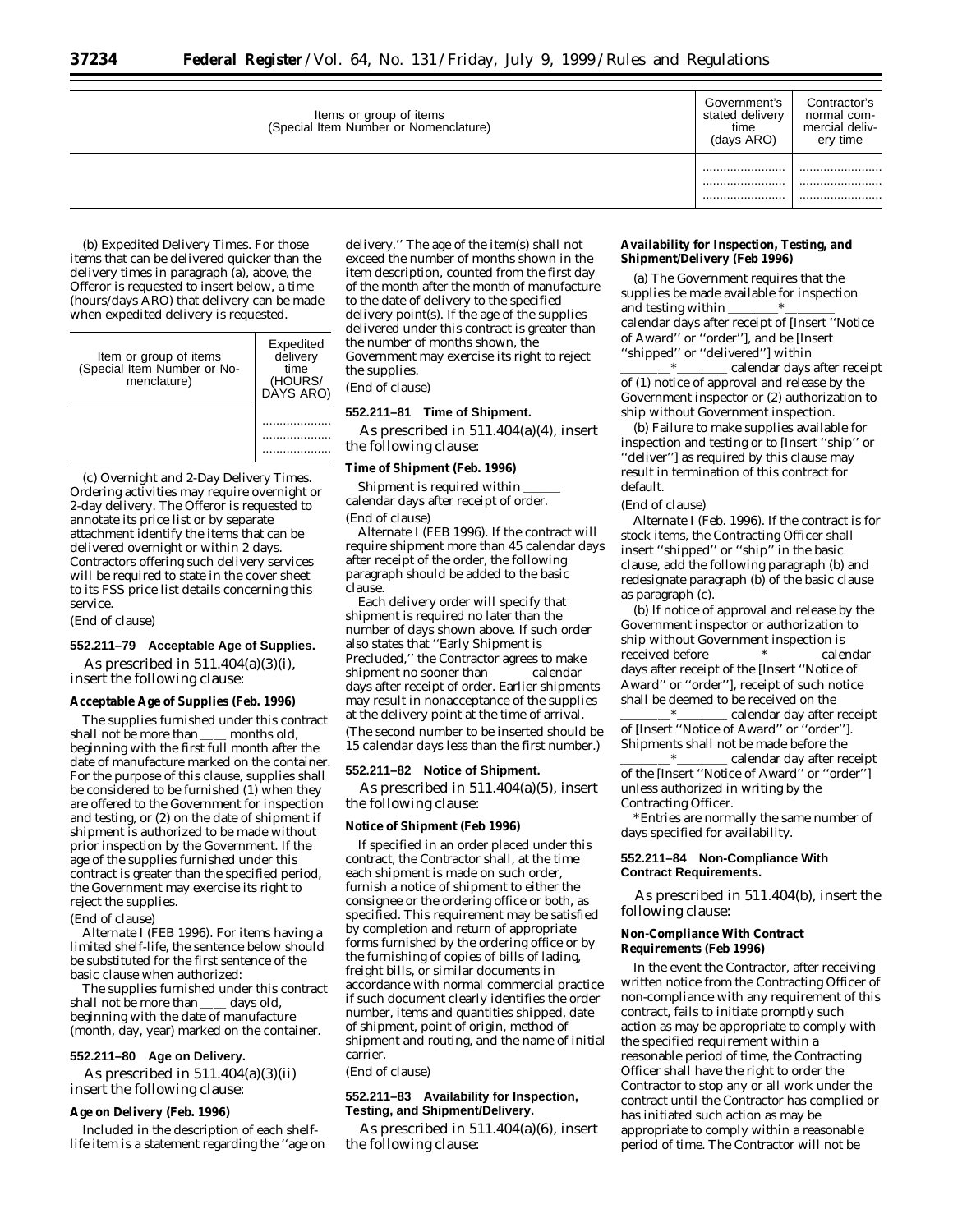entitled to any extension of contract time or payment for any costs incurred as a result of being ordered to stop work for such cause. (End of clause)

#### **552.212–70 Preparation of Offer (Multiple Award Schedule).**

As prescribed in 512.301(a)(1), insert the following clause:

# **Preparation of Offer (Multiple Award Schedule) (Aug 1997)**

(a) Definitions. *Concession,* as used in this solicitation, means a benefit, enhancement or privilege (other than a discount), which either reduces the overall cost of a customer's acquisition or encourages a customer to consummate a purchase. Concessions include, but are not limited to freight allowance, extended warranty, extended price guarantees, free installation and bonus goods.

*Discount,* as used in this solicitation, means a reduction to catalog prices (published or unpublished). Discounts include, but are not limited to, rebates, quantity discounts, purchase option credits, and any other terms or conditions other than concessions) which reduce the amount of money a customer ultimately pays for goods or services ordered or received. Any net price lower than the list price is considered a ''discount'' by the percentage difference from the list price to the net price.

(b) For each Special Item Number (SIN) included in an offer, the Offeror shall provide the information outlined in paragraph (c). Offerors may provide a single response covering more than one SIN, if the information disclosed is the same for all products under each SIN. If discounts and concessions vary by model or product line, offerors shall ensure that information is clearly annotated as to item or items referenced.

(c) Provide information described below for each SIN:

(1) Two copies of the offeror's current published (dated or otherwise identified) commercial descriptive catalogs and/or price list(s) from which discounts are offered. If special catalogs or price lists are printed for the purpose of this offer, such descriptive catalogs or price lists shall include a statement indicating the special catalog or price list represent a verbatim extract from the Offeror's commercial catalog and/or price list and identify the descriptive catalog and/ or price list from which the information has been extracted.

(2) Next to each offered item in the commercial catalog and/or price list, the Offeror shall write the special item number (SIN) under which the item is being offered. Unless a special catalog or price list is submitted, all other items shall be marked "excluded," lined out, and initiated by the offeror.

(3) The discount(s) offered under this solicitation. The description of discounts offered shall include all discounts, such as prompt payment discounts, quantity/dollar volume discounts (indicate whether models/ products can be combined within the SIN or whether SINs can be combined to earn discounts), blanket purchase agreement

discounts, or purchase option credits. If the terms of sale appearing in the commercial catalogs or price list on which an offer is based are in conflict with the terms of this solicitation, the latter shall govern.

(4) A description of concessions offered under this solicitation which are not granted to other customers. Such concessions may include, but are not limited to, an extended warranty, a return/exchange goods policy, or enhanced or additional services.

(5) If the Offeror is a dealer/reseller or the Offeror will use dealers to perform any aspect of contract awarded under this solicitation, describe the functions, if any, that the dealer/ reseller will perform.

# (End of clause)

#### **552.212–71 Contract Terms and Conditions Applicable to GSA Acquisition of Commercial Items.**

As prescribed in 512.301(a)(2), insert the following clause:

#### **Contract Terms and Conditions Applicable to GSA Acquisition of Commercial Items (Sep 1999)**

The Contractor agrees to comply with any provision or clause that is incorporated herein by reference to implement agency policy applicable to acquisition of commercial items or components. The provision or clause in effect based on the applicable regulation cited on the date the solicitation is issued applies unless otherwise stated herein. The following provisions and clauses are incorporated by reference:

[*The contracting officer should either check the provisions and clauses that apply or delete the provisions and clauses that do not apply from the list. The contracting officer may add the date of the provision or clause if desired for clarity.*

(a) *Provisions.*

- 552.237–70 Qualifications of Offerors (b) *Clauses.*
- 552.203-71 Restriction on Advertising
- ll 552.211–73 Marking
- 552.2215–70 Examination of Records by GSA
- 552.215–71 Examination of Records by GSA (Multiple Award Schedule)
- $1552.215-72$  Price Adjustment—Failure to Provide Accurate Information
- 552.219-70 Allocation of Orders-Partially Set-Aside Items
- 552.228–70 Workers' Compensation Laws
- 552.229–70 Federal, State, and Local Taxes
- 552.232-8 Discounts for Prompt
- Payment<br>552.232–23
- 152.232–23 Assignment of Claims<br>552.232–71 Adjusting Payments
- 552.232–71 Adjusting Payments<br>552.232–72 Final Payment
- 552.232–72 Final Payment<br> 552.232–73 Availability of
- 552.232–73 Availability of Funds<br> 552.237–71 Qualifications of Qualifications of
- - Employees Submission and
- Distribution of Authorized FSS Schedule Price List
- 552.238–74 Contractor's Report of Sales
- 1552.238–75 Price Reductions
- ll 552.242–70 Status Report of Orders and Shipments
- 552.243–72 Modifications (Multiple Award Schedule)
- 552.246-73 Warranty-Multiple Award Schedule
- 552.246–76 Warranty of Pesticides (End of clause)

#### **552.212–72 Contract Terms and Conditions Required To Implement Statutes or Executive Orders Applicable to GSA Acquisition of Commercial Items.**

As prescribed in 512.301(a)(3), insert the following clause:

### **Contract Terms and Conditions Required To Implement Statutes or Executive Orders Applicable to GSA Acquisition of Commercial Items (Sep 1999)**

The Contractor agrees to comply with any provision or clause that is incorporated herein by reference to implement provisions of law or Executive Orders applicable to acquisition of commercial items or components. The provision or clause in effect based on the applicable regulation cited on the date the solicitation is issued applies unless otherwise stated herein. The following provisions and clauses are incorporated by reference:

[*The contracting officer should either check the provisions and clauses that apply or delete the provisions and clauses that do not apply from the list. The contracting officer may add the date of the provision or clause if desired for clarity.*]

#### (a) *Provisions.*

- 552.223-72 Hazardous Material Information
- ll 552.225–8 Buy American Act—Trade Agreements—Balance of Payments Program Certificate

#### (b) *Clauses.*

- 
- 152.223–70 Hazardous Substances<br>
552.223–71 Nonconforming Hazard Nonconforming Hazardous Material
- 552.225-9 Buy American Act-Trade Agreements—Balance of Payments Program
- 552.238–70 Identification of Electronic Office Equipment Providing Accessibility for the Handicapped
- $552.238-72$  Identification of Energy-Efficient Office Equipment and Supplies Containing Recovered Materials or Other Environmental Attributes
- 1552.238–76 Industrial Funding Fee (End of clause)

#### **552.212–73 Evaluation—Commercial Items (Multiple Award Schedule).**

As prescribed in 512.301(a)(4), insert the following provision:

#### **Evaluation—Commercial Items (Multiple Award Schedule) (Aug 1997)**

(a) The Government may make multiple awards for the supplies or services offered in response to this solicitation that meet the definition of a ''commercial item'' in FAR 52.202–1. Awards may be made to those responsible offerors that offer reasonable pricing, conforming to the solicitation, and will be most advantageous to the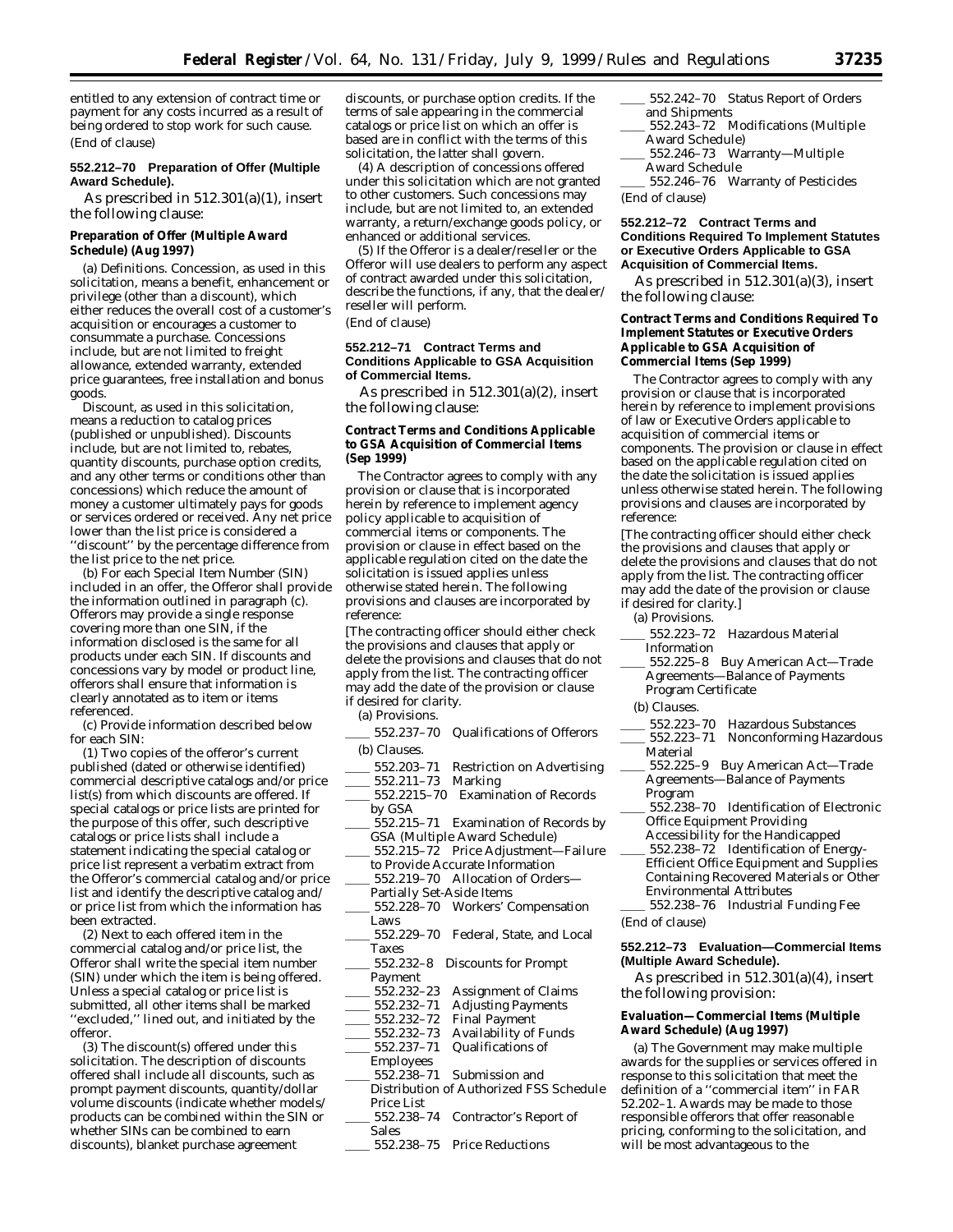Government, taking into consideration the multiplicity and complexity of items of various manufacturers and the differences in performance required to accomplish or produce required end results, production and distribution facilities, price, compliance with delivery requirements, and other pertinent factors. By providing a selection of comparable supplies or services, ordering activities are afforded the opportunity to fulfill their requirements with the item(s) that constitute the best value and that meet their needs at the lowest overall cost.

(b) A written notice of award or acceptance of an offer, mailed or otherwise furnished to the offeror within the time for acceptance specified in the offer, shall result in a binding contract without further action by either party. Before the offer's specified expiration time, the Government may accept an offer (or part of an offer), whether or not there are negotiations after its receipt, unless a written notice of withdrawal is received before award.

# (End of provision)

*Alternate I (AUG 1997).* When anticipating competition of identical items, add the following paragraph after paragraph (b) of the basic provision.

(c) The Government reserves the right to award only one contract for all or a part of a manufacturer's product line. When two or more offerors (e.g., dealers/resellers) offer the identical product, award may be made competitively to only one offeror on the basis of the lowest price. (Discounts for early payment will not be considered as an evaluation factor in determining the low offeror). During initial open season for an option period, any offers that are equal to or

lower than the current contract price received for identical items will be considered. Current contractors will also be allowed to submit offers for identical items during this initial open season. The current contractor which has the identical item on contract will be included in the evaluation process. The Government will evaluate all offers and may award only one contract for each specified product or aggregate group.

#### **552.214–70 ''All or None'' Offers.**

As prescribed in 514.201–6, insert the following provision:

### **''All or None'' Offers (Sep 1999)**

(a) Unless awards in the aggregate are specifically precluded in this solicitation, the Government reserves the right to evaluate offers and make awards on all ''all or none'' basis as provided below.

(b) An offer submitted on an ''all or none'' or similar basis will be evaluated as follows: The lowest acceptable offer exclusive of the ''all or none'' offer will be selected with respect to each item (or group of items when the solicitation provides for aggregate awards) and the total cost of all items thus determined shall be compared with the total of the lowest acceptable ''all or none'' offer. Award will be made to result in the lowest total cost to the Government.

# (End of provision)

*Alternate I (SEP 1999).* For a requirements or indefinite quantity contract, the following paragraph (b) shall be substituted in the basic provision:

(b) An offer submitted on an ''all or none'' or similar basis will not be considered unless the offer is low on each item to which the

''all or none'' offer is made applicable. The term ''each item'' as used in this provision refers either to an item that under the terms of the solicitation may be independently awarded, or to a group of items on which an award is to be made in the aggregate.

### **552.214–71 Progressive Awards and Monthly Quantity Allocations.**

As prescribed in 514.201–7(a), insert the following clause:

### **Progressive Awards and Monthly Quantity Allocations (Sep 1999)**

(a) *Monthly quantity allocation.* (1) Set forth below are the Government's estimated annual and monthly requirements for each stock item covered by this solicitation. Offerors shall indicate, in the spaces provided, the monthly quantity which they are willing to furnish of any item or group of items involving the use of the same production facilities. In making monthly allocations, offerors are urged to group as many items as possible. Such groupings will make it possible for the Government to make fullest use of the production capabilities of each offeror.

(2) Offerors need not limit their monthly allocations to the Government's estimated monthly requirements, since additional unanticipated needs may occur during the period of the contract. If an offeror does not insert monthly allocation quantities, it will be deemed to offer to furnish all of the Government's requirements, even though they may exceed the stated estimated requirements.

| National stock number | Estimated annual requirements | Estimated monthly requirements |
|-----------------------|-------------------------------|--------------------------------|
|                       |                               |                                |
|                       |                               |                                |

# BIDDERS MONTHLY QUANTITY ALLOCATIONS

| Items or groups of items | Monthly allo-<br>cation quantity |
|--------------------------|----------------------------------|
|                          |                                  |

(b) *Progressive awards.* If the low responsive offeror's monthly quantity allocation is less than the Government's estimated requirements, the Government may make progressive awards beginning with the low responsive offeror and including each next low responsive offeror to the extent necessary to meet the estimated requirements.

(c) *Ordering procedures.* If progressive awards are made, orders will be placed first with the Contractor offering the lowest price on each item normally up to that Contractor's maximum quantity allocation and then, in the same manner, successively to other Contractors. When cumulative orders during any month, placed with a lower priced

Contractor, equal or exceed 95 percent of its monthly quantity allocation, to avoid the placement of unduly small orders or the splitting of a subsequent order, the Government reserves the right to award the full quantity of the subsequent order to the next lower priced Contractor. In no case will orders be placed with any Contractor in excess of its monthly quantity allocation. (End of clause)

# **552.214–72 Bid Sample Requirements.**

As prescribed in 514.202–4(a)(3), insert the following provision:

#### **Bid Sample Requirements (Sep 1999)**

This provision supplements FAR 52.214– 20, which is incorporated by reference. Samples shall be from the production of the manufacturer whose products will be supplied under resultant contracts.

(a) Two bid samples are required for each of the following items in this solicitation:

(b) Two representative samples shall be submitted for each of the following items upon which a bid is submitted: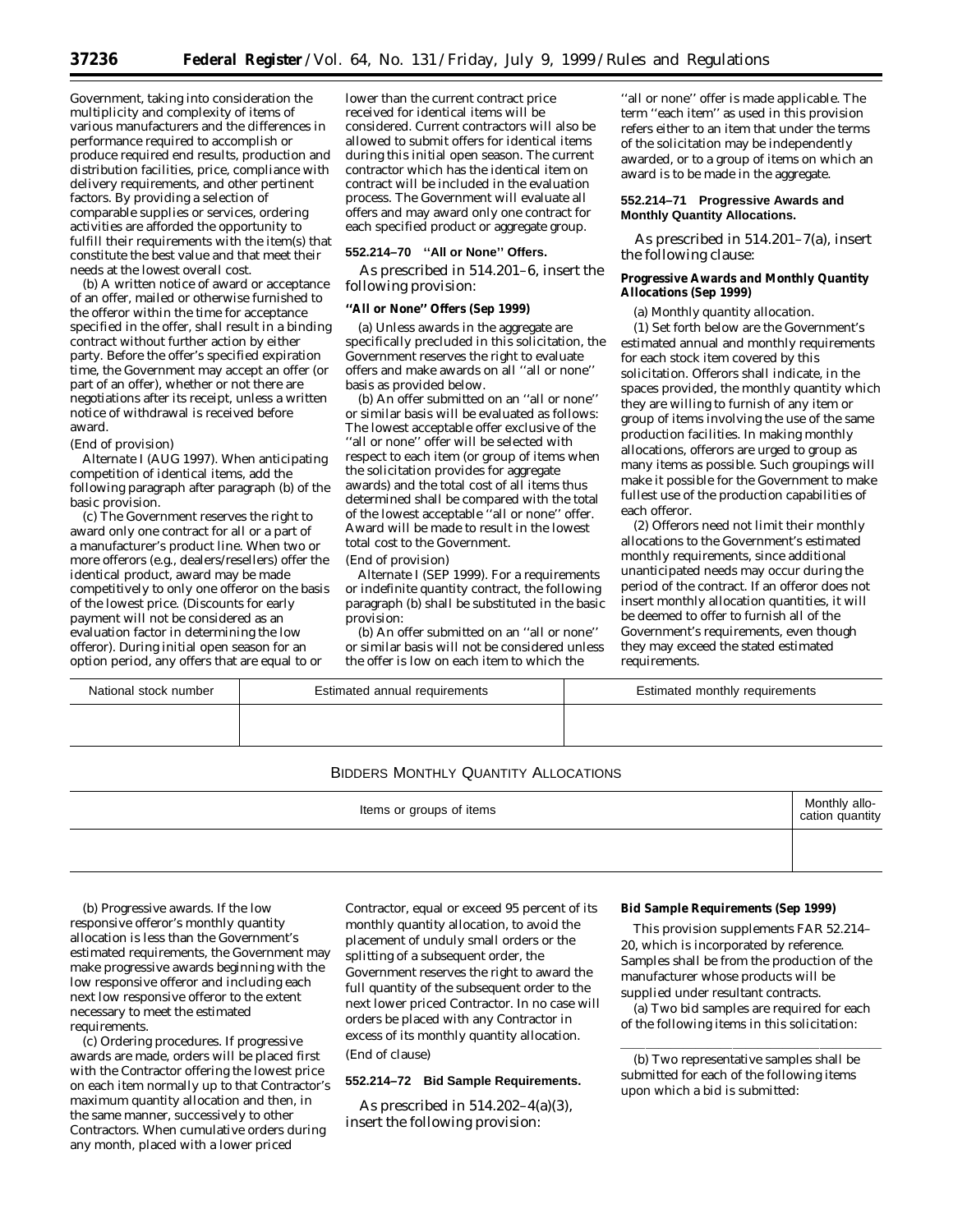| Items | Acceptable representative samples |
|-------|-----------------------------------|
|       |                                   |
|       |                                   |

### **Note:**

(1) Bidders  $\Box$  are or  $\Box$  are not authorized to re-apply samples being retained by GSA in connection with previous solicitations and/or resultant contracts. When the block ''are'' is marked by the government, FAR 52.214–20, Alternate II, shall apply.

(2) Bidders who propose to furnish an item or group of items from more than one manufacturer or production point must submit two samples from the production of each manufacturer or production point.

(c) Samples will be evaluated to determine compliance with all characteristics listed below:

| istics | Subjective character-   Objective characteris-<br>tics |
|--------|--------------------------------------------------------|
|        |                                                        |

(d) Forward samples addressed to the Sample Room indicated below. Except for samples delivered by U.S. Mail, deliveries will be accepted between the hours of Mondays through

Fridays, official holidays excluded. **Caution:** Use proper address for method of shipment selected.

# Mail and Parcel Post

(Insert Address of Bid Sample Room) Freight or Express

(Insert address of Bid Sample Room) (End of provision)

#### **552.215–70 Examination of Records by GSA.**

As prescribed in 514.201–7(b) and 515.209–70(a) insert the following clause:

### **Examination of Records by GSA (Feb 1996)**

The Contractor agrees that the Administrator of General Services or any duly authorized representatives shall, until the expiration of 3 years after final payment under this contract, or of the time periods for the particular records specified in Subpart 4.7 of the Federal Acquisition Regulation (48 CFR 4.7), whichever expires earlier, have access to and the right to examine any books, documents, papers, and records of the Contractor involving transactions related to this contract or compliance with any clauses thereunder. The Contractor further agrees to include in all its subcontracts hereunder a provision to the effect that the subcontractor agrees that the Administrator of General Services or any authorized representatives shall, until the expiration of 3 years after final payment under the subcontract, or of the time periods for the particular records specified in Subpart 4.7 of the Federal Acquisition Regulation (48 CFR 4.7), whichever expires earlier, have access to and the right to examine any books, documents, papers, and records of such subcontractor involving transactions related to the

subcontract or compliance with any clauses thereunder. The term ''subcontract'' as used in this clause excludes (a) purchase orders not exceeding \$100,000 and (b) subcontracts or purchase orders for public utility services at rates established for uniform applicability to the general public. (End of clause)

### **552.215–71 Examination of Records by GSA (Multiple Award Schedule).**

As prescribed in 515.209–70(c), insert the following clause:

### **Examination of Records by GSA (Multiple Award Schedule) (Aug 1997)**

The Contractor agrees that the Administrator of General Services or any duly authorized representative shall have access to and the right to examine any books, documents, papers and records of the contractor involving transactions related to this contract for overbillings, billing errors, compliance with the Price Reduction clause and compliance with the Industrial Funding Fee clause of this contract. This authority shall expire 3 years after final payment. The basic contract and each option shall be treated as separate contracts for purposes of applying this clause.

(End of clause)

### **552.215–72 Price Adjustment—Failure to Provide Accurate Information.**

As prescribed in 515.408(d), insert the following clause:

#### **Price Adjustment—Failure To Provide Accurate Information (Aug 1997)**

(a) The Government, at its election, may reduce the price of this contract or contract modification if the Contracting Officer determines after award of this contract or contract modification that the price negotiated was increased by a significant amount because the Contractor failed to:

(1) Provide information required by this solicitation/contract or otherwise requested by the Government; or

(2) Submit information that was current, accurate, and complete; or

(3) Disclose changes in the Contractor's commercial pricelist(s), discounts or discounting policies which occurred after the original submission and prior to the completion of negotiations.

(b) The Government will consider information submitted to be current, accurate and complete if the data is current, accurate and complete as of 14 calendar days prior to the date it is submitted.

(c) If any reduction in the contract price under this clause reduces the price for items for which payment was made prior to the date of the modification reflecting the price reduction, the Contractor shall be liable to and shall pay the United States—

(1) The amount of the overpayment; and

(2) Simple interest on the amount of such overpayment to be computed from the date(s) of overpayment to the Contractor to the date the Government is repaid by the Contractor at the applicable underpayment rate effective each quarter prescribed by the Secretary of Treasury under 26 U.S.C. 6621(a)(2).

(d) Failure to agree on the amount of the decrease shall be resolved as a dispute.

(e) In addition to the remedy in paragraph (a) of this clause, the Government may terminate this contract for default. The rights and remedies of the Government specified herein are not exclusive, and are in addition to any other rights and remedies provided by law or under this contract. (End of Clause)

### **552.216–70 Economic Price Adjustment— FSS Multiple Award Schedule Contracts.**

As prescribed in 516.203–4(a), insert the following clause:

### **Economic Price Adjustment—FSS Multiple Award Schedule Contracts (Sep 1999)**

Price adjustments include price increases and price decreases. Adjustments will be considered as follows:

(a) Contractors shall submit price decreases anytime during the contract period in which they occur. Price decreases will be handled in accordance with the provisions of the Price Reduction Clause.

(b) Contractors may request price increases under the following conditions:

(1) Increases resulting from a reissue or other modification of the Contractor's commercial catalog/pricelist that was used as the basis for the contract award.

(2) Only three increases will be considered during the contract period.

(3) Increases are requested after the first 30 days of the contract period and prior to the

last 60 days of the contract period.

(4) At least 30 days elapse between requested increases.

(c) The aggregate of the increases in any contract unit price under this clause shall not exceed \_\_\_\_\_\_\* percent of the original contract unit price. The Government reserves the right to raise this ceiling where changes in market conditions during the contract period support an increase.

\**Insert the percent appropriate at the time the solicitation is issued. This percentage should normally be 10 percent, unless based on a trend established by an appropriate index such as the Producer Prices and Price Index during the most recent 6-month period indicates that a different percentage is more appropriate. Any ceiling other than 10 percent must be approved by the contracting director.*

(d) The following material shall be submitted with the request for a price increase:

(1) A copy of the commercial catalog/ pricelist showing the price increase and the effective date for commercial customers.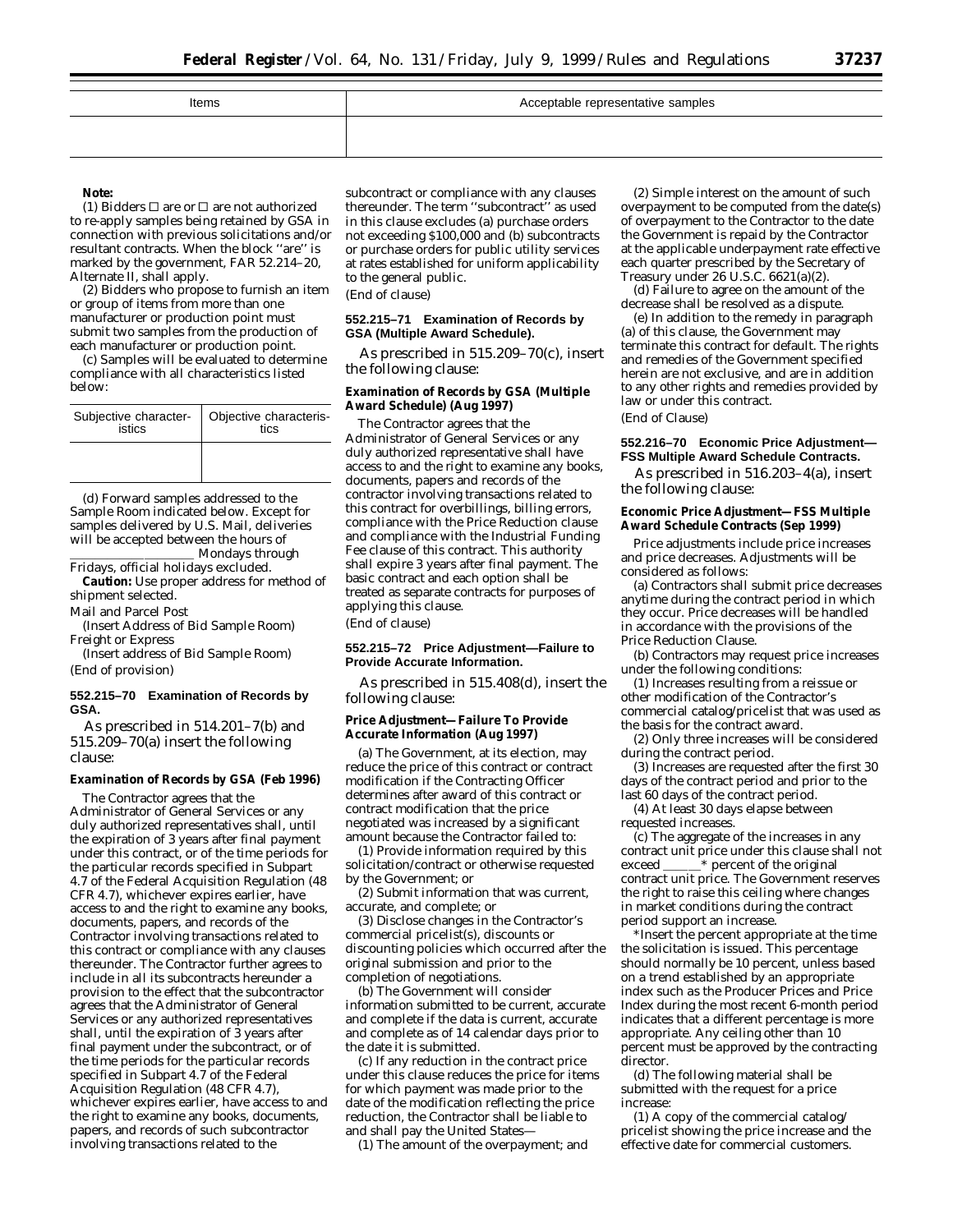(2) Commercial Sales Practice format regarding the Contractor's commercial pricing practice relating to the reissued or modified catalog/price-list, or a certification that no change has occurred in the data since completion of the initial negotiation or a subsequent submission.

(3) Documentation supporting the reasonableness of the price increase.

(e) The Government reserves the right to exercise one of the following options:

(1) Accept the Contractor's price increases as requested when all conditions of (b), (c), and (d) of this clause are satisfied;

(2) Negotiate more favorable discounts from the new commercial prices when the total increase requested is not supported; or,

(3) Remove the product(s) from contract involved pursuant to the Cancellation Clause of this contract, when the increase requested is not supported.

(f) The contract modification reflecting the price adjustment shall be signed by the Government and made effective upon receipt of notification from the Contractor that the new catalog/pricelist has been mailed to the addresses previously furnished by the Contracting Officer, provided that in no event shall such price adjustment be effective prior to the effective date of the commercial price increases. The increased contract prices shall apply to delivery orders issued to the Contractor on or after the effective date of the contract modification.

(End of clause)

*\* Insert the percent appropriate at the time the solicitation is issued. This percentage should normally be 10 percent, unless based on a trend established by an appropriate index such as the Producer Prices and Price Index during the most recent 6-month period indicates that a different percentage is more appropriate. Any ceiling other than 10 percent must be approved by the contracting director.*

*Alternate I (SEP 1999).* The following is substituted for paragraphs (b) and (c) of the clause:

(b) Contractors may request price increases to be effective on or after the first 12 months of the contract period providing all of the following conditions are met:

(1) Increases resulting from a reissue or other modification of the Contractor's commercial catalog/pricelist that was used as the basis for the contract award.

(2) No more than three increases will be considered during each succeeding 12-month period of the contract. (For succeeding contract periods of less than 12 months, up to three increases will be considered subject

(e) Unless the Contractor's written request for a price adjustment resulting from the application of the formulas in (b) (1) or (2) above is received by the Contracting Officer within 30 calendar days of the date of the Government's preliminary written notice of its intent to exercise the option, the

to the other conditions of this subparagraph  $(b)$ 

(3) Increases are requested before the last 60 days of the contract period.

(4) At least 30 days elapse between requested increases.

(c) In any contract period during which price increases will be considered, the aggregate of the increases during any 12 month period shall not exceed \* percent of the contract unit price in effect at the end of the preceding 12-month period. The Government reserves the right to raise the ceiling when market conditions during the contract period support such a change.

*\* Insert the percentage appropriate at the time the solicitation is issued. This percentage should be determined based on the trend established by an appropriate index such as the Producer Prices and Price Index. A ceiling of more than 10 percent must be approved by the Contracting Director.*

#### **552.216–71 Economic Price Adjustment— Stock and Special Order Program Contracts.**

As prescribed in 516.203–4(b), insert the following clause:

### **Economic Price Adjustment-Stock and Special Order Program Contracts (Sep 1999)**

(a) ''Producer Price Index'' (PPI), as used in this clause, means the originally released index, not seasonally adjusted, published by the Bureau of Labor Statistics, U.S. Department of Labor (Labor) for product code

found under Table (b) During the term of the contract, the award price may be adjusted once upward or downward a maximum of  $*$  exceptent. downward a maximum of  $*$ Any price adjustment for the product code shall be based upon the percentage change in the PPI released in the month prior to the initial month of the contract period specified in the solicitation for sealed bidding or the month prior to award in negotiation (the base index) and the PPI released 12 months later (the updated index). The formula for determining the Adjusted Contract Price (ACP) applicable to shipments for the balance of the contract period is-

$$
ACP = \frac{UpdateIndex}{Base Index} \times Award Price
$$

(c) If the PPI is not available for the month of the base index or the updated index, the month with the most recently published PPI prior to the month determining the base index or updated index shall be used.

(d) If a product code is discontinued, the Government and the Contractor will

$$
ACP = \frac{\text{Most Recent Update Index}}{\text{New Base Index}} \times CCP
$$

Contractors shall have waived its right to an upward price adjustment for that option period. Alternatively, the Contracting Officer in its written notice shall exercise the option at the CCP or at a reduced price when appropriate using the formulas in (b) (1) or (2) above.

(f) Price adjustments shall be effected by execution of a contract modification by the Government indicating the most recent updated index and percent of change and shall apply to delivery orders placed on or after the first day of the option period.

mutually agree to substitute a similar product code. If Labor designates an index with a new title and/or code number as continuous with the product code specified above, the new index shall be used.

(e) Unless the Contractor's written request for a price adjustment resulting from the application of the formula in  $(b)$  above is received by the Contracting Officer within 30 calendar days of the release of the updated index, the Contractor shall have waived its right to an upward price adjustment for the balance of the contract. Alternatively, the Contracting Officer will unilaterally adjust the award price downward when appropriate using the updated index defined in (b) above.

(f) Price adjustments shall be effective upon execution of a contract modification by the Government or on the 31st day following the release of the updated index, whichever is later, shall indicate the updated index and percent of change as well as the ACP, and shall not apply to delivery orders issued before the effective date.

(End of clause)

*Alternate I (SEP 1999).* As prescribed in 516.203–4(b) (1) and (2), substitute the following paragraphs (b), (e) and (f) for paragraphs (b), (e) and (f) of the basic clause:

(b) In any option period, the contract price may be adjusted upward or downward a maximum of  $*$  \_\_\_\_\_\_\_\_\_ percent. maximum of  $*$ 

(1) For the first option period, any price adjustment for the product code shall be based upon the percentage change in the PPI released in the month prior to the initial month of the contract period specified in the solicitation for sealed bidding or the month prior to award in negotiation (the base index) and the PPI released in the third month before completion of the initial contract period stated in the solicitation (the updated index). This initial contract period may be less than 12 months. The formula for determining the Adjusted Contract Price (ACP) applicable to shipments during the first option period is—

$$
ACP = \frac{UpdateIndex}{Base Index} \times Award Price
$$

(2) For any subsequent option period, the price adjustment shall be the percentage change between the previously updated index (the new base index) and the PPI released 12 months later (the most recent updated index). This percentage shall be applied to the Current Contract Price (CCP). The formula for determining the ACP applicable to shipments for the subsequent option period(s) is—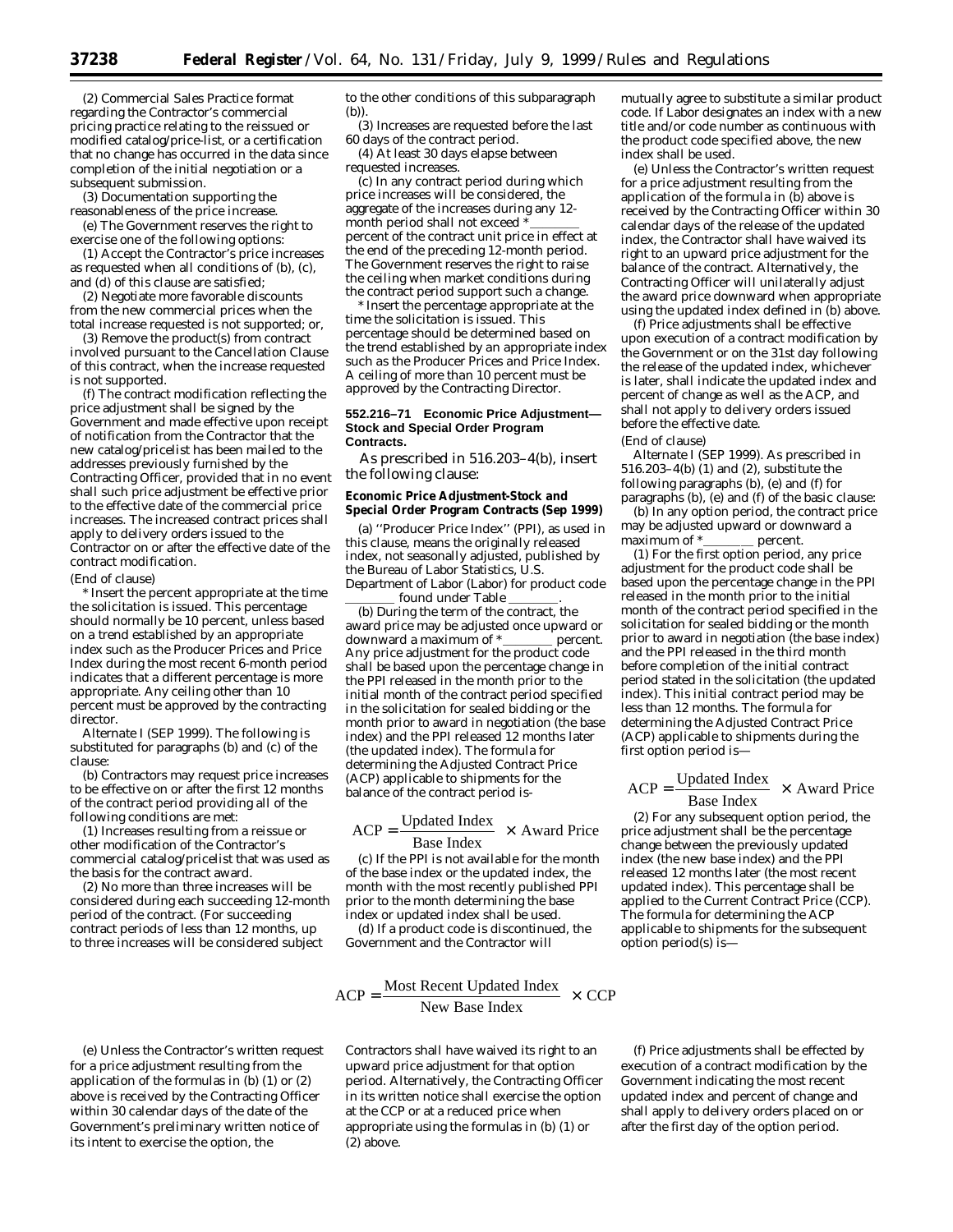*Alternate II (SEP 1999).* As prescribed in 516.203–4(b)(2), add the following paragraph (g) to the basic clause.

(g) No price adjustment will be made unless the percentage in the PPI is at least  $=$  percent.

*\*The appropriate percentage should be determined based upon the historical trend in the PPI for the product code. A ceiling of more than 10 percent must be approved by the Contracting Director.*

*\*\*The Contracting Officer should insert a lower percent than the maximum percentage stated in paragraph (b) of the clause.*

# **552.216–72 Placement of Orders.**

As prescribed in 516.506, inset the following clause:

#### **Placement of Orders (Sep 1999)**

(a) Delivery orders (orders) will be placed by:

[*Contracting Officer insert names of Federal agencies*]

(b) Orders may be placed through Electronic Data Interchange (EDI) or mailed in paper form. EDI orders shall be placed using the American National Standards Institute (ANSI) X12 Standard for Electronic Data Interchange (EDI) format.

(c) If the Contractor agrees, GSA's Federal Supply Service (FSS) will place all orders by EDI using computer-to-computer EDI. If computer-to-computer EDI is not possible, FSS will use an alternative EDI method allowing the Contractor to receive orders by facsimile transmission. Subject to the Contractor's agreement, other agencies may place orders by EDI.

(d) When computer-to-computer EDI procedures will be used to place orders, the Contractor shall enter into one or more Trading Partner Agreements (TPA) with each Federal agency placing orders electronically in order to ensure mutual understanding by the parties of certain electronic transaction conventions and to recognize the rights and responsibilities of the parties as they apply to this method of placing orders. The TPA must identify, among other things, the third party provider(s) through which electronic orders are placed, the transaction sets used, security procedures, and guidelines for implementation. Federal agencies may obtain a sample format to customize as needed from the office specified in (g) below.

(e) The Contractor shall be responsible for providing its own hardware and software necessary to transmit and receive data electronically. Additionally, each party to the TPA shall be responsible for the costs associated with its use of third party provider services.

(f) Nothing in the TPA will invalidate any part of this contract between the Contractor and the General Services Administration. All terms and conditions of this contract that otherwise would be applicable to a mailed order shall apply to the electronic order.

(g) The basic content and format of the TPA will be provided by:

General Services Administration, Acquisition Operations and Electronic Commerce Center (FCS), Washington, DC 20406

Telephone: [Contracting officer insert appropriate telephone numbers]

FAX:

(End of clause)

*Alternate I (SEP 1999).* As prescribed in 516.506, substitute the following paragraphs (a), (b), (c), and (d) for paragraphs  $(a)$ ,  $(b)$ ,  $(c)$ , and (d) of the basic clause:

(a) All delivery orders (orders) under this contract will be placed by the General Services Administration's Federal Supply Service (FSS). The Contractor is not authorized to accept orders from any other agency. Violation of this restriction may result in termination of the contract pursuant to the default clause of this contract.

(b) All orders shall be placed by Electronic Data Interchange (EDI) using the American National Standards Institute (ANSI) X12 Standard for Electronic Data Interchange (EDI) format.

(c) If the Contractor agrees, transmission will be computer-to-computer EDI. If computer-to-computer EDI is not possible, FSS will use an alternative EDI method allowing the Contractor to receive orders by facsimile transmission.

(d) When computer-to-computer EDI procedures will be used to place orders, the Contractor shall enter into a Trading Partner Agreement (TPA) with FSS in order to ensure mutual understanding by the parties of certain electronic transaction conventions and to recognize the rights and responsibilities of the parties as they apply to this method of placing orders. The TPA must identify among other things, the third party provider(s) through which electronic orders are placed, the transaction sets used, security procedures, and guidelines for implementation.

*Alternate II (SEP 1999).* As prescribed in 516.506(c), substitute the following paragraph (a) for paragraph (a) of the basic clause:

(a) The organizations listed below may place orders under this contract. Questions regarding organizations authorized to use this schedule should be directed to the Contracting Officer.

(1) Executive agencies.

(2) Other Federal agencies.

(3) Mixed-ownership Government corporations.

(4) The District of Columbia.

(5) Government contractors authorized in writing by a Federal agency pursuant to 48 CFR 51.1.

(6) Other activities and organizations authorized by statute or regulation to use GSA as a source of supply.

### **552.216–73 Ordering Information.**

As prescribed in 516.506(c), insert the following provision:

#### **Ordering Information (Sep 1999)**

(a) In accordance with the Placement of Orders clause of this solicitation, the offeror elects to receive orders placed by GSA's Federal Supply Service (FSS) by either  $\Box$ facsimile transmission or  $\Box$  computer-tocomputer Electronic Data Interchange (EDI).

(b) An offeror electing to receive computerto-computer EDI is requested to indicate below the name, address, and telephone number of the representative to be contacted regarding establishment of an EDI interface.

(c) An offeror electing to receive orders by facsimile transmission is requested to indicate below the telephone number(s) for facsimile transmission equipment where orders should be forwarded.

lllllllllllllllllllll

lllllllllllllllllllll

lllllllllllllllllllll lllalla llista se est alla seguente del control de la control de la control de la control de la control de la

(d) For mailed orders, the offeror is requested to include the postal mailing address(es) where paper form orders should be mailed.

lllllllllllllllllllll

#### (End of provision)

*Alternate I (SEP 1999)*. As prescribed in 516.506(b), delete paragraph (d) of the basic provision.

*Alternate II (SEP 1999)*. As prescribed in 516.506(b), add paragraph (e) to the basic provision.

(e) Offerors marketing through dealers are requested to indicate below whether those dealers will be participating in the proposed contract.

 $Yes( ) No( )$ 

If ''yes'' is checked, ordering information to be inserted above shall reflect that in addition to offeror's name, address, and facsimile transmission telephone number, orders can be addressed to the offeror's name, c/o nearest local dealer. In this event, two copies of a list of participating dealers shall accompany this offer, and shall also be included in Contractor's Federal Supply Schedule pricelist.

#### **552.217–70 Evaluation of Options.**

As prescribed in 517.208(a), insert the following provision:

#### **Evaluation of Options (Aug 1990)**

(a) The Government will evaluate offers for award purposes by determining the lowest base period price. When option year pricing is based on a formula (e.g., changes in the Producer Price Index or other common standard); option year pricing is automatically' considered when evaluating the base year price, as any change in price will be uniformly related to changes in market conditions. All options are therefore considered to be evaluated. Evaluation of options will not obligate the Government to exercise the option(s).

(b) The Government will reject the offer if exceptions are taken to the price provisions of the Economic Price Adjustment clause, unless the exception results in a lower maximum option year price. Such offers will be evaluated without regard to the lower option year(s) maximum. However, if the offeror offering a lower maximum is awarded a contract, the award will reflect the lower maximum.

### **552.217–71 Notice Regarding Option(s).**

As prescribed in 517.208(b), insert the following provision: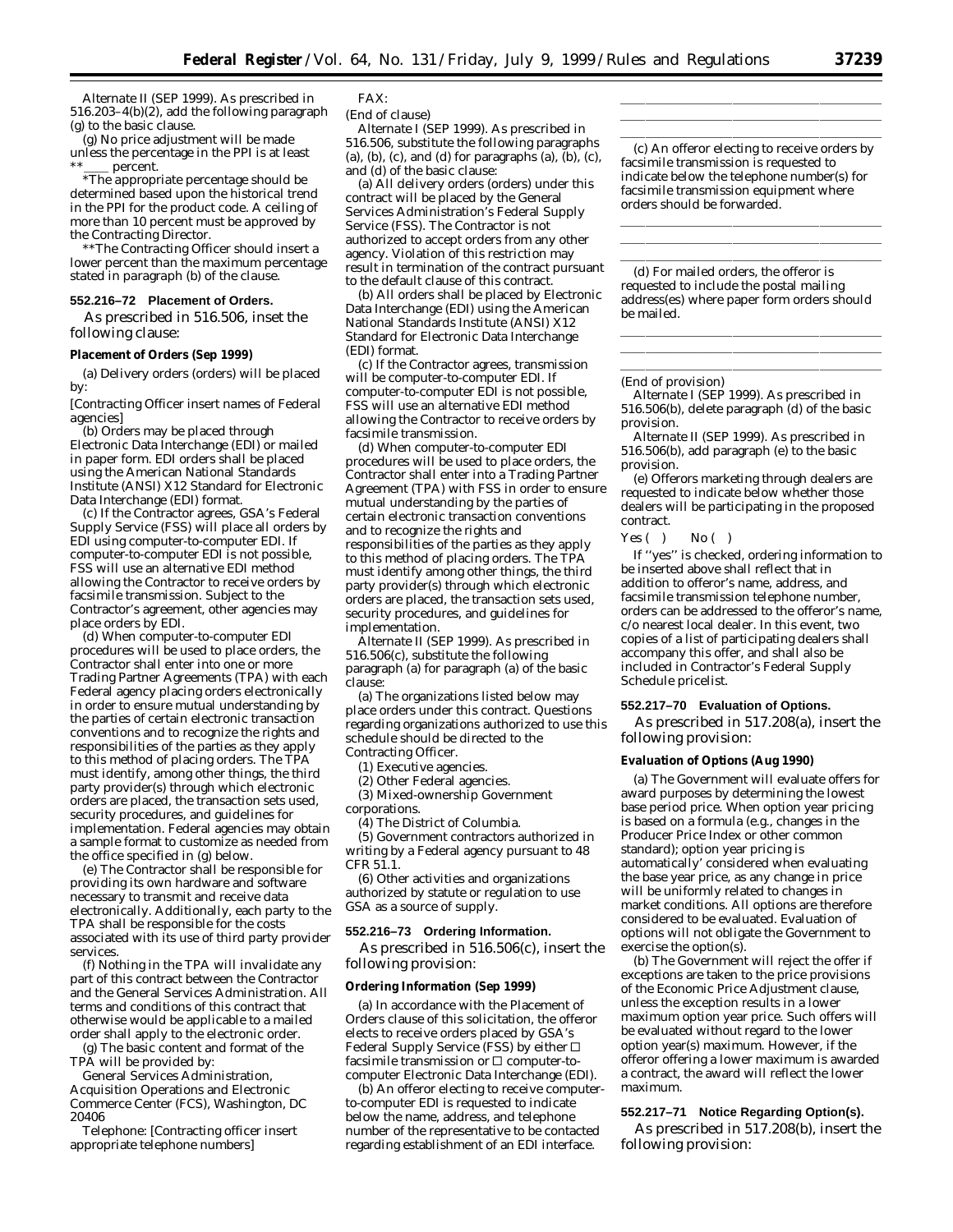## **Notice Regarding Option(s) (Nov 1992)**

The General Services Administration (GSA) has included an option to [*Insert ''purchase additional quantities of supplies or services'' or ''extend the term of this contract'' or ''purchase additional quantities of supplies or services and to extend the term of this contract''*] in order to demonstrate the value it places on quality performance by providing a mechanism for continuing a contractual relationship with a successful Offeror that performs at a level which meets or exceeds GSA's quality performance expectations as communicated to the Contractor, in writing, by the Contracting Officer or designated representative. When deciding whether to exercise the option, the Contracting Officer will consider the quality of the Contractor's past performance under this contract in accordance with 48 CFR 517.207.

(End of provision)

### **552.219–70 Allocation of Orders—Partially Set-aside Items.**

As prescribed in 519.508, insert the following clause:

### **Allocation of Orders—Partially Set-Aside Items (Sep 1999)**

Where the set-aside portion of an item or group of items is awarded to a Contractor other than the one receiving the award on the corresponding non-set-aside portion, the Government will divide the requirements to be ordered between the two Contractors with the objective of achieving, as nearly as possible, a 50/50 division of the total value of orders placed after the award of the setaside portion. In no case will this division vary by more than a 60/40 division (with either the non-set-aside or set-aside Contractor receiving the larger portion) from the time of the award of the set-aside portion. (End of clause)

## **552.219–71 Notice to Offerors of Subcontracting Plan Requirements.**

As prescribed in 519.708, insert the following provision:

### **Notice to Offerors of Subcontracting Plan Requirements (Sep 1999)**

The General Services Administration (GSA) is committed to assuring that maximum practicable opportunity is provided to small, HUBZone small, small disadvantaged, and women-owned small business concerns to participate in the performance of this contract consistent with its efficient performance. GSA expects any subcontracting plan submitted pursuant to FAR 52.219–9, Small Business Subcontracting Plan, to reflect this commitment. Consequently, an offeror, other than a small business concern, before being awarded a contract exceeding \$500,000 (\$1,000,000 for construction), must demonstrate that its subcontracting plan represents a creative and innovative program for involving small, HUBZone small, small disadvantaged, and women-owned small business concerns as subcontractors in the performance of this contract. (End of provision)

### **552.219–72 Preparation, Submission, and negotiation of Subcontracting Plans.**

As prescribed in 519.708(b), insert the following provision:

### **Preparation, Submission, and Negotiation of Subcontracting Plans (Sep 1999)**

(a) An offeror, other than a small business concern, submitting an offer that exceeds \$500,000 (\$1,000,000 for construction) shall submit a subcontracting plan with its initial offer. The subcontracting plan will be negotiated concurrently with price and any required technical and management proposals, unless the offeror submits a previously-approved commercial products plan.

(b) Maximum practicable utilization of small, HUBZone small, small disadvantaged, and women-owned small business concerns as subcontractors is a matter of national interest with both social and economic benefits. The General Services Administration (GSA) expects that an offeror's subcontracting plan will reflect a commitment to assuring that small, HUBZone small, small disadvantaged, and women-owned small business concerns are provided the maximum practicable opportunity, consistent with efficient contract performance, to participate as subcontractors in the performance of the resulting contract. An offeror submitting a commercial products plan can reflect this commitment through subcontracting opportunities it provides that relate to the offeror's production generally; i.e., for both its commercial and Government business.

(c) GSA believes that this potential contract provides significant opportunities for the use of small, HUBZone small, small disadvantaged, and women-owned small business concerns as subcontractors. Consequently, in addressing the eleven elements described at FAR 52.219–9(d) of the clause in this contract entitled Small Business Subcontracting Plan, the offeror shall:

(1) Demonstrate that its subcontracting plan represents a creative and innovative program for involving small, HUBZone small, small disadvantaged, and women-owned small business concerns in performing the contract.

(2) Include a description of the offeror's subcontracting strategies used in any previous contracts, significant achievements, and how this plan will build upon those earlier achievements.

(3) Demonstrate through its plan that it understands the small business subcontracting program's objectives and GSA's expectations, and it is committed to taking those actions necessary to meet these goals or objectives.

(d) In determining the acceptability of any subcontracting plan, the Contracting Officer will take each of the following actions:

(1) Review the plan to verify that the offeror demonstrates an understanding of the small business subcontracting program's objectives and GSA's expectations with respect to the program and has included all the information, goals, and assurances required by FAR 52.219–9.

(2) Consider previous goals and achievements of contractors in the small industry.

(3) Consider information and potential sources obtained from agencies administering national and local preference programs and other advocacy groups in evaluating whether the goals stated in the plan adequately reflect the anticipated potential for subcontracting to small, HUBZone small, small disadvantaged, and women-owned small business concerns.

(4) Review the offeror's description of its strategies, historical performance and significant achievements in placing subcontracts for the same or similar products or services with small, HUBZone small, small disadvantaged, and women-owned small business concerns. The offeror's description can apply to commercial as well as previous Government contracts.

(e) Failure to submit an acceptable subcontracting plan and/or correct deficiencies in a plan within the time specified by the Contracting Officer shall make the offeror ineligible for award. (End of provision)

# **552.219–73 Goals for Subcontracting Plan.**

As prescribed in 519.708(c), insert the following provision:

### **Goals for Subcontracting Plan (Sep 1999)**

(a) Maximum practicable utilization of small, HUBZone small, small disadvantaged, and women-owned small business concerns as subcontractors is a matter of national interest with both social and economic benefits.

(1) The General Service Administration's (GSA's) commitment to ensuring that maximum practicable opportunity is provided to small, HUBZone small, small disdvantaged, and women-owned small business concerns to participate as subcontractors in the performance of this contract, consistent with its efficient performance, must be reflected in the offeror's subcontracting plan submitted pursuant to the clause of this contract at FAR 52.219–9, Small Business Subcontracting Plan.

(2) In addressing the eleven elements described at FAR 52.219–9(d), the offeror shall demonstrate that its subcontracting plan represents a creative and innovative program for involving small, HUBZone small, small disadvantaged, and women-owned small business concerns in performing this contract. An offeror submitting a commercial products plan can demonstrate its commitment in providing maximum practicable opportunities through subcontracting opportunities it provides to small, HUBZone small, small disadvantaged, and women-owned small business concerns that relate to the offeror's production generally; i.e., for both its commercial and Government business.

(3) The subcontracting plan shall include a description of the offeror's subcontracting strategies used in previous contracts and significant achievements, with an explanation of how this plan will build upon those earlier achievements. Additionally, the offeror shall demonstrate through its plan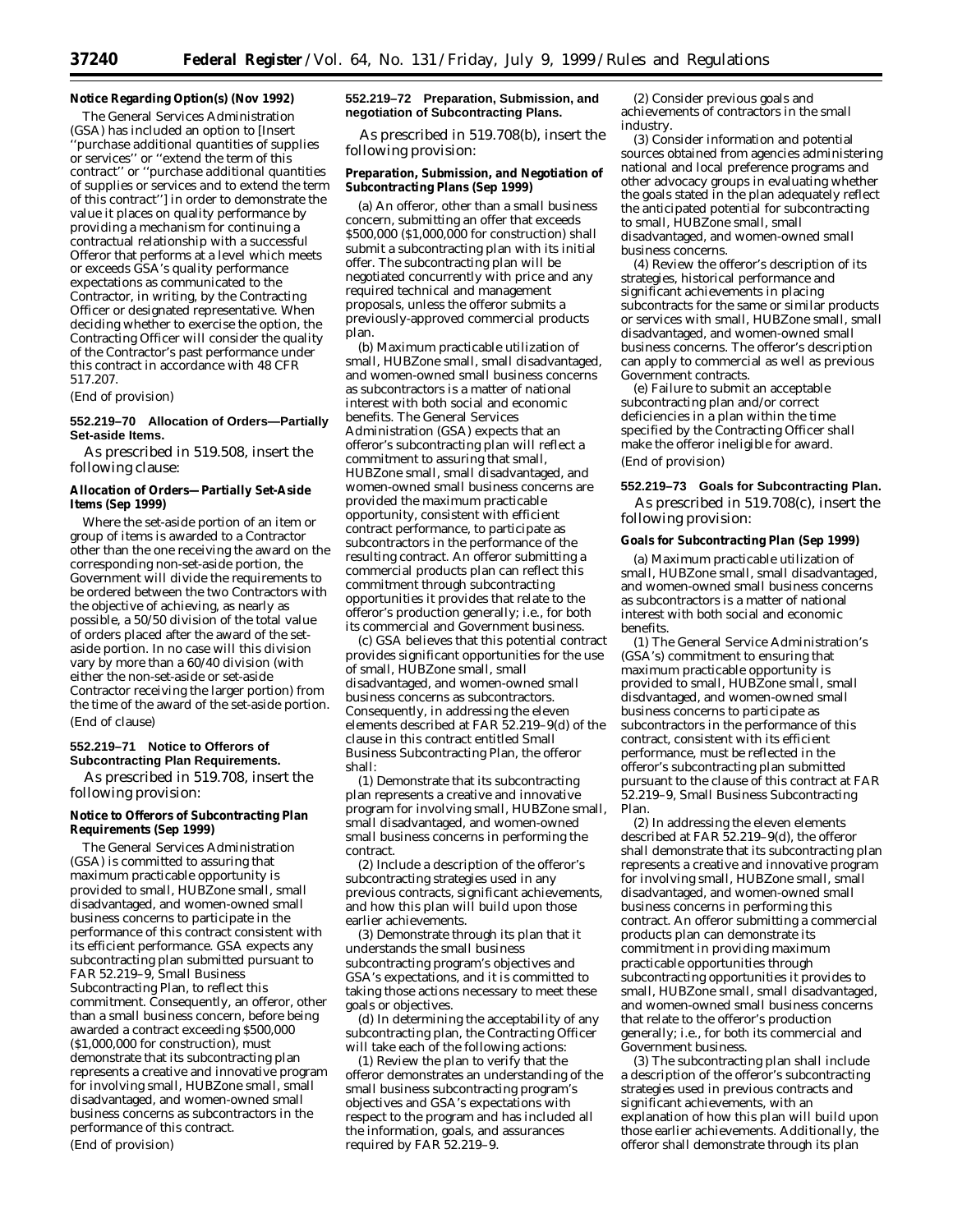that it understands the small business subcontracting program's objectives, GSA's expectations, and is committed to taking those actions necessary to meet these goals or objectives.

(b) GSA believes that this contract provides significant opportunities for the use of small, HUBZone small, small disadvantaged, and women-owned small business concerns as subcontractors. Accordingly, it is anticipated that an acceptable subcontracting plan will contain at least the following goals:

|                           | per-                   |
|---------------------------|------------------------|
|                           | cent.                  |
| HUBZone Small Business    |                        |
|                           | cent.                  |
| Small Disadvantaged Busi- | $\rightharpoonup$ per- |
| ness.                     | cent.                  |
| Women-Owned Small Busi-   |                        |
| ness.                     | cent                   |

**Note:** Target goals are expressed as a percentage of planned subcontracting dollars.

(c) In determining the acceptability of any subcontracting plan, the Contracting Officer will—

(1) Review the plan to verify that the offeror has demonstrated an understanding of the small business subcontracting program's objectives and GSA's expectations with respect to the programs and has included all the information, goals, and assurances required by FAR 52.219–9;

(2) Consider previous goals and achievements of contractors in the same industry;

(3) Consider information and potential sources obtained from agencies administering national and local preference programs and other advocacy groups in evaluating whether the goals stated in the plan adequately reflect the anticipated potential for subcontracting to small, HUBZone small, small disadvantaged, and women-owned small business concerns; and

(4) Review the offeror's description of its strategies, historical performance and significant achievements in placing subcontracts for the same or similar products or services with small, HUBZone small, small disadvantaged, and women-owned small business concerns. The offeror's description can apply to commercial as well as previous Government contracts.

(d) Failure to submit an acceptable subcontracting plan and/or correct deficiencies in a plan within the time specified by the Contracting Officer shall make the offeror ineligible for award. (End of provision)

*Alternate I (SEP 1999).* As prescribed in  $519.708(c)(2)$ , delete paragraph (b) of the basic provision and redesignate paragraphs (c) and (d) as paragraphs (b) and (c).

#### **552.219–74 Section 8(a) Direct Award.**

As prescribed in 519.870–8, insert the following clause:

# **Section 8(a) Direct Award (Sep 1999)**

(a) This contract is issued as a direct award between the contracting activity and the 8(a) Contractor pursuant to the Memorandum of Understanding between the Small Business Administration (SBA) and the General Services Administration. SBA retains the responsibility for 8(a) certifications, 8(a) eligibility determinations, and related issues, and will provide counseling and assistance to the 8(a) contractor under the 8(a) program. The cognizant SBA district office is: [*Complete at time of award*]

(b) The contracting activity is responsible for administering the contract and taking any action on behalf of the Government under the terms and conditions of the contract. However, the contracting activity shall give advance notice to SBA before it issues a final notice terminating performance, either in whole or in part, under the contract. The contracting activity shall also coordinate with SBA prior to processing any advance payments or novation agreements. The contracting activity may assign contract administration functions to a contract administration office.

(c) The Contractor agrees:

(1) To notify the Contracting Officer, simultaneous with its notification to SBA (as required by SBA's 8(a) regulations), when the owner or owners upon whom 8(a) eligibility is based plan to relinquish ownership or control of the concern. Consistent with 15 U.S.C. 637(a)(21), transfer of ownership or control shall result in termination of the contract for convenience, unless SBA waives the requirement for termination prior to the actual relinquishing of ownership and control.

(2) To the requirements of 52.219–14, Limitations on Subcontracting. (End of clause)

#### **552.223–70 Hazardouis Substances.**

As prescribed in 523.303(a), insert the following clause:

#### **Hazardous Substances (May 1989)**

(a) If the packaged items to be delivered under this contract are of a hazardous substance and ordinarily are intended or considered to be for use as a household item, this contract is subject to the Federal Hazardous Materials Act, as amended (15 U.S.C. 1261–1276), implementing regulations thereof (16 CFR Chapter II), and Federal Standard No. 123, Marking for Shipment (Civil Agencies), issue in effect on the date of this solicitation.

(b) The packaged items to be delivered under this contract are subject to the preparation of shipping documents, the

preparation of items for transportation, shipping container construction, package making, package labeling, when required, shipper's certification of compliance, and transport vehicle placarding in accordance with Parts 171 through 178 of 49 CFR and the Hazardous Materials Transportation Act.

(c) The minimum packaging acceptable for packaging Department of Transportation regulated hazardous materials shall be those in 49 CFR 173.

(End of clause)

### **552.223–71 Nonconforming Hazardous Materials.**

As prescribed in 523.303(b), insert the following clause:

### **Nonconforming Hazardous Materials (Sep 1999)**

(a) Nonconforming supplies that contain hazardous material or that may expose persons who handle or transport the supplies to hazardous material and which require replacement under the inspection and/or warranty clauses of this contract shall be reshipped to the Contractor at the Contractor's expense. The Contractor agrees to accept return of these nonconforming supplies and to pay all costs occasioned by their return.

(b) ''Hazardous materials,'' as used in this clause, includes any material defined as hazardous under the latest version of Federal Standard No. 313 (including revisions adopted during the term of the contract).

(c) If the Contractor fails to provide acceptable disposition instructions for the nonconforming supplies within 10 days from the date of the Government's request (or such longer period as may be agreed to between the Contracting Officer and the Contractor), or fails to accept return of the reshipped nonconforming supplies, such failure:

(1) may be interpreted as a willful failure to perform,

(2) may result in termination of the contract for default and

(3) shall be considered by the Contracting Officer in determining the responsibility of the Contractor for any future award (see FAR 9.104–3(b) and 9.406–2).

(d) Pending final resolution of any dispute, the Contractor shall promptly comply with the decision of the Contracting Officer. (End of clause)

### **552.223–72 Hazardous Material Information.**

As prescribed in 523.370, insert the following provision:

### **Hazardous Material Information (Sep 1999)**

Offeror shall indicate for each national stock number (NSN) the following information:

| <b>NSN</b> | DOT shipping name | DOT hazard class | DOT label required                        |
|------------|-------------------|------------------|-------------------------------------------|
|            |                   |                  | Yes<br>No [<br>Yes<br>No [<br>Yes<br>No [ |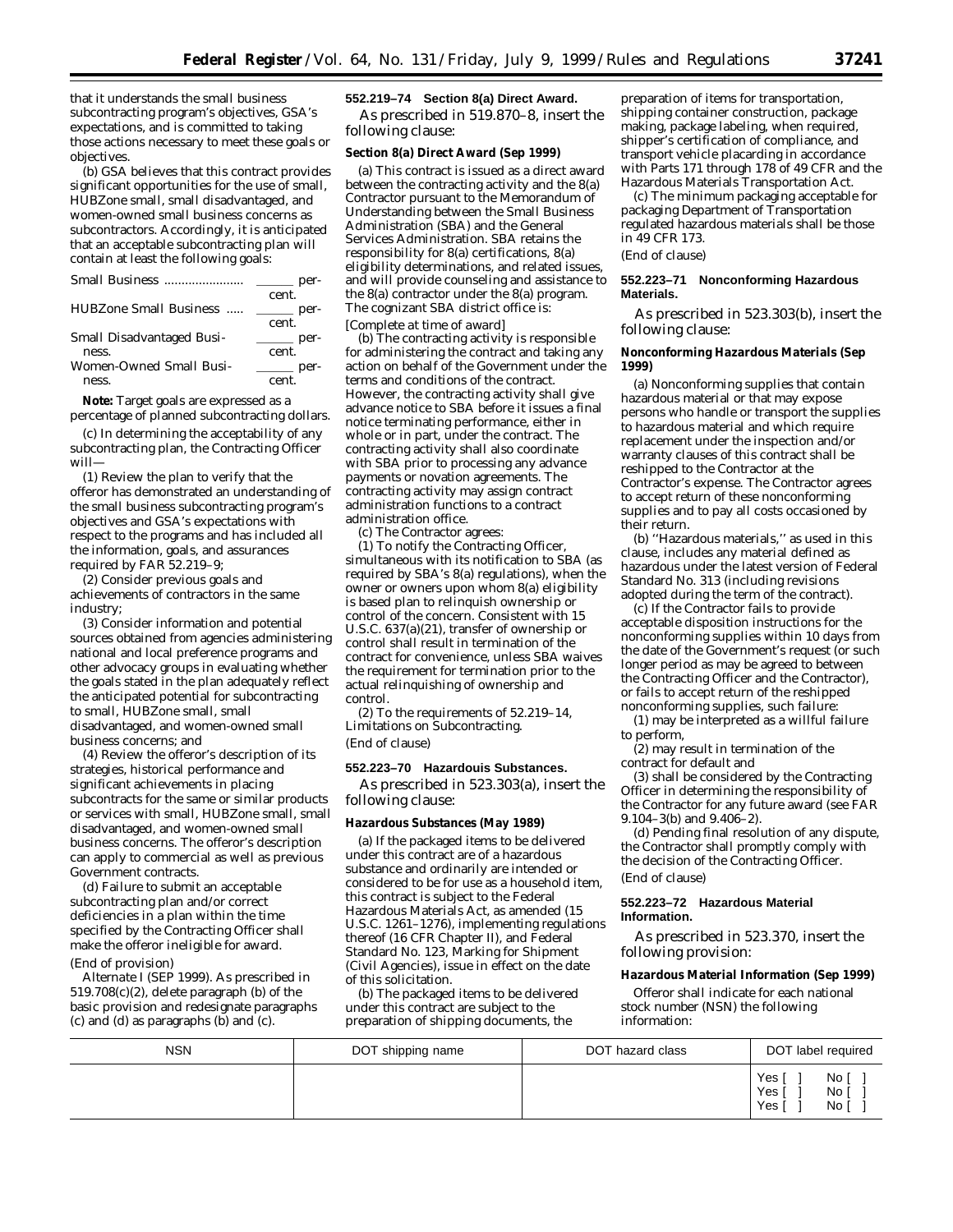(End of provision)

### **552.225–8 Buy American Act—Trade Agreements—Balance of Payments Program Certificate.**

As prescribed in 525.408, insert the following provision:

### **Buy American Act—Trade Agreements— Balance of Payments Program Certificate (Sep 1999) (Deviation FAR 52.225–8)**

(a) The Offeror, by signing this offer, certifies that each end product to be delivered under this contract is a U.S. made end product, a designated country end product, a Caribbean Basin country end product, a Canadian end product or a Mexican end product as defined in the clause entitled ''Buy American Act—Trade Agreements—Balance of Payments Program'' at 48 CFR 552.225–9.

(b) Offers will be evaluated in accordance with Subpart 25.4 of the Federal Acquisition Regulation except that offers of U.S. made end products, designated country end products, Caribbean Basin end products, Canadian end products, or Mexican end products shall be evaluated without the restrictions of the Buy American Act or the Balance of Payments Program.

(End of provision)

### **552.225–9 Buy American Act—Trade Agreements—Balance of Payments Program.**

As prescribed in 525.408, insert the following clause.

### **Buy American Act—Trade Agreements— Balance of Payments Program (SEP 1999) (Deviation FAR 52.225–9)**

(a) This clause implements the Trade Agreements Act of 1979 (19 U.S.C. 2501– 2582) by providing a preference for U.S. made end products, designated country end products, Caribbean Basin country end products, Canadian end products or Mexican end products over other products.

''Caribbean Basin country end products,'' as used in this clause, means an article that: (1) is wholly the growth, product, or manufacture of a Caribbean Basin country (as defined in section 25.401 of the Federal Acquisition Regulation (FAR)), or (2) in the case of an article which consists in whole or in part of materials from another country or instrumentality, has been substantially transformed into a new and different article of commerce with a name, character, or use distinct from that of the article or articles from which it was so transformed. The term includes services (except transportation services) incidental to its supply; provided that the value of those incidental services does not exceed that of the product itself. It does not include service contracts as such. The term excludes products that are excluded from duty free treatment from Caribbean countries under the Caribbean Basin Economic Recovery Act (19 U.S.C. 2703(b)). These exclusions presently consist of (i) textiles and apparel articles that are subject to textile agreements; (ii) footwear, handbags, luggage, flat goods, work gloves, and leather wearing apparel not designated as eligible articles for the purpose of the

Generalized System of Preference under title V of the Trade Act of 1974; (iii) tuna, prepared or preserved in any manner in airtight containers, (iv) petroleum, or any product derived from petroleum; and (v) watches and watch parts (including cases, bracelets and straps) of whatever type including, but not limited to, mechanical, quartz digital or quartz analog, if such watches or watch parts contain any material that is the product of any country to which the Tariff Schedule of the United States (TSUS) column 2 rates of duty apply.

''Designated country end product,'' as used in this clause, means an article that (1) is wholly the growth, product, or manufacture of the designated country (as defined in section 25.401 of the Federal Acquisition Regulation (FAR)), or (2) in the case of an article which consists in whole or in part of materials from another country or instrumentality, has been substantially transformed into a new and different article of commerce with a name, character, or use distinct from that of the article or articles from which it was so transformed. The term includes services (except transportation services) incidental to its supply, provided that the value of those incidental services does not exceed that of the product itself. It does not include service contracts as such.

'Canadian end product," as used in this clause, means an article that (1) is wholly the growth, product, or manufacture of Canada, or (2) in the case of an article which consists in whole or in part of materials from another country or instrumentality, has been substantially transformed in Canada into a new and different article of commerce with a name, character, or use distinct from that of the article or articles from which it was transformed. The term includes services (except transportation services) incidental to its supply; provided, that the value of those incidental services does not exceed that of the product itself. It does not include service contracts as such.

''Mexican end product,'' as used in this clause, means an article that (1) is wholly the growth, product, or manufacture of Mexico, or (2) in the case of an article which consists in whole or in part of materials from another country or instrumentality, has been substantially transformed in Mexico into a new and different article of commerce with a name, character, or use distinct from that of the article or articles from which it was so transformed. The term includes services (except transportation services) incidental to its supply, provided that the value of those incidental services does not exceed that of the product itself. It does not include service contracts as such.

End products," as used in this clause, means those articles, materials, and supplies to be acquired under this contract for public use.

''U.S. made end product,'' as used in this clause, means an article which (1) is wholly the growth, product, or manufacture of the United States, or (2) in the case of an article which consists in whole or in part of materials from another country or instrumentality, has been substantially transformed in the United States into a new and different article of commerce with a

name, character, or use distinct from that of the article or articles from which it was so transformed.

''Nondesignated country end products,'' as used in this clause, means any end product which is not a U.S. made end product, designated country end product, Caribbean Basin Country end product, Canadian end product or Mexican end product.

''United States,'' as used in this clause, means the United States, its possessions, Puerto Rico, and any other place which is subject to its jurisdiction, but does not include leased bases or trust territories.

(b) The Contractor agrees to deliver under this contract only U.S. made end products, designated country end products, Caribbean Basin country end products, Canadian end products or Mexican end products or, if a national interest waiver is granted under section 302 of the Trade Agreements Act of 1979, nondesignated country end products. Only if such waiver is granted may a nondesignated country end product be delivered under the contract(s).

(c) Offers will be evaluated in accordance with the policies and procedures of Part 25 of the FAR except that offers of U.S. made end products, designated country end products, Caribbean Basin end products, Canadian end products or Mexican end products shall be evaluated without the restrictions of the Buy American Act or the Balance of Payments Program.

(End of clause)

### **552.225–70 Notice of Procurement Restriction—Hand or Measuring Tools or Stainless Steel Flatware.**

As prescribed in 525.109, insert the following clause:

### **Notice of Procurement Restriction—Hand or Measuring Tools or Stainless Steel Flatware (Sep 1999)**

(a) Awards under this solicitation will only be made to offerors that will furnish hand or measuring tools or stainless steel flatware that are domestic end products. Pursuant to the requirements of the current Department of Defense Appropriations Act, GSA has determined, in accordance with Section 6– 104.4 of the Armed Services Procurement Regulation (6/15/70)(32 CFR 6–104.4), that it is in the national interest to reject foreign products.

As used in this clause, a ''domestic end product'' is—

(1) Any hand or measuring tool, except for an electric or air-motor driven hand tool, or stainless steel flatware, wholly produced or manufactured, including all components, in the United States or its possessions; or

(2) Any electric or air-motor driven hand tool if the cost of its components produced or manufactured in the United States exceeds 75 percent of the cost of all its components.

(b) Tool kits or sets, being procured under this solicitation, will not be considered domestic end products if any individual tool classified in FSC Group 51 or 52 and included in a tool kit or set is not a domestic end product as defined in paragraph (a) of this clause. The restrictions of this clause do not apply to individual hand or measuring tools that are contained in the tool kit or set but are not classified in FSC Group 51 or 52.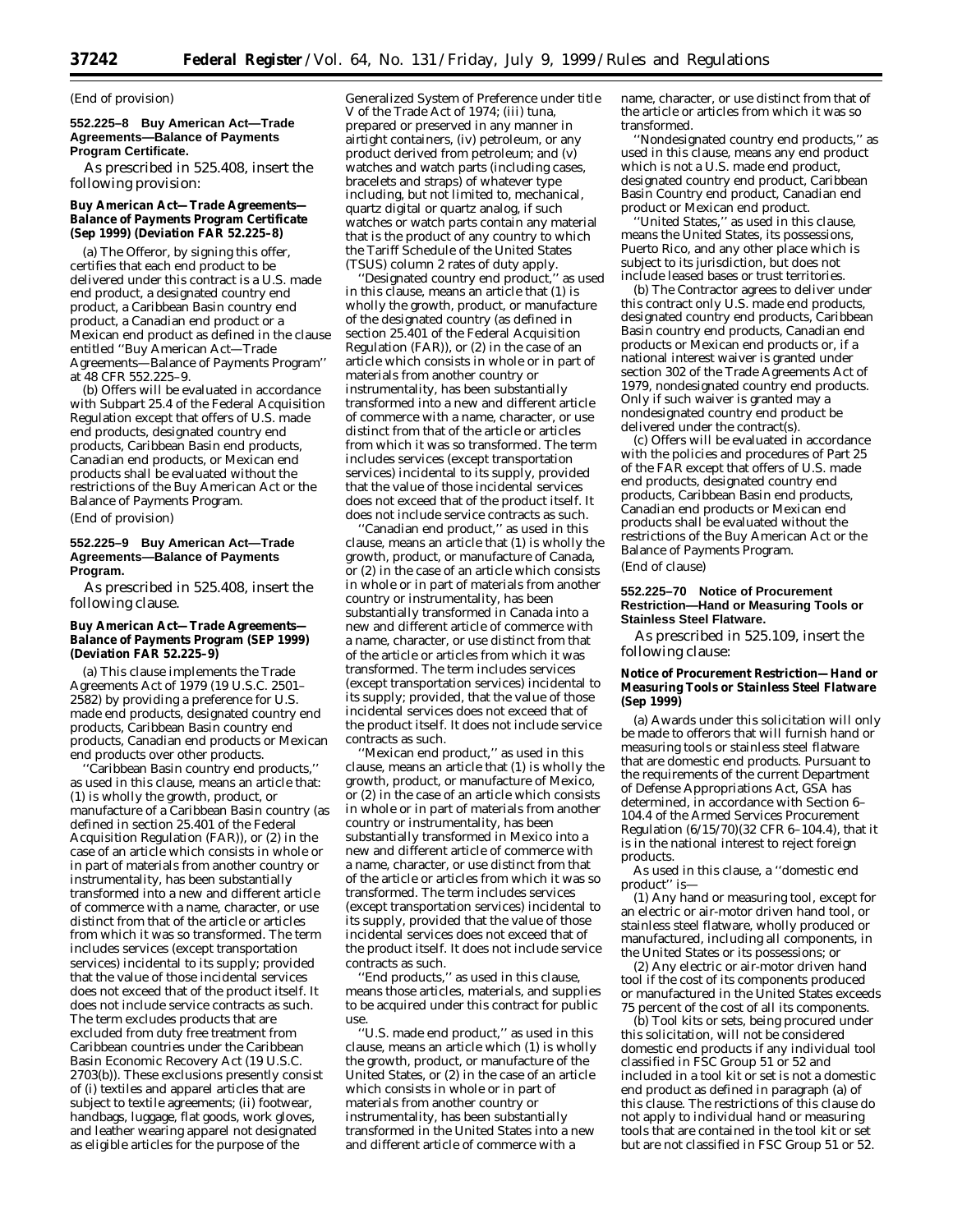#### (End of clause)

#### **552.227–70 Government Rights (Unlimited).**

As prescribed in 527.409, insert the following clause:

#### **Government Rights (Unlimited) (May 1989)**

The Government shall have unlimited rights in all drawings, designs, specifications, notes and other works developed in the performance of this contract, including the right to use same on any other Government design or construction without additional compensation to the Contractor. The Contractor hereby grants to the Government a paid-up license throughout the world to all such works to which he may assert or establish any claim under design patent or copyright laws. The Contractor for a period of three years after completion of the project agrees to furnish the original or copies of all such works on the request of the Contracting Officer.

(End of clause)

### **552.227–71 Drawings and Other Data to Become Property of Government.**

As prescribed in 527.409(b), substitute the following clause:

### **Drawings and Other Data to Become Property of Government (May 1989)**

All designs, drawings, specifications, notes and other works developed in the performance of this contract shall become the sole property of the Government and may be used on any other design or construction without additional compensation to the Contractor. The Government shall be considered the ''person for whom the work was prepared'' for the purpose of authorship in any copyrightable work under Section 201(b) of Title 17, United States Code. With respect thereto, the Contractor agrees not to assert or authorize others to assert any rights nor establish any claim under the design patent or copyright laws. The Contractor for a period of three years after completion of the project agrees to furnish all retained works on the request of the Contracting Officer. Unless otherwise provided in this contract, the Contractor shall have the right to retain copies of works beyond such period. (End of clause)

### **552.228–70 Workers' Compensation Laws.**

As prescribed in 528.310(a), insert the following clause:

#### **Workers' Compensation Laws (Sep. 1999)**

The Act of June 25, 1936, 49 Stat. 1938 (40 U.S.C. 290) authorizes the constituted authority of the several States to apply their workers' compensation laws to all lands and premises owned or held by the United States. (End of clause)

### **552.229–70 Federal, State, and Local Taxes.**

As prescribed in 529.401–70, insert the following clause:

### **Federal, State, and Local Taxes (Apr 1984)**

The contract price includes all applicable Federal, State, and local taxes. No adjustment

will be made to cover taxes which may subsequently be imposed on this transaction or changes in the rates of currently applicable taxes. However, the Government will, upon the request of the Contractor, furnish evidence appropriate to establish exemption from any tax from which the Government is exempt and which was not included in the contract price.

(End of clause)

## **552.229–71 Federal Excise Tax—DC Government.**

As prescribed in 529.401–71, insert the following clause:

### **Federal Excise Tax—DC Government (Sep 1999)**

If the District of Columbia cites an Internal Revenue Tax Exempt Certificate Number on orders placed under this contract, the Contractor shall bill shipments to the District of Columbia at prices exclusive of Federal excise tax and show the amount of such tax on the invoice.

(End of clause)

### **552.232–1 Payments.**

As prescribed in 532.7104, insert the following clause:

### **Payments (Apr 1984) (Deviation FAR 52.232–1)**

(a) The Government shall pay the Contractor, without submission of invoices or vouchers, 30 days after the service period, the prices stipulated in this contract for supplies delivered and accepted or services rendered and accepted, less any deductions provided in this contract.

(b) Unless otherwise specified in this contract, the Government will make payment on partial deliveries accepted by the Government if either:

(1) The amount due on the deliveries warrants it.

(2) The Contractor requests it and the amount due on the deliveries is at least \$1,000 or 50 percent of the total contract price.

(c) When processing payment, GSA's Finance Office will automatically generate the 12 digit invoice number using the ACT number assigned to the contract, followed by an abbreviated month and year of service (e.g., 84261554JUN7, for June 1997). The ACT number appears on the contract award document.

# (End of clause)

### **552.232–8 Discounts for Prompt Payment.**

As prescribed in 532.206, insert the following clause:

#### **Discounts for Prompt Payment (Apr 1989) (Deviation FAR 52.232–8)**

(a) Discounts for early payment (hereinafter referred to as ''discounts'' or ''the discount'') will be considered in evaluating the relationship of the offeror's concessions to the Government vis-a-vis the offeror's concessions to its commercial customers, but only to the extent indicated in this clause.

(b) Discounts will not be considered to determine the low offeror in the situation

described in the ''Offers on Identical Products'' provision of this solicitation.

(c) Uneconomical discounts will not be considered as meeting the criteria for award established by the Government. In this connection, a discount will be considered uneconomical if the annualized rate of return for earning the discount is lower than the ''value of funds'' rate established by the Department of the Treasury and published quarterly in the **Federal Register**. The ''value of funds'' rate applied will be the rate in effect on the date specified for the receipt of offers.

(d) Agencies required to use the resultant schedule will not apply the discount in determining the lowest delivered price pursuant to the FPMR, 41 CFR 101-26.408, if the agency determines that payment will probably not be made within the discount period offered. The same is true if the discount is considered uneconomical at the time of placement of the order.

(e) Discounts for early payment may be offered either in the original offer or on individual invoices submitted under the resulting contract. Discounts offered will be taken by the Government if payment is made within the discount period specified.

(f) Discounts that are included in offers become a part of the resulting contracts and are binding on the Contractor for all orders placed under the contract. Discounts offered only on individual invoices will be binding on the Contractor only for the particular invoice on which the discount is offered.

(g) In connection with any discount offered for prompt payment, time shall be computed from the date of the invoice. For the purpose of computing the discount earned, payment shall be considered to have been made on the date which appears on the payment check or the date on which an electronic funds transfer was made.

(End of clause)

### **552.232–23 Assignment of Claims.**

As prescribed in 532.806, insert the following clause:

#### **Assignment of Claims (Sep 1999)**

Because this is a requirements or indefinite quantity contract under which more than one agency may place orders, paragraph (a) of the Assignment of Claims clause (FAR 52.232– 23) is inapplicable and the following is substituted therefor:

In order to prevent confusion and delay in making payment, the Contractor shall not assign any claim(s) for amounts due or to become due under this contract. However, the Contractor is permitted to assign separately to a bank, trust company, or other financial institution, including any Federal lending agency, under the provisions of the Assignment of Claims Act, as amended, 31 U.S.C. 3727, 41 U.S.C. 15 (hereinafter referred to as ''the Act''), all amounts due or to become due under any order amounting to \$1,000 or more issued by any Government agency under this contract. Any such assignment takes effect only if and when the assignee files written notice of the assignment together with a true copy of the instrument of assignment with the contracting officer issuing the order and the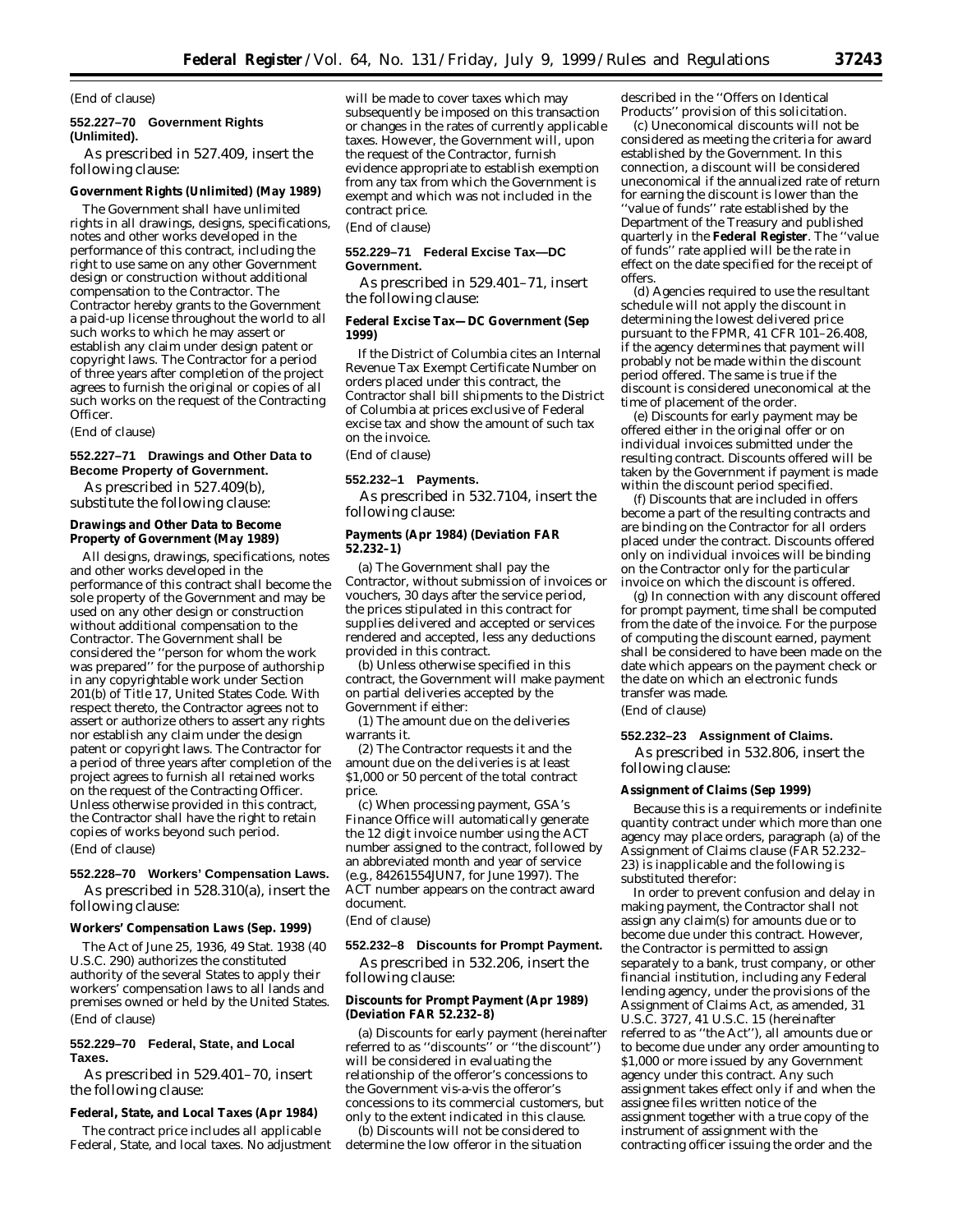finance office designated in the order to make payment. Unless otherwise stated in the order, payments to an assignee of any amounts due or to become due under any order assigned may, to the extent specified in the Act, be subject to reduction or set-off. (End of clause)

#### **552.232–25 Prompt Payment.**

As prescribed in 532.908(a)(2), insert the following clause:

### **Prompt Payment (Jul 1998) (Deviation FAR 52.232–25)**

Notwithstanding any other payment clause in this contract, the Government will make invoice payments and contract financing payments under the terms and conditions specified in this clause. Payment shall be considered as being made on the day a check is dated or the date of an electronic funds transfer. Definitions of pertinent terms are set forth in section 32.902 of the Federal Acquisition Regulation. All days referred to in this clause are calendar days, unless otherwise specified. (However, see subparagraph (a)(4) of this clause concerning payments due on Saturdays, Sundays, and legal holidays.)

(a) Invoice payments.

(1) The due date for making invoice payments by the designated payment office is:

(i) For orders placed electronically by the General Services Administration (GSA) Federal Supply Service (FSS), and to be paid by GSA through electronic funds transfer (EFT), the later of the following two events:

(A) The 10th day after the designated billing office receives a proper invoice from the Contractor. If the designated billing office fails to annotate the invoice with the date of receipt at the time of receipt, the invoice payment due date shall be the 10th day after the date of the Contractor's invoice; provided the Contractor submitted a proper invoice and no disagreement exists over quantity, quality, or Contractor compliance with contract requirements.

(B) The 10th day after Government acceptance of supplies delivered or services performed by the Contractor.

(ii) For all other orders, the later of the following two events:

(A) The 30th day after the designated billing office receives a proper invoice from the Contractor. If the designated billing office fails to annotate the invoice with the date of receipt at the time of receipt, the invoice payment due date shall be the 30th day after the date ofthe Contractor's invoice; provided the Contractor submitted a proper invoice and no disagreement exists over quantity, quality, or Contractor compliance with contract requirements.

(B) The 30th day after Government acceptance of supplies delivered or services performed by the Contractor.

(iii) On a final invoice, if the payment amount is subject to contract settlement actions, acceptance occurs on the effective date of the contract settlement.

(2) The General Services Administration will issue payment on the due date in (a)(1)(i) above if the Contractor complies with full cycle electronic commerce. Full cycle

electronic commerce includes all the following elements:

(i) The Contractor must receive and fulfill electronic data interchange (EDI) purchase orders (transaction set 850).

(ii) The Contractor must generate and submit to the Government valid EDI invoices (transaction set 810) or submit invoices through the GSA Finance Center Internetbased invoice process. Internet-based invoices must be submitted using procedures provided by GSA.

(iii) The Contractor's financial institution must receive and process, on behalf of the Contractor, EFT payments through the Automated Clearing House (ACH) system.

(iv) The EDI transaction sets in (i) through (iii) above must adhere to implementation conventions provided by GSA.

(3) If any of the conditions  $in(a)(2)$  above do not occur, the 10 day payment due dates in (a)(1) become 30 day payment due dates.

(4) Certain food products and other payments.

(i) Due dates on Contractor invoices for meat, meat food products, or fish; perishable agricultural commodities; and dairy products, edible fats or oils, and food products prepared from edible fats or oils  $are$ 

(A) For meat or meat food products, as defined in section 2(a)(3) of the Packers and Stockyard Act of 1921 (7 U.S.C. 182 (3)), and as further defined in Pub. L. 98–181, including any edible fresh or frozen poultry meat, any perishable poultry meat food product, fresh eggs, an any perishable egg product, as close as possible to, but not later than, the 7th day after product delivery.

(B) For fresh or frozen fish, as defined in section 204(3) of the Fish and Seafood Promotion Act of 1986 (16 U.S.C. 4003(3)), as close as possible to, but not later than, the 7th day after product delivery.

(C) For perishable agricultural commodities, as defined in section 1(4) of the Perishable Agricultural Commodities Act of 1930 (7 U.S.C. 499a(4)), as close as possible to, but not later than, the 10th day after product delivery, unless another date is specified in the contract.

(D) For daily products, as defined in section 111(e) of the Dairy Production Stabilization Act of 1983 (7 U.S.C. 4502(e)), edible fats or oils, and food products prepared from edible fats or oils, as close as possible to, but not later than, the 10th day after the date on which a proper invoice has been received. Liquid milk, cheese, certain processed cheese products, butter, yogurt, ice cream, mayonnaise, salad dressing, and other similar products, fall within this classification. Nothing in the Act limits this classification to refrigerated products. When questions arise regarding the proper classification of a specific product, prevailing industry practices will be followed in specifying a contract payment due date. The burden of proof that a classification of a specific product is, in fact, prevailing industry practice is upon the Contractor making the representation.

(ii) If the contract does not require submission of an invoice for payment (e.g., periodic lease payments), the due date will be as specified in the contract.

(5) Contractor's invoice. The Contractor shall prepare and submit invoices to the designated billing office specified in the contract. Notwithstanding paragraph (g) of the clause at FAR 52.212–4, Contract Terms and Conditions—Commercial Items, if the Contractor submits hard-copy invoices, submit only an original invoice. No copies of the invoice are required. A proper invoice must include the items listed in subdivisions  $(a)(5)(i)$  through  $(a)(5)(viii)$  of this clause. If the invoice does not comply with these requirements, it shall be returned within 7 days after the date the designated billing office received the invoice (3 days for meat, meat food products, or fish; 5 days for perishable agricultural commodities, edible fats or oils, and food products prepared from edible fats or oils), with a statement of the reasons why it is not a proper invoice. Untimely notification will be taken into account in computing any interest penalty owed the Contractor in the manner described in subparagraph (a)(5) of this clause.

(i) Name and address of the Contractor. (ii) Invoice date. (The Contractor is

encouraged to date invoices as close as possible to the date of the mailing or transmission.)

(iii) Contract number or other authorization for supplies delivered or services preformed (including order number and contract line item number).

(iv) Description, quantity, unit of measure, unit price, an extended prices of supplies delivered or services performed.

(v) Shipping and payment terms (e.g., shipment number and date of shipment, prompt payment discount terms). Bill of lading number and weight of shipment will be shown for shipments on Government bills or lading.

(vi) Name and address of Contractor official to whom payment is to be sent (must be the same as that in the contract or in a proper notice of assignment).

(vii) Name (where practicable), title, phone number, and mailing address of person to be notified in the event of a defective invoice.

(viii) Any other information or documentation required by the contract (such as evidence of shipment).

(ix) While not required, the Contractor is strongly encouraged to assign an identification number to each invoice.

(6) Interest penalty. An interest penalty shall be paid automatically by the designated payment office, without request from the Contractor, if payment is not made by the due date and the conditions listed in subdivisions  $(a)(6)(i)$  through  $(a)(6)(iii)$  of this clause are met, if applicable. However, when the due date falls on a Saturday, Sunday, or legal holiday when Federal Government offices are closed and Government business is not expected to be conducted, payment may be made on the following business day without incurring a late payment interest penalty.

(i) A proper invoice was received by the designated billing office.

(ii) A receiving report or other Government documentation authorizing payment was processed, and there was no disagreement over quantity, quality, or Contractor compliance with any contract term or condition.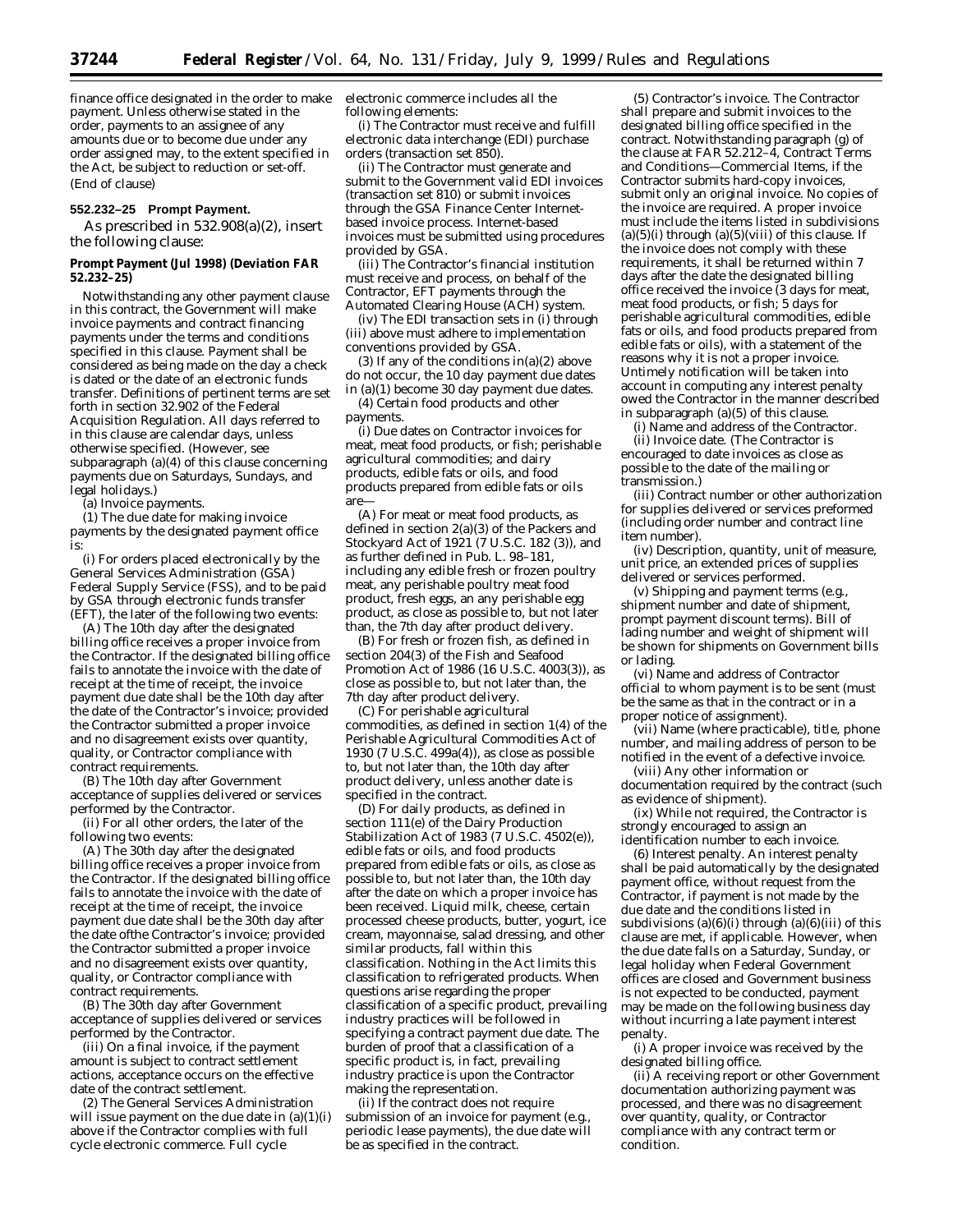(iii) In the case of a final invoice for any balance of funds due the Contractor for supplies delivered or services performed, the amount was not subject to further contract settlement actions between the Government and the Contractor.

(7) Computing penalty amount. The interest penalty shall be at the rate established by the Secretary of the Treasury under section 12 of the Contract Disputes Act of 1978 (41 U.S.C. 611) that is in effect on the day after the due date, except where the interest penalty is prescribed by other governmental authority (e.g., tariffs). This rate is referred to as the ''Renegotiation Board Interest Rate,'' and it is published in the Federal Register semiannually on or about January 1 and July 1. The interest penalty shall accrue daily on the invoice principal payment amount approved by the Government until the payment date of such approved principal amount; and will be compounded in 30-day increments inclusive from the first day after the due date through the payment date. That is, interest accrued at the end of any 30-day period will be added to the approved invoice principal payment amount and will be subject to interest penalties if not paid in the succeeding 30-day period. If the designated billing office failed to notify the Contractor of a defective invoice within the periods prescribed in subparagraph (a)(5) of this clause, the due date on the corrected invoice will be adjusted by subtracting from such date the number of days taken beyond the prescribed notification of defects period. Any interest penalty owed the Contractor will be based on this adjusted due date. Adjustments will be made by the designated payment office for errors in calculating interest penalties.

(i) For the sole purpose of computing an interest penalty that might be due the Contractor, Government acceptance shall be deemed to have occurred constructively on the 7th day (unless otherwise specified in this contract) after the Contractor delivered the supplies or performed the services in accordance with the terms and conditions of the contract, unless there is a disagreement over quantity, quality or Contractor compliance with a contract provision. In the event that actual acceptance occurs within the constructive acceptance period, the determination of an interest penalty shall be based on the actual date of acceptance. The constructive acceptance requirement does, not however, compel Government officials to accept supplies or services, perform contract administration functions, or make payment prior to fulfilling their responsibilities.

(ii) The following periods of time will not be included in the determination of an interest penalty:

(A) The period taken to notify the Contractor of defects in invoices submitted to the Government, but this may not exceed 7 days (3 days for meat, meat food products, or fish; 5 days for perishable agricultural commodities, dairy products, edible fats or oils, and food products prepared from edible fats or oils).

(B) The period between the defects notice and resubmission of the corrected invoice by the Contractor.

(C) For incorrect electronic funds transfer (EFT) information, in accordance with the EFT clause of this contract.

(iii) Interest penalties will not continue to accrue after the filing of a claim for such penalties under the clause at 52.233–1, Disputes, or for more than 1 year. Interest penalties of less than \$1 need not be paid.

(iv) Interest penalties are not required on payment delays due to disagreement between the Government and the Contractor over the payment amount or other issues involving contract compliance or on amounts temporarily withheld or retained in accordance with the terms of the contract. Claims involving disputes, and any interest that may be payable, will be resolved in accordance with the clause at 52.233–1, Disputes.

(8) Prompt payment discounts. An interest penalty also shall be paid automatically by the designated payment office, without request from the Contractor, if a discount for prompt payment is taken improperly. The interest penalty will be calculated as described in subparagraph (a)(7) of this clause on the amount of discount taken for the period beginning with the first day after the end of the discount period through the date when the Contractor is paid.

(9) Additional interest penalty.

(i) If this contract was awarded on or October 1, 1989, a penalty amount, calculated in accordance with subdivision (a)(9)(iii) of this clause, shall be paid in addition to the interest penalty amount if the Contractor—

(A) Is owed an interest penalty of \$1 or more;

(B) Is not paid the interest penalty within 10 days after the date the invoice amount is paid; and

(C) Makes a written demand to the designated payment office for additional penalty payment, in accordance with subdivision (a)(9)(ii) of this clause, postmarked not later than 40 days after the invoice amount is paid.

(ii)(A) Contractors shall support written demands for additional penalty payments with the following data. No additional data shall be required. Contractors shall—

(1) Specifically assert that late payment interest is due under a specific invoice, and request payment of all overdue late payment interest penalty and such additional penalty as may be required;

(2) Attach a copy of the invoice on which the unpaid late payment interest was due; and

(3) State that payment of the principal has been received, including the date of receipt.

(B) Demands must be postmarked on or before the 40th day after payment was made, except that—

(1) If the postmark is illegible or nonexistent, the demand must have been received and annotated with the date of receipt by the designated payment office on or before the 40th day after payment was made; or

(2) If the postmark is illegible or nonexistent and the designated payment office fails to make the required annotation, the demand's validity will be determined by the date the Contractor has placed on the

demand; provided such date is no later than the 40th day after payment was made.

(iii)(A) The additional penalty shall be equal to 100 percent of any original late payment interest penalty, except—

(1) The additional penalty shall not exceed \$5,000;

(2) The additional penalty shall never be less than \$25; and

(3) No additional penalty is owed if the amount of the underlying interest penalty is less than \$1.

(B) If the interest penalty ceases to accrue in accordance with the limits stated in subdivision (a)(5)(iii) of this clause, the amount of the additional penalty shall be calculated on the amount of interest penalty that would have accrued in the absence of these limits, subject to the overall limits on the additional penalty specified in subdivision  $(a)(7)(iii)(A)$  of this clause.

(C) For determining the maximum and minimum additional penalties, the test shall be the interest penalty due on each separate payment made for each separate contract. The maximum and minimum additional penalty shall not be based upon individual invoices unless the invoices are paid separately. Where payments are consolidated for disbursing purposes, the maximum and minimum additional penalty determination shall be made separately for each contract therein.

(D) The additional penalty does not apply to payments regulated by other Government regulations (e.g., payments under utility contracts subject to tariffs and regulation).

(b) Contract financing payments.

(1) Due dates for recurring financing payments. If this contract provides for contract financing, requests for payment shall be submitted to the designated billing office as specified in this contract or as directed by the Contracting Officer. Contract financing payments shall be made on the [insert day as prescribed by Agency head; if not prescribed, insert 30th day] day after receipt of a proper contract financing request by the designated billing office. In the event that an audit or other review of a specific financing request is required to ensure compliance with the terms and conditions of the contract, the designated payment office is not compelled to make payment by the due date specified.

(2) Due dates for other contract financing. For advance payments, loans, or other arrangements that do not involve recurring submissions of contract financing requests, payment shall be in accordance with the corresponding contract terms or as directed by the Contracting Officer.

(3) Interest penalty not applicable. Contract financing payments shall not be assessed an interest penalty for payment delays.

(c) Fast payment procedure due dates. If this contract contains the clause at 52.213– 1, Fast Payment Procedure, payments will be made within 15 days after the date of receipt of the invoice. (End of clause)

#### **552.232–70 Invoice Requirements.**

As prescribed in 532.111(a), insert the following clause: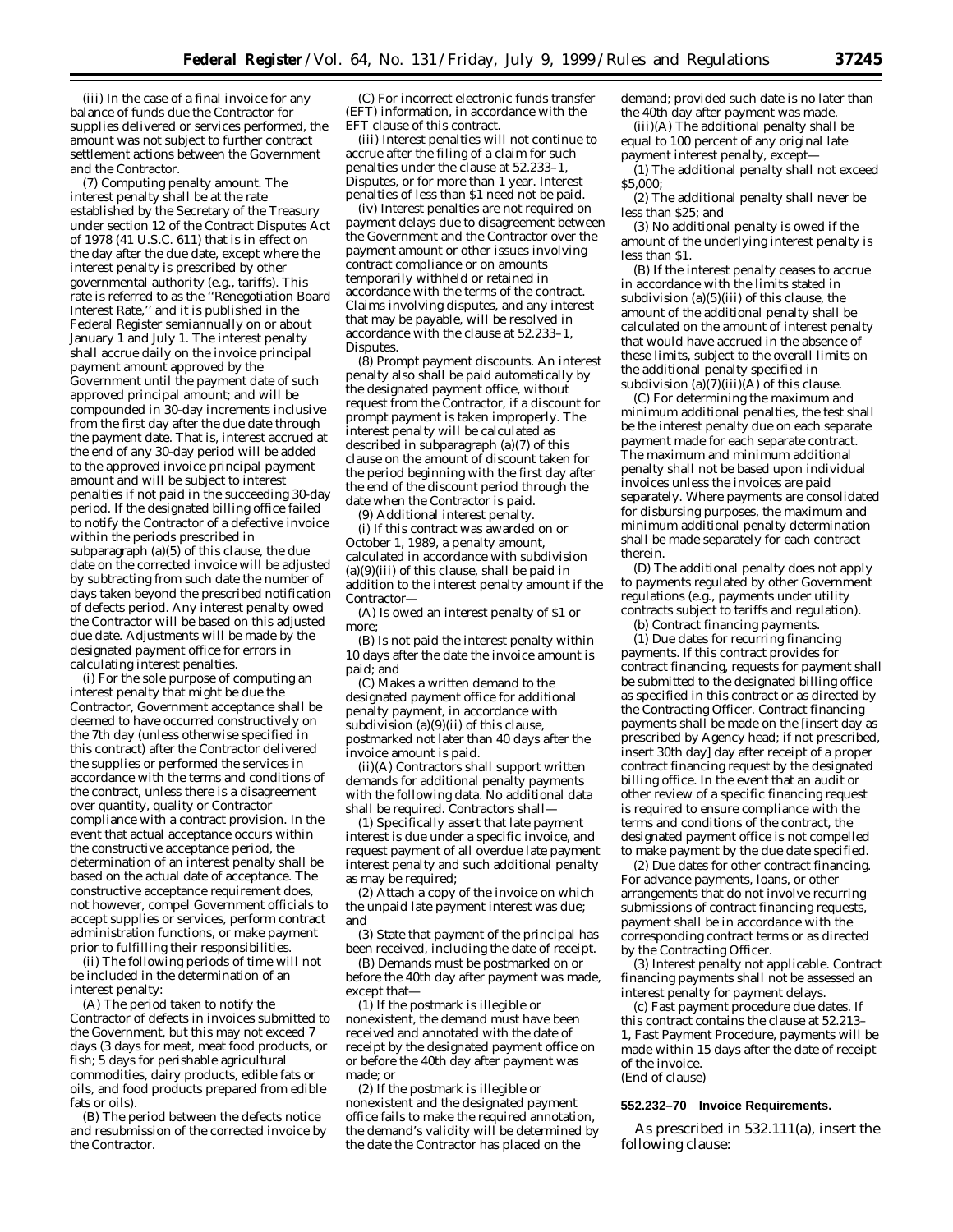### **Invoice Requirements (Sep 1999)**

(a) Invoices shall be submitted in an original only, unless otherwise specified, to the designated billing office specified in this contract or order.

(b) Invoices must include the Accounting Control Transaction (ACT) number provided below or on the order.

ACT Number (Contracting Officer insert number)

(c) In addition to the requirements for a proper invoice specified in the Prompt Payment clause on this contract or order, the following information or documentation must be submitted with each invoice:

(Contracting Officer list additional

requirements.)

(End of clause)

#### **552.232–71 Adjusting Payments.**

As prescribed in 532.111(b), insert the following clause:

### **Adjusting Payments (Sep 1999)**

(a) Under the Inspection of Services clause of this contract, payments may be adjusted if any services do not conform with contract requirements. The Contracting Office or a designated representative will inform the Contractor, in writing, of the type and dollar amount of proposed deductions by the 10th workday of the month following the performance period for which the deductions are to be made.

(b) The Contractor may, within 10 working days of receipt of the notification of the proposed deductions, present to the Contracting Officer specific reasons why any or all of the proposed deductions are not justified. Reasons must be solidly based and must provide specific facts that justify reconsideration and/or adjustment of the amount to be deducted. Failure to respond within the 10-day period will be interpreted to mean that the Contractor accepts the deductions proposed.

(c) All or a portion of the final payment may be delayed or withheld until the Contracting Officer makes a final decision on the proposed deduction. If the Contracting Officer determines that any or all of the proposed deductions are warranted, the Contracting Officer shall so notify the Contractor, and adjust payments under the contract accordingly. (End of clause)

### **552.232–72 Final Payment.**

As prescribed in 532.111(c), insert the following clause:

### **Final Payment (Sep 1999)**

Before final payment is made, the Contractor shall furnish the Contracting Officer with a release of all claims against the Government relating to this contract, other than claims in stated amounts that are specifically excepted by the Contractor from the release. If the Contractor's claim to amounts payable under the contract has been assigned under Assignment of Claims Act of 1940, as amended (31 U.S. 3727, 41 U.S.C. 15), a release may also be required of the assignee.

### (End of clause)

#### **552.232–73 Availability of Funds.**

As prescribed in 532.705–1, insert the following clause:

### **Availability of Funds (Sep 1999)**

The authorization of performance of work under this contract during the initial contract period and any option or extension period(s) is contingent upon the appropriation of funds to procure this service. If the contract is awarded, extended, or option(s) exercised, the Government's obligation beyond the end of the fiscal year (September 30), in which the award or extension is made or option(s) exercised, is contingent upon the availability of funds from which payment for the contract services can be made. No legal liability on the part of the Government for payment of any money beyond the end of the each fiscal year (September 30) shall arise unless or until funds are made available to the Contracting Officer for this procurement and written notice of such availability is given to the Contractor.

#### (End of clause)

#### **552.232–74 Invoice Payments.**

As prescribed in 532.908 (a)(1), insert the following clause:

### **Invoice Payments (Sep 1999)**

(a) The due date for making invoice payments by the designated payment office is:

(1) For orders placed electronically by the General Services Administration (GSA) Federal Supply Service (FSS), and to be paid by GSA through electronic funds transfer (EFT), the later of the following two events:

(i) The 10th day after the designated billing office receives a proper invoice from the Contractor. If the designated billing office fails to annotate the invoice with the date of receipt at the time of receipt, the invoice payment due date shall be the 10th day after the date of the Contractor's invoice; provided the Contractor submitted a proper invoice and no disagreement exists over quantity, quality, or Contractor compliance with contract requirements.

(ii) The 10th day after Government acceptance of supplies delivered or services performed by the Contractor.

(2) For all other orders, the later of the following two events:

(i) The 30th day after the designated billing office receives a proper invoice from the Contractor. If the designated billing office fails to annotate the invoice with the date of receipt at the time of receipt, the invoice payment due date shall be the 30th day after the date of the Contractor's invoice; provided the Contractor submitted a proper invoice and on disagreement exists over quantity, quality, or Contractor compliance with contract requirements.

(ii) The 30th day after Government acceptance of supplies delivered or services performed by the Contractor.

(3) On a final invoice, if the payment amount is subject to contract settlement actions, acceptance occurs on the effective date of the contract settlement.

(b) The General Services Administration will issue payment on the due date in (a)(1)

above if the Contractor complies with full cycle electronic commerce. Full cycle electronic commerce includes all the following elements:

(1) The Contractor must receive and fulfill electronic data interchange (EDI) purchase orders (transaction set 850).

(2) The Contractor must generate and submit to the Government valid EDI invoices (transaction set 810) of submit invoices through the GSA Finance Center Internetbased invoice process. Internet-based invoices must be submitted using procedures provided by GSA.

(3) The Contractor's financial institution must receive and process, on behalf of the Contractor, EFT payments through the Automated Clearing House (ACH) system.

(4) The EDI transaction sets in  $(b)(1)$ through (b)(3) above must adhere to implementation conventions provided by GSA.

(c) If any of the conditions in (b) above do not occur, the 10-day payment due dates in (a)(1) become 30-day payment due dates.

(d) Notwithstanding paragraph (g) of the clause at FAR 52.212–4, Contract Terms and Conditions—Commercial Items, if the Contractor submits hard-copy invoices, submit only an original invoice. No copies of the invoice are required.

(e) All other provisions of the Prompt Payment Act (31 U.S.C. 3901 et seq.) and Office of Management and Budget (OMB) Circular A–125, Prompt Payment, apply. (End of clause)

#### **552.232–75**

As prescribed in 532.908 (b)(1), insert the following clause:

#### **Prompt Payment (Sep 1999)**

The Government will make payments under the terms and conditions specified in this clause. Payment shall be considered as being made on the day a check is dated or an electronic funds transfer is made. All days referred to in this clause are calendar days, unless otherwise specified.

(a) *Payment due date.*

(1) *Rental Payments.* Rent shall be paid monthly in arrears and will be due on the first workday of each month, and only as provided for by the lease.

(i) When the date for commencement of rent falls on the 15th day of the month or earlier, the initial monthly rental payment under this contract shall become due on the first workday of the month following the month in which the commencement of the rent is effective.

(ii) When the date for commencement of rent falls after the 15th day of the month, the initial monthly rental payment under this contract shall become due on the first workday of the second month following the month in which the commencement of the rent is effective.

(2) *Other payments.* The due date for making payments other than rent shall be the later of the following two events:

(i) The 30th day after the designated billing office has received a proper invoice from the Contractor.

(ii) The 30th day after Government acceptance of the work or service. However,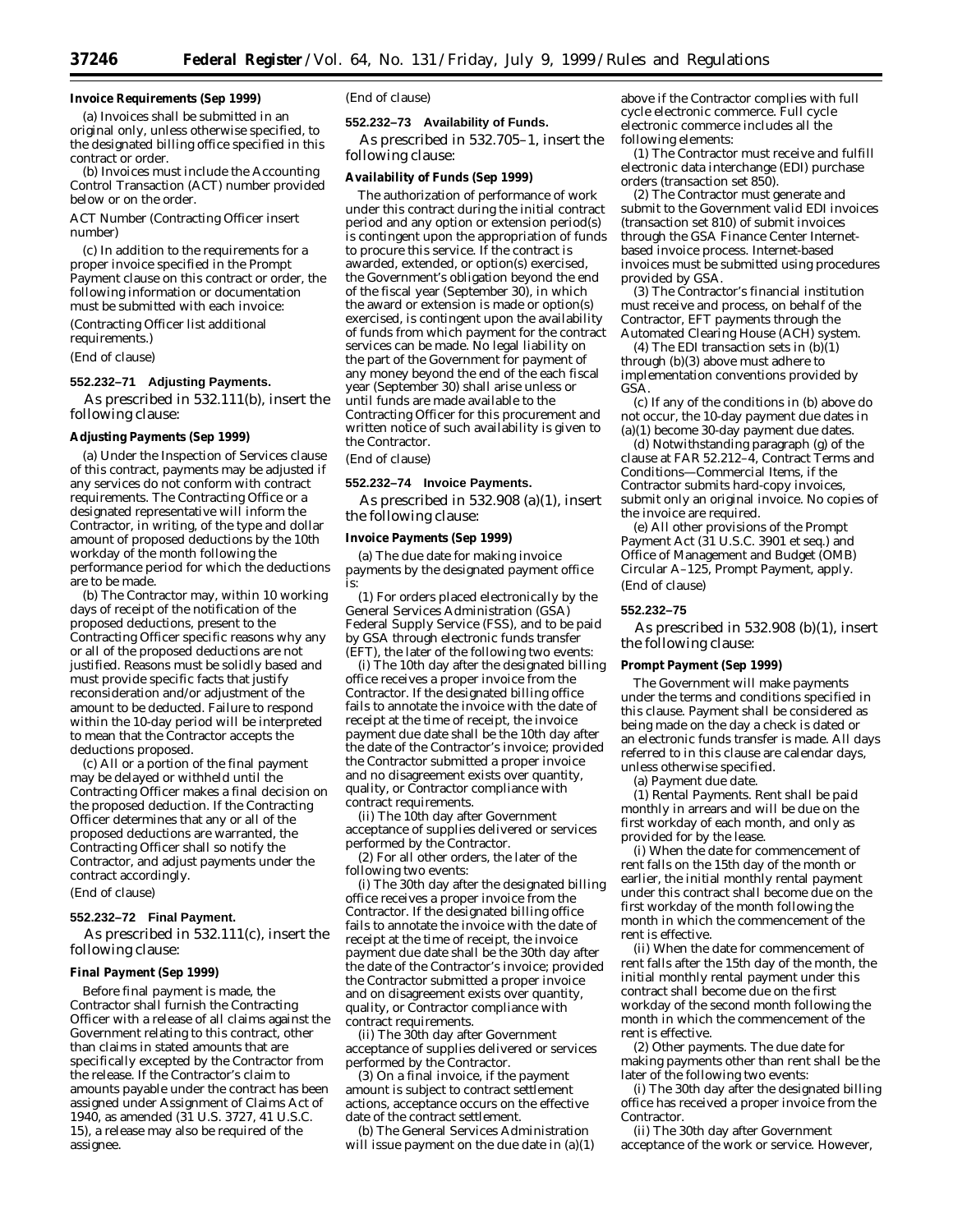if the designated billing office fails to annotate the invoice with the actual date of receipt, the invoice payment due date shall be deemed to be the 30th day after the Contractor's invoice is dated, provided a proper invoice is received and there is no disagreement over quantity, quality, or Contractor compliance with contract requirements.

(b) *Invoice and inspection requirements for payments other than rent.*

(1) The Contractor shall prepare and submit an invoice to the designated billing office after completion of the work. A proper invoice shall include the following items:

(i) Names and address of the Contractor. (ii) Invoice date.

(iii) Lease number.

(iv) Government's order number or other authorization.

(v) Description, price, and quantity of work or services delivered.

(vi) Name and address of Contractor official to whom payment is to be sent (must be the same as that in the remittance address in the lease or the order).

(vii) Name (where practicable), title, phone number, and mailing address of person to be notified in the event of a defective invoice.

(2) The Government will inspect and determine the acceptability of the work performed or services delivered within 7 days after the receipt of a proper invoice or notification of completion of the work or services unless a different period is specified at the time the order is placed. If actual acceptance occurs later, for the purpose of determining the payment due date and calculation of interest, acceptance will be deemed to occur on the last day of the 7 day inspection period. If the work or service is rejected for failure to conform to the technical requirements of the contract, the 7 days will be counted beginning with receipt of a new invoice or notification. In either case, the Contractor is not entitled to any payment or interest unless actual acceptance by the Government occurs.

(c) *Interest Penalty.*

(1) An interest penalty shall be paid automatically by the Government, without request from the Contractor, if payment is not made by the due date.

(2) The interest penalty shall be at the rate established by the Secretary of the Treasury under Section 12 of the Contract Disputes Act of 1978 (41 U.S.C. 611) that is in effect on the day after the due date. This rate is referred to as the ''Renegotiation Board Interest Rate,'' and it is published in the **Federal Register** semiannually on or about January 1 and July 1. The interest penalty shall accrue daily on the payment amount approved by the Government and be compounded in 30-day increments inclusive from the first day after the due date through the payment date.

(3) Interest penalties will not continue to accrue after the filing of a claim for such penalties under the clause at 52.233–1, Disputes, or for more than 1 year. Interest rates penalties of less than \$1.00 need not be paid.

(4) Interest penalties are not required on payment delays due to disagreement between the Government and Contractor over the

payment amount or other issues involving contract compliance or on amounts temporarily withheld or retained in accordance with the terms of the contract. Claims involving disputes, and any interest that may be payable, will be resolved in accordance with the clause at 52.233–1, Disputes.

(End of clause)

*Alternate I (SEP 1999).* If Alternate I is used, subparagraph (a)(1) of the basic clause should be designated as paragraph (a) and subparagraph (a)(2) and paragraph (b) should be deleted. Paragraph (c) of the basic clause should be redesignated (b).

### **552.232–76 Electronic Funds Transfer Payment.**

As prescribed in 532.908(b)(2), insert the following clause:

#### **Electronic Funds Transfer Payment (Sep 1999)**

(a) The Government will make payments under this lease by electronic funds transfer (EFT). The Lessor must, no later than 30 days before the first payment:

(1) Designate a financial institution for receipt of EFT payments.

(2) Submit this designation to the Contracting Officer or other Government official, as directed.

(b) The Lessor must provide the following information:

(1) The American Bankers Association 9 digit identifying number for wire transfers of the financing institution receiving payment if the institution has access to the Federal Reserve Communications System.

(2) Number of account to which funds are to be deposited.

(3) Type of depositor account (''C'' for checking, ''S'' for savings).

(4) If the Lessor is a new enrollee to the EFT system, the Lessor must complete and submit a "Payment Information Form," SF 3881, before payment can be processed.

(c) If the Lessor, during the performance of this contract, elects to designate a different financial institution for the receipt of any payment, the appropriate Government official must receive notice of such change and the required information specified above no later than 30 days before the date such change is to become effective.

(d) The documents furnishing the information required in this clause must be dated and contain the:

(1) Signature, title, and telephone number of the Lessor or the Lessor's authorized representative.

(2) Lessor's name.

(3) Lease number.

(e) Lessor's failure to properly designate a financial institution or to provide appropriate payee bank account information may delay payments of amounts otherwise properly due.

(End of clause)

### **552.232–77 Payment By Credit Card.**

As prescribed in 532.7003, insert the following clause:

### **Payment By Credit Card (Sep. 1999)**

(a) Definitions. ''Government commercial credit card'' means the uniquely numbered credit card issued by a contractor under GSA's Governmentwide Contract for Fleet, Travel, and Purchase Card Services to named individual Government employees to pay for official Government purchases.

''Oral order'' means an order placed orally either in person or by telephone.

(b) At the option of the Government and if agreeable to the Contractor, payments of  $\lambda^*$  or less for oral or written orders may be made using the Government commercial credit card.

(c) The Contractor shall not process a transaction for payment through the credit card clearinghouse until the purchased supplies have been shipped or services performed. Unless the cardholder requests correction or replacement of a defective or faulty item in accordance with other contract requirements, the Contractor shall immediately credit a cardholder's account for items returned as defective or faulty.

(d) Payments made using the Government Commercial Credit Card are not eligible for any negotiated prompt payment discount. Payment made using a Government debit card will receive the applicable prompt payment discount.

(End of clause)

\* *Enter amount not to exceed \$100,000. Alternate I (SEP 1999).* For solicitations and contracts under which other agencies may place orders directly, replace paragraph (b) of the basic clause with the following:

(b) At the option of the Government and if agreeable to the Contractor, payments for oral or written orders may be made using the Government commercial purchase card. The dollar value of a purchase card action must not exceed the ordering agency's established limit.

### **552.233–70 Protests Filed Directly with the General Services Administration.**

As prescribed in 533.103–72, insert the following provisions:

### **Protests Filed Directly With the General Services Administration (Sep. 1999)**

(a) The following definitions apply in this provision:

''Agency Protest Official for GSA'' means the official in the Office of Acquisition Policy designated to review ad decide procurement protests filed with GSA.

'Deciding official'' means the person chosen by the protester to decide the agency protest. The deciding official may be either the Contracting Officer or the Agency Protest Official.

(b) The filing time frames in FAR 33.103(e) apply. An agency protest is filed when the protest complaint is received at the location the solicitation designates for serving protests. GSA's hours of operation are 8:00 a.m. to 4:30 p.m. Protests delivered after 4:30 p.m. will be considered received and filed the following business day.

(c) A protest filed directly with the General Services Administration (GSA) must:

(1) Indicate that it is a protest to the agency.

 $(2)$  Be filed with the Contracting Officer.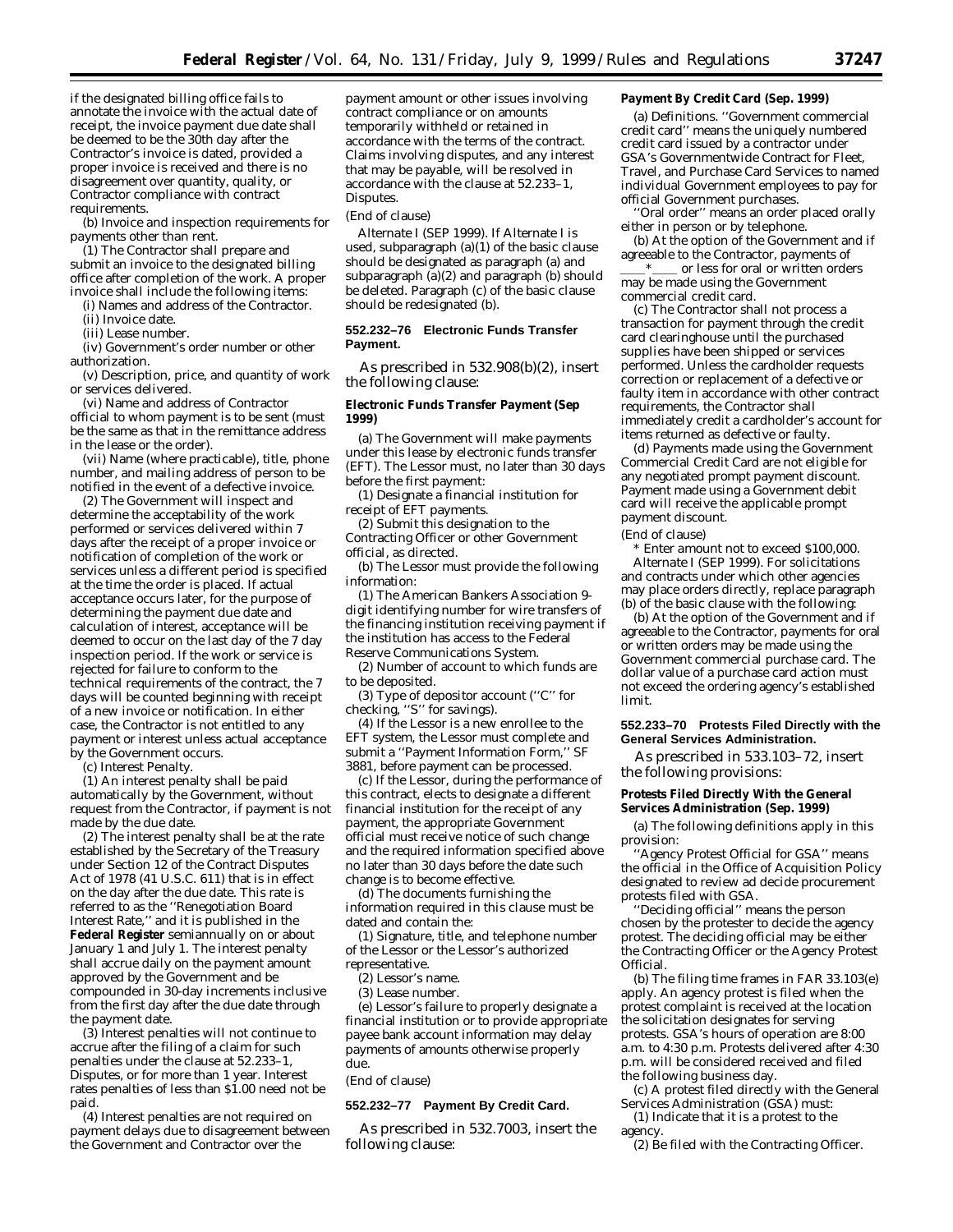(3) State whether the protester chooses to have the Contracting Officer or the Agency Protest Official for GSA decide the protest. If the protest is silent on this matter, the Contracting Officer will decide the protest.

(4) Indicate whether the protester prefers to make an oral presentation, a written presentation, or an oral presentation confirmed in writing, of arguments in support of the protest to the deciding official. (5) Include the information required by

FAR 33.103(d)(2):

(i) Name, address, fax number, and telephone number of the protester.

(ii) Solicitation or contract number.

(iii) Detailed statement of the legal and factual grounds for the protest, to include a description of resulting prejudice to the protester.

(iv) Copies of relevant documents.

(v) Request for a ruling by the agency. (vi) Statement as to the form of relief requested.

(vii) All information establishing that the protester is an interested party for the purpose of filing a protest.

(viii) All information establishing the timeliness of the protest (see paragraph (b) of this provision).

(d) An interested party filing a protest with GSA has the choice of requesting either that the Contracting Officer or the Agency Protest Official for GSA decide the protest.

(e) The decision by the Agency Protest Official for GSA is an alternative to a decision by the Contracting Officer. The Agency Protest Official for GSA will not consider appeals from the Contracting Officer's decision on an agency protest.

(f) The deciding Official must conduct a scheduling conference with the protester within three (3) days after the protest is filed. The scheduling conference will establish deadlines for oral or written arguments in support of the agency protest and for agency officials to present information in response to the protest issues. The deciding official may hear oral arguments in support of the agency protest at the same time as the scheduling conference, depending on availability of the necessary parties.

(g) Oral conferences may take place either by telephone or in person. Other parties (e.g., representatives of the program office) may attend at the discretion of the deciding official.

(h) The following procedures apply to information submitted in support of or in response to an agency protest:

(1) The protester and the agency have only one opportunity to support or explain the substance of the protest (either orally, in writing, or orally confirmed in writing).

(2) GSA procedures do not provide for any discovery.

(3) The deciding official has discretion to request additional information from either the agency or the protester. However, the deciding official will normally decide protests on the basis of information provided by the protester and the agency.

(4) The parties are encouraged, but not required, to exchange information submitted to the Agency Protest Official for GSA.

(5) Any written response by the agency to the protest must be filed with the deciding

official within five (5) days after the filing of the protest.

(6) Any additional information that either party wants to submit in writing after onetime oral arguments in support of the agency protest, must be received by the deciding official within two (2) days after the date of the oral arguments.

(i) The deciding official will resolve the protest through informal presentations or meetings to the maximum extent practicable.

(j) An interested party may represent itself or be represented by legal counsel. GSA will not reimburse the party for any legal fees related to the agency protest.

(k) GSA will stay award or suspend contract performance in accordance with FAR 33.103(f). The stay or suspension, unless over-ridden, remains in effect until the protest is decided, dismissed, or withdrawn.

(l) The deciding official will make a best effort to issue a decision on the protest within twenty-eight (28) days after the filing date. The decision may be oral or written. If the decision is communicated orally to the protester, the deciding official will confirm in writing within three (3) days after the decision.

(m) GSA may dismiss or stay proceedings on an agency protest if a protest on the same or similar basis is filed with a protest forum outside of GSA.

(End of provision)

### **552.236–70 Definitions.**

As prescribed in 536.570–1, insert the following clause:

### **Definitions (Apr 1984)**

The terms ''Administration'' and ''Service'' as used in this contract shall mean the General Services Administration (GSA) and the Public Buildings Service (PBS), respectively.

### (End of clause)

#### **552.236–71 Authorities and Limitations.**

As prescribed in 536.570–2, insert the following clause:

# **Authorities and Limitations (Apr 1984)**

(a) All work shall be performed under the general direction of the Contracting Officer, who alone shall have the power to bind the Government and to exercise the rights, responsibilities, authorities and functions vested in him by the contract documents, except that he shall have the right to designate authorized representatives to act for him. Wherever any provision in this contract specifies an individual (such as, but not limited to, Construction Engineer, Resident Engineer, Inspector or Custodian) or organization, whether governmental or private, to perform any act on behalf of or in the interests of the Government, that individual or organization shall be deemed to be the Contracting Officer's authorized representative under this contract but only to the extent so specified. The Contracting Officer may, at any time during the performance of this contract, vest in any such authorized representatives additional power and authority to act for him or designate additional representatives, specifying the extent of their authority to act for him; a copy

of each document vesting additional authority in an authorized representative or designating an additional authorized representative shall be furnished to the Contractor.

(b) The Contractor shall perform the contract in accordance with any order (including but not limited to instruction, direction, interpretation, or determination) issued by an authorized representative in accordance with his authority to act for the Contracting Officer; but the Contractor assumes all the risk and consequences of performing the contract in accordance with any order (including but not limited to instruction, direction, interpretation, or determination) of anyone not authorized to issue such order. (End of clause)

#### **552.236–72 Specialist.**

As prescribed in 536.570–3, insert the following clause:

#### **Specialist (Apr 1984)**

The term ''Specialist,'' as used in the contract specification, shall mean an individual or firm of established reputation (or, if newly organized, whose personnel have previously established a reputation in the same field), which is regularly engaged in, and which maintains a regular force of workmen skilled in either (as applicable) manufacturing or fabricating items required by the contract, installing items required by the contract, or otherwise performing work required by the contract. Where the contract specification requires installation by a specialist, that term shall also be deemed to mean either the manufacturer of the item, an individual or firm licensed by the manufacturer, or an individual or firm who will perform the work under the manufacturer's direct supervision. (End of clause)

### **552.236–73 Basis of Award—Construction Contract.**

As prescribed in 536.570–4, insert the following provision or the appropriate Alternate:

#### **Basis of Award—Construction Contract (Apr 1985)**

(a) The low bidder for purposes of award is the responsible bidder offering the lowest price for the base bid (consisting of the lump sum bid and any associated unit price bids extended by the applicable number of units shown on the bid form). See Standard Form 1442, Solicitation, Offer, and Award and the provision entitled ''Contract Award—Sealed Bidding.

(b) A bid may be rejected as nonresponsive if the bid is materially unbalanced as to bid prices. A bid is unbalanced when the bid is based on prices significantly less than cost for some work and significantly overstated for other work.

#### (End of provision)

*Alternate I (APR 1985).* if the solicitation includes a base bid and options, the Contracting Officer shall delete paragraph (a) of the basic provision and insert paragraph (a) substantially as follows: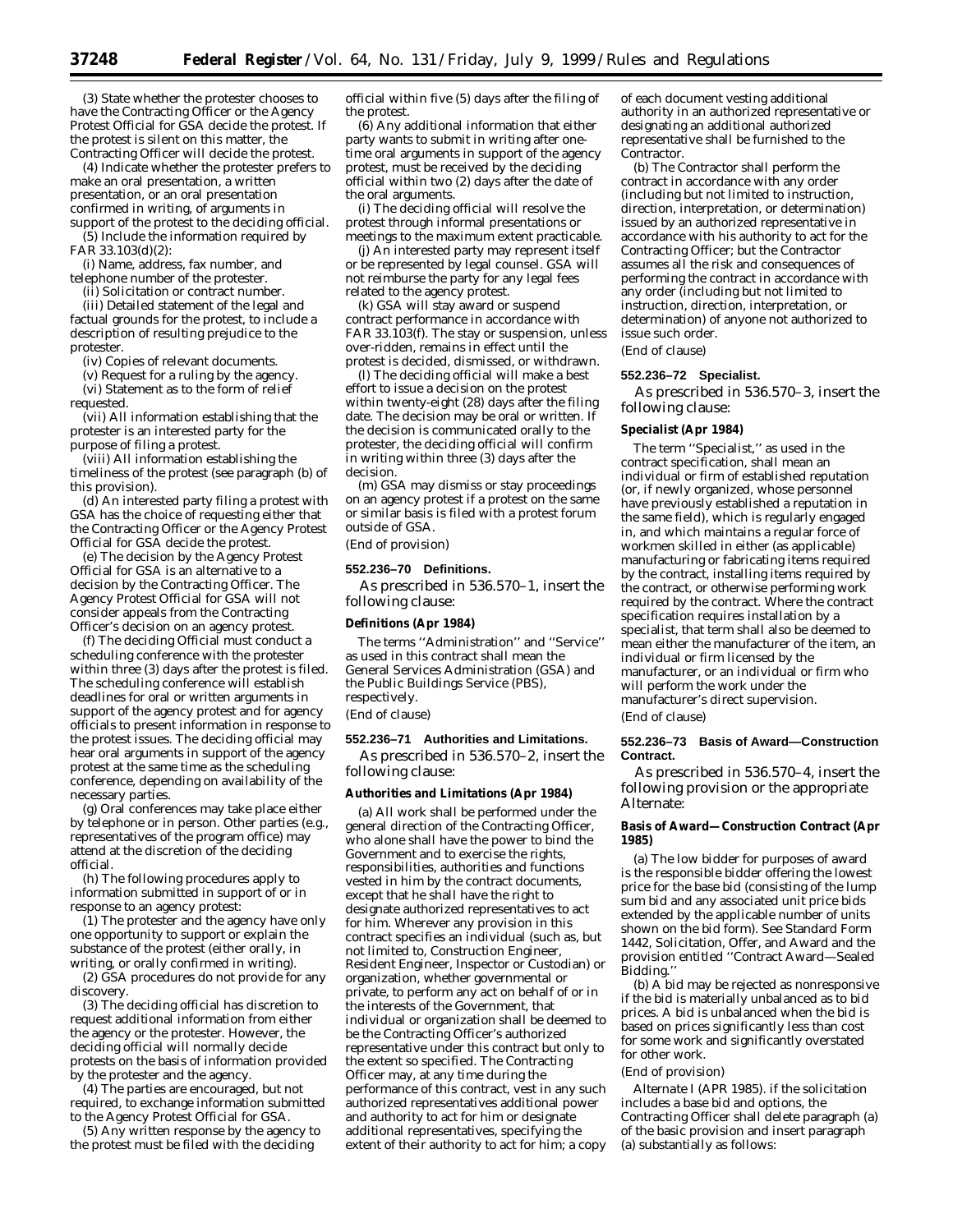(a) The low bidder for purposes of award is the responsible bidder offering the lowest aggregate price for (1) the base bid (consisting of the lump sum bid and any associated unit price bids extended by the applicable number of units shown on the bid form) plus (2) all options designated to be evaluated. The evaluation of options will not obligate the Government to exercise the options. See Standard Form 1442, Solicitation, Offer, and Award and the provision entitled ''Contract Award-Sealed Bidding.

*Alternate II (APR 1985).* If the solicitation includes a base bid and alternates, the Contracting Officer shall delete paragraph (a) of the basic provision and insert paragraphs (a), (c), and  $\overline{d}$  substantially as follows:

(a) The low bidder for purposes of award is the responsible bidder offering the lowest aggregate price for (1) the base bid (consisting of the lump sum bid and any associated unit price bids extended by the applicable number of units shown on the bid form) plus (2) those alternates in the order of priority listed in the solicitation that provide the most features of work within the funds available at bid opening. See the provision entitled ''Contract Award—Sealed Bidding.''

(c) Alternates will be added to the base bid in the order listed in the solicitation (see Standard Form 1442, Solicitation, Offer, and Award). If the addition of an alternate would make all bids exceed the funds available at bid opening, that alternate shall be skipped and the next subsequent alternate in a lower amount shall be added, provided that the aggregate of base bid and the selected alternates do not exceed the funds available at bid opening. For example, when the amount available is \$100,000 and a bidder's base bid is \$85,000, with its separate bids on four successive alternatives being \$10,000, \$8,000, \$6,000, and \$4,000, the aggregate amount of the bid for purposes of selecting the alternates would be \$99,000 (base bid plus the first and four alternates). The second and third alternates are skipped because each of them would cause the aggregate of the base bid and alternates to exceed the \$100,000 amount available when considered with the first alternate. All bids shall be evaluated on the basis of the same alternates.

(d) After the low bidder has been determined in accordance with paragraph (a), an award may be made to that low bidder on the base bid, plus any combination of alternates for which funds are available at the time of award, but only if the award amount does not exceed the amount offered by any other responsible bidder. If the base bid plus the proposed combination of alternates exceed the amount offered by any other responsible bidder for the same combination of alternates, the award cannot be made on that combination of alternates.

*Alternate III (APR 1985).* If the solicitation includes a base bid, alternates, and options, the Contracting Officer shall delete paragraph (a) of the basic provision and insert paragraphs (a), (c), and (d) substantially as follows:

(a) The low bidder for purposes of award is the responsible bidder offering the lowest aggregate price for (1) the base bid (consisting of the lump sum bid and any associated unit price bids extended by the applicable

number of units shown on the bid form) plus (2) those alternates in the order of priority listed in the solicitation that provide the most features of work within the funds available at bid opening plus (3) all options designated to be evaluated except those options associated with alternates which are skipped during the selection process outlined in paragraph (c) below. The evaluation of options will not obligate the Government to exercise the options. See the provision entitled ''Contract Award—Sealed Bidding.''

(c) Alternates will be added to the base bid in the order listed in the solicitation (see Standard Form 1442, Solicitation, Offer, or Award). If the addition of an alternate would make all bids exceed the funds available at bid opening, that alternate shall be skipped and the next subsequent alternate in a lower amount shall be added, provided that the aggregate of base bid and the selected alternates do not exceed the funds available at bid opening. For example, when the amount available is \$100,000 and a bidder's base bid is \$85,000, with its separate bids on four successive alternates being \$10,000, \$8,000, \$6,000, and \$4,000, the aggregate amount of the bid for purposes of selecting the alternates would be \$99,000 (base bid plus the first and fourth alternates). The second and third alternates are skipped because each of them would cause the aggregate of the base bid and alternates to exceed the \$100,000 amount available when considered with the first alternate. All bids shall be evaluated on the basis of the same alternates.

(d) After the low bidder has been determined in accordance with paragraph (a), award may be made to that low bidder on the base bid and evaluated options plus any combination of alternates for which funds are available at the time of award, but only if that low bidder is still low on the sum thereof plus any previously unevaluated options designated to be evaluated which are associated with proposed alternates that were skipped during the selection under paragraph (c). If that low bidder is not still low, award cannot be made on the proposed combination of alternates.

#### **552.236–74 Working Hours.**

As prescribed in 536.570–5, insert the following clause:

### **Working Hours (Apr 1984)**

(a) It is contemplated that all work will be performed during the customary working hours of the trades involved unless otherwise specified in this contract. Work performed by the Contractor at his own volition outside such customary working hours shall be at no additional expense to the Government.

(b) Any requests received by the Contractor from occupants of existing buildings to change the hours of work shall be referred to the Contracting Officer for determination. (End of clause)

### **552.236–75 Use of Premises.**

As prescribed in 536.570–6, insert the following clause:

#### **Use of Premises (Apr 1984)**

(a) If the premises are occupied, the Contractor, his subcontractors, and their employees shall comply with the regulations governing access to, operation of, and conduct while in or on the premises and shall perform the work required under this contract in such a manner as not to unreasonably interrupt or interfere with the conduct of Government business.

(b) Any request received by the Contractor from occupants of existing buildings to change the sequence of work shall be referred to the Contracting Officer for determination.

(c) If the premises are occupied, the Contractor, his subcontractors and their employees shall not have access to or be admitted into any building outside the scope of this contract except with official permission.

(End of clause)

### **552.236–76 Measurements.**

As prescribed in 536.570–7, insert the following clause:

#### **Measurements (Apr 1984)**

All dimensions shown of existing work and all dimensions required for work that is to connect with work now in place, shall be verified by the Contractor by actual measurement of the existing work. Any discrepancies between the contract requirements and the existing conditions shall be referred to the Contracting Officer before any work affected thereby has been performed.

### (End of clause)

#### **552.236–77 Specifications and Drawings**

As prescribed in 536.570–8, insert the following clause:

### **Specifications and Drawings (Sep 1999)**

The requirements of the clause entitled ''Specifications and Drawings for Construction'' at FAR 52.236–21, are supplemented as follows:

(a) In case of difference between small and large-scale drawings, the large-scale drawings shall govern. Schedules on any contract drawing shall take precedence over conflicting information on that or any other contract drawing. On any of the drawings where a portion of the work is detailed or drawn out and the remainder is shown in outline, the parts detailed or drawn out shall apply also to all other like portions of the work.

(b) Where the word ''similar'' occurs on the drawings, it shall have a general meaning and not be interpreted as being identical, and all details shall be worked out in relation to their location and their connection with other parts of the work.

(c) Standard Details or Specification Drawings are applicable when listed, bound with the specifications, noted on the drawings or referenced elsewhere in the specifications. Where the notes on the drawings indicate modifications, such modifications shall govern.

(d) In case of difference between Standard Details or Specification Drawings and the specifications, the specifications will govern. In case of difference between the Standard Details or Specification Drawings and their drawings prepared specifically for this contract, the later shall govern.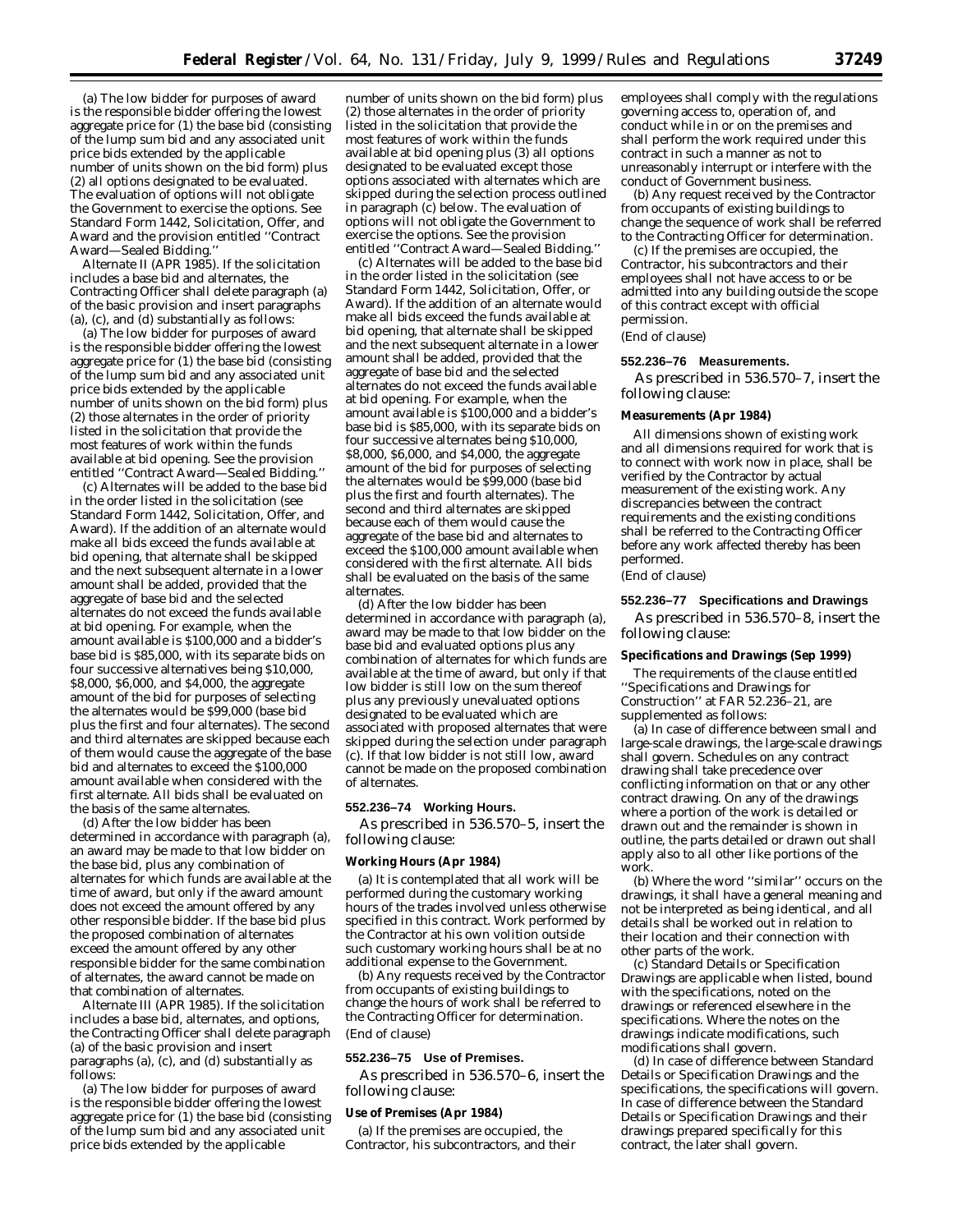(End of clause)

### **552.236–78 Shop Drawings, Coordination Drawings, and Schedules.**

As prescribed in 536.570–9, insert the following clause:

### **Shop Drawings, Coordination Drawings, and Schedules (Sep 1999)**

The requirements, of the clause entitled ''Specifications and Drawings for Construction'' at FAR 52.236–21, are supplemented as follows:

(a) The Contractor shall submit shop drawings, coordination drawings, and schedules for approval as required by the specifications or requested by the Contracting Officer as follows:

(b) Show drawings shall include fabrication, erection and setting drawings, schedule drawings, manufacturers' scale drawings, wriring and control diagrams, cuts or entire catalogs, pamphlets, descriptive literature, and performance and test data.

(c) Drawings and schedules, other than catalogs, pamphlets and similar printed material, shall be submitted in reproducible form with two prints made by a process approved by the Contracting Officer. Upon approval, the reproducible form will be returned to the Contractor who shall then furnish the number of additional prints, not to exceed 10, required by the specifications. The Contractor shall submit shop drawings in catalog, pamphlet and similar printed form in a minimum of four copies plus as many additional copies as the Contractor may desire or need for his use or use by subcontractors.

(d) Before submitting shop drawings on the mechanical and electrical work, the Contractor shall submit and obtain the Contracting Officer's approval of such lists of mechanical and electrical equipment and materials as may be required by the specifications.

(e) Each shop drawing or coordination drawing shall have a blank area 5 by 5 inches, located adjacent to the title block. The title block shall display the following: Number and title of drawing Date of drawing or revision Name of project building or facility Name of Contractor and (if appropriate) name

of subcontractor submitting drawing Clear identify of contents and location on the

work Project title and contract number

(f) Unless otherwise provided in this contract, or otherwise directed by the Contracting Officer, shop drawings, coordination drawings and schedules shall be submitted to the Contracting Officer, with a letter in triplicate, sufficiently in advance of construction requirements to permit no less than 10 working days for checking and appropriate action.

(g) Approval of drawings and schedules will be general and shall not be construed as permitting any departure from the contract requirements, or as approving departures from full-size details furnished by the Contracting Officer. (End of clause)

### **552.236–79 Samples.**

As prescribed in 536.570–10, insert the following clause:

## **Samples (Apr 1984)**

(a) After the award of the contract, the Contractor shall furnish for the approval of the Contracting Officer samples required by the specifications or by the Contracting Officer. Samples shall be delivered to the Contracting Officer or to the Architect as specified or as directed. The Contractor shall prepay all shipping charges on samples. Materials or equipment for which samples are required shall not be used in the work until approved in writing by the Contracting Officer.

(b) Each sample shall have a label indicating:

(1) Name of project building or facility, project title and contract number.

(2) Name of Contractor and, if appropriate, name of subcontractor.

(3) Identification of material or equipment with specification requirement.

(4) Place of origin.

(5) Name of producer and brand (if any). Samples of finished materials shall have additional markings that will identify them under the finish schedules.

(c) The Contractor shall mail under separate cover a letter in triplicate submitting each shipment of samples and containing the information required in paragraph (b) of this clause. He shall enclose a copy of this letter with the shipment and send a copy to the Government representative on the project. Approval of a sample shall be only for the characteristics or use named in such approval and shall not be construed to change or modify any contract requirement. Substitutions will not be permitted unless they are approved in writing by the Contracting Officer.

(d) Approved samples not destroyed in testing will be sent to the Government representative at the project. Approved samples of hardware in good condition will be marked for identification and may be used in the work. Materials and equipment, incorporated in the work shall match the approved samples. Other samples not destroyed in testing or not approved will be returned to the Contractor at his expense if so requested at time of submission.

(e) Failure of any material to pass the specified tests will be sufficient cause for refusal to consider, under this contract, any further samples of the same brand or make of that material or equipment which previously has proved unsatisfactory in service.

(f) Samples of various materials or equipment delivered on the site or in place may be taken by the Government representative for testing. Samples failing to meet contract requirements, or there shall be a proper adjustment of the contract price as determined by the Contracting Officer.

(g) Unless otherwise specified, when tests are required only one test of each sample proposed for use will be made at the expense of the Government. Samples which do not meet specification requirements will be rejected. Testing of additional samples will be made by the Government at the expense of the Contractor.

(End of clause)

**552.236–80 Heat.**

As prescribed in 536.570–11, insert the following clause:

#### **Heat (Apr 1984)**

Unless otherwise specified or unless already provided by the Government the Contractor shall;

(a) Provide heat, as necessary to protect all work, materials, and equipment against injury from dampness and cold;

(b) Protect, cover and/or heat as may be necessary, to provide and maintain a temperature of not less than 50 degrees Fahrenheit (1) in the concrete during the placing, setting and curing of concrete, and (2) in the plaster during the application, setting and curing of plaster; and

(c) Provide heat as necessary in the area where work is to be done to provide the minimum temperature recommended by the supplier or manufacturer of the material, but in no case less than 50 degrees Fahrenheit, for a period beginning 10 days before placing or interior finishes and finish materials and continuing until completion or beneficial occupancy of the area, whichever is earlier. (End of clause)

### **552.236–81 Use of Equipment by the Government.**

As prescribed in 536.570–12, insert the following clause:

### **Use of Equipment by the Government (Apr 1984)**

(a) The Government may take over and operate, with Government employees, such equipment as is necessary for heating or cooling such areas of the building as require the service, as soon as the installation is sufficiently complete.

(b) The Contracting Officer will advise the Contractor by letter, prior to the use of equipment, which items of equipment will be operated, and the date and time such operation will begin.

(c) Government operation of equipment will not relieve the Contractor of the one-year guarantee on materials and workmanship elsewhere provided for in this contract.

(d) The guarantee period, elsewhere provided for in this contact, for each piece of equipment shall be in accordance with the ''Guarantees'' clause of this contract. (End of clause)

#### **552.236–82 Subcontracts.**

As prescribed in 536.570–13, insert the following clause:

#### **Subcontracts (Apr 1984)**

(a) Nothing contained in the contract shall be construed as creating any contractual relationship between any subcontractor and the Government. The divisions or sections of the specifications are not intended to control the Contractor in dividing the work among subcontractors, or to limit the work performed by any trade.

(b) The Contractor shall be responsible to the Government for acts and omissions of his own employees and of subcontractors and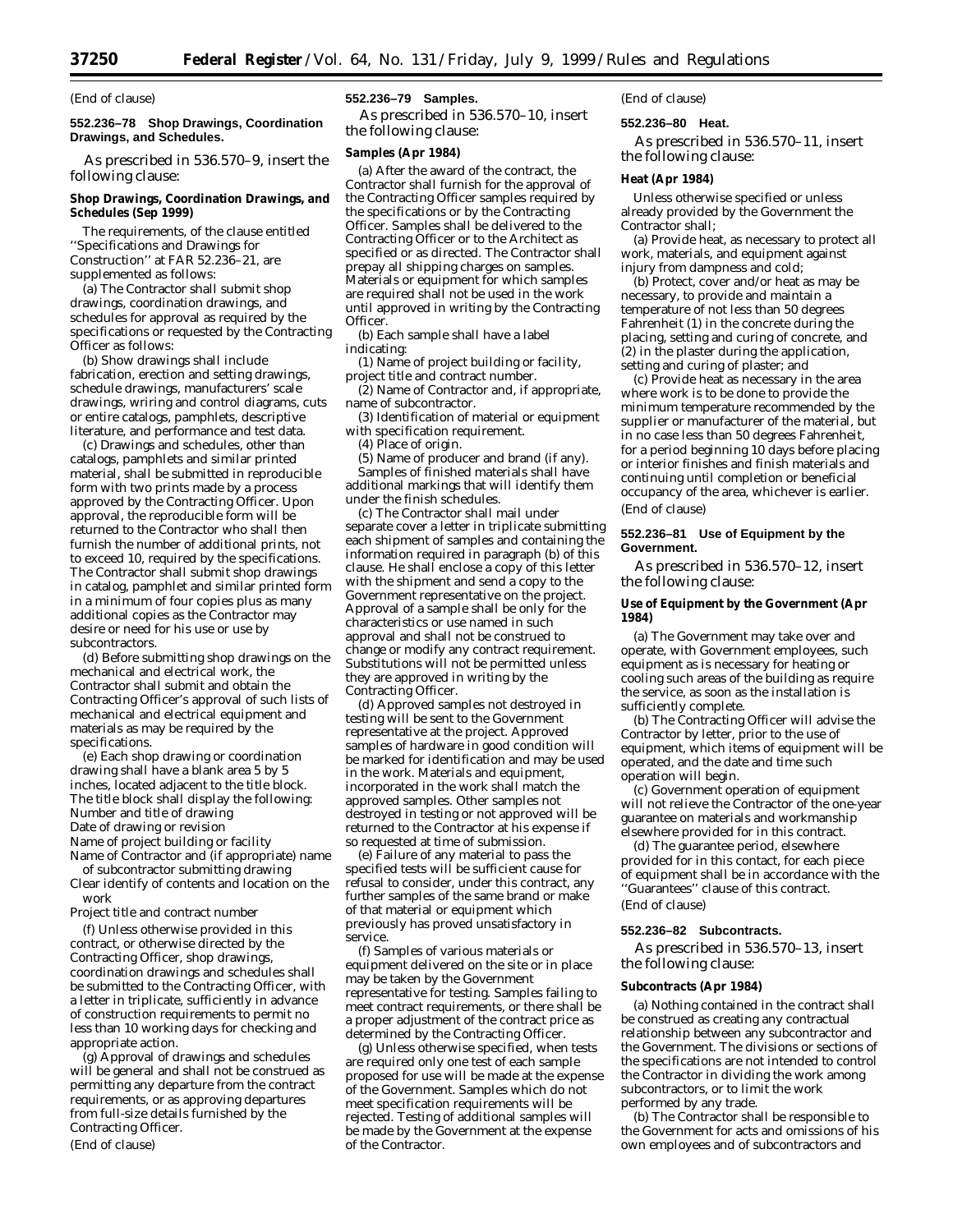their employees. He shall also be responsible for the coordination of the work of the trades, subcontractors and suppliers.

(c) The Government will not undertake to settle any differences between or among the Contractor, subcontractors, or suppliers. (End of clause)

### **552.236–83 Requirement for a Project Labor Agreement.**

As prescribed in 536.570–14, insert a clause substantially the same as the following:

### **Requirement for a Project Labor Agreement (Sep 1999)**

(a) Definition. ''Project Labor Agreement'' (PLA) means an agreement between the contractor, subcontractors, and the union(s) representing workers. Under a PLA, the contractor and subcontractors on a project and the union(s) agree on terms and conditions of employment for the project, establishing a framework for labormanagement cooperation to advance the Government's procurement interest in cost, efficiency, and quality.

(b) The Contractor shall, after contract award, enter into a PLA for performance of [*Insert project or contract name*]. The PLA binds the Contractor and subcontractors of whatever tier engaged in onsite construction work. The PLA shall include all the following terms:

(1) Guarantees against strikes, lockouts, and similar work disruptions.

(2) Effective, prompt and mutually binding procedures for resolving labor disputes arising during the project.

(3) Other mechanisms for labormanagement cooperation on matters of mutual interest and concern, including productivity, quality of work, safety, and health.

(4) The PLA shall fully conform to all applicable statutes, regulations, and Executive Orders.

(c) Any PLA reached under this clause shall not change the terms of this contract or provide for any pricing adjustment by the Government.

(d) The Government shall not participate in the negotiations of any PLA.

(e) Nothing in this clause precludes contractors or subcontractors from competing for contracts or subcontracts on this project without discrimination based on union or non-union status.

(End of clause)

#### **552.237–70 Qualifications of Offerors.**

As prescribed in 537.110(a), insert the following provision:

#### **Qualifications of Offerors (May 1989)**

(a) Offers will be considered only from responsible organizations or individuals now or recently engaged in the performance of building service contracts comparable to those described in this solicitation. In order to determine an Offeror's qualifications, the Offeror may be requested to furnish a narrative statement listing comparable contracts which it has performed; a general history of its operating organization; and its

complete experience. An Offeror may also be required to furnish a statement of its financial resources; show that it has the ability to maintain a staff of regular employees adequate to ensure continuous performance of the work; and, demonstrate that its equipment and/or plant capacity for the work contemplated is sufficient, adequate, and suitable.

(b) Competency in performing comparable building service contracts, demonstration of acceptable financial resources, personnel staffing, plant, equipment, and supply sources will be considered in determining whether an Offeror is responsible.

(c) Prospective Offerors are advised that in evaluating these areas involving any small business concern(s), any negative determinations are subject to the Certificate of Competency procedures set forth in the Federal Acquisition Regulation. (End of provision)

### **552.237–71 Qualifications of Employees.**

As prescribed in 537.110(b), insert the following clause:

### **Qualifications of Employees (May 1989)**

(a) The contracting officer or a designated representative may require the Contractor to remove any employee(s) from GSA controlled buildings or other real property should it be determined that the individual(s) is either unsuitable for security reasons or otherwise unfit to work on GSA controlled property.

(b) The Contractor shall fill out and cause all of its employees performing work on the contract work to fill out, for submission to the Government, such forms as may be necessary for security or other reasons. Upon request of the Contracting Officer, the Contractor and its employees shall be fingerprinted.

(c) Each employee of the Contractor shall be a citizen of the United States of America, or an alien who has been lawfully admitted for permanent residence as evidenced by Alien Registration Receipt Card Form I–151, or, who presents other evidence from the Immigration and Naturalization Service that employment will not affect his immigration status.

(End of clause)

# **552.237–72 Prohibition Regarding ''Quasi-Military Armed Forces.''**

As prescribed in 537.110(c), insert the following clause:

### **Prohibition Regarding ''Quasi-Military Armed Forces''** (**Sep 1999)**

The Contractor must not, during the term of this contract, offer for hire ''Quasi-Military Armed Forces'' within the meaning of the court decision in United States ex. rel. Weinberger v. Equifax, 557 F.2d 456 (5th Cir. 1977).

(End of clause)

### **552.237–73 Restriction on Disclosure of Information.**

As prescribed in 537.270, insert the following clause:

#### **Restriction on Disclosure of Information (Sep 1999)**

(a) The Contractor shall, in the performance of this contract, keep all information contained in source documents or other media furnished by the Government in the strictest confidence. The Contractor shall not publish or otherwise divulge such information in whole or in part, in any manner or form, nor authorize or permit others to do so. The Contractor shall take such reasonable measures as are necessary to restrict access to such information, while in the Contractor's possession, to those employees needing such information to perform the work provided herein, i.e., on a ''need to know'' basis. The Contractor shall immediately notify, in writing, the Contracting Officer in the event that the Contractor determines or has reason to suspect a breach of this requirement.

(b) The Contractor shall not disclose any information concerning the work under this contract to any person or individual unless the Contractor obtains prior written approval from the Contracting Officer.

(c) The Contractor shall insert the substance of this clause in any consultant agreement or subcontract under this contract.

(d) Any unauthorized disclosure of information may result in termination of this contract for cause.

(End of clause)

### **552.238–70 Identification of Electronic Office Equipment Providing Accessibility for the Handicapped.**

As prescribed in 538.273(a)(1), insert the following clause:

### **Identification of Electronic Office Equipment Providing Accessibility for the Handicapped (Sept 1991)**

(a) *Definitions.* ''Electronic office equipment accessiblity'' means the application/configuration of electronic office equipment (includes hardware, software and firmware) in a manner that accommodates the functional limitations of individuals with disabilities (i.e., handicapped individuals) so as to promote productivity and provide access to work related and/or public information resources.

''Handicapped individuals'' mean qualified individuals with impairments as cited in 29 CFR 1613.702(f) who can benefit from electronic office equipment accessibility.

''Special peripheral'' means a special needs aid that provides access to electronic equipment that is otherwise inaccessible to a handicapped individual.

(b) The offeror is encouraged to identify in its offer, and include in any commercial catalogs and pricelists accepted by the Contracting Officer, office equipment, including any special peripheral, that will facilitate electronic office equipment accessibility for handicapped individuals. Identification should include the type of disability accommodated and how the users with that disability would be helped. (End of clause)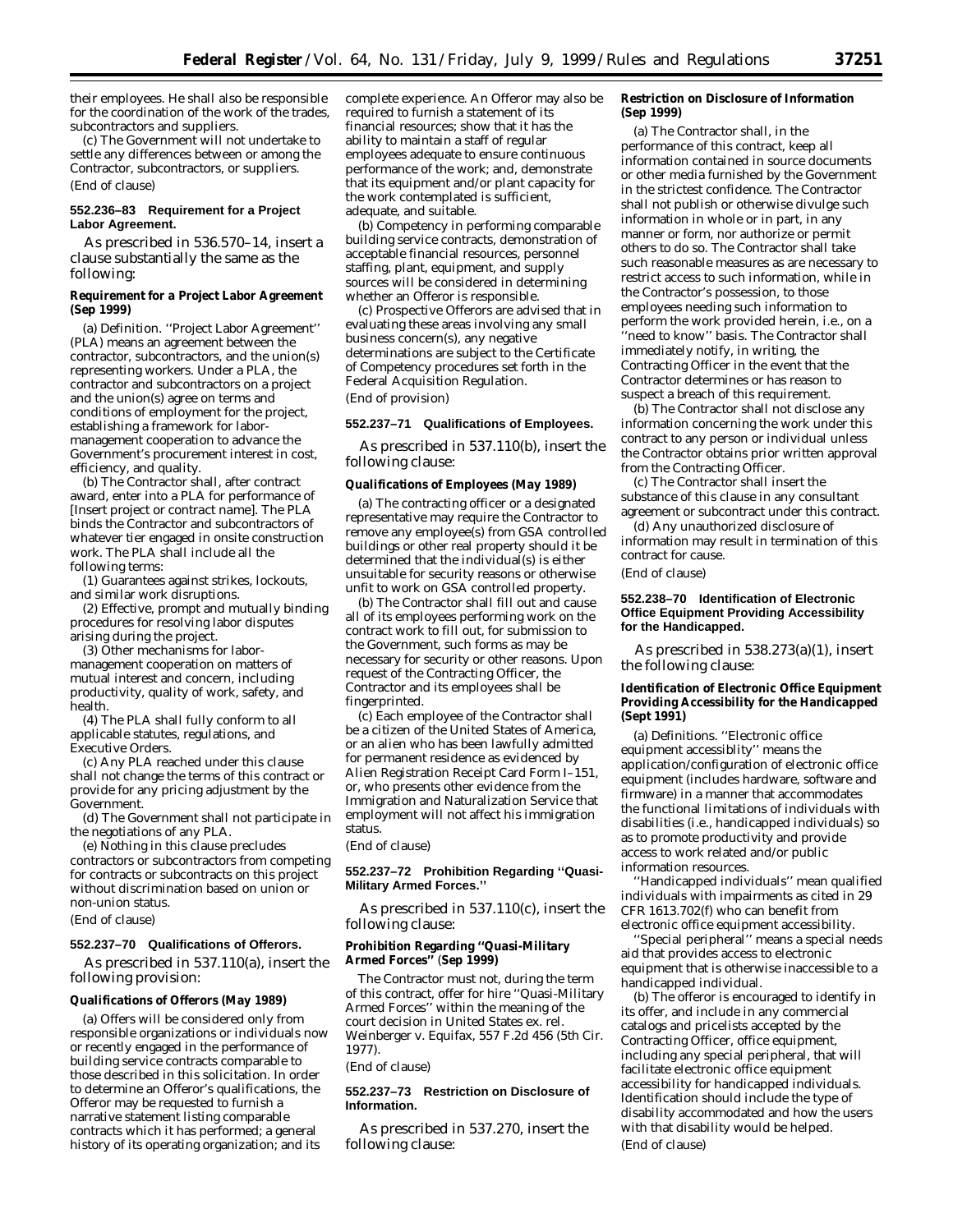## **552.238–71 Submission and Distribution of Authorized FSS Schedule Pricelists.**

As prescribed in 538.273(a)(2), insert the following clause:

### **Submission and Distribution of Authorized FSS Schedule Pricelists (Sep 1999)**

(a) Definition. For the purposes of this clause, the Mailing List is [Contracting officer shall insert either: ''the list of addressees provided to the Contractor by the Contracting Officer'' or ''the Contractor's listing of its Federal Government customers''].

(b) The Contracting Officer will return one copy of the Authorize FSS Schedule Pricelist to the Contractor with the notification of contract award.

(c)(1) The Contractor shall provide to the GSA Contracting Officer:

(i) Two paper copies of Authorized FSS Schedule Pricelist; and

(ii) The Authorized FSS Schedule Pricelist on a common-use electronic medium.

The Contracting Officer will provide detailed instructions for the electronic submission with the award notification. Some structured data entry in a prescribed format may be required.

(2) The Contractor shall provide to each addressee on the mailing list either:

(i) One paper copy of the Authorized FSS Schedule Price List; or

(ii) A self-addressed, postage-paid envelope or postcard to be returned by addressee that want to receive a paper copy of the pricelist. The Contractor shall distribute price lists within 20 calendar days after receipt of returned requests.

(3) The Contractor shall advise each addressee of the availability of pricelist information through the on-line Multiple Award Schedule electronic data base.

(d) The Contractor shall make all of the distributions required in paragraph (c) at least 15 calendar days before the beginning of the contract period, or within 30 calendar days after receipt of the Contracting Officer's approval for printing, whichever is later.

(e) During the period of the contract, the Contractor shall provide one copy of its Authorized FSS Schedule Pricelist to any authorized schedule user, upon request. Use of the mailing list for any other purpose is not authorized.

(End of clause)

### **552.238–72 Identification of Energy-Efficient Office Equipment and Supplies Containing Recovered Materials or Other Environmental Attributes.**

As prescribed in 538.273(a)(3), insert the following clause:

### **Identification of Energy-Efficient Office Equipment and Supplies Containing Recovered Materials or Other Environmental Attributes (Sep. 1999)**

(a) *Definitions.* ''Energy-efficient office equipment,'' as used in this clause, means office equipment that, in representative use, provides equivalent or better performance and value to users, but uses significantly less energy than most functionally equivalent models.

''Recovered materials,'' as used in this clause, means waste material and byproducts which have been recovered or diverted from solid waste, but such term does not include those materials and by-products generated from, and commonly reused, within an original manufacturing process (42 U.S.C. 6903(19)). For paper, it also includes postconsumer materials, and manufacturing and certain other wastes. (42 U.S.C. 6962(h)).

''Remanufactured products,'' as used in this clause, means equipment or parts that have been factory remanufactured or rebuilt to meet new equipment or part performance specifications and have had no use subsequent to their remanufacture.

(b) The offeror shall identify in its offer and include in any commercial catalogs and pricelists and any resultant Government catalogs or pricelists submitted to the Contracting Officer, energy-efficient office equipment and supplies that contain recovered material, remanufactured products, or other environmental attributes. Examples of energy-efficient office equipment are microcomputers and associated equipment that meet the requirements of the Environmental Protection Agency's (EPA's) Energy Star Computers Program. Supplies that contain recovered materials and other environmental attributes include, but are not limited to, products identified in EPA procurement guidelines (40 CFR Subchapter I) and products that are either degradable, ozone safe, recyclable, contain low volatile organic content compounds, contribute to source reduction, or otherwise are designed or manufactured to achieve environmental improvement. For example, an offeror can identify products that are safe or safer alternatives for more toxic or hazardous products and products that can be substituted for ones manufactured with toxic or hazardous materials. Such supplies shall satisfy the guidance contained in 16 CFR Part 260, Guides for the Use of Environmental Marketing Claims.

(c) An offeror, in identifying an item with an environmental attribute, shall possess evidence or rely upon a reasonable basis to substantiate the claim (see 16 CFR 260.5). The Government will accept an offeror's claim of an item's environmental attribute on the basis of—

(1) Participation in a Federal agency sponsored program, e.g., EPA's Energy Star Computer program;

(2) Verification by an independent organization that specializes in certifying such claims; or

(3) Possession of competent and reliable evidence. For any test, analysis, research, study or other evidence to be ''competent and reliable,'' it must have been conducted and evaluated in an objective manner by persons qualified to do so, using procedures generally accepted in the profession to yield accurate and reliable results.

# (End of clause)

### **552.238–73 Cancellation.**

As prescribed in 538.273(a)(4), insert the following clause:

#### **Cancellation (Sep 1999)**

Either party may cancel this contract in whole or in part by providing written notice. The cancellation will take effect 30 calendar

days after the other party receives the notice of cancellation. If the Contractor elects to cancel this contract, the Government will not reimburse the minimum guarantee. (End of clause)

### **552.238–74 Contractor's Report of Sales.**

As prescribed in 538.273(b)(1), insert the following clause:

#### **Contractor's Report of Sales (Sep 1999)**

(a) The Contractor must report the quarterly dollar value (in U.S. dollars and rounded to the nearest whole dollar) of all sales under this contract by calendar quarter (i.e., January–March, April–June, July– September, and October–December). The dollar value of a sale is the price paid by the schedule user for products and services on a schedule contract task or delivery order, as recorded by the Contractor. The reported contract sales value must include the industrial funding fee (see Clause 552.238– 76).

(b) The Contractor must report the quarterly dollar value of sales on electronic GSA Form 72A, Contractor's Report of Sales, to the FSS Vendor Support Center (VSC) Website at Internet, http://VSC.gsa.gov. The Contractor must report sales separately for each National Stock Number (NSN), Special Item Number (SIN), or subitem. If no sales occur, the Contractor must show zero on the report for each separate NSN, SIN, or subitem.

(c) The Contractor must register with the VSC before using the automated reporting system. To register, the Contractor (or its authorized representative) must call the VSC at (703) 305–6235 and provide the necessary information regarding the company, contact name(s), and telephone number(s). The VSC will then issue a 72A specific password and provide other information needed to access the reporting system. Instructions for electronic reporting are available at the VSC Website or by calling the above phone number.

(d) The Contractor must convert the total value of sales made in foreign currency to U.S. dollars using the ''Treasury Reporting Rates of Exchange,'' issued by the U.S. Department of Treasury, Financial Management Service. The Contractor must use the issue of the Treasury report in effect on the last day of the calendar quarter. The report is available from: Department of the Treasury, Financial Management Service, International Funds Branch, 3700 East-West Highway, PGCII, Room 5A19, Hyattsville, MD 20782, Telephone: (202) 874–7994, Internet: http://www.fms.treas.gov/intn.html.

(e) The report is due 30 days following the completion of the reporting period. The Contractor must also provide a close-out report within 120 days after the expiration of the contract. The contract expires upon physical completion of the last, outstanding task or delivery order of the contract. The close-out report must cover all sales not shown in the final quarterly report and reconcile all errors and credits. If the Contractor reported all contract sales and reconciled all errors and credits on the final quarterly report, then show zero sales in the close-out report.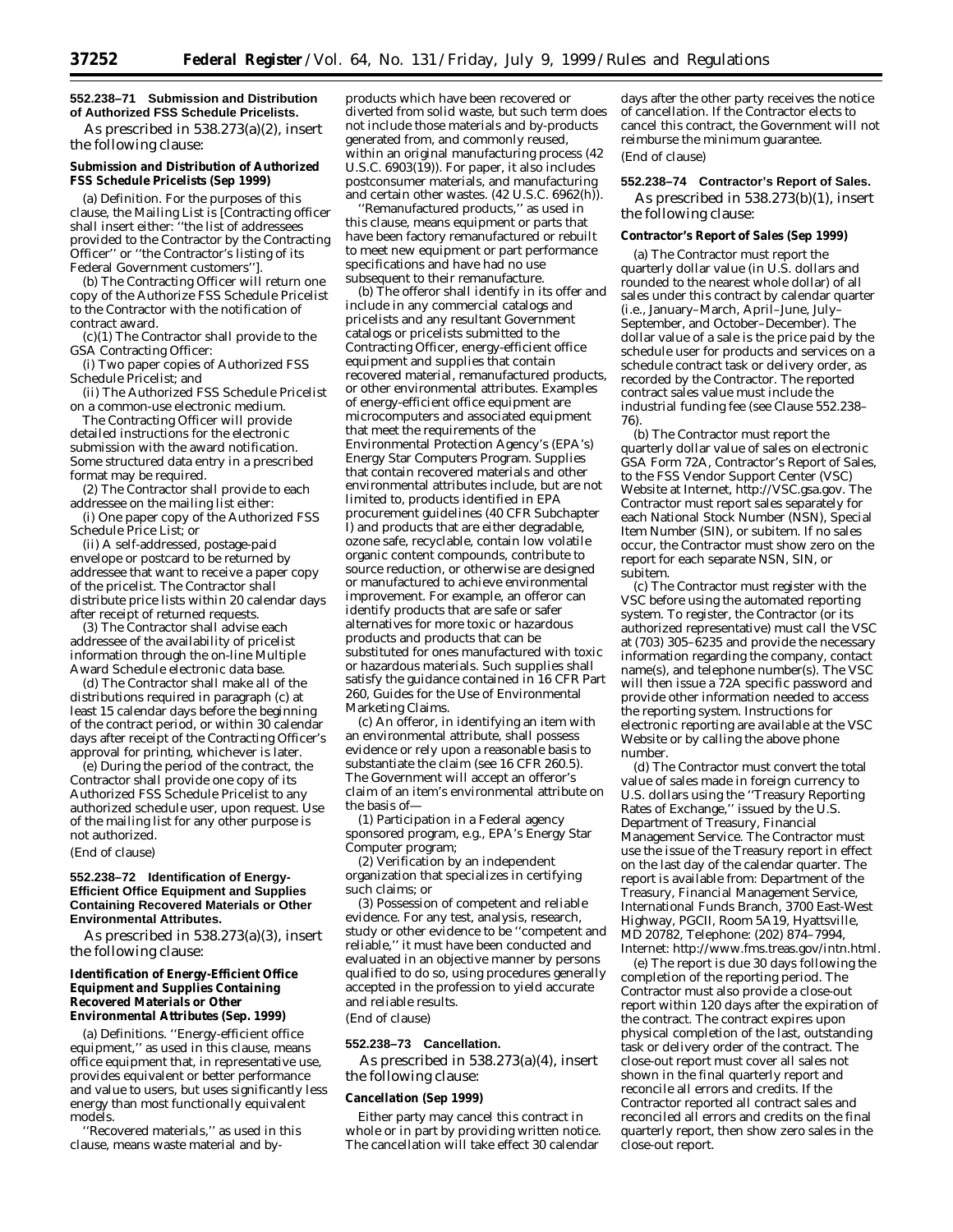#### (End of clause)

#### **552.238–75 Price Reductions.**

As prescribed in 538.273(b)(2), insert the following clause:

### **Price Reductions (Sep 1999)**

(a) Before award of a contract, the Contracting Officer and the Offeror will agree upon (1) the customer (or category of customers) which will be the basis of award, and (2) the Government's price or discount relationship to the identified customer (or category of customers). This relationship shall be maintained through out the contract period. Any change in the Contractor's commercial pricing or discount arrangement applicable to the identified customer (or category of customers) which disturbs this relationship shall constitute a price reduction.

(b) During the contract period, the Contractor shall report to the Contracting Officer all price reductions to the customer (or category of customers) that was the basis of award. The Contractor's report shall include an explanation of the conditions under which the reductions were made.

(c)(1) A price reduction shall apply to purchases under this contract if, after the date negotiations conclude, the Contractor—

(i) Revises the commercial catalog, pricelist, schedule or other document upon which contract award was predicated to reduce prices;

(ii) Grants more favorable discounts or terms and conditions than those contained in the commercial catalog, pricelist, schedule or other documents upon which contract award was predicated; or

(iii) Grants special discounts to the customer (or category of customers) that formed the basis of award, and the change disturbs the price/discount relationship of the Government to the customer (or category of customers) that was the basis of award.

(2) The Contractor shall offer the price reduction to the Government with the same effective date, and for the same time period, as extended to the commercial customer (or category of customers).

(d) There shall be no price reduction for sales—

(1) To commercial customers under firm, fixed-price definite quantity contracts with specified delivery in excess of the maximum order threshold specified in this contract;

(2) To Federal agencies; or

(3) Caused by an error in quotation or billing, provided adequate documentation is furnished by the Contractor to the Contracting Officer.

(e) The Contractor may offer the Contracting Officer a voluntary Governmentwide price reduction at any time during the contract period.

(f) The Contractor shall notify the Contracting Officer of any price reduction subject to this clause as soon as possible, but not later than 15 calendar days after its effective date.

(g) The contractor will be modified to reflect any price reduction which becomes applicable in accordance with this clause. (End of clause)

### **552.238–76 Industrial Funding Fee.**

As prescribed in 538.273(b)(3), insert the following clause:

# **Industrial Funding Fee (Sep 1999)**

(a) The Contractor must pay the Federal Supply Service, GSA, an industrial funding fee (IFF). The Contractor must remit the IFF in U.S. dollars within 30 days after the end of each quarterly reporting period as established in clause 552.238–74, Contractor's Report of Sales. The IFF equals of total quarterly sales reported. The IFF reimburses the GSA Federal Supply Service for the costs of operating the Federal Supply Schedules Program and recoups its operating costs from ordering activities. Offerors must include the IFF in their prices. The fee is included in the award price(s) and reflected in the total amount charged to ordering activities.

(b) The Contractor must remit any monies due as a result of the close-out report required by Clause 552.238–74 at the time the close-out report is submitted to GSA.

(c) The Contractor must pay the IFF amount due by check, or electronic funds transfer through the Automated Clearing House (ACH), to the ''General Services Administration.'' If the payment involves multiple special item numbers or contracts, the Contractor may consolidate the IFFs into one payment. To ensure that the payment is credited properly, the Contractor must identify the check or electronic transmission as an ''Industrial Funding Fee'' and include the following information: contract number(s); report amount(s); and report period(s). If the Contractor makes payment by check, provide this information on either the check, check stub, or other remittance material.

(1) If paying the IFF by check, the Contractor must forward the check to the following address: General Services Administration, Accounts Receivable Branch, P.O. Box 70500, Chicago, IL 60673–0500.

(2) If paying by electronic funds transfer through the ACH, the Contractor must call GSA, Financial Information Control Branch, Receivables, Collections and Sales Section (6BCDR) at [Contracting Officer to insert phone number] to make arrangements.

(d) If the full amount of the IFF is not paid within 30 calendar days after the end of the applicable reporting period, it constitutes a contract debt to the United States Government under the terms of FAR 32.6. The Government may exercise all rights under the Debt Collection Act of 1982, including withholding or setting off payments and interest on the debt (see FAR 52.232–17, Interest).

(e) If the Contractor fails to submit sales reports, falsifies sales report, or fails to pay the IFF In a timely manner, the Government may terminate or cancel this contract. Willful failure or refusal to furnish the required reports, falsification of sales reports, or failure to pay the IFF timely constitutes sufficient cause for terminating the Contractor for cause under the termination provisions of this contract.

(End of clause)

*\*The Commissioner, Federal Supply Service or a designee determines and*

*provides to contracting officers the percentage amount of the fee to insert in the above clause.*

### **552.242–70 Status Report of Orders and Shipments.**

As prescribed in 542.1107, insert the following clause:

### **Status Report of Orders and Shipments (Apr 1992)**

(a) The Contractor shall furnish to the Administrative Contracting Officer (ACO) a report covering orders received and shipments made during each calendar month of contract performance. The information required by the Government shall be reported on GSA Form 1678, Status Report of Orders and Shipments, in accordance with instructions on the form. The information required by the GSA Form 1678 may also be submitted in an automated printout form if authorized by the ACO. Alternatively, the required information may be reported by electronic data interchange using ANSI standards. For further information, contact GSA, Contract Administration Division [Insert appropriate telephone number of FQC] Reports shall be forwarded to the ACO no later than the seventh workday of the succeeding month.

(b) An initial supply of GSA Form 1678 will be forwarded to the Contractor with the contract. Additional copies of the form, if needed, may be obtained from the ACO, or reproduced by the Contractor.

(End of clause)

### **552.243–70 Pricing of Adjustments.**

As prescribed in 543.205(a)(1), insert the following clause:

#### **Pricing of Adjustments (Apr. 1989)**

When costs are a factor in any determination of a contract price adjustment, such costs shall be in accordance with the contract cost principles and procedures in Part 31 of the Federal Acquisition Regulation (48 CFR Part 31) in effect on the date of this contract.

### (End of clause)

#### **552.243–71 Equitable Adjustments.**

As prescribed in 543.205(a)(2), insert the following clause:

### **Equitable Adjustments (Apr 1984)**

(a) The provisions of the ''Changes'' clause prescribed by FAR 52.243–4 are supplemented as follows:

(1) Upon written request, the Contractor shall submit a proposal, in accordance with the requirements and limitations set forth in the ''Equitable Adjustments'' clause, for work involving contemplated changes covered by the request. The proposal shall be submitted within the time limit indicated in the request or any extension of such time limit as may be subsequently granted. The Contractor's written statement of the monetary extent of a claim for equitable adjustment shall be submitted in the following form:

(i) Proposals totaling \$5,000 or less shall be submitted in the form of a lump sum proposal with supporting information to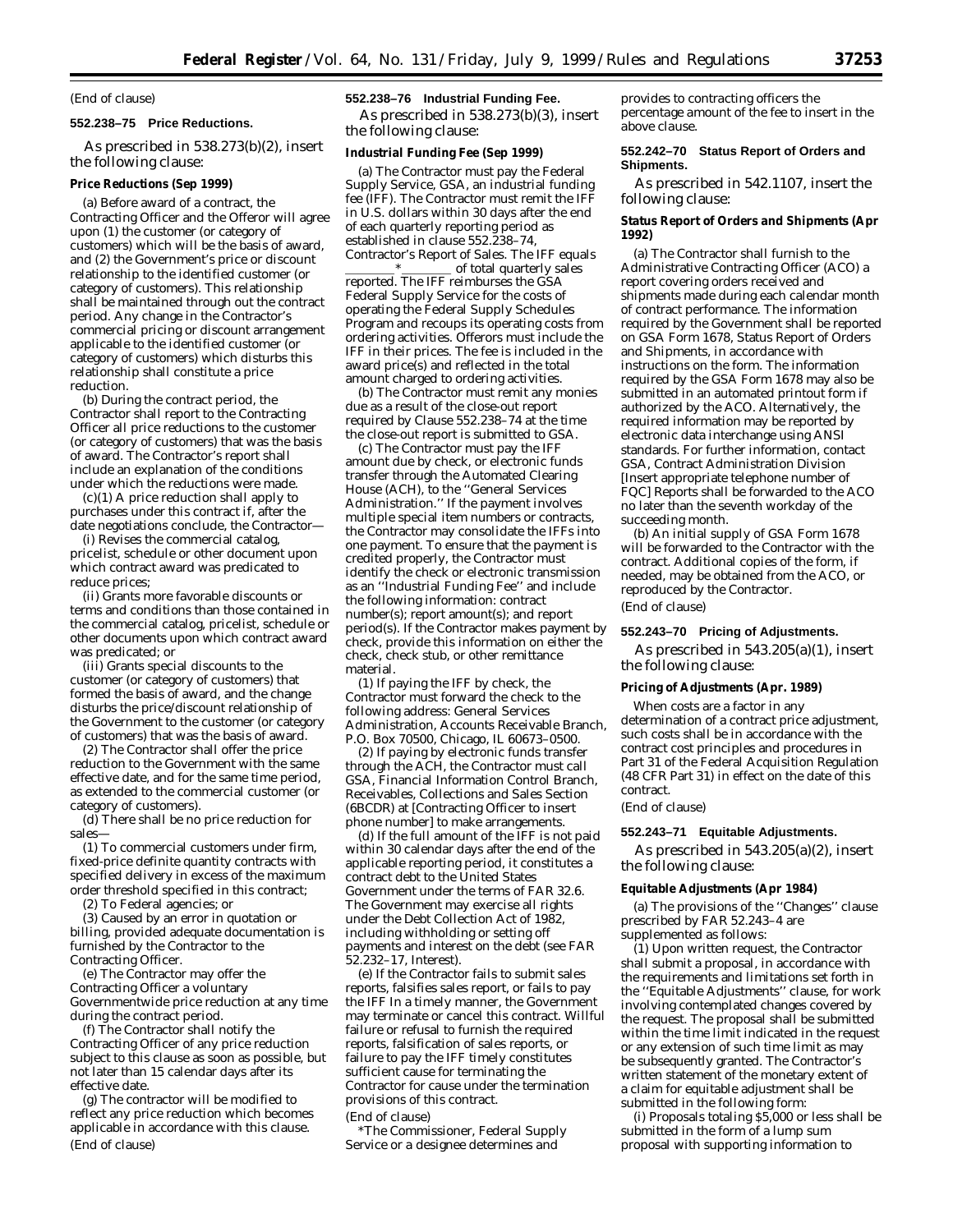clearly relate elements of cost with specific items of work involved to the satisfaction of the Contracting Officer, or his/her authorized representative.

(ii) For proposals in excess of \$5,000, the claim for equitable adjustment shall be submitted in the form of a lump sum proposal supported with an itemized breakdown of all increases and decreases in the contract in at least the following detail:

### *Direct Costs*

Material quantities by trades and unit costs (Manufacturing burden associated with material fabrication performed will be

considered to be part of the material costs of the fabricated item delivered to the job site) Labor breakdown by trades and unit costs (Identified with specific item of material to be placed or operation to be performed) Construction equipment exclusively

necessary for the change Costs of preparation and/or revision to shop

drawings resulting from the change

Workers' Compensation and Public Liability Insurance Employment taxes under FICA and FUTA

Bond Costs—when size of change warrants revision

# *Overhead, Profit and Commission*

(2) The allowable overhead shall be determined in accordance with the contract cost principles and procedures in Part 31 of the Federal Acquisition Regulation (48 CFR Part 31) in effect on the date of this contract. The percentages for profit and commission shall be negotiated and may vary according to the nature, extent and complexity of the work involved, but in no case shall exceed the following unless the Contractor demonstrates entitlement to a higher percentage:

|                                                                                                                                                                                                         | Overhead | Profit (percent) | Commission<br>(percent) |
|---------------------------------------------------------------------------------------------------------------------------------------------------------------------------------------------------------|----------|------------------|-------------------------|
| To first tier subcontractor on work performed by his subcontractors<br>To Contractor and/or the subcontractors for that portion of the work performed To be Negotiated<br>with their respective forces. | .        |                  | 10<br>10                |

Not more than four percentages will be allowed regardless of the number of tier subcontractors. The Contractor shall not be allowed a commission on the commission received by a first tier subcontractor. Equitable adjustments for deleted work shall include credits for overhead, profit and commission. On proposals covering both increases and decreases in the amount of the contract, the application of overhead and profit shall be on the net change in direct costs for the Contractor or subcontractor performing the work.

(3) The Contractor shall submit with the proposal his request for time extension (if any), and shall include sufficient information and dates to demonstrate whether and to what extent the change will delay the contract in its entirety.

(4) In considering a proposal, the Government shall make check estimates in detail, utilizing unit prices where specified or agreed upon, with a view to arriving at an equitable adjustment.

(5) After receipt of a proposal the Contracting Officer shall act thereon, within 30 days; provided however, that when the necessity to proceed with a change does not allow time properly to check a proposal or in the event of failure to reach an agreement on a proposal, the Government may order the Contractor to proceed on the basis of price to be determined at the earliest practicable date. Such price shall not be more than the increase or less than the decrease proposed.

(6) If a mutually acceptable agreement cannot be reached, the Contracting Officer may determine the price unilaterally.

(b) The provisions of the ''Differing Site Conditions'' clause prescribed by FAR 52.236–2 are supplemented as follows: The Contractor shall submit all claims for equitable adjustment in accordance with, and subject to the requirements and limitations set out in paragraph (a) of this ''Equitable Adjustments'' clause. (End of clause)

### **552.243–72 Modifications (Multiple Award Schedule).**

As prescribed in 543.205(b), insert the following clause:

### **Modifications (Multiple Award Schedule (Sep 1999)**

(a) *General.* The Contractor may request a contract modification by submitting a request to the Contracting Officer for approval, except as noted in paragraph (d) of this clause. At a minimum, every request shall describe the proposed change(s) and provide the rationale for the requested change(s).

(b) *Types of Modifications.*

(1) *Additional items/additional SINs.* When requesting additions, the following information must be submitted:

(i) Information requested in paragraphs (1) and (2) of the Commercial Sales Practice Format to add SINs.

(ii) Discount information for the new item(s) or new SIN(s). Specifically, submit the information requested in *paragraphs 3 through 5* of the Commercial Sales Practice Format. This information is the same as the initial award, a statement to that effect may be submitted instead.

(iii) Information about the new item(s) or the item(s) under the new SIN(s) as described in 552.212–70, Preparation of Offer (Multiple Award Schedule) is required.

(iv) Delivery time(s) for the new item(s) or the items under the new SIN(s) must be submitted in accordance with 552.211–78, Commercial Delivery Schedule (Multiple Award Schedule).

(v) Production point(s) for the new item(s) or the item(s) under the new SIN(s) must be submitted if required by 52.215–6, Place of Performance.

(vi) Hazardous material information (if applicable) must be submitted as required by 52.223–3 (ALT I), Hazardous Material Identification and Material Safety Data.

(vii) Any information requested by 52.212– 3(f), Offerors Representations and Certifications—Commercial Items, that may be necessary to assure compliance with 552.225–9, Buy American Act—Trade Agreement—Balance of Payments Program.

(2) *Deletions.* The Contractor shall provide an explanation for the deletion. The Government reserves the right to reject any subsequent offer of the same item or a substantially equal item at a higher price during the same contract period, if the contracting officer finds the higher price to be unreasonable when compared with the deleted item.

(3) *Price Reduction.* The Contractor shall indicate whether the price reduction falls under item (i), (ii), or (iii) of paragraph  $(c)(1)$ of the Price Reductions clause at 552.238–75. If the price reduction falls under item (i), the Contractor shall submit a copy of the dated commercial price list. If the price reduction falls under item (ii) or (iii), the Contractor shall submit a copy of the applicable price list(s), bulletins or letters or customer agreements which outline the effective date, duration, terms and conditions of the price reduction.

(c) *Effective Dates.* The effective date of any modification is the date specified in the modification, except as otherwise provided in the Price Reductions clause at 552.238–75.

(d) *Electronic File Updates.* The Contractor shall update electronic file submissions to reflect all modifications. For additional items or SINs, the Contractor shall obtain the contracting officer's approval before transmitting changes. Contract modifications will not be made effective until the Government receives the electronic file updates. The Contractor may transmit price reductions, item deletions, and corrections without prior approval. However, the Contractor shall notify the contracting officer as set forth in the Price Reductions clause at 552.238–75.

(e) *Amendments to Paper Supply Schedule Price Lists.*

(1) The Contractor must provide supplements to its paper price lists, reflecting the most current changes. The Contractor may either:

(i) Distribute a supplemental paper Federal Supply Schedule Price List within 15 workdays after the effective date of each modification.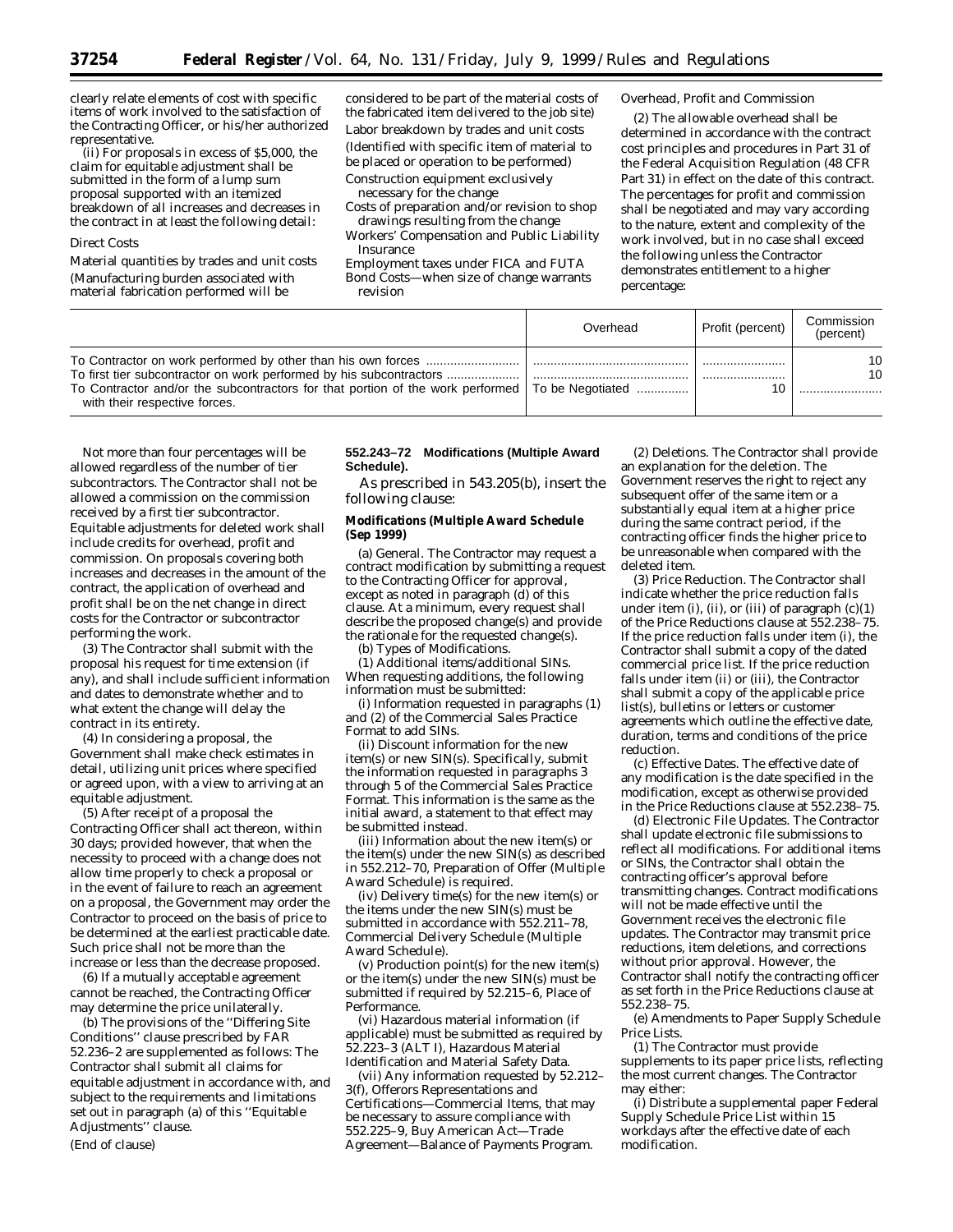(ii) Distribute quarterly cumulative supplements. The period covered by a cumulative supplement is at the discretion of the Contractor, but may not exceed three calendar months from the effective date of the earliest modification. For example, if the first modification occurs in February, the quarterly supplement must cover February— April, and every 3 month period after. The Contractor must distribute each quarterly cumulative supplement within 15 workdays from the last day of the calendar quarter.

(2) At a minimum, the Contractor shall distribute each supplement to those ordering activities that previously received the basic document. In addition, the Contractor shall submit two copies of each supplement to the contracting officer, and one copy to the FSS Schedule Information Center.

### (End of clause)

*Alternate I (Sep 1999).* As prescribed in 543.205(b), substitute the following paragraph (d) for paragraph (d) of the basic clause:

(d) *Electronic File Updates.* The Contractor shall update electronic file submissions to reflect all modifications. For additional items or SINs, the Contractor shall obtain the contracting officer's approval before transmitting changes. Contract modifications will not be made effective until the Government receives the electronic file updates. The Contractor may transmit price reductions and corrections without prior approval. However, the Contractor shall notify the contracting officer as set forth in the Price Reductions clause at 552.238–75.

### **552.246–17 Warranty of Supplies of a Noncomplex Nature**

As prescribed in 546.710(a), insert the following clause:

### **Warranty of Supplies of a Noncomplex Nature (Dec 1990) (Deviation FAR 52.246– 17)**

(a) *Definitions.* "Acceptance," as used in this clause, means the act of an authorized representative of the Government by which the Government assumes for itself, or as an agent of another, ownership of existing supplies, or approves specific services as partial or complete performance of the contract.

''Correction,'' as used in this clause, means the elimination of a defect.

'Supplies," as used in this clause, means the end item furnished by the Contractor and related services required under the contract. The word does not include ''data.''

(b) *Contractor's obligations.*

(1) Notwithstanding inspection and acceptance by the Government of supplies furnished under this contract, or any condition of this contract concerning the conclusiveness thereof, the Contractor warrants that for

(i) All supplies furnished under this contract will be free from defects in material or workmanship and will conform with the requirements of this contract; and

(ii) The preservation, packaging, packing, and marking, and the preparation for, and method of, shipment of such applies will conform with the requirements of this contract.

(2) When return, correction, or replacement is required, the Contractor shall be responsible for all costs attendant to the return, correction or replacement of the nonconforming supplies. Any removal in connection with the above shall be done by the Contractor at its expense. However, the Contractor's liability for the transportation charges shall not exceed an amount equal to the cost of transportation by the usual commercial method of shipment between the place of delivery specified in the contract and the Contractor's plant, and return.

(3) Any supplies or parts thereof, corrected or furnished in replacement under this clause, shall also be subject to the terms of this clause to the same extent as supplies initially delivered. The warranty, with respect to supplies or parts thereof, shall be equal in duration to that in paragraph (b)(1) of this clause and shall run from the date of delivery of the corrected or replaced supplies.

(4) All implied warranties of merchantability and ''fitness for a particular purpose'' are excluded from any obligation contained in this contract.

(c) *Remedies available to the Government.* (1) The Contracting Officer shall give written notice to the Contractor of any breach of warranties in paragraph  $(b)(1)$  of this clause with  $\overline{\phantom{a}}$ .  $\overline{\phantom{a}}$ . This notice shall contain information concerning the deficiencies found, the location of the nonconforming supplies, and the quantity involved.

(2) Within a reasonable time after the notice, the Contracting Officer may either—

(i) Require, by written notice, the prompt correction or replacement of any supplies or parts thereof (including preservation, packaging, packing, and marking) that do not conform with the requirements of this contract within the meaning of paragraph (b)(1) of this clause; or

(ii) Retain such supplies and reduce the contract price by an amount equitable under the circumstances. When the nature of the defect in the nonconforming item is such that the defect affects an entire batch or lot of material, then the equitable price adjustment shall apply to the entire batch or lot of material from which the nonconforming item was taken.

(3)(i) If the contract provides for inspection of supplies by sampling procedures, conformance of supplies or components subject to warranty action shall be determined by the applicable sampling procedures in the contract. The Contracting Officer—

(A) May, for sampling purposes, group any supplies delivered under this contract;

(B) Shall require the size of the sample to be that required by sampling procedures specified in the contract for the quantity of supplies on which warranty action is proposed;

(C) May project warranty sampling results over supplies in the same shipment or other supplies contained in other shipments even though all of such supplies are not present at the point of reinspection; *provided*, that the supplies remaining are reasonably representative of the quantity on which warranty action is proposed; and

(D) Need not use the same lot size as on original inspection or reconstitute the original inspection lots.

(ii) Within a reasonable time after notice of any breach of the warranties specified in paragraph (b)(1) of this clause, the Contracting Officer may exercise one or more of the following options:

(A) Require an equitable adjustment in the contract price for any group of supplies.

(B) Screen the supplies grouped for warranty action under this clause at the Contractor's expense and return all nonconforming supplies to the Contractor for correction or replacement.

(C) Require the Contractor to screen the supplies at locations designated by the Government within the continental United States and to correct or replace all nonconforming supplies.

(D) Return the supplies grouped for warranty action under this clause to the Contractor (irrespective of the f.o.b. point or the point of acceptance) for screening and correction or replacement. All costs incurred by the Government in returning the nonconforming supplies, including costs to the freight carrier resulting from the Contractor's refusal to accept their return, shall be for the Contractor's account.

(4)(i) The Contracting Officer may, by contract or otherwise, correct or replace the nonconforming supplies with similar supplies from another source and charge to the Contractor the cost occasioned to the Government thereby if the Contractor—

(A) Fails to make redelivery of the corrected or replaced supplies within the time established for their return; or

(B) Fails either to accept return of the nonconforming supplies or fails to make progress after their return to correct or replace them so as to endanger performance of the delivery schedule, and in either of these circumstances does not cure such failure within a period of 10 days (or such longer period as the Contracting Officer may authorize in writing) after receipt of notice from the Contracting Officer specifying such failure.

(ii) Instead of correction or replacement by the Government, the Contracting Officer may require an equitable adjustment of the contract price for all nonconforming supplies, including batch or lot materials which either have been consumed or other disposition has been made. In addition, if the Contractor fails to furnish timely disposition instructions, the Contracting Officer may return the supplies for screening and correction or replacement under subparagraph  $(c)(3)(ii)(D)$  above; store the nonconforming supplies for the Contractor's account; sell the nonconforming supplies to the highest bidder on the open market and apply the proceeds against the accumulated storage and other costs, including the cost of the sale; or otherwise dispose of the nonconforming supplies for the Contractor's account in a reasonable manner. The Government is entitled to reimbursement from the Contractor, or from the proceeds of such disposal, for the reasonable expenses of the care and disposition of the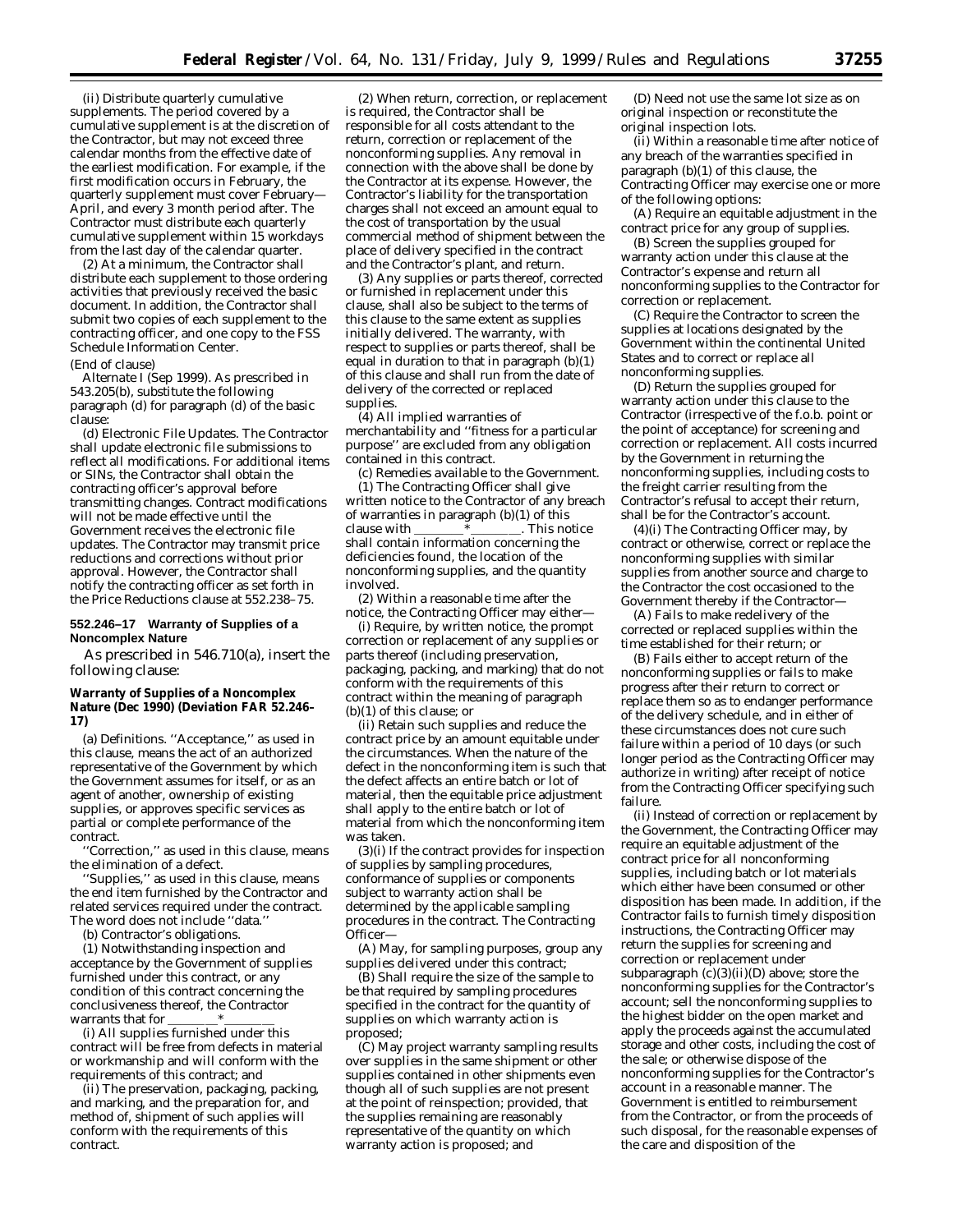nonconforming supplies, as well as for excess costs incurred or to be incurred.

(5) The rights and remedies of the Government provided in this clause are in addition to and do not limit any rights afforded to the Government by any other clause of this contract.

(6) Unless otherwise provided, this warranty is applicable both within and outside the continental limits of the United States.

(7) In addition to other marking requirements of this contract, the Contractor shall stamp or mark the supplies delivered or otherwise furnish notice with the supplies of the existence of the warranty. The marking should briefly include (i) a statement that the warranty exists, (ii) the substance of the warranty, (iii) its duration, and (iv) whom to notify if the supplies are found to be defective.

(End of clause)

*\* State the specific period of time after delivery or the specified event whose occurrence will terminate the warranty period; e.g., the number of miles or hours of use, or combination of any applicable event or periods of time.*

*\*\* Insert specific period of time; e.g., ''45 days from the last delivery under this contract,'' or ''45 days after discovery of the defect.'' The number of days specified shall be no less than 30.*

*Alternate I (DEC 1990).* As prescribed in 546.710(a)(1), substitute the following for paragraph (b)(1) of the basic clause and delete paragraph (b)(4) of the basic clause.

(1) Notwithstanding inspection and acceptance by the Government of supplies furnished under this contract, or any condition of this contract concerning the conclusiveness thereof, the Contractor warrants that for llll\*llll all supplies furnished—

(i) Are of a quality to pass without objection in the trade under the contract description;

(ii) Are fit for the ordinary purposes for which the supplies are used;

(iii) Are within the variations permitted by the contract, and are of an even kind, quality, and quantity within each unit and among all units;

(iv) Are adequately contained, packaged, and marked as the contract may require; and

(v) Conform to the promises or affirmations of fact made on the container.

*Alternate II (DEC 1990).* As prescribed in 546.710(a)(2), substitute the following paragraph for paragraph (b)(1) of the basic clause:

(1) Notwithstanding inspection and acceptance by the Government of supplies furnished under this contract, or any condition of this contract concerning the conclusiveness thereof, the Contractor warrants that for llll\*llll all supplies furnished—

(i) Conform to the specifications except that in the case of solvent systems, the viscosity may exceed the specified maximum by 10 Kreb Units, unless otherwise specified elsewhere in this contract; and

(ii) Are suitable for their intended purpose as stated in this contact.

*Alternate III (DEC 1990).* As prescribed in 546.710(a)(3), substitute the following for

paragraph (b)(1) of the basic clause, redesignate paragraph (c) of the basic clause as paragraph (d), and add the following as paragraph (c) in the basic clause:

(1) Notwithstanding inspection and acceptance by the Government of supplies furnished under this contract, or any condition of this contract concerning the conclusiveness thereof, the Contractor warrants that for beginning with the first day of the first full month following the month of manufacture marked on the container, all supplies furnished retain their original characteristics to the extent that the supplies remain suitable for the intended use as stated in this contract (i) under actual application conditions or (ii) when tested in accordance with requirements stated elsewhere in this contract.

(c) *Government surveillance and testing.*

(1) During this period, surveillance will be maintained on supplies warehoused in Government facilities; and the supplies will be tested periodically to determine their suitability for intended use. Sampling for surveillance testing will be in accordance with Military Standard No. 105, and such testing will be made after NORMAL MIXING, STIRRING, OR SHAKING, in accordance with directions either furnished with the supplies or as shown in the applicable specifications.

(2) Surveillance testing will be based on storage stability requirements set forth in the contract specification, or purchase description on the basis of salient characteristics (e.g., viscosity or sag flow, curing time, strip adhesion or tensile shear, etc.) established by GSA as appropriate to determine suitability for intended use. In the case of brand name items not covered by detailed purchase descriptions, surveillance testing may be based on salient characteristics included in the manufacturer's data sheets. If storage stability requirements showing allowable variations are not included in applicable specifications or elsewhere in the contract, material will be considered suitable for intended use if the salient characteristics vary not more than 20 percent from the originally specified values (i.e., those applicable to acceptance testing of the supplies) for noncritical end-use items, and not more then 10 percent for critical enduse items.

### **552.246–7–0 Source Inspection by Quality Approved Manufacturer.**

As prescribed in 546.302–70, insert the following clause:

### **Source Inspection by Quality Approved Manufacturer (Sep 1999)**

(a) *Inspection system and inspection facilities.*

(1) The inspection system maintained by the Contractor under the Inspection of Supplies—Fixed Price clause (FAR 52.246–2) of this contract shall be maintained throughout the contract period and shall comply with all requirements of editions in effect on the date of the solicitation of either Federal Standard 368 or the International Organization for Standardization (ISO) Standard 9001 (ANSI/ASQC Q 91) (Quality

Systems—Model for Quality Assurance in Design/Development, Production, Installation and Servicing), or ISO Standard 9002 (ANSI/ASQC Q 92) (Quality Systems— Model for Quality Assurance in Production and Installation). The ISO 9000 family of standards is a set of worldwide standards used to document, implement and demonstrate quality assurance systems. When using the ISO option the Contractor's quality system must be registered by a third party registrar accredited by either the Registrar Accreditation Board (RAB) or an organization recognized as equivalent. A written description of the inspection system shall be made available to the Government before contract award. The Contractor shall immediately notify the Contracting Officer and the designated GSA quality assurance office of any changes made in the inspection system during the contract period. As used herein, the term ''inspection system'' means the Contractor's own facility or any other facility acceptable to the Government that will be used to perform inspections or tests of materials and components before incorporation into end articles and for inspection of such end articles before shipment. When the manufacturing plant is located outside of the United States, the Contractor shall arrange delivery of the items from a plant or warehouse located in the United States (including Puerto Rico and the Virgin Islands) equipped to perform all inspections and tests required by the contract or specifications to evidence conformance therewith, or shall arrange with a testing laboratory or other facility in the United States, acceptable to the Government, to perform the required inspections and tests.

(2) In addition to the requirements in Federal Standard 368, ISO 9001 or ISO 9002 records shall include the date when inspection and testing were performed. These records shall be available for (i) 3 years after final payment; or (ii) 4 years from the end of the Contractor's fiscal year in which the record was created, whichever period expires first.

(3) Offerors are required to specify, in the space provided elsewhere in this solicitation, the name and address of each manufacturing plant or other facility where supplies will be available for inspection, indicating the item number(s) to which each applies.

(4) Within 10 calendar days after receipt of the written notice of award, the Contractor shall provide the Administrative Contracting Officer with the name of the individual and an alternate that will be responsible for inspecting each shipment under this contract.

(b) *Inspection and receiving reports.* (1) For each shipment released, one of the officials named by the Contractor under paragraph (a)(4) above shall sign a Quality Approved Manufacturer Certificate certifying that supplies have been inspected and found to comply with contract requirements. The certification shall read as follows:

''I certify that all items in this shipment have been listed herein, and have been inspected and found to comply with all requirements of the contract.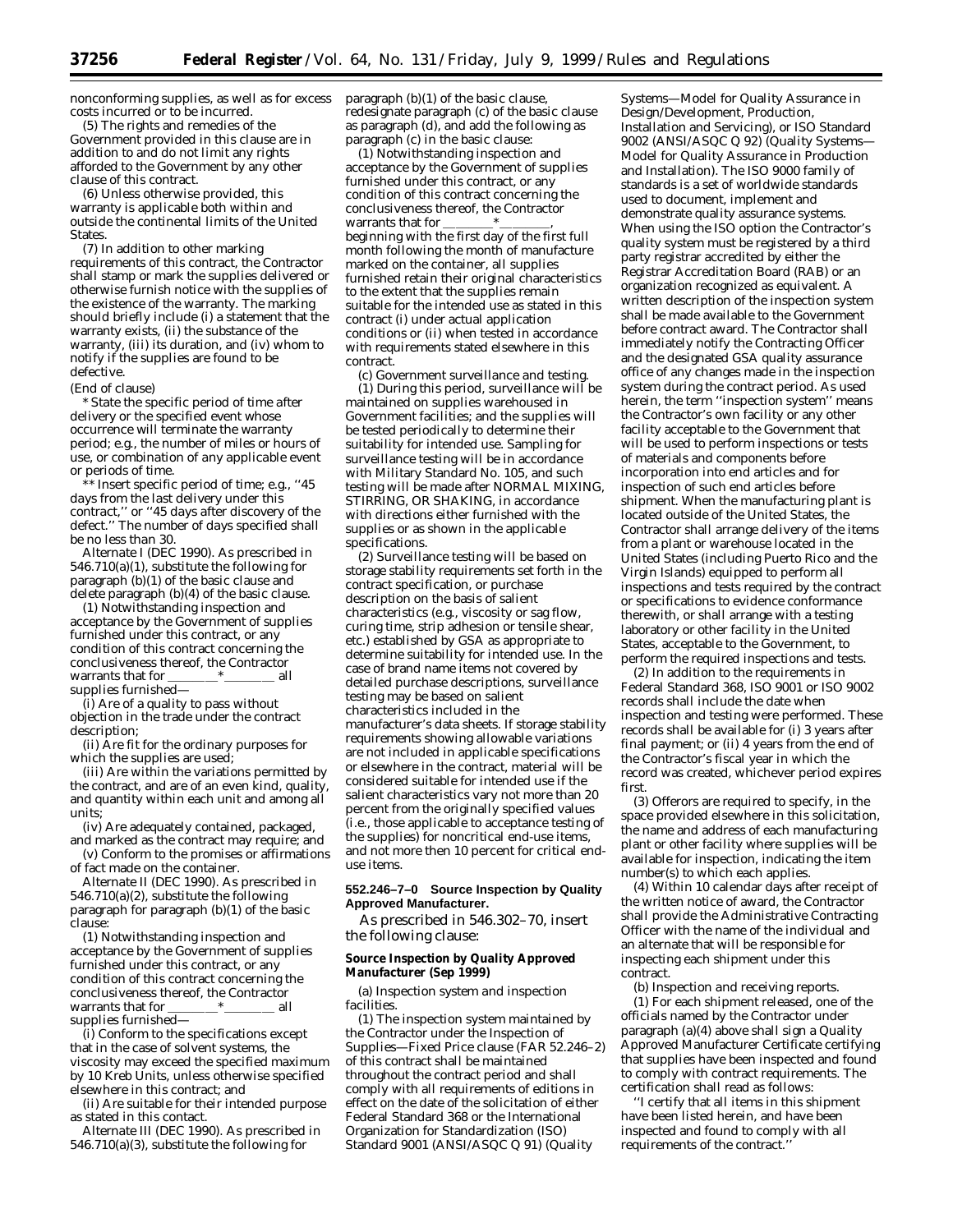### Signature of Certifying Official

(2) For shipments made to military facilities, the Contractor shall prepare and distribute the DD Form 250, Material Inspection and Receiving Report, or computer formatted equivalent of the form not later than the close of business the workday following shipment. The certification above shall be placed in block 16 on this form. The Contractor will be provided a supply of the DD Form 250 with complete instructions for preparation and distribution.

(3) For shipments made to civilian facilities *only*, the Contractor shall prepare and distribute not later than the close of business the workday following shipment a certification of inspection and conformance for the identified items, in accordance with instructions furnished at the time of award. The Contractor may furnish the requisite information on the DD Form 250 or computer formatted equivalent, company letterhead, or invoice document.

(c) *Inspection by Government personnel.*

(1) Although the Government will normally rely upon the Contractor's certification as to the quality of supplies shipped, it reserves the right under the Inspection of Supplies—Fixed Price clause to inspect and test all supplies called for by this contract, before acceptance, at all times and places, including the point of manufacture. When the Government notifies the Contractor of its intent to inspect supplies before shipment, the Contractor shall notify or arrange for subcontractors to notify the designated GSA quality assurance office 7 workdays before the date when supplies will be ready for inspection. Shipment shall not be made until inspection by the Government is completed and shipment is authorized by the Government.

(2) Government inspection responsibility will be assigned the GSA quality assurance office which has jurisdiction over the State in which the Contractor's or subcontractor's plant or other designated point for inspection is located.

(3) During the contract period, a Government representative may periodically select samples of supplies produced under this contract for verification inspection and testing. Samples sent to a Government testing facility will be disposed of as follows: Samples from an accepted lot, not damaged in the testing process, will be returned promptly to the Contractor after completion of tests. Samples damages in the testing process will be disposed of as requested by the Contractor. Samples from a rejected lot will be returned to the Contractor or disposed of in a time and manner agreeable to both the Contractor and the Government.

(d) Quality deficiencies.

(1) Notwithstanding any other clause of this contract concerning the conclusiveness of acceptance by the Government, any supplies or production lots shipped under this contract found to be defective in material or workmanship, or otherwise not in conformity with the requirements of this contract within a period of

 $l$  months after acceptance shall, at the Government's option, be replaced, repaired or otherwise corrected by

the Contractor at no cost to the Government within 30 calendar days (or such longer period as the Government may authorize in writing) after receipt of notice to replace or correct. The Contractor shall remove, at its expense, supplies rejected or required to be replaced, repaired or corrected. When the nature of the defect affects an entire batch or lot of supplies, and the Contracting Officer determines that correction can best be accomplished by retaining the nonconforming supplies and reducing the contract price by an amount equitable under the circumstances, then the equitable price adjustment shall apply to the entire batch or lot of supplies from which the nonconforming item was taken.

(2) If supplies in process, shipped, or awaiting shipment to fill Government orders are found not to comply with contract requirements, or if deficiencies in either plant quality or process controls are found, the Contractor may be issued a Quality Deficiency Notice (QDN). Upon receipt of a QDN, the Contractor shall take immediate corrective action and shall suspend shipment of the supplies covered by the QDN until such time as corrective action has been completed. The Contractor shall notify the GSA quality assurance office, within 5 workdays, of corrective action taken or to be taken to permit on site verification by a Government representative. Shipments of nonconforming supplies will be returned at the Contractor's expense and may constitute cause for termination. Delays due to the insurance of a QDN do not constitute excusable delay under the Default clause. Failure to complete corrective action in a timely manner may result in termination of this contract.

(3) This contract may be terminated for default if subsequent Government inspection discloses that plant quality or process controls are not being maintained, supplies which do not meet the requirements of the specification are being shipped, or there is failure to comply with any other requirement of this clause.

(e) *Additional cost for inspection and testing*. The Contractor will be charged for any additional cost of inspection/testing or reinspecting/retesting supplies for the reasons stated in paragraph (e) of FAR 52.246–2, Inspection of Supplies—Fixed Price. When inspection or testing is performed by or under the direction of GSA, charges will be at the rate of

per man-hour or fraction thereof if the inspection is at a GSA distribution center;  $\delta$  \* \* per man-hour or fraction thereof, plus travel costs incurred, if the inspection is at any other location; and  $\sqrt{ }$  \* per man-hour or fraction thereof for laboratory testing, except that when a testing facility other than a GSA laboratory performs all or part of the required tests, the Contractor shall be assessed the actual cost incurred by the Government as a result of testing at such facility. When inspection is performed by or under the direction of any agency other than GSA, the charges indicated above may be used, or the agency may assess the actual cost of performing the inspection and testing.

(F) *Responsibility for rejected supplies.* When the Contractor fails to remove or

provide instructions for the removal of rejected supplies under paragraph (d) above, pursuant to the Contracting Officer's instructions, the Contractor shall be liable for all costs incurred by the Government in taking such measures as are expedient to avoid unnecessary loss to the Contractor. In addition to the remedies provided in FAR 52.246–2, supplies may be—

(1) Stored for the Contractor's account; (2) Reshipped to the Contractor at its expense (any additional expense incurred by the Government or the freight carrier caused by the refusal of the Contractor to accept their return also shall be for the Contractor's account); or

(3) Sold to the highest bidder on the open market and the proceeds applied against the accumulated storage and other costs, including the cost of the sale.

(g) *Subcontracting requirements.* The Contractor shall insert in any subcontracts the inspection or testing provisions set forth in paragraphs (a) through (d) of this clause and the Inspection of Supplies—Fixed Price clause of this contract. The Contractor shall be responsible for compliance by any subcontractor with the provisions set forth in paragraphs (a) through (d) of this clause and the Inspection of Supplies—Fixed Price clause.

#### (End of clause)

*\*Normally insert 12 months as the period during which defective or otherwise nonconforming supplies must be replaced. However, when the supplies being bought have a shelf life of less than 1 year, you should use the shelf-life period, or in the instance where you reasonably expect a longer period to be available, you should use the longer period.*

*\*\*The rates to be inserted are established by the Commissioner of the Federal Supply Service or a designee.*

### **552.246–71 Source Inspection by Government.**

As prescribed in 546.302–71, insert the following clause:

#### **Souce Inspection by Government (SEP 1999)**

(a) *Inspection by Government personnel.* (1) Supplies to be furnished under this contract will be inspected at source by the Government before shipment from the manufacturing plant or other facility designated by the Contractor, unless the Contractor is otherwise notified in writing by the Contracting Officer or a designated representative. Notwithstanding the foregoing, the Government may perform any or all tests contained in the contract specifications at a Government facility without prior written notice by the Contracting Officer before release of the supplies for shipment. Samples sent to a Government resting facility will be disposed of as follows: Samples from an accepted lot, not damaged in the testing process, will be returned promptly to the Contractor after completion of tests. Samples damaged in the testing process will be disposed of as requested by the Contractor. Samples from a rejected lot will be returned to the Contractor or disposed of in a time and manner agreeable to both the Contractor and the Government.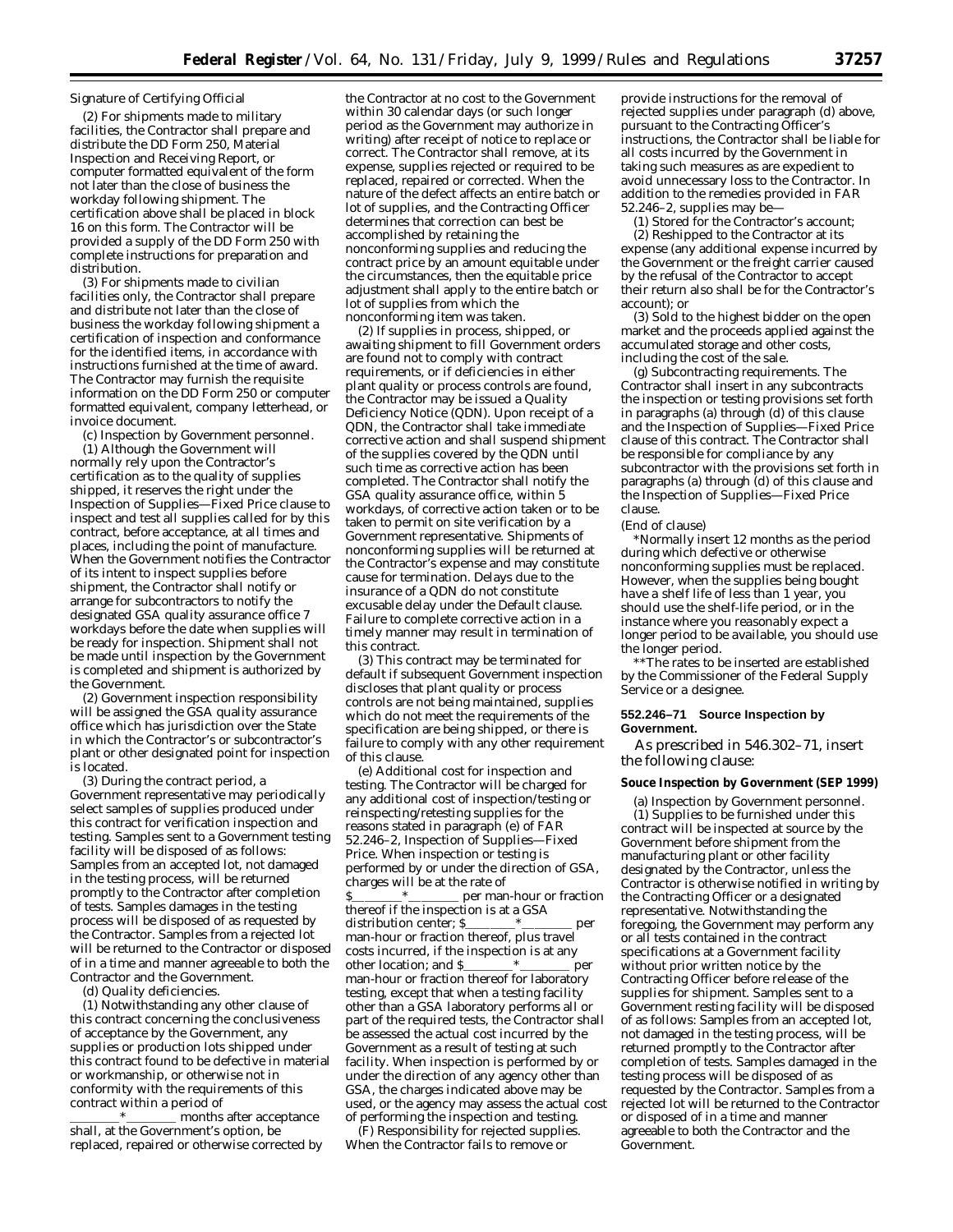(2) Government inspection responsibility will be assigned to the GSA quality assurance office which has jurisdiction over the State in which the Contractor's subcontractor's plant or other designated point for inspection is located. The Contractor shall notify or arrange for subcontractors to notify the designated GSA quality assurance office 7 workdays before the date when supplies will be ready for inspection. Shipment shall not be made until after inspection by the Government is completed and shipment is authorized by Government.

(b) *Inspection and receiving reports.* For each shipment, the Contractor shall be responsible for preparation and distribution of inspection documents as follows: (1) DD Form 250, Material Inspection and Receiving Report, or computer formatted equivalent for deliveries to military agencies; or (2) GSA Form 308, Notice of Inspection for deliveries to GSA or other civilian agencies. When required, the Contractor will be furnished a supply of GSA Form 308 and/or DD Form 250, and complete instructions for their reparation and distribution.

(c) *Inspection facilities.*

(1) The inspection system required to be maintained by the Contractor in accordance with FAR 52.246-2, Inspection of Supplies-Fixed Price, may be the Contractor's own facilities or any other facilities acceptable to the Government. The facilities shall be utilized to perform all inspections and tests of materials and components before incorporation into end articles, and for the inspection of such end articles before shipment. The Government reserves the right to evaluate the acceptability and effectiveness of the Contractor's inspection system before award and periodically during the contract period.

(2) Offerors are required to specify, in the spaces provided elsewhere in the solicitation, the name and address of each manufacturing plant or other facility where supplies will be available for inspection, indicating the item number(s) to which each applies.

(3) The Contractor shall deliver the items specified in this contract from a plant or warehouse located within the United States (including Puerto Rico and the Virgin Islands) that is equipped to perform all inspections and tests required by this contract or specifications to evidence conformance therewith, or shall arrange with a testing laboratory or other facility in the United States, acceptable to the Government, to perform the required inspections and tests.

(d) *Availability of records.*

(1) In addition to any other requirement of this contract, the Contractor shall maintain records showing the following information for each order received under the contract: (i) order number; (ii) date order received by the Contractor; (iii) quantity ordered; (iv) date scheduled into production; (v) batch or lot number, if applicable; (vi) date inspected and/or tested; (vii) date available for shipment; (viii) date shipped or date service completed; and (ix) National Stock Number (NSN), or if none is provided in the contract, the applicable item number or other contractual identification.

(2) These records should be maintained at the point of source inspection and shall be

available to the Contracting Officer, or an authorized representative, for (i) 3 years after final payment; or (ii) 4 years from the end of the Contractor's fiscal year in which the record was created, whichever period expires first.

(e) *Additional cost for inspection and testing.* The Contractor will be charged for any additional cost for inspecting/testing or reinspection/retesting supplies for the reasons stated in paragraph (e) of FAR 52.246–2, Inspection of Supplies—Fixed Price. When inspection or testing is performed by or under the direction of GSA, charges will be at the rate of

per man-hour or fraction thereof if the inspection is at a GSA distribution center;  $\frac{1}{2}$   $\frac{1}{2}$  per man-hour or fraction thereof, plus travel costs incurred, if the inspection is at any other location; and  $\frac{\gamma_{\text{max}}}{\gamma_{\text{max}}}$  per other location; and \$\_ man-hour or fraction thereof for laboratory testing, except that when a testing facility other than a GSA laboratory performs all or part of the required tests, the Contractor shall be assessed the actual cost incurred by the Government as a result of testing at such facility. When inspection is performed by or under the direction of any agency other than GSA, the charges indicated above may be used, or the agency may assess the actual cost of performing the inspection and testing.

(f) *Responsibility for rejected supplies.* When the Contractor fails to remove or provide instructions for the removal of rejected supplies under FAR 52.246–2(h) pursuant to the Contracting Officer's instructions, the Contractor shall be liable for all costs incurred by the Government in taking such measures as are expedient to avoid unnecessary loss to the Contractor. In addition to the remedies provided in FAR 52.246–2, supplies may be—

(1) Stored for the Contractor's account;

(2) Reshipped to the Contractor at its expense (any additional expense incurred by the Government or the freight carrier caused by the refusal of the Contractor to accept their return also shall be for the Contractor's account); or

(3) Sold to the highest bidder on the open market and the proceeds applied against the accumulated storage and other costs, including the cost of the sale.

(End of clause)

*\*The rates to be inserted are established by the Commissioner of the Federal Supply Service or a designee.*

### **552.246–72 Final Inspection and Tests.**

As prescribed in 546.312, insert the following clause:

#### **Final Inspection and Tests (Sep 1999)**

The Contractor shall give written notice to the Contracting Officer at least 10 calendar days before the date the work will be completed and ready for final inspection and tests. Final inspection and tests will begin within 10 calendar days after the date specified in the Contractor's notice unless the Contracting Officer determines that the work is not ready for final inspection and so informs the Contractor. (End of clause)

### **552.246–73 Warranty—Multiple Award Schedule.**

As prescribed in 546.710(b), insert the following clause:

### **Warranty—Multiple Award Schedule (Feb 1996)**

Unless specified otherwise in this contract, the Contractor's standard commercial warranty as stated in the Contractor's commercial price list will apply to this contract. (End of clause)

### **552.246–74 Warranty—International Multiple Award Schedule.**

As prescribed in 546.710(c), insert the following clause:

### **Warranty—International Multiple Award Schedule (May 1989)**

Unless specified otherwise in this contract, the Contractor's standard commercial warranty as stated in the commercial price list applies to this contract, except: (a) the Contractor shall provide, at a minimum, a warranty on all non-consumable parts for a period of 90 days from the date that the Government accepts the product; (b) parts and labor required under the warranty provisions shall be supplied free of charge; (c) transportation costs of returning the products to and from the repair facility, or the costs involved with Contractor personnel traveling to the Government facility for the purpose of repairing the product onsite shall be borne by the Contractor during the 90-day warranty period. (End of clause)

# **552.246–75 Guarantees.**

As prescribed in 546.710(d), insert the following clause:

#### **Guarantees (May 1989)**

(a) Unless otherwise provided in the specifications, the Contractor guarantees all work to be in accordance with contract requirements and free from defective or inferior materials, equipment, and workmanship for 1 year after the date of final acceptance or the date the equipment or work was placed in use by the Government, whichever occurs first.

(b)(1) If, within any guarantee period, the Contracting Officer finds that guaranteed work requires repair or change because of defective or inferior materials, equipment, or workmanship or is not in accordance with contract requirements, the Contracting Officer shall notify the Contractor in writing. The Contractor shall promptly, and without additional expense to the Government, correct:

(i) All guaranteed work;

(ii) All damage to equipment, the site, the building or its contents resulting from the unsatisfactory guaranteed work; and

(iii) Any work, materials, and equipment that are disturbed in fulfilling the guarantee, including any disturbed work, materials, and equipment that may have been guaranteed under another contract.

(2) If the Contractor fails to proceed promptly in accordance with the guarantee,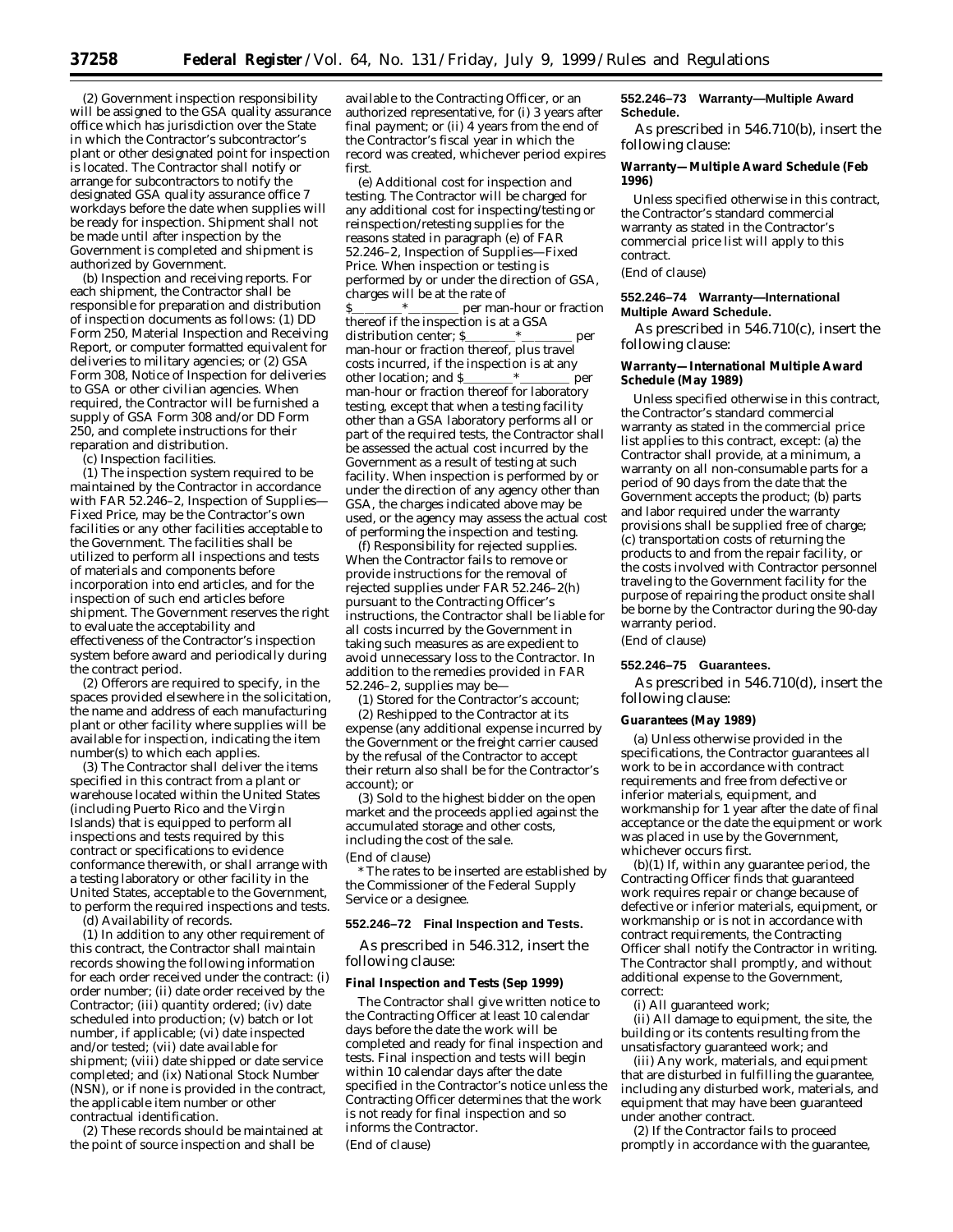the Government may have such work performed at the expense of the Contractor.

(c) Any special guarantees that may be required under the contract will be subject to paragraphs (a) and (b), insofar as they do not conflict with special guarantees.

(d) The Contractor shall furnish to the Government: (1) Each transferable guarantee or warranty of equipment, materials, or installation furnished by any manufacturer, supplier, or installer in the ordinary course of business; (2) All information required to make such guarantee or warranty legally binding and effective; and (3) The information and the guarantee or warranty in sufficient time to permit the Government to meet any time limit specified in the guarantee or warranty or, if no time limit is specified, prior to completion and acceptance of all work under this contract. (End of clause)

#### **552.246–76 Warranty of pesticides.**

As prescribed in 546.710(e), insert the following clause:

### **Warranty of Pesticides (May 1989)**

(a) Notwithstanding acceptance of pesticides by the Government, the Contractor warrants that for 1 year after the date of shipment, all pesticides furnished under this contract shall meet the requirements of Pub. L. 92–516, as amended, and shall be registered with the Environmental Protection Agency (EPA).

(b) If EPA takes action to stop sale, stop use, remove, seize, or cancel registration of a pesticide within 1 year after date of shipment, the Contractor shall immediately notify the Contracting Officer. The notification will include: (1) contract number; (2) identification of the pesticide; (3) reason for the EPA action against the pesticide; and (4) list of Government agencies and addresses to which it was delivered. (End of clause)

#### **552.247–70 Placarding Railcar Shipments.**

As prescribed in 547.305(a), insert the following clause:

#### **Placarding Railcar Shipments (May 1989)**

When a railcar is loaded in such a manner that it can be or should be unloaded from only one side, the Contractor shall place on the appropriate railcar door a placard reading ''UNLOAD FROM THIS SIDE'' and on the opposite door a placard reading ''UNLOAD FROM OTHER SIDE.''

(End of clause)

### **552.247–71 Diversion of Shipment Under f.o.b. Destination Contracts.**

As prescribed in 547.305(b), insert the following clause:

### **Diversion of Shipment Under F.O.B. Destination Contracts (Sep 1999)**

(a) Notwithstanding paragraph (c) of the clause in this contract titled 52.212–4, Contract Terms and Conditions—Commercial Items, the Government has the unilateral right to make changes at any time within the general scope of this contract in either the:

(1) Method of shipment or packing.

(2) Place of delivery.

(b) If any such change causes an increase or decrease in the cost of this contract, the Contracting Officer shall make an equitable adjustment in the contract price, the delivery schedule, or both. The Contractor must assert its right to an adjustment under this clause within 30 days from the date of receipt of a delivery order.

(c) The Government shall make no adjustment when supplies are identically priced for delivery regionally or nationally and the place of delivery is changed within the area to which the identical price applies. In all other cases, adjustments for changes in transportation costs under this clause shall be determined as follows:

(1) If the contractor ships by contract or common carrier, price adjustments shall be determined by comparing the cost of shipments to the new destination(s), as evidenced by copy of paid freight bills supplied by the Contractor with the invoice, to one of the following:

(i) The cost of shipments to the standard contract destination, as evidenced by copy of appropriate paid freight bills supplied by the Contractor.

(ii) If no shipments have been made to the standard contract destination, the cost as evidenced by the applicable rates of a common or contract carrier. If carrier rates are not publicly filed with a regulatory body (e.g., interstate shipments moving by rail piggyback service), the Contractor shall provide a copy of the contract, letter agreement, or other written communication from the carrier(s) quoting the rates/charges that would have applied for shipments to the standard contract destination.

(2) If (i) shipments to the new destination are made by the Contractor's owned or leased trucks or (ii) shipments to the original destination were or would have been made by the Contractor's owned or leased trucks, the Government shall determine the adjustment by substituting a rate equal to 70 percent of the lowest applicable rate published in common carrier tariffs as of the date of shipment for the Contractor's actual rate or contemplated transportation costs.

(d) If the copies of paid freight bills for a diverted shipment do not show, or make readily available, each of the following items,the Contractor shall supply a written statement showing the item(s):

(1) Full name of each carrier in the routing.

- (2) Number of containers.
- (3) Gross shipping weight.
- (4) Actual date of shipping.

(5) Freight description for the supplies as indicated in the ''National Motor Freight Classification'' or the ''Uniform Freight Classification'' (Rail).

(End of clause)

### **552.249–70 Termination for Convenience of the Government (Fixed Price) (Short Form).**

As prescribed in 549.502(a) insert the following clause:

#### **Termination for Convenience of the Government (Fixed-Price) (Short Form) (May 1988) (Deviation FAR 52.249–1 and 52.249– 2)**

(a) If the Government terminates this contract for convenience, the rights of the Government and the Contractor shall be determined under paragraph (b) unless there is a termination liability schedule, in which case the rights of the parties shall be determined under paragraph (c).

(b) The clause at [Contracting Officer inserts 52.249–1 or 52.249–2, as applicable] of the FAR shall apply to the supply portion of the contract and the clauses at 52.249–4 of the FAR shall apply to the service portion of the contract.

(c) If the Contractor specifies a schedule of termination liability charges that would be incurred by the Government if the Government terminates this lease contract without taking title to the equipment, the payment of such charges shall be the only responsibility of the Government to compensate the Contractor for such termination; except that, there shall be no termination liability for equipment installed after termination of this contract. (End of clause)

### **552.249–71 Submission of Termination Liability Schedule.**

As prescribed in 549.502(b), insert the following clause:

### **Submission of Termination Liability Schedule (May 1989)**

(a) An offeror may submit, as part of its proposal, a termination liability schedule to be applied if any resultant contract is terminated by the Government for reasons other than default. The offeror shall provide and explain the amount and method of computation of the termination liability charge(s).

(b) If submitted, the termination liability schedule will be incorporated into Part I, Section B of the contract document. If a termination liability schedule is not submitted and the Government terminates any resultant contract for its convenience, the rights of the parties shall be determined under paragraph (b) of the GSAR Termination for Convenience of the Government clause at 552.249–70.

(c) Any termination liability charges existing at the end of the evaluated contract period will be considered in the evaluation of offers.

### (End of clause)

### **552.252–5 Authorized Deviations in Provisions.**

As prescribed in 552.107–70(a), insert the following provision:

### **Authorized Deviations in Provisions (Deviation FAR 52.252–5) (Sep 1999)**

(a) *Deviations to FAR provisions.* (1) This solicitation indicates any authorized deviation to a Federal Acquisition Regulation (48 CFR Chapter 1) provision by the addition of ''(DEVIATION)'' after the date of the provision, if the provision is not published in the General Services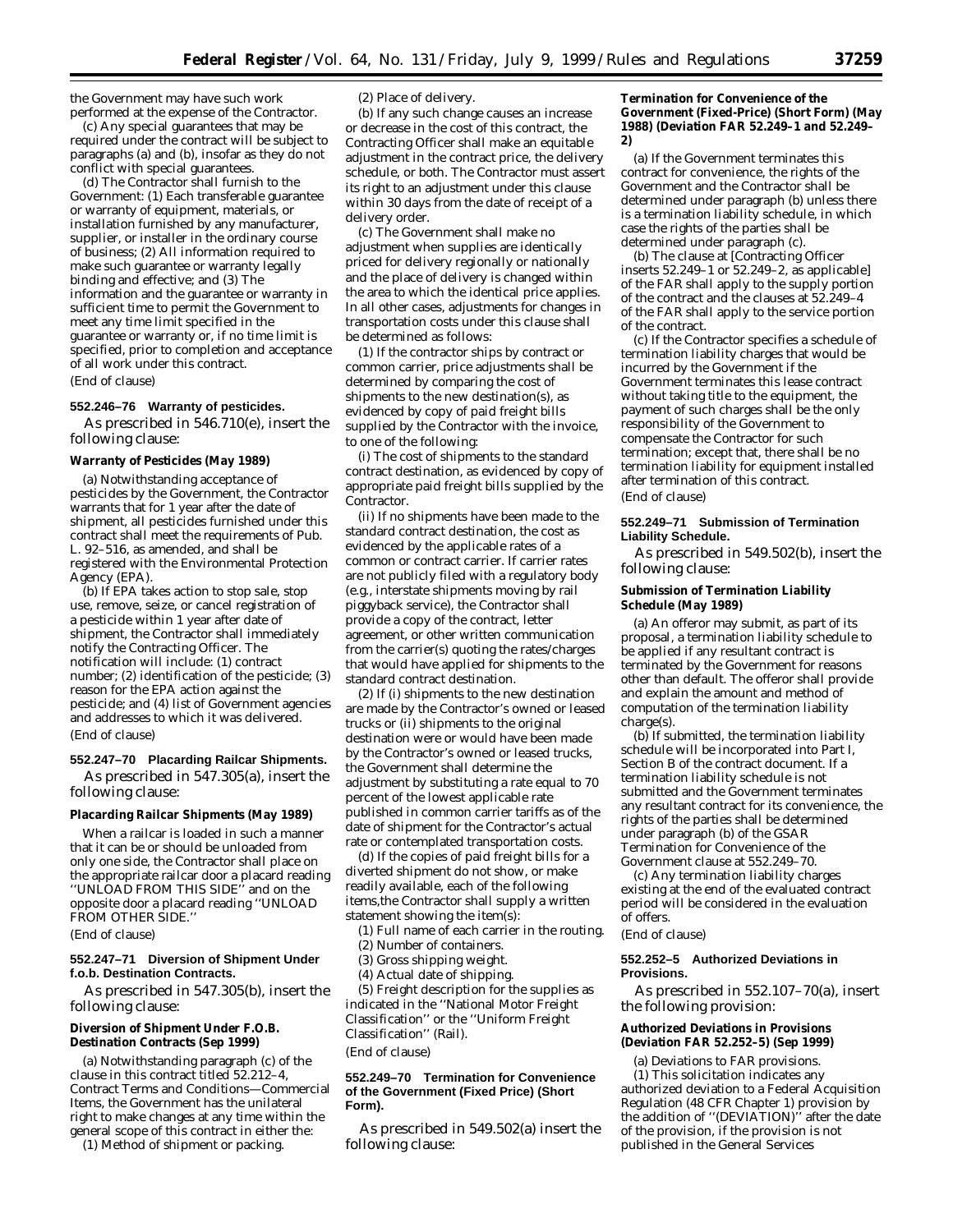Administration Acquisition Regulation (48 CFR Chapter 5).

(2) This solicitation indicates any authorized deviation to a Federal Acquisition Regulation (FAR) provision that is published in the General Services Administration Acquisition Regulation by the addition of ''(DEVIATION (FAR provision no.))'' after the date of the provision.

(b) *Deviations to GSAR provisions.* This solicitation indicates any authorized deviation to a General Services Administration Acquisition Regulation provision by the addition of ''(DEVIATION)'' after the date of the provision.

(c) ''*Substantially the same as'' provisions.* Changes in wording of provisions prescribed for use on a 'substantially the same as" basis are not considered deviations.

(End of provision)

### **552.252–6 Authorized Deviations in Clauses.**

As prescribed in 552.107–70(b), insert the following clause:

### **Authorized Deviations in Clauses (Deviation FAR 52.252–6) (Sep 1999)**

(a) *Deviations to FAR clauses.*

(1) This solicitation or contract indicates any authorized deviation to a Federal Acquisition Regulation (48 CFR Chapter 1) clause by the addition of ''(DEVIATION)'' after the date of the clause, if the clause is not published in the General Services Administration Acquisition Regulation (48 CFR Chapter 5).

(2) This solicitation indicates any authorized deviation to a Federal Acquisition Regulation (FAR) clause that is published in the General Services Administration Acquisition Regulation by the addition of ''(DEVIATION (FAR clause no.))'' after the date of the clause.

(b) *Deviations to GSAR clauses:* This solicitation indicates any authorized deviation to a General Services Administration Acquisition Regulation clause by the addition of ''(DEVIATION)'' after the date of the clause.

(c) ''*Substantially the same as'' clauses.* Changes in wording of clauses prescribed for use on a ''substantially the same as'' basis are not considered deviations.

# (End of clause)

#### **552.270–1 Instructions to Offerors— Acquisition of Leasehold Interests in Real Property.**

As prescribed in 570.602, insert the following provision:

### **Instructions to Offerors—Acquisition of Leasehold Interests in Real Property (Mar 1998)**

(a) Definitions. As used in this provision— ''Discussions'' are negotiations that occur after establishment of the competitive range that may, at the contracting Officer's discretion, result in the offeror being allowed to revise its proposal.

''In Writing'' or ''Written'' means any worded or numbered expression which can be read, reproduced, and later

communicated, and includes electronically transmitted and stored information.

''Proposal modification'' is a change made to a proposal before the solicitation's closing date and time, or made in response to an amendment, or made to correct a mistake at any time before award.

''Proposal revision'' is a change to a proposal made after the solicitation closing date, at the request of as allowed by a Contracting Officer as the result or of negotiations.

Time," if stated as a number of days, is calculated using calendar days, unless otherwise specified, and will include Saturdays, Sundays, and legal holidays. However, if the last day falls on a Saturday, Sunday, or legal holiday, then the period shall include the next working day.

(b) Amendments to solicitations. If this solicitation is amended, all terms and conditions that are not amended remain unchanged. Offerors shall acknowledge receipt of any amendment to this solicitation by the date and time specified in the amendment(s).

(c) Submission, modification, revision, and withdrawal of proposals.

(1) Unless other methods (e.g., electronic commerce or facsimile) are permitted in the solicitation, proposals and modifications to proposals shall be submitted in paper media in sealed envelopes or packages. Offers must be:

(i) Submitted on the forms prescribed and furnished by the Government as a part of this solicitation or on copies of those forms, and

(ii) Signed. The person signing an offer must initial each erasure or change appearing on any offer form. If the offeror is a partnership, the names of the partners composing the firm must be included with the offer.

(2) Late proposals and revisions.

(i) The Government will not consider any proposal received at the office designated in the solicitation after the exact time specified for receipt of offers unless it is received before the Government makes award and it meets at least one of the following conditions:

(A) It was sent by registered or certified mail not later than the 5th calendar day before the date specified for receipt of offers (e.g., an offer submitted in response to solicitation requiring receipt of offers by the 20th of the month must have been mailed by the 15th).

(B) It was sent by mail (or telegram or facsimile, if authorized) or hand-carried (including delivery by a commercial carrier) if it is determined by the Government that the late receipt was due primarily to Government mishandling after receipt at the Government installation.

(C) It was sent by U.S. Postal Service Express Mail Next Day Service-Post Office to Addressee, not later than 5:00 p.m. at the place of mailing two working days prior to the date specified for receipt of proposals. The term ''working days'' excludes weekends and U.S. Federal holidays.

(D) It was transmitted through an electronic commerce method authorized by the solicitation and was received at the initial point of entry of the Government

infrastructure not later than 5:00 p.m. one working day prior to the date specified for receipt of proposals.

(E) There is acceptable evidence to establish that it was received at the activity designated for receipt of offers and was under the Government's control prior to the time set for receipt of offers, and the Contracting Officer determines that accepting the late offer would not unduly delay the procurement.

(F) It is the only proposal received. (ii) Any modification or revision of a proposal or response to request for information, including any final proposal revision, is subject to the same conditions as in subparagraphs  $(c)(2)(i)(A)$  through  $(c)(2)(i)(E)$  of this provision.

(iii) The only acceptable evidence to establish the date of mailing of a late proposal or modification or revision sent either by registered or certified mail is the U.S. or Canadian Postal Service postmark both on the envelope or wrapper and on the original receipt from the U.S. or Canadian Postal Service. Both postmarks must show a legible date or the proposal, response to a request for information, or modification or revision shall be processed as if mailed late. ''Postmark'' means a printed, stamped, or otherwise placed impression (exclusive of a postage meter machine impression) that is readily identifiable without further action as having been supplied and affixed by employees of the U.S. or Canadian Postal Service on the date of mailing. Therefore, offerors or respondents should request the postal clerk to place a legible hand cancellation bull's eye postmark on both the receipt and the envelope or wrapper.

(iv) Acceptable evidence to establish the time of receipt at the Government installation includes the time/date stamp of that installation on the proposal wrapper, other documentary evidence of receipt maintained by the installation, or oral testimony or statements of Government personnel.

(v) The only acceptable evidence to establish the date of mailing of a late offer, modification or revision, or withdrawal sent by Express Mail Next Day Service-Post Office to Addressee is the date entered by the post office receiving clerk on the ''Express Mail Next Day Service-Post Office to Addressee'' label and the postmark on both the envelope or wrapper and on the original receipt from the U.S. Postal Service, ''Postmark'' has the same meaning as defined in paragraph  $(c)(2)(iii)$  of this provision, excluding postmarks of the Canadian Postal Service. Therefore, offerors or respondents should request the postal clerk to place a legible hand cancellation bull's eye postmark on both the receipt and the envelope or wrapper.

(vi) Notwithstanding paragraph (c)(2)(i) of this provision, a late modification or revision of an otherwise successful proposal that makes its terms more favorable to the Government will be considered at any time it is received and may be accepted.

(vii) An offeror may withdraw its proposal by written notice or telegram (including mailgram) received at any time before award. If the solicitation authorizes facsimile proposals, an offeror may withdraw its proposal via facsimile received at any time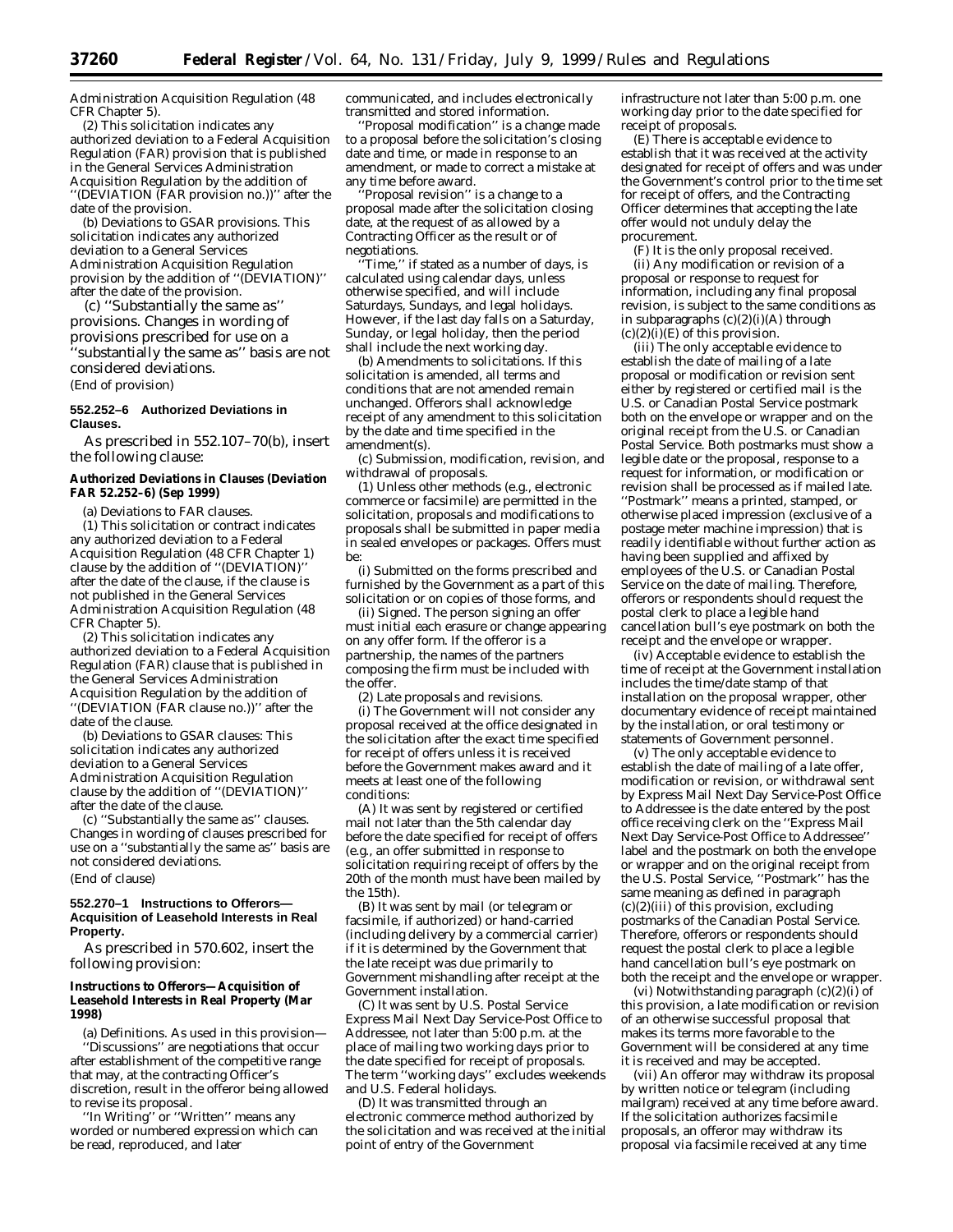before award, subject to the conditions specified in the provision entitled ''Facsimile Proposals.'' Proposals may be withdrawn in person by an offeror or an authorized representative, if the representative's identity is made known and the representative signs a receipt for the proposal before award.

(viii) If an emergency or unanticipated event interrupts normal Government processes so that proposals cannot be received at the office designated for receipt of proposals by the exact time specified in the solicitation, and urgent Government requirements preclude amendment of the solicitation or other notice of an extension of the closing date, the time specified for receipt of proposals will be deemed to be extended to the same time of day specified in the solicitation on the first work day on which normal Government processes resume. If no time is specified in the solicitation, the time for receipt is 4:30 p.m., local time, for the designated Government office.

(3) Any information given to a prospective offeror concerning this solicitation will be furnished promptly to all other prospective offerors, if that information is necessary in submitting offers or if the lack of it would be prejudicial to any other prospective offeror.

(4) Offerors may submit modifications to their proposals at any time before the solicitation closing date and time, and may submit modifications in response to an amendment, or to correct a mistake at any time before award.

(5) Offerors may submit revised proposals only if requested or allowed by the Contracting Officer.

(6) The Government will construe an offer to be in full and complete with this solicitation unless the offer describes any deviation in the offer.

(7) Offerors may submit proposals that depart from stated requirements. Such a proposal shall clearly identify why the acceptance of the proposal would be advantageous to the Government. The proposal must clearly identify and explicitly define any deviations from the terms and conditions of the solicitation, as well as the comparative advantage to the Government. The Government reserves the right to amend the solicitation to allow all offerors an opportunity to submit revised proposals based on the revised requirements.

(d) Restriction on disclosure and use of data. An offeror that includes in its proposal data that it does not want disclosed to the public for any purpose, or use by the Government except for evaluation purposes, must meet both of the following conditions:

(1) Mark the title page with the following legend:

This proposal includes data that shall not be disclosed outside the Government and shall not be duplicated, used, or disclosed in whole or in part—for any purpose other than to evaluate this proposal. If, however, a lease is awarded to this offeror as a result of—or in connection with—the submission of this data, the Government shall have the right to duplicate, use, or disclose the data to the extent provided in the resulting contract. This restriction does not limit the Government's right to use information contained in this data if it is obtained from

another source without restriction. The data subject to this restriction are contained in sheets [insert numbers or other identification of sheets].

(2) Mark each sheet of data it wishes to restrict with the following legend:

Use or disclosure of data contained on this sheet is subject to the restriction on the title page of this proposal.

(e) Lease award.

(1) The Government intends to award a lease resulting from this solicitation to the responsible offeror whose proposal represents the best value after evaluation in accordance with the factors and subfactors in the solicitation.

(2) The Government may reject any or all proposals if such action is in the Government's interest.

(3) The Government may waive informalities and minor irregularities in proposals received.

(4) The Government intends to evaluate proposals and award a lease after conducting discussions with offerors whose proposals have been determined to be within the competitive range. If the Contracting Officer determines that the number of proposals that would otherwise be in the competitive range exceeds the number at which an efficient competition can be conducted, the Contracting Officer may limit the number of proposals in the competitive range to the greatest number that will permit an efficient competition among the most highly rated proposals. Therefore, the offeror's initial proposal should contain the offeror's best terms from a price and technical standpoint.

(5) Exchanges with offerors after receipt of a proposal do not constitute a rejection or counteroffer by the Government.

(6) The Government may determine that a proposal is unacceptable if the price proposed are materially unbalanced between line terms or subline items. Unbalanced pricing exists when, despite an acceptable total evaluated price, the price of one or more contract line items is significantly overstated or understand as indicated by the application of cost or price analysis techniques. A proposal may be rejected if the Contracting Officer determines that the lack of balance poses an unacceptable risk to the Government.

(7) The unconditional written acceptance of an offer establishes a valid contract.

(8) The Government may disclose the following information in postaward debriefings to other offerors:

(i) The overall evaluated cost or price and technical rating of the successful offeror;

(ii) The overall making of all offerors, when any making was developed by the agency during source selection; and

(iii) A summary of the rationale for award. (End of provision)

*Alternate I (MAR 1998).* As prescribed in 570.602, substitute the following paragraph for paragraph (c)(2)(i) of the basic provision:

(i) Any offer received at the office designated in the solicitation after the exact time specified for receipt of final proposal revisions will not be considered unless it is received before award is made and it meets one of the following conditions—

*Alternate II (MAR 1998).* As prescribed in 570.602, substitute the following paragraph for paragraph (e)(4) of the basic provision:

(4) The Government intends to evaluate proposals and award a lease without discussions with offerors (except clarifications as described in FAR 15.306(a)). Therefore, the offeror's initial proposal should contain the offeror's best terms from a cost or price and technical standpoint. The Government reserves the right to conduct discussions if the Contracting Officer later determines them to be necessary. If the Contracting Officer determines that the number of proposals that would otherwise be in the competitive range exceeds the number at which an efficient competition can be conducted, the Contracting Officer may limit the number of proposals in the competitive range to the greatest number that will permit an efficient competition among the most highly rated proposals.

### **552.270–2 Historic Preference.**

As prescribed in 570.602, insert the following provision:

#### **Historic Preference (Sep 1999)**

(a) The Government will give preference to offers of space in buildings on, or formally listed as eligible for inclusion in, the National Register of Historic Places and to historically significant buildings in historic districts listed in the National Register. This preference extends to historic buildings and will result in award if both of the following are met:

(1) The offer for space meets the terms and conditions of this solicitation as well as any other offer received. The Contracting Officer has discretion to accept alternatives to certain architectural characteristics and safety features defined elsewhere in this solicitation to maintain the historical integrity of the building such as high ceilings, wooden floors, etc.

(2) The rental is no more than 10 percent higher on a total annual usable square foot cost to the Government than the lowest otherwise acceptable offer.

(b) If the Government receives more than one offer of an historic building and they meet the above criteria, the Government will award to the lowest priced historic property offered.

### (End of provision)

### **552.270–3 Parties to Execute Lease.**

As prescribed in 570.602, insert the following provision:

#### **Parties to Execute Lease (Sep 1999)**

(a) If the lease is executed by an attorney, agent, or trustee on behalf of the Lessor, an authenticated copy of his power of attorney, or other evidence to act on behalf of the Lessor, shall accompany the lease.

(b) If the Lessor is a partnership, the lease shall be signed with the partnership name, followed by the name of the legally authorized partner signing the same, and, if requested by the Government, a copy of either the partnership agreement or current Certificate of Limited Partnership shall accompany the lease.

(c) If the Lessor is a corporation, the lease shall be signed with the corporate name,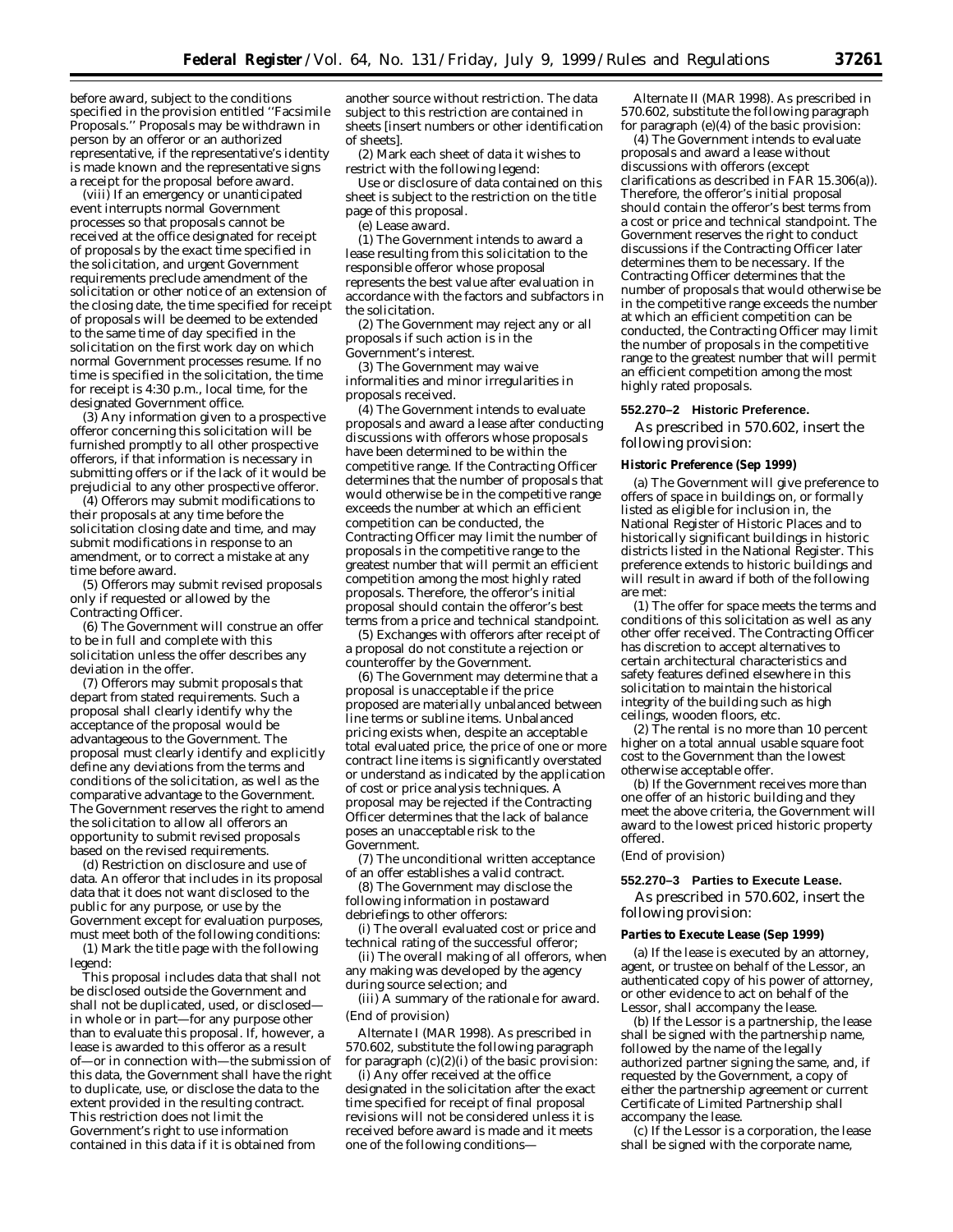followed by the signature and title of the officer or other person signing the lease on its behalf, duly attested, and, if requested by the Government, evidence of this authority to so act shall be furnished. (End of provision)

#### **552.270–4 Definitions.**

As prescribed in 570.603, insert the following clause:

#### **Definitions (Sep 1999)**

The following terms and phrases (except as otherwise expressly provided or unless the context otherwise requires) for all purposes of this lease shall have the respective meanings hereinafter specified:

(a) ''Commencement Date'' means the first day of the term.

(b) ''Contract'' and ''Contractor'' means ''Lease'' and ''Lessor,'' respectively.

(c) ''Contracting Officer'' means a person with the authority to enter into, administer, and/or terminate contracts and make related determinations and findings. The term includes certain authorized representatives of the Contracting Officer acting within the limits of their authority as delegated by the Contracting Officer.

(d) ''Delivery Date'' means the date specified in or determined pursuant to the provisions of this lease for delivery of the premises to the Government, improved in accordance with the provisions of this lease and substantially complete, as such date may be modified in accordance with the provisions of this lease.

(e) ''Delivery Time'' means the number of days provided by this lease for delivery of the premises to the Government, as such number may be modified in accordance with the provision so this lease.''

(f) ''Excusable Delays'' means delays arising without the fault or negligence of Lessor and Lessor's subcontractors and suppliers at any tier, and shall include, without limitation:

(1) acts of God or of the public enemy,

(2) acts of the United States of America in either its sovereign or contractual capacity,

(3) acts of another contractor in the performance of a contract with the

Government,

(4) fires,

(5) floods,

(6) epidemics,

(7) quarantine restrictions,

- (8) strikes,
- (9) freight embargoes,

(10) unusually severe weather, or

(11) delays of subcontractors or suppliers at any tier arising from unforeseeable causes beyond the control and without the fault or negligence of both the Lessor and any such subcontractor or supplier.

(g) ''Lessor'' means the sub-lessor if this lease is a sublease.

(h) ''Lessor shall provide'' means the Lessor shall furnish and install at Lessor's expense.

(i) ''Notice'' means written notice sent by certified or registered mail, Express Mail or Comparable service, or delivered by hand. Notice shall be effective on the date delivery is accepted or refused.

(j) ''Premises'' means the space described in this lease.

(k) ''Substantially complete'' and ''substantial completion'' means that the work, the common and other areas of the building, and all other things necessary for the Government's access to the premises and occupancy, possession, use and enjoyment thereof, as provided in this lease, have been completed or obtained, excepting only such minor matters as do not interfere with or materially diminish such access, occupancy, possession, use of enjoyment.

(l) ''Usable square feet'' means the ANSI/ BOMA Z65.1–1996 definition for BOMA usable office area, which means ''The area where a tenant normally houses personnel and/or furniture, for which a measurement is to be computed.''

(m) ''Work'' means all alterations, improvements, modifications, and other things required for the preparation or continued occupancy of the premises by the Government as specified in this lease. (End of clause)

#### **5512.270–5 Subletting and Assignment.**

As prescribed in 570.603, insert the following clause:

#### **Subletting and Assignment (Sep 1999)**

The Government may sublet any part of the premises but shall not be relieved from any obligations under this lease by reason of any such subletting. The Government may at any time assign this lease, and be relieved from all obligations to Lessor under this lease excepting only unpaid rent and other liabilities, if any that have accrued to the date of said assignment. Any assignment shall be subject to prior written consent of Lessor, which shall not be unreasonably withheld. (End of clause)

### **552.270–6 Maintenance of Building and Premises—Right of Entry.**

As prescribed in 570.603, insert the following clause:

### **Maintenance of Building and Premises— Right of Entry (Sep 1999)**

Except in case of damage arising out of the willful act or negligence of a Government employee, Lessor shall maintain the premises, including the building and all equipment, fixtures, and appurtenances furnished by the lessor under this lease, in good repair and condition so that they are suitable in appearance and capable of supplying such heat, air conditioning, light, ventilation, access and other things to the premises, without reasonably preventable or recurring disruption, as is required for the Government's access to, occupancy, possession, use and enjoyment of the premises as provided in this lease. For the purpose of so maintaining the premises, the Lessor may at reasonable times enter the premises with the approval of the authorized Government representative in charge. (End of clause)

### **552.270–7 Fire and Casualty Damage.**

As prescribed in 570.603, insert the following clause:

### **Fire and Casualty Damage (Sep 1999)**

If the entire premises are destroyed by fire or other casualty, this lease will immediately terminate. In case of partial destruction or damage, so as to render the premises untenantable, as determined by the Government, the Government may terminate the lease by giving written notice to the Lessor within 15 calendar days of the fire or other casualty; if so terminated, no rent will accrue to the Lessor after such partial destruction or damage; and if not so terminated, the rent will be reduced proportionately by supplemental agreement hereto effective from the date of such partial destruction or damage. Nothing in this lease shall be construed as relieving Lessor from liability for damage to or destruction of property of the United States of America caused by the willful or negligent act or omission of Lessor.

(End of clause)

### **552.270–8 Compliance with Applicable Law.**

As prescribed in 570.603, insert the following clause:

### **Compliance With Applicable Law (Sep 1999)**

Lessor shall comply with all Federal, state and local laws applicable to the Lessor as owner or lessor, or both, of the building or premises, including, without limitation, laws applicable to the construction, ownership, alteration or operation of both or either thereof, and will obtain all necessary permits, licenses and similar items at Lessor's expense. The Government will comply with all Federal, state and local laws applicable to and enforceable against it as a tenant under this lease; provided that nothing in this lease shall be construed as a waiver of any sovereign immunity of the Government. This lease shall be governed by Federal law. (End of clause)

### **552.270–9 Inspection—Right of Entry.**

As prescribed in 570.603, insert the following clause:

### **Inspection—Right of Entry (Sep 1999)**

(a) At any time and from time to time after receipt of an offer (until the same has been duly withdrawn or rejected), after acceptance thereof and during the term, the agents, employees and contractors of the Government may, upon reasonable prior notice to Offeror or Lessor, enter upon the offered premises or the premises, and all other areas of the building access to which is necessary to accomplish the purposes of entry, to determine the potential or actual compliance by the Offeror or Lessor with the requirements of the solicitation or this lease, which purposes shall include, but not be limited to:

(1) Inspecting, sampling and analyzing suspected asbestos-containing materials and air monitoring for asbestos fibers;

(2) Inspecting the heating, ventilation and air conditioning system, maintenance records, and mechanical rooms for the offered premises or the premises;

(3) Inspecting for any leaks, spills, or other potentially hazardous conditions which may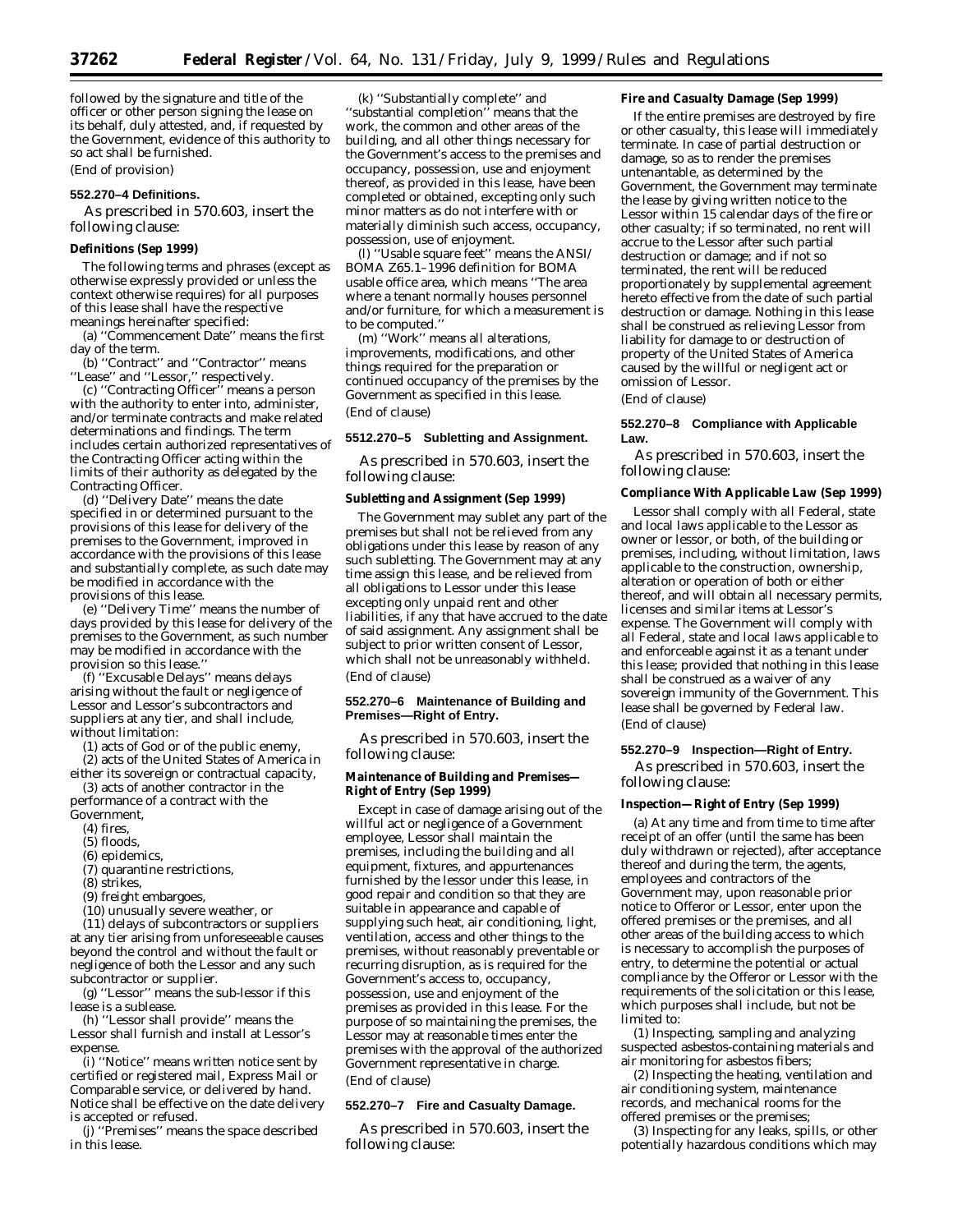involve tenant exposure to hazardous or toxic substances; and

(4) Inspecting for any current or past hazardous waste operations, to ensure that appropriate mitigative actions were taken to alleviate any environmentally unsound activities in accordance with Federal, State and local law.

(b) Nothing in this clause shall be construed to create a Government duty to inspect for toxic materials or to impose a higher standard of care on the Government than on other lessees. The purpose of this clause is to promote the ease with which the Government may inspect the building. Nothing in this clause shall act to relieve the Lessor of any duty to inspect or liability which might arise as a result of Lessor's failure to inspect for or correct a hazardous condition.

(End of clause)

### **552.270–10 Failure in Performance.**

As prescribed in 570.603, insert the following clause:

#### **Failure in Performance (Sep 1999)**

The covenant to pay rent and the covenant to provide any service, utility, maintenance, or repair required under this lease are interdependent. In the event of any failure by the Lessor to provide any service, utility, maintenance, repair or replacement required under this lease the Government may, by contract or otherwise, perform the requirement and deduct from any payment or payments under this lease, then or thereafter due, the resulting cost to the Government, including all administrative costs. If the Government elects to perform any such requirement, the Government and each of its contractors shall be entitled to access to any and all areas of the building, access to which is necessary to perform any such requirement, and the Lessor shall afford and facilitate such access. Alternatively, the Government may deduct from any payment under this lease, then or thereafter due, an amount which reflects the reduced value of the contract requirement not performed. No deduction from rent pursuant to this clause shall constitute a default by the Government under this lease. These remedies are not exclusive and are in addition to any other remedies which may be available under this lease or at law.

(End of clause)

#### **552.270–11 Successors Bound.**

As prescribed in 570.603, insert the following clause:

#### **Successors Bound (Sep 1999)**

This lease shall bind, and inure to the benefit of, the parties and their respective heirs, executors, administrators, successors and assigns.

(End of clause)

### **552.270–12 Alterations.**

As prescribed in 570.603, insert the following clause:

### **Alterations (Sep 1999)**

The Government shall have the right during the existence of this lease to make alterations, attach fixtures, and erect structures or signs in or upon the premises hereby leased, which fixtures, additions or structures so placed in, on, upon, or attached to the said premises shall be and remain the property of the Government and may be removed or otherwise disposed of by the Government. If the lease contemplates that the Government is the sole occupant of the building, for purposes of this clause, the leased premises include the land on which the building is sited and the building itself. Otherwise, the Government shall have the right to tie into or make any physical connection with any structure located on the property as is reasonably necessary for appropriate utilization of the leased space. (End of clause)

### **552.270–13 Proposals for Adjustment.**

As prescribed in 570.603, insert the following clause:

#### **Proposals for Adjustment (Sep 1999)**

(a) The Contracting Officer may, from time to time during the term of this lease, require changes to be made in the work or services to be performed and in the terms or conditions of this lease. Such changes will be required under the Changes clause.

(b) If the Contracting Officer makes a change within the general scope of the lease, the Lessor shall submit, in a timely manner, an itemized cost proposal for the work to be accomplished or services to be performed when the cost exceeds \$100,000. The proposal, including all subcontractor work, will contain at least the following details-

(1) Material quantities and unit costs;

(2) Labor costs (identified with specific item or material to be placed or operation to be performed);

(3) Equipment costs;

(4) Worker's compensation and public liability insurance;

(5) Overhead;

(6) Profit; and

(7) Employment taxes under FICA and FUTA.

(c) The following Federal Acquisition Regulation (FAR) provisions also apply to all proposals exceeding \$500,000 in cost—

(1) The Lessor shall provide cost or pricing data including subcontractor cost or pricing data (48 CFR 15.403–4); and

(2) The Lessor's representative, all Contractors, and subcontractors whose portion of the work exceeds \$500,000 must sign and return the ''Certificate of Current Cost or Pricing Data'' (48 CFR 15.406–2).

(d) Lessors shall also refer to 48 CFR Part 31, Contract Cost Principles, for information on which costs are allowable, reasonable, and allocable in Government work. (End of clause)

#### **552.270–14 Changes.**

As prescribed in 570.603, insert the following clause:

#### **Changes (Sep 1999)**

(a) The Contracting Officer may at any time, by written order, make changes within the general scope of this lease in any one or more of the following:

(1) Specifications (including drawings and designs).

(2) Work or services.

(3) Facilities or space layout.

(4) Amount of space, provided the Lessor consents to the change.

(b) If any such change causes an increase or decrease in Lessor's cost of or the time required for performance under this lease, whether or not changed by the order, the Contracting Officer shall modify this lease to provide for one or more of the following:

(1) A modification of the delivery date. (2) An equitable adjustment in the rental

rate. (3) A lump sum equitable adjustment.

(4) An equitable adjustment of the annual operating costs per usable square foot specified in this lease.

(c) The Lessor must assert its right to an adjustment under this clause within 30 days from the date of receipt of the change order and must submit a proposal for adjustment. Failure to agree to any adjustment shall be a dispute under the Disputes clause. However, nothing in this clause excuses the lessor from proceeding with the change as directed.

(d) Absent such written change order, the Government is not liable to Lessor under this clause.

(End of clause)

### **552.270–15 Liquidated Damages.**

As prescribed in 570.603, insert the following clause:

### **Liquidated Damages (Sep 1999)**

In case of failure on the part of the Lessor to complete the work within the time fixed in the lease contract or letter of award, the Lessor shall pay the Government as fixed and agreed liquidated damages, pursuant to this clause, the sum  $\sin \theta$  for each and every calendar day that the delivery is delayed beyond the date specified for delivery of all the space ready for occupancy by the Government. this remedy is not exclusive and is in addition to any other remedies which may be available under this lease or at law.

(End of clause)

#### **552.270–16 Adjustment for Vacant Premises.**

As prescribed in 570.603, insert the following clause:

#### **Adjustment for Vacant Premises (Sep 1999)**

(a) If the Government fails to occupy any portion of the leased premises or vacates the premises in whole or in part before the lease term expires, the rental rate will be reduced.

(b) The rental rate will be reduced by that portion of the costs per usable square foot of operating expenses not required to maintain the space. The reduction takes effect 30 calendar days after the Government gives notice to the Lessor, and continues in effect until the Government occupies the premises or the lease expires or is terminated. (End of clause)

### **552.270–17 Delivery and Condition.**

As prescribed in 570.603, insert the following clause: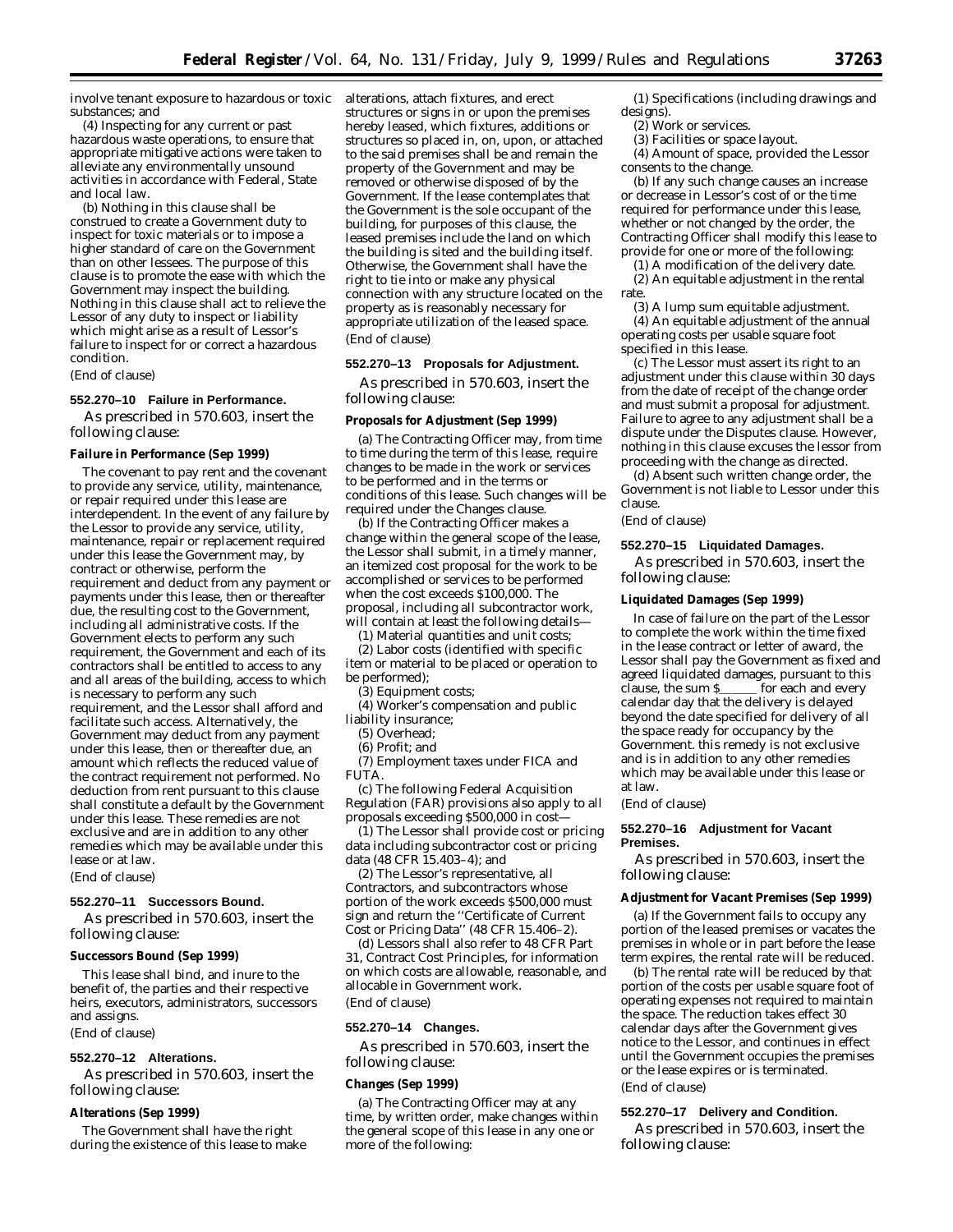#### **Delivery and Condition (Sep 1999)**

(a) Unless the Government elects to have the space occupied in increments, the space must be delivered ready for occupancy as a complete unit. The Government reserves the right to determine when the space is substantially complete.

(b) If the premises do not in every respect comply with the provisions of this lease the Contracting Officer may, in accordance with the Failure in Performance clause of this lease, elect to reduce the rent payments. (End of clause)

### **552.270–18 Default in Delivery—Time Extensions.**

As prescribed in 570.603, insert the following clause:

### **Default In Delivery—Time Extensions (Sep 1999)**

(a) With respect to Lessor's obligation to deliver the premises substantially complete by the delivery date, time is of the essence. If the Lessor fails to work diligently to ensure its substantial completion by the delivery date or fails to substantially complete the work by such date, the Government may by notice to the Lessor terminate this lease. Such termination is effective when received by Lessor. The Lessor and the Lessor's sureties, if any, are jointly and severally liable for any damages to the Government resulting from such termination, as provided in this clause. The Government is entitled to the following damages:

(1) The Government's aggregate rent, estimated real estate tax, and operating cost adjustments for the firm term and all option terms of its replacement lease or leases, in excess of the aggregate rent and estimated real estate tax and operating cost adjustments for the term. If the Government procures replacement premises for a term (including all option terms) in excess of this lease term, the Lessor is not liable for excess Government rent or adjustments during such excess lease term.

(2) All administrative and other costs the Government incurs in procuring a replacement lease or leases.

(3) Other, additional relief provided for in this lease, at law, or in equity.

(b) Damages to which the Government is entitled under this clause are due and payable thirty (30) days following the date Lessor receives notice from the Contracting Officer specifying such damages.

(c) Delivery by Lessor of less than the minimum usable square footage required by this lease shall in no event be construed as substantial completion, except as the Contracting Officer permits.

(d) The Government shall not terminate this lease under this clause nor charge the Lessor with damages under this clause, if (1) the delay in substantially completing the work arises from excusable delays, and (2) the Lessor within 10 days from the beginning of any such delay (unless extended in writing by the Contracting Officer) provides notice to the Contracting Officer of the causes of delay. The Contracting Officer shall ascertain the facts and the extent of delay. If the facts warrant, the Contracting Officer shall extend the delivery date, to the extent of such delay

at no additional costs to the Government. A time extension is the sole remedy of the Lessor.

(End of clause)

### **552.270–19 Progressive Occupancy.**

As prescribed in 570.603, insert the following clause:

### **Progressive Occupancy (Sep 1999)**

The Government shall have the right to elect to occupy the space in partial increments prior to the substantial completion of the entire leased premises, and the Lessor agrees to schedule its work so as to deliver the space incrementally as elected by the Government. The Government shall pay rent commencing with the first business day following substantial completion of the entire leased premise unless the Government has elected to occupy the leased premises incrementally. In case of incremental occupancy, the Government shall pay rent pro rata upon the first business day following substantial completion of each incremental unit. Rental payments shall become due on the first workday of the month following the month in which an increment of space is substantially complete, except that should an increment of space be substantially completed after the fifteenth day of the month, the payment due date will be the first workday of the second month following the month in which it was substantially complete. The commencement date of the firm lease term will be a complete determined from all rent commencement dates.

(End of clause)

### **552.270–20 Payment.**

As prescribed in 570.603, insert the following clause:

#### **Payment (Sep 1999)**

(a) When space is offered and accepted, usable square footage delivered will be confirmed by either:

(1) The Government's measurement of plans submitted by the successful offeror as approved by the Government, and an inspection of the space to verify that the delivered space conforms with such plans.

(2) A mutual on-site measurement of the space if the Contracting Officer determines it necessary.

(b) The Government will not pay for space in excess of the amount of usable square footage stated in the lease.

(c) If the amount of usable square footage delivered is less than the amount agreed to in the lease, the lease will be modified to reflect the amount of usable space delivered and the annual rental will be adjusted as follows:

Usable square feet (USF) not delivered multiplied by one plus the common area factor (CAF), multiplied by the rate per rentable square foot (RSF). That is:

USF X(1+CAF) X Rate per RSF=Reduction in Annual Rent.

(End of clause)

### **552.270–21 Effect of Acceptance and Occupancy.**

As prescribed in 570.603, insert the following clause:

### **Effect of Acceptance and Occupancy (Sep 1999)**

Neither the Government's acceptance of the premises for occupancy, nor the Government's occupancy thereof, shall be construed as a waiver of any requirement of or right of the Government under this Lease, or as otherwise prejudicing the Government with respect to any such requirement or right.

### (End of clause)

### **552.270–22 Default by Lessor During the Term.**

As prescribed in 570.603, insert the following clause:

### **Default By Lessor During the Term (Sep 1999)**

(a) Each of the following shall constitute a default by Lessor under this lease:

(1) Failure to maintain, repair, operate or service the premises as and when specified in this lease, or failure to perform any other requirement of this lease as and when required provided any such failure shall remain uncured for a period of thirty (30) days next following Lessor's receipt of notice thereof from the Contracting Officer or an authorized representative.

(2) Repeated and unexcused failure by Lessor to comply with one or more requirements of this lease shall constitute a default notwithstanding that one or all such failures shall have been timely cured pursuant to this clause.

(b) If a default occurs, the Government may, by notice to Lessor, terminate this lease for default and if so terminated, the Government shall be entitled to the damages specified in the Default in Delivery-Time Extensions clause.

#### (End of clause)

### **552.270–23 Subordination, Nondisturbance and Attornment.**

As prescribed in 570.603, insert the following clause:

### **Subordination, Nondisturbance and Attornment (Sep 1999)**

(a) Lessor warrants that it holds such title to or other interest in the premises and other property as is necessary to the Government's access to the premises and full use and enjoyment thereof in accordance with the provisions of this lease. Government agrees, in consideration of the warranties and conditions set forth in this clause, that this lease is subject and subordinate to any and all recorded mortgages, deeds of trust and other liens now or hereafter existing or imposed upon the premises, and to any renewal, modification or extension thereof. It is the intention of the parties that this provision shall be self-operative and that no further instrument shall be required to effect the present or subsequent subordination of this lease. Government agrees, however, within twenty (20) business days next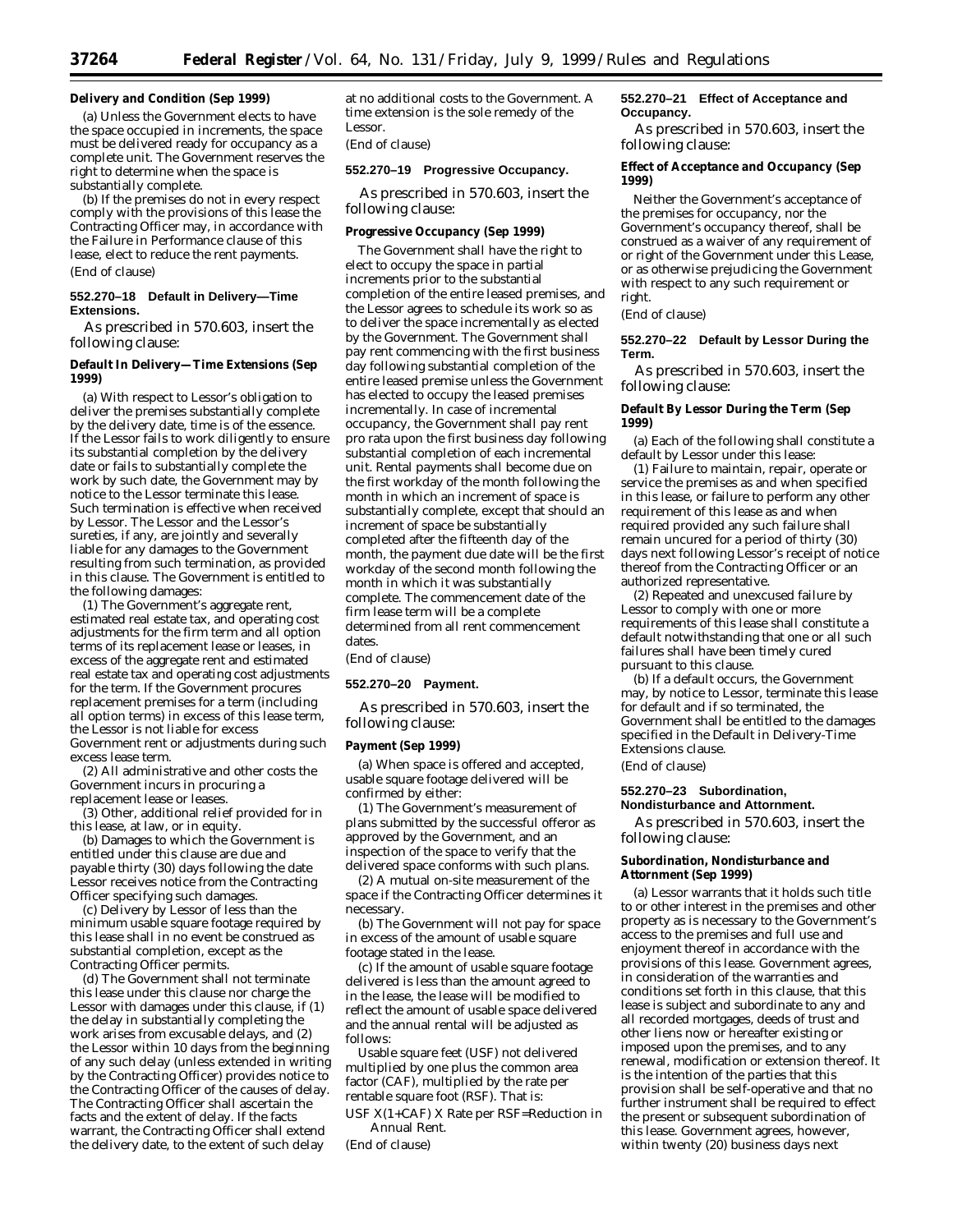following the Contracting Officer's receipt of a written demand, to execute such instruments as Lessor may reasonably request to evidence further the subordination of this lease to any existing or future mortgage, deed of trust or other security interest pertaining to the premises, and to any water, sewer or access easement necessary or desirable to serve the premises or adjoining property owned in whole or in part by Lessor if such easement does not interfere with the full enjoyment of any right granted the Government under this lease.

(b) No such subordination, to either existing or future mortgages, deeds of trust or other lien or security instrument shall operate to affect adversely any right of the Government under this lease so long as the Government is not in default under this lease. Lessor will include in any future mortgage, deed of trust or other security instrument to which this lease becomes subordinate, or in a separate nondisturbance agreement, a provision to the foregoing effect. Lessor warrants that the holders of all notes or other obligations secured by existing mortgages, deeds of trust or other security instruments have consented to the provisions of this clause, and agrees to provide true copies of all such consents to the Contracting Officer promptly upon demand.

(c) In the event of any sale of the premises or any portion thereof by foreclosure of the lien of any such mortgage, deed of trust or other security instrument, or the giving of a deed in lieu of foreclosure, the Government will be deemed to have attorned to any purchaser, purchasers, transferee or transferees of the premises or any portion thereof and its or their successors and assigns, and any such purchasers and transferees will be deemed to have assumed all obligations of the Lessor under this lease, so as to establish direct privity of estate and contract between Government and such purchasers or transferees, with the same force, effect and relative priority in time and right as if the lease had initially been entered into between such purchasers or transferees and the Government; provided, further, that the Contracting Officer and such purchasers or transferees shall, with reasonable promptness following any such sale or deed delivery in lieu of foreclosure, execute all such revisions to this lease, or other writings, as shall be necessary to document the foregoing relationship.

(d) None of the foregoing provisions may be deemed or construed to imply a waiver of the Government's rights as a sovereign. (End of clause)

### **552.270–24 Statement of Lease.**

As prescribed in 570.603, insert the following clause:

#### **Statement of Lease (Sep 1999)**

(a) The Contracting Officer will, within thirty (30) days next following the Contracting Officer's receipt of a joint written request from Lessor and a prospective lender or purchaser of the building, execute and deliver to Lessor a letter stating that the same is issued subject to the conditions stated in this clause and, if such is the case, that (1) the lease is in full force and effect; and (2)

the date to which the rent and other charges have been paid in advance, if any; and (3) whether any notice of default has been issued.

(b) Letters issued pursuant to this clause are subject to the following conditions:

(1) That they are based solely upon a reasonably diligent review of the Contracting Officer's lease file as of the date of issuance;

(2) That the Government shall not be held liable because of any defect in or condition of the premises or building;

(3) That the Contracting Officer does not warrant or represent that the premises or building comply with applicable Federal, State and local law; and

(4) That the Lessor, and each prospective lender and purchaser are deemed to have constructive notice of such facts as would be ascertainable by reasonable prepurchase and precommitment inspection of the Premises and Building and by inquiry to appropriate Federal, State and local Government officials. (End of clause)

### **552.270–25 Substitution of Tenant Agency.**

As prescribed in 570.603, insert the following clause:

### **Substitution of Tenant Agency (Sep 1999)**

The Government may, at any time and from time to time, substitute any Government agency or agencies for the Government agency or agencies, if any, named in the lease.

(End of clause)

### **552.270–26 No Waiver.**

As prescribed in 570.603, insert the following clause:

### **No Waiver (Sep 1999)**

No failure by either party to insist upon the strict performance of any provision of this lease or to exercise any right or remedy consequent upon a breach thereof, and no acceptance of full or partial rent or other performance by either party during the continuance of any such breach shall constitute a waiver of any such breach of such provision.

(End of clause)

### **552.270–27 Integrated Agreement.**

As prescribed in 570.603, insert the following clause:

### **Integrated Agreement (Sep 1999)**

This Lease, upon execution, contains the entire agreement of the parties and no prior written or oral agreement, express or implied, shall be admissible to contradict the provisions of the Lease.

(End of clause)

#### **552.270–28 Mutuality of Obligation.**

As prescribed in 570.603, insert the following clause:

#### **Mutuality of Obligation (Sep 1999)**

The obligations and covenants of the Lessor, and the Government's obligation to pay rent and other Government obligations and covenants, arising under or related to

this Lease, are interdependent. The Government may, upon issuance of and delivery to Lessor of a final decision asserting a claim against Lessor, set off such claim, in whole or in part, as against any payment or payments then or thereafter due the Lessor under this lease. No setoff pursuant to this clause shall constitute a breach by the Government of this lease. (End of clause)

#### **552.270–29 Acceptance of Space.**

As prescribed in 570.603, insert the following clause:

### **Acceptance of Space (Sep 1999)**

(a) When the Lessor has completed all alterations, improvements, and repairs necessary to meet the requirements of the lease, the Lessor shall notify the Contracting Officer. The Contracting Officer or designated representative shall promptly inspect the space.

(b) The Government will accept the space and the lease term will begin after determining that the space is substantially complete and contains the required usable square footage as indicated in Paragraph 1.1, Amount and Type of Space, of this solicitation.

(End of clause)

### **PART 553 FORMS**

### **Subpart 553.2 Illustrations of Forms**

## **553.300 Scope of subpart.**

Standard and GSA forms prescribed or referenced in the text of this chapter are illustrated in and made a part of the General Services Administration Acquisition Manual. The forms are not illustrated in Title 48, Chapter 5, of the Code of Federal Regulations. Copies may be obtained from the Director of the Office of GSA Acquisition Policy (MVP), 1800 F Street, NW, Washington, DC 20405.

### **Subchapter I—Special Contracting Programs**

# **PART 570 ACQUIRING LEASEHOLD INTERESTS IN REAL PROPERTY**

- 570.1 General
- 570.101 Applicability
- 570.102 Definitions 570.103 Authority to lease<br>570.104 Competition
- **Competition**
- 
- 570.105 Methods of contracting<br>570.105-1 Contracting by negoti Contracting by negotiation
- 570.105–2 Two-phase design-build selection procedures
- 570.105–3 Sealed bidding
- 
- 570.106 Publicizing/Advertising
- 570.107 Oral presentation<br>570.108 Responsibility det 570.108 Responsibility determination<br>570.109 Certifications
- 
- 570.109 Certifications<br>570.110 Cost or pricin Cost or pricing data and
- information other than cost or pricing
- data<br>570.111
- 570.111 Inspection and acceptance<br>570.112 Awards to Federal employe Awards to Federal employees
- 
- 570.113 Disclosure of mistakes after award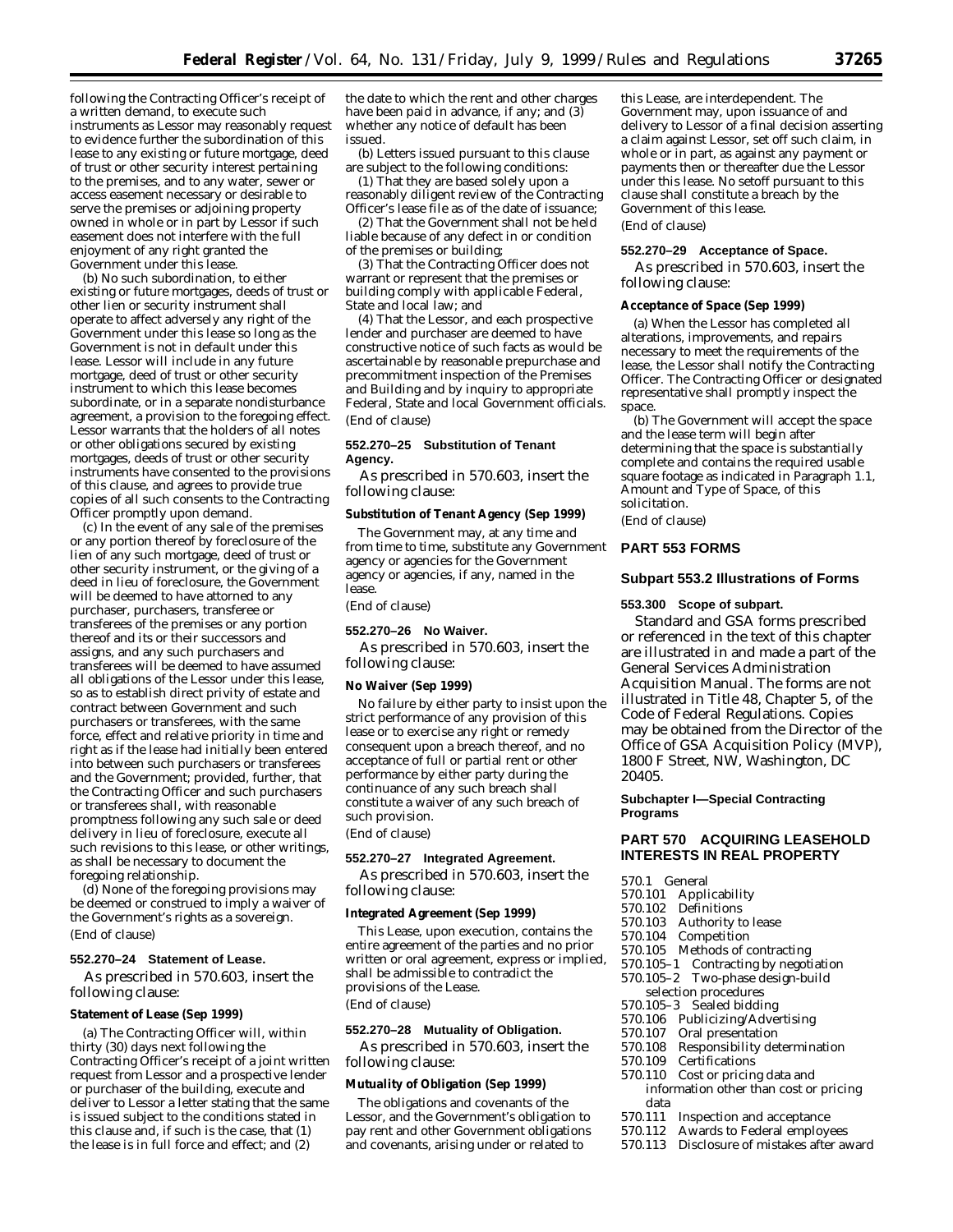| 570.114 Protests                                     |
|------------------------------------------------------|
| 570.2 Simplified Lease Acquisition                   |
| Procedures                                           |
| 570.201 Purpose                                      |
| 570.202 Policy                                       |
| 570.203 Procedures                                   |
| 570.203-1 Market survey                              |
|                                                      |
| 570.203-2 Competition<br>570.203-3 Soliciting offers |
| 570.203-4 Negotiation, evaluation, and               |
| award                                                |
| 570.3 Contracting Procedures for Leasehold           |
| <b>Interests in Real Property</b>                    |
| 570.301 Market Survey                                |
| 570.302 Description of requirements                  |
| 570.303 Solicitation for offers                      |
| 570.303-1 Preparing the SFO                          |
| 570.303-2 Issuing the SFO                            |
| 570.303-3 Late offers, modifications of              |
| offers, and withdrawals of offers                    |
| 570.303-4 Changes to SFOs                            |
| 570.304 General source selection                     |
| procedures                                           |
| 570.305 Two-phase design-build selection             |
| procedures                                           |
| 570.306 Evaluating offers                            |
| 570.307 Negotiations                                 |
| 570.308 Award                                        |
|                                                      |
| 570.309 Debriefings                                  |

| 570.4 Special Aspects of Contracting for                               |
|------------------------------------------------------------------------|
| <b>Continued Space Requirements</b>                                    |
| Renewal options<br>570.401                                             |
| 570.402 Succeeding leases                                              |
| 570.402-1 General                                                      |
| 570.402-2 Publicizing/Advertising                                      |
| 570.402-3 Market survey<br>570.402-4 No potential acceptable locations |
|                                                                        |
| 570.402-5 Potential acceptable locations                               |
| 570.402-6 Cost-benefit analysis                                        |
| 570.403 Expansion requests                                             |
| 570.404 Superseding leases                                             |
| 570.405 Lease extensions                                               |
| 570.5 Special Aspects of Contracting for                               |
| <b>Lease Alterations</b>                                               |
| 570.501 General                                                        |
| 570.502 Alterations by the lessor                                      |
| 570.502-1 Justification and approval                                   |
| requirements                                                           |
| 570.502-2 Procedures                                                   |
| 570.503 Alterations by the Government or                               |
| through a separate contract                                            |
| 570.6 Solicitation Provisions and Contract                             |
| Clauses                                                                |
| 570.601 FAR provisions and clauses                                     |
| 570.602 GSAR solicitation provisions                                   |
| 570.603 GSAR contract clauses                                          |
| 570.604 Deviations to provisions and                                   |
| clauses                                                                |

570.7 Forms 570.701 Standard forms 570.702 GSA forms

### **SUBCHAPTER I—SPECIAL CONTRACTING PROGRAMS**

### **PART 570 ACQUIRING LEASEHOLD INTERESTS IN REAL PROPERTY**

### **Subpart 570.1 General**

#### **570.101 Applicability.**

(a) This part applies to acquisitions of leasehold interests in real property except:

(1) Leasehold interests acquired by the power of eminent domain or by donation.

(2) Acquisition of leasehold interests in bare or unimproved land.

(b) In addition, the GSAR rules in the following table apply. Other provisions of 48 CFR Chapter 5 (GSAR) do not apply to leases of real property unless specifically cross-referenced in this part 570.

# GSAR RULES APPLICABLE TO ACQUISITIONS OF LEASEHOLD INTERESTS IN REAL PROPERTY

| 501   | 514.201-7(b) | 517.207 | 533     |
|-------|--------------|---------|---------|
| 502   | 514.407      | 519.7   | 536.271 |
| 503   | 515.204-1    | 519.12  | 537.2   |
| 504.5 | 515.209-70   | 522.8   | 552     |
| 505   | 515.305      | 532.1   | 553     |
| 509.4 | 517.202      | 532.908 |         |

### **570.102 Definitions.**

*Acquisition* means the acquiring by lease of an interest in improved real property for use by the Federal Government, whether the space already exists or must be constructed.

*Contract* means lease.

*Contractor* means lessor.

*Landlord* or *lessor* means any individual, firm, partnership, trust, association, State or local government, or other legal entity that leases real property to the Government.

*Lease* or *leasehold interest in real property* means a conveyance to the Government of the right of exclusive possession of real property for a definite period of time by a landlord. It may include operational services provided by the landlord.

*Lessee* or *tenant* means the United States of America.

*Operational services* means services that support use of a leased property, such as heating, ventilation, air condition, utilities, and custodial services.

*Rent and related services* means that consideration paid for the use of leased property plus the costs of operational services whether furnished by the lessor, the Government, or both.

*Simplified lease acquisition procedures* mean the procedures for awarding leases at or below the simplified lease acquisition threshold.

*Simplified lease acquisition threshold* Means \$100,000 average annual rent for the term of the lease, including option periods and excluding the cost of operational services.

*Small business* means a concern including affiliates, which is organized for profit, is independently-owned and operated, is not dominant in the field of leasing commercial real estate, and has annual average gross receipts of \$15 million or less for the preceding three fiscal years.

*Solicitation for Offers (SFO)* means invitation for bids in sealed bidding or request for proposals in negotiations.

*Space in buildings* means the premises leased, or to be leased, including improvements. Its quantity is normally expressed in square feet. It does not include space acquired by the power of eminent domain, donation, or condemnation, nor acquisitions of bare or unimproved land.

*Substantially as follows* or *substantially the same as*, when used in prescribing a provision or clause, means that you may prepare and use a

variation of that provision or clause to accommodate requirements peculiar to an individual acquisition. The variation must include the salient features of the FAR or GSAR provision or clause. It must also be consistent with the intent, principle, and substance of the FAR or GSAR provision or clause and related coverage on the subject matter.

#### **570.103 Authority to lease.**

(a) The Federal Property and Administrative Services Act of 1949 (40 U.S.C.  $490(h)(1)$ , as amended, and Section 1 of the Reorganization Plan No. 18 of 1950 (40 U.S.C. 490 Note) authorize the Administrator of General Services to acquire leasehold interests in real property for use by Federal agencies. The authority is limited to leases for buildings and improvement that bind the Government for periods not exceeding 20 years.

(b) You have exclusive authority to enter into and administer leases on the Government's behalf to the extent provided in your certificate of appointment as a contracting officer.

### **570.104 Competition.**

Unless you use the simplified procedures in subpart 570.2, the competition requirements of FAR part 6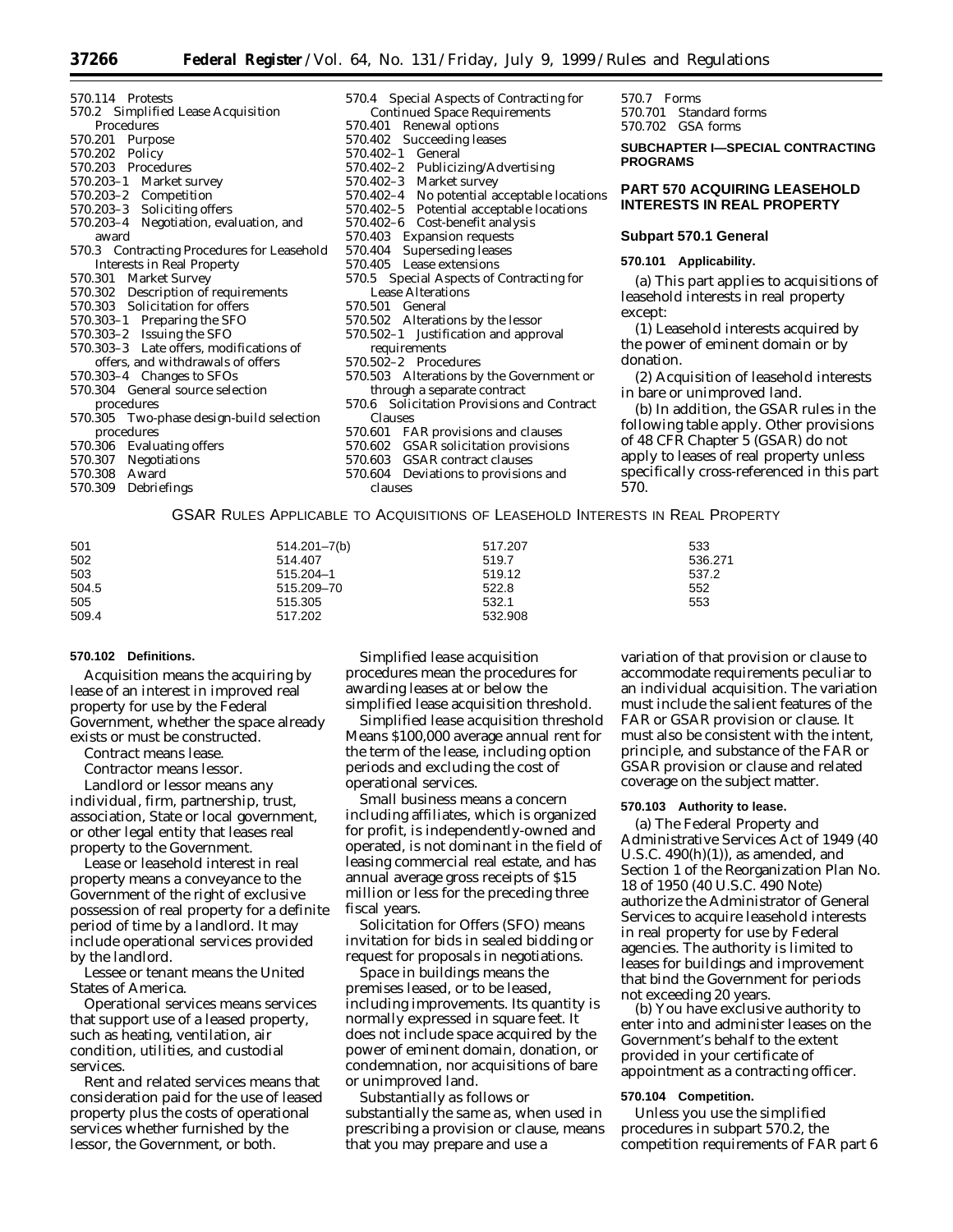apply to acquisition of leasehold interests in real property.

### **570.105 Methods of contracting.**

### **570.105–1 Contracting by negotiation.**

Contracting by negotiation is usually appropriate for acquiring space in a building through a lease contract. You will usually need to conduct discussions with offerors about their proposals and consider factors other than price in making the award.

## **570.105–2 Two-phase design-build selection procedures.**

Unless you use another acquisition procedure authorized by law, you must use the two-phase design-build selection procedures in section 303M of the Federal Property and Administrative Services Act of 1949, as amended, for lease construction projects. This includes lease construction projects with options to purchase the real property leased. Use the procedures in section 303M when you meet the conditions in paragraphs (a) and (b) of this section:

(a) You anticipate the lease will involve the design and construction of a public building, facility, or work for lease to the Government.

(b) You determine the procedures are appropriate for entering into a lease construction contract based on the following:

(1) You expect to receive three or more offers.

- (2) Offerors will need to perform design work before developing a price.
- (3) Offerors will incur a substantial amount of expense in preparing offers. (4) You consider criteria such as the

following:

(i) The extent to which the project requirements have been adequately defined.

(ii) The time constraints for delivery of the project.

(iii) The capability and experience of potential contractors.

(iv) The suitability of the project for use of the two-phase selection procedures.

(v) The capability of the agency to manage the two-phase selection process.

(vi) Other criteria established by the HCA.

#### **570.105–3 Sealed bidding.**

For sealed bidding, use the procedures in FAR part 14. In most cases you should not use sealed bidding to acquire space in buildings unless you meet all the following conditions:

(a) You have a preselected site.

(b) A building will be constructed on the site using Government furnished plans and specifications.

(c) The Government will lease the building.

### **570.106 Publicizing/Advertising.**

(a) Subparts 505.101, 505.202, and 505.203 define requirements for publicizing lease actions.

(b) Instead of issuing separate advertisements for multiple, known leasing actions, you may include the actions in one consolidated advertisement.

### **570.107 Oral presentations.**

You may use oral presentations for acquisitions of leasehold interests in real property. Follow the procedures in FAR 15.102.

### **570.108 Responsibility determination.**

(a) Determine that the prospective awardee is responsible with respect to the lease under consideration. The standards in FAR 9.104 apply. As part of the determination that a prospective contractor is otherwise qualified and eligible for award, review the List of Parties Excluded from Federal Procurement and Nonprocurement Programs.

(b) Your signature on the contract is deemed an affirmative determination.

(c) If you find an offeror nonresponsible, sign and place in the contract file a determination of nonresponsibility. State the basis for the determination.

(d) If you find a small business concern nonresponsible, the procedures at FAR 19.6 apply. Place all documents and reports supporting a determination of responsibility or nonresponsibility in the lease file.

#### **570.109 Certifications.**

Before awarding a lease, review applicable certifications for compliance with statute and regulations.

# **570.110 Cost or pricing data and information other than cost or pricing data.**

(a) The policies and procedures of FAR 15.403 apply to lease contract actions.

(b) FAR 15.403–1 defines exceptions to and waivers for submitting cost or pricing data. Most leasing actions will have adequate price competition. For price analysis, you may use a market survey or an appraisal conducted using accepted real property appraisal procedures to establish a market price for comparison.

(c) In exceptional cases, the requirement for submission of certified cost or pricing data may be waived under FAR 15.403–1(c)(4).

(d) If cost or pricing data are required, follow the procedures in FAR 15.403–4 and 15.406–2.

### **570.111 Inspection and acceptance.**

Before you accept space, obtain an inspection to ensure that the space complies with the Government's requirements and specifications. Document the inspection and acceptance in the contract file.

### **570.112 Awards to Federal employees.**

If you receive an offer from an officer or employee of the Government, follow the procedures in FAR 3.6.

# **570.113 Disclosure of mistakes after award.**

If you discover a mistake in a lessor's offer after award, follow the procedures in FAR 14.407–4 and subpart 514.407– 4.

#### **570.114 Protests.**

FAR 33.1 and 533.1 apply to protests of lease acquisitions.

### **Subpart 570.2—Simplified Lease Acquisition Procedures**

#### **570.201 Purpose.**

This subpart prescribes simplified procedures for small leases. These procedures reduce administrative costs, while improving efficiency and economy, when acquiring small leasehold interests in real property.

#### **570.202 Policy.**

Use simplified lease acquisition procedures to the maximum extent practicable for actions at or below the simplified lease acquisition threshold.

### **570.203 Procedures.**

#### **570.203–1 Market survey.**

Conduct a market survey to identify potential sources. Use information available in GSA or from other sources to identify locations that will meet the Government's requirements.

### **570.203–2 Competition.**

(a) Solicit at least three sources to promote competition to the maximum extent practicable. If you have repeated requirements for space in the same market, and if practicable, invite two sources not included in the most recent solicitation to submit offers.

(b) If you solicit only one source, document the file to explain the lack of competition.

### **570.203–3 Soliciting offers.**

(a) Solicit offers by providing each prospective offeror a proposed short form lease or SFO. The short form lease or SFO must provide all the following information:

(1) A description of the Government's requirements.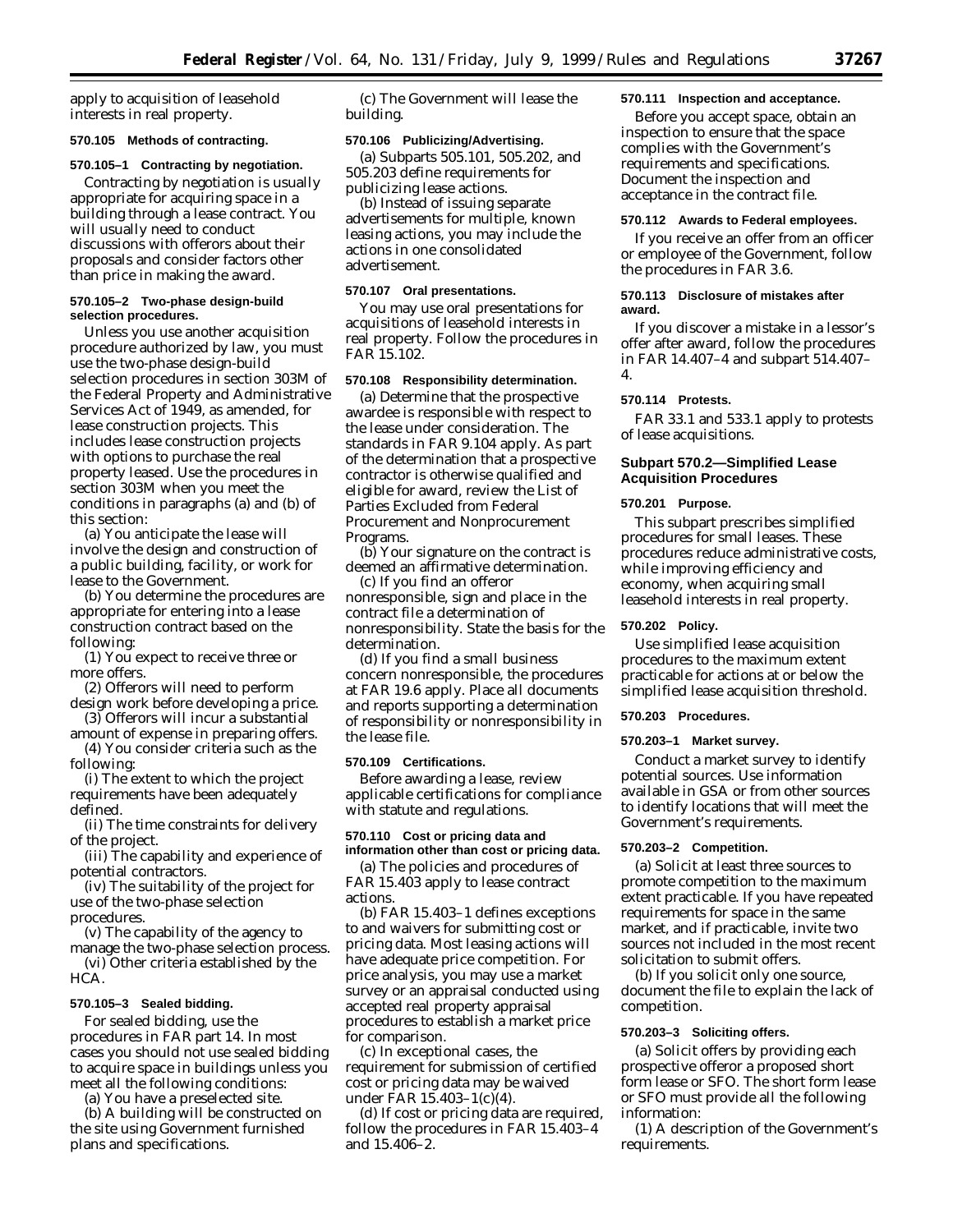(2) All award factors, including price or cost, and any significant subfactors you will consider in awarding the lease.

(3) A statement of the relative importance of the evaluation factors and subfactors.

(4) A statement of whether all evaluation factors other than cost or price, when combined, are either:

(i) Significantly more important than cost or price.

(ii) Approximately equal in importance to cost or price.

(iii) Significantly less important than cost or price.

(5) Either in full text or by reference, applicable FAR provisions and contract clauses required by 570.6.

(b) As necessary, review with prospective offerors the Government's requirements, pricing matters, evaluation procedures and submissions of offers.

### **570.203–4 Negotiations, evaluation, and award.**

(a) If you need to conduct negotiations, use the procedures in 570.307.

(b) Evaluate offers in accordance with the solicitation. Evaluate prices and document the lease file to demonstrate whether the proposed contract prices are fair and reasonable.

(c) If the total price, including options, exceeds \$500,000, consider whether you need cost and pricing data to determine that the price is fair and reasonable. In most cases the exceptions at FAR 15.403–1 will apply.

(d) If the total contract value of the lease, including options, will exceed \$500,000, the proposed awardee must provide an acceptable small business subcontracting plan. This requirement does not apply if the proposed awardee is a small business concern.

(e) Make award to the responsible offeror whose proposal is most advantageous to the Government considering price and other factors included in the solicitation.

### **Subpart 570.3—Contracting Procedures for Leasehold Interests in Real Property**

## **570.301 Market survey.**

Conduct a market survey to identify potential sources. Use information available in GSA or from other sources to identify locations capable of meeting the Government's requirements.

# **570.302 Description of requirements.**

(a) The description of requirements depends on the nature of the space the agency needs and the market available to satisfy that need.

(b) The description of requirements must include all the following:

(1) A statement of the purpose of the lease.

(2) Functional, performance, or physical requirements.

(3) Any special requirements.

(4) The delivery schedule.

(c) The description must promote full and open competition. Include restrictive provisions or conditions only to the extent necessary to satisfy the agency's needs or as authorized by law.

#### **570.303 Solicitation for offers.**

# **570.303–1 Preparing the SFO.**

The SFO forms the basis for the lease negotiation process and becomes part of the lease. Document each SFO in writing or electronically. Include the information necessary to enable prospective offerors to prepare proposals. Each SFO, at a minimum, must provide all the following:

(a) Describe the Government's requirements.

(b) State the method the Government will use to measure space.

(c) Explain how to structure offers. (d) Specify a date, time, and place for submission of offers.

(e) Explain how the Government will evaluate offers.

(f) Describe the source selection procedures the Government will use.

(g) Include a statement outlining the information the Government may

disclose in debriefings. (h) Include appropriate forms prescribed in 570.7.

#### **570.302–3 Issuing the SFO.**

Release the SFO to all prospective offerors at the same time.

### **570.303–3 Late offers, modifications of offers, and withdrawals of offers.**

Follow the procedures in FAR 15.208.

### **570.303–4 Changes to SFOs.**

(a) If the Government's requirements change, either before or after receipt of proposals, issue an amendment. Document the amendment using the same method as for the SFO, written or electronic.

(b) If time is critical, you may provide information on SFO amendments orally.

(1) Make a record of the information provided.

(2) Provide, or attempt to provide, the notice to all offerors or prospective offerors on the same day.

(3) Promptly confirm the information provided orally in a written amendment.

(c) Distribute an amendment as follows:

(1) If before the proposal due date, send the amendment to all prospective offerors who were sent a copy of the SFO.

(2) If after proposal receipt, send the amendment to each offeror who submitted a proposal.

(d) If an amendment is so substantial that it requires a complete revision of the SFO, cancel the SFO and issue a new one.

### **570.304 General source selection procedures.**

(a) These procedures apply to acquisitions of leasehold interests except if you use either:

(1) Simplified lease acquisition procedures authorized by 570.2.

(2) Two-phase design-build selection procedures authorized by 570.105–2.

(b) The contracting officer is designated as the source selection official unless the HCA appoints another individual for a particular leasing action or group of leasing actions.

(c) You must include price or cost to the Government and past performance as evaluation factors in every case.

(d) The SFO must comply with FAR 15.304 and either:

(1) FAR 15.101–1 if you will use the tradeoff process.

(2) FAR 15.101–2 if you will use the lowest price technically acceptable source selection process.

### **570.305 Two-phase design-build selection procedures.**

(a) These procedures apply to acquisitions of leasehold interests if you use the two-phase design-build selection procedures authorized by 570.105–2.

(b) The SFO must include all the following information:

(1) The scope of work.

(2) The evaluation factors and subfactors to be used in evaluating phase-one proposals and their relative importance.

(3) The maximum number of offerors to be selected to submit competitive proposals in phase-two.

(4) The evaluation factors, including cost or price, and subfactors to be used in evaluating phase-two proposals and selecting the successful offeror, and their relative importance.

(c) The following procedures apply to phase-one evaluation factors:

(1) Phase one factors include:

(i) Specialized experience and technical competence.

(ii) Capability to perform.

(iii) Past performance of the offeror's team (including architect-engineer and construction members of the team).

(iv) Other appropriate factors, such as site or location.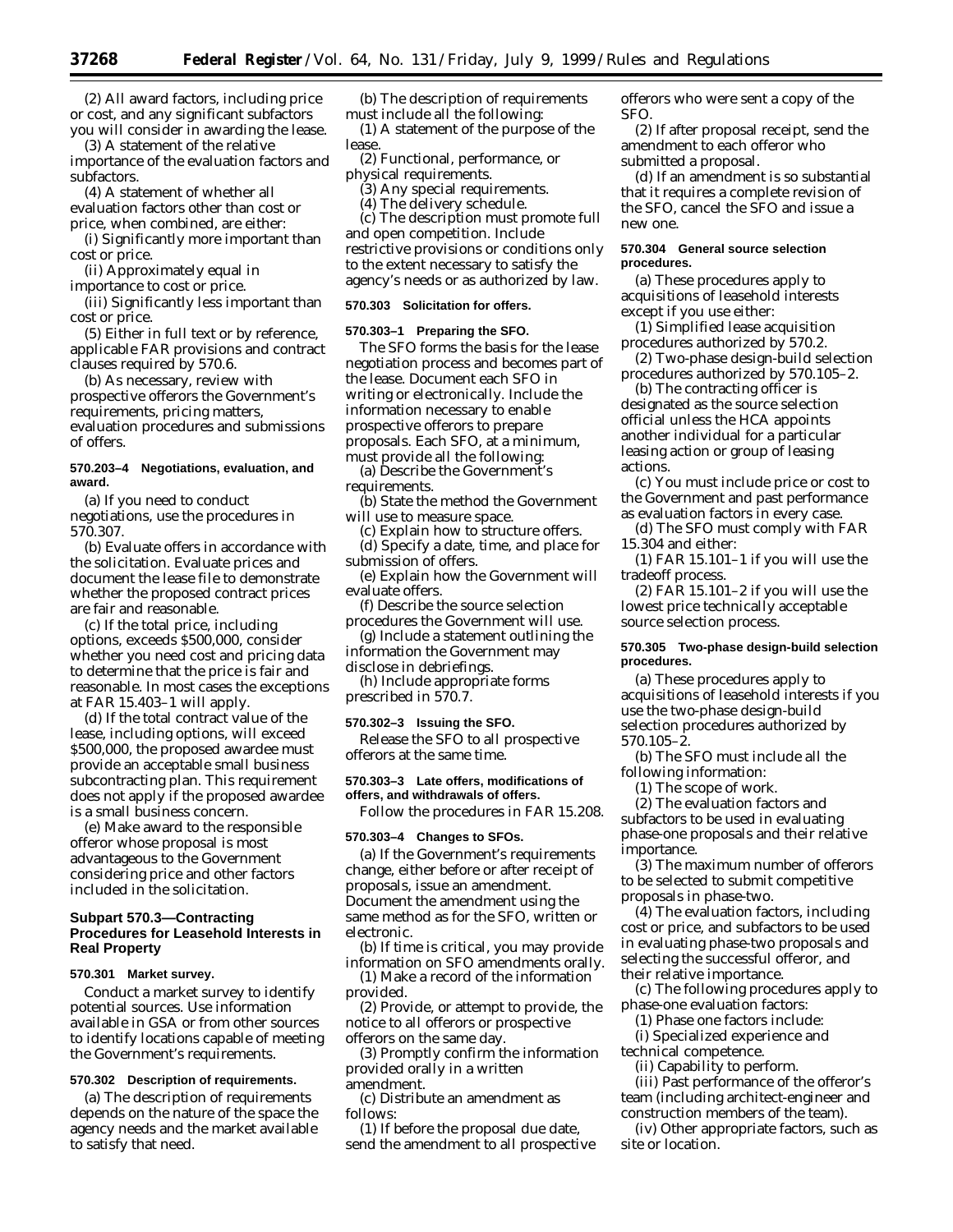(2) Do not require offerors to submit detailed design information or cost or price information in phase one. Do not use cost related or price related evaluation factors.

(d) Set the maximum number of offerors to be selected for phase-two to not exceed five (5) unless you determine that a number greater than five is both:

(1) In the government's interest.

(2) Consistent with the purpose and objectives of the two-phase selection process.

(e) In phase-two, require detailed technical and price proposals. Evaluate the proposals using the procedures in 570.306.

#### **570.306 Evaluating offers.**

(a) You must evaluate offers solely in accordance with the factors and subfactors stated in the SFO.

(b) Evaluate prices and document the lease file to demonstrate that the proposed contract price is fair and reasonable.

(c) Evaluate past performance in accordance with FAR 15.305(a)(2).

(d) Document the evaluation of award factors other than price listed in the solicitation. The file must include the basis for evaluation, an analysis of each offer, and a summary of findings.

# **570.307 Negotiations.**

(a) Follow the procedures in FAR 15.306 and 15.307 for exchanges (including clarifications, communications, negotiations, discussions, and revisions).

(b) Place a written record of all exchanges in the lease file.

(c) Provide prompt written notice to any offeror excluded from the competitive range or otherwise eliminated from the competition in accordance with FAR 15.503(a).

#### **570.308 Award.**

(a) Make award to the responsible offeror whose proposal represents the best value after evaluation in accordance with the factors and subfactors in the SFO.

(b) Make award in writing and in the timeframe specified in the SFO.

(1) If you cannot make an award in that time, request in writing from each offeror an extension of the acceptance period through a specific date.

(2) If time is critical, you may request the extensions orally. You must make a record of the requested and confirm it promptly in writing.

(c) Notify unsuccessful offerors in writing or electronically in accordance with FAR 15.501 and 15.503(b).

(d) The source selection authority may reject all proposals received in

response to an SFO, if doing so is in the best interest of the Government.

### **570.309 Debriefings.**

The procedures of FAR 15.505 and 15.506 apply to leasing actions.

# **Subpart 570.4—Special Aspects of Contracting for Continued Space Requirements**

### **570.401 Renewal options.**

(a) *Exercise of options.* Before exercising an option to renew, follow the procedures in 517.202 and 517.207. The contract must first provide the right to renew the lease.

(b) *Market survey.* Before exercising an option to renew a lease, review current market information to ensure the rental rate in the option is fair and reasonable.

# **570.402 Succeeding leases.**

### **570.402–1 General.**

(a) If a succeeding lease for the continued occupancy of space in a building does not exceed the simplified lease acquisition threshold, you may use the simplified procedures in 570.2. Explain the absence of competition in the contract file.

(b) If a succeeding lease will exceed the simplified lease acquisition threshold, you may enter into the lease under either of the following conditions:

(1) You do not identify any potential acceptable locations.

(2) You identify potential acceptable locations, but a cost-benefit analysis indicates that award to an offeror other than the present lessor will result in substantial relocation costs or duplication of costs to the Government, and the Government cannot expect to recover such costs through competition.

### **570.402–2 Publicizing/Advertising.**

Publish a notice if required by 505.101(c). The notice should:

(a) Indicate the Government's lease is expiring.

(b) Describe the requirement in terms of type and quantity of space.

(c) Indicate the Government is interested in considering alternative space if economically advantageous.

(d) Advise prospective offerors that the Government will consider the cost of moving, alterations, etc., when deciding whether it should relocate.

(e) Provide a contact person for those interested in providing space to the Government.

### **570.402–3 Market survey.**

Conduct a market survey following 570.301.

### **570.402–4 No potential acceptable locations.**

If you do not identify any potential acceptable locations through the advertisement or the market survey, you may prepare a justification to negotiate directly with the present lessor. Fully document the efforts to locate alternative sources. Prepare the justification and obtain approval following FAR 6.3 and 506.3.

#### **570.402–5 Potential acceptable locations.**

If you identify potential acceptable locations through the advertisement or market survey, conduct a cost-benefit analysis following the procedures in 570.402–6. Based on the results of the cost-benefit analysis, take appropriate action as follows:

(a) If the cost-benefit analysis indicates that the Government will recover relocation costs and duplication of costs through competition, develop an SFO and negotiate with all interested parties following 570.3.

(b) If the cost-benefit analysis indicates that the Government cannot expect to recover relocation costs and duplication of costs through competition, prepare a justification for approval in accordance with FAR 6.3 and 506.3. Explain both:

(1) How you performed the costbenefit analysis.

(2) That the cost-benefit analysis indicates that award to any other offeror will likely result in substantial costs to the Government that the Government cannot expect to recover through competition.

#### **570.402–6 Cost-benefit analysis.**

(a) The cost-benefit analysis must consider all the following:

(1) The prices of other potentially available properties.

(2) Relocation costs, including estimated costs for moving, telecommunications, and alterations, amortized over the firm term of the lease.

(3) Duplication of costs to the Government.

(4) Other appropriate considerations.

(b) Establish the prices for other potentially available properties by requesting each prospective offeror to provide an informational quotation for standard space for comparison purposes.

(1) Adjust the prices quoted for standard space for any special requirements.

(2) You do not need a formal SFO to obtain the informational quotation. However, you must provide a general description of the Government's needs.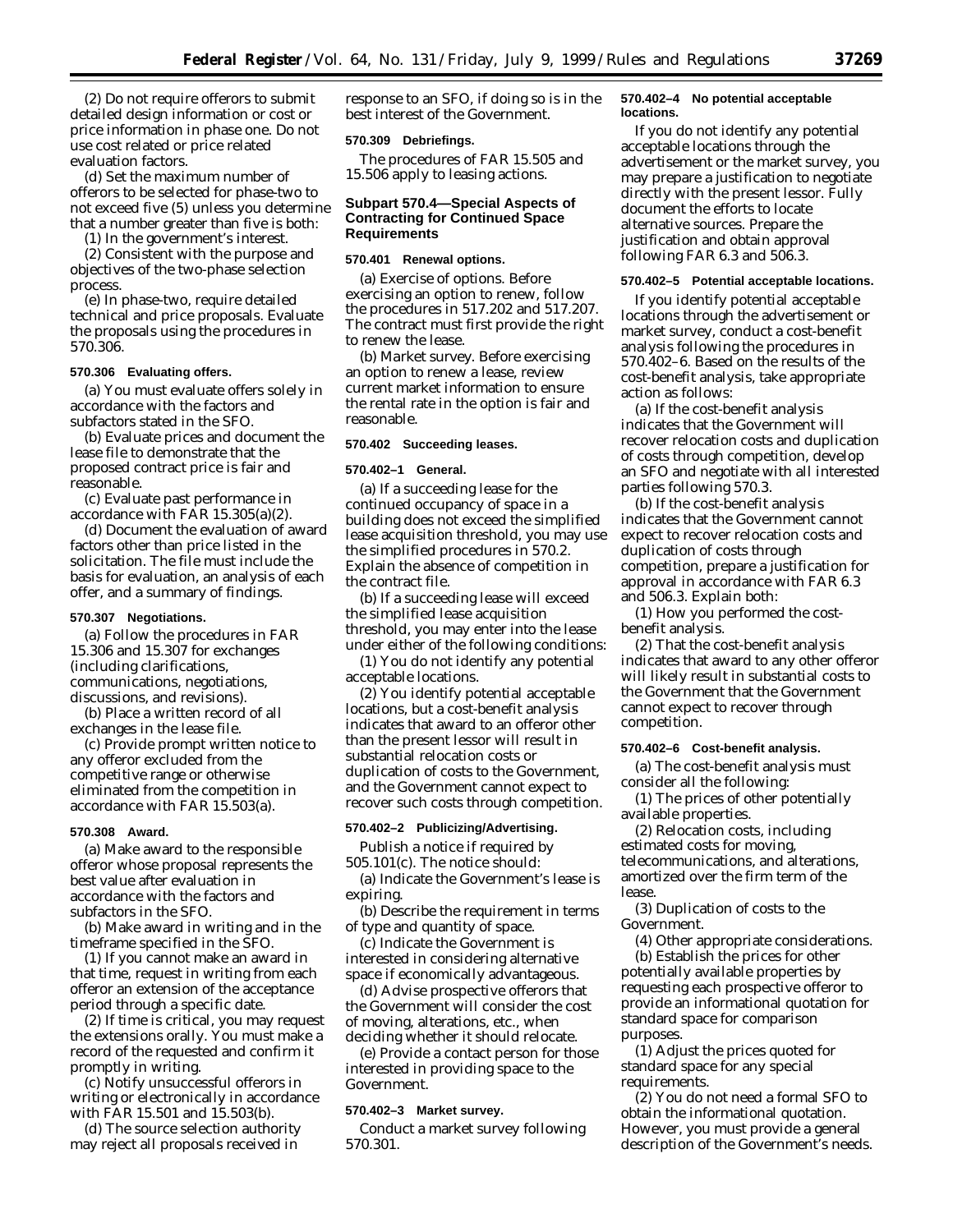(3) If you obtain oral quotations, document the following information, as a minimum:

(i) Name and address of the firm solicited.

(ii) Name of the firm's representative providing the quote.

(iii) Price(s) quoted.

(iv) Description of the space and services for which the quote is provided.

(v) Name of the Government employee soliciting the quotation.

(vi) Date of the conversation.

(4) Compare the informational quotations to the present lessor's price, adjusted to reflect the anticipated price for a succeeding lease.

### **570.403 Expansion requests.**

(a) If the expansion space is in the general scope of the lease, you may acquire the space through a modification without further justification under FAR 6.3.

(b) If the expansion space needed is outside the general scope of the lease, determine whether it is more prudent to provide the expansion space by supplemental agreement to the existing lease or to satisfy the requirement by competitive means.

(1) Conduct a market survey to determine the availability of suitable alternative locations.

(2) If you identify alternate locations that can satisfy the total requirement, perform a cost-benefit analysis to determine whether it is in the Government's best interest to relocate. Consider, as appropriate.

(i) The cost of the alternate space compared to the cost of expanding at the existing location.

(ii) The cost of moving.

(iii) The cost of duplicating existing improvements.

(iv) The cost of the unexpired portion of the firm lease term. If a termination is possible, use the actual cost of such an action.

(v) the cost of disruption to the agency's operation.

(c) If you determine not to use competitive procedures and the expansion space is outside the general scope of the lease:

(1) If the estimated value of the acquisition does not exceed the simplified lease acquisition threshold, document the file as required by 570.203–2(b).

(2) If the estimated value of the acquisition exceeds the simplified lease acquisition threshold, prepare a justification for approval under FAR 6.3 and 506.3.

#### **570.404 Superseding leases.**

(a) Consider executing a superseding lease to replace an existing lease when the Government need numerous or detailed modifications to the space that would cause complications or substantially change the present lease.

(b) If the value of the superseding lease exceeds the simplified lease acquisition threshold, the justification and approval requirements in FAR 6.3 and 506.3 apply. If the cost does not exceed the simplified lease acquisition threshold, you may use the simplified procedures in 570.2 and explain the absence of competition in the file.

### **570.405 Lease extensions.**

(a) This section applies to extension of the term of a lease to provide for continued occupancy on a short-term basis.

(b) If the value of a lease extension will exceed the simplified lease acquisition threshold, the justification and approval requirements in FAR 6.3 and 506.3 apply. For extensions that will not exceed the simplified lease acquisition threshold, you may use the simplified procedures in 570.2 and explain the absence of competition in the file.

(c) FAR 6.302–1 permits contracting without providing for full and open competition when the property or services needed by the agency are available from only one responsible source and no other type of property or services will satisfy the needs of the agency. This authority may apply to lease extensions in situations such as the following:

(1) The agency occupying the leased space is scheduled to move into other Federally controlled space, but encounters unexpected delays in preparing the new space for occupancy.

(2) The Government encounters unexpected delays outside of its control in acquiring replacement space.

(3) The Government is consolidating various agencies occupying the leased space and you need to extend the terms of some leases to establish a common expiration date.

### **Subpart 570.5—Special Aspects of Contracting for Lease Alterations**

#### **570.501 General.**

(a) Acquire alterations through a modification to an existing lease if you meet all the following conditions:

(1) The alterations fall in the general scope of the lease. Consider whether the work can be regarded as fairly and reasonably an inseparable part of the lease requirement originally contracted for.

(2) The lessor is willing to perform the proposed alterations at a fair and reasonable price.

(3) It is in the Government's interest to acquire the alterations from the lessor.

(b) If proposed alterations are outside the general scope of the existing lease, decide whether to acquire the alterations through either:

(1) A supplemental lease agreement, justified and approved under 570.502– 1.

(2) Government performance or a separate contract. The lease must first provide the Government the right to perform alterations to the leased space.

#### **570.502 Alterations by the lessor.**

These procedures apply to alterations you acquire directly from a lessor by modification or supplement lease agreement.

### **570.502–1 Justification and approval requirements.**

If the proposed alterations are outside the general scope of the lease and you plan to acquire them from the lessor without competition, the following justification and approval requirements apply:

(a) If the alteration project will exceed the simplified lease acquisition threshold, the justification and approval requirements in FAR 6.3 and 506.3 apply.

(b) If the alteration project will exceed \$2,500, but not the simplified lease acquisition threshold, you may use simplified acquisition procedures and explain the absence of competition in the file.

(c) If the alternation project will not exceed \$2,500, no justification and approval is required.

#### **570.502–2 Procedures.**

(a) *Scope of work*. Prepare a scope of work for each alteration project.

(b) *Independent Government estimate.* Obtain an independent Government estimate for each alteration project, including changes to existing alteration agreements with the lessor.

(c) *Request for proposal.*

(1) Provide the scope of work to the lessor, including any plans and specifications, and request a proposal. Indicate in the request for proposal if the Government will make progress payments and provide for retainage, when appropriate.

(2) Request sufficient cost or price information to permit a price analysis.

(d) *Audits*. If you require cost or pricing data and the alteration project will exceed \$500,000, request an audit. (3) *Proposal evaluation*.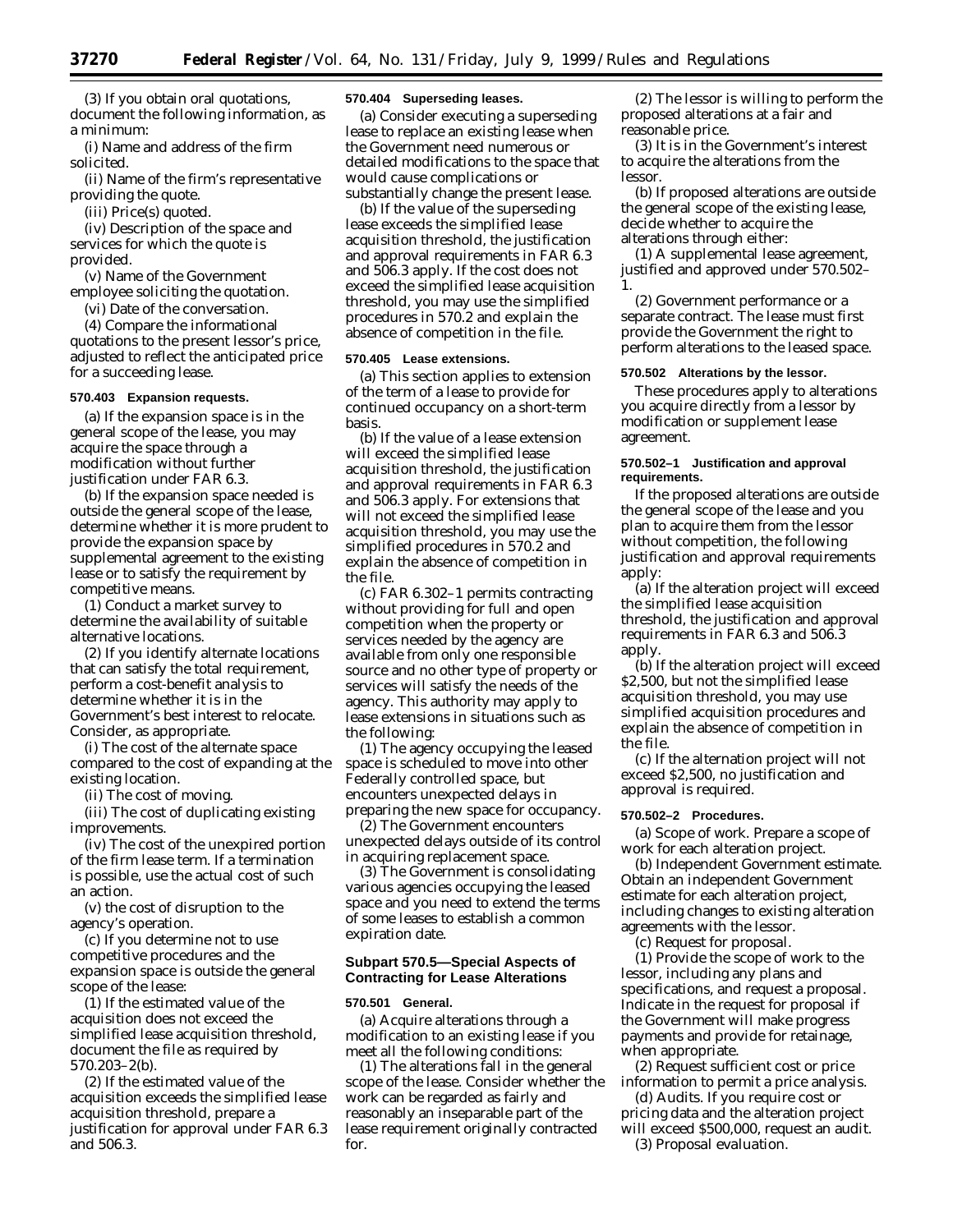(1) Determine if the proposal meets the Government's requirements.

(2) Analyze price or cost. At a minimum, compare the proposed cost to the independent estimate and, if applicable, any audit received.

(3) Analyze profit following FAR 15.404–4.

(4) Document your analysis under this paragraph and the resulting negotiation objectives.

(f) *Price negotiations*.

(1) Exercise sound judgment. You may make reasonable compromises as necessary.

(2) The negotiated price should provide the lessor with the greatest incentive for efficient and economical performance.

(3) Document negotiations in the contract file.

(g) *Award*. Use GSA Form 276, Supplemental Lease Agreement. If the modification does not exceed the simplified acquisition threshold, you may use GSA Form 300, Order for Supplies or Services. Reference the lease on the form.

(h) *Inspection and payment*. Do not make final payment for alterations until the work is:

(1) Inspected by a qualified Government employee or independent Government contractor.

(2) Confirmed as completed in a satisfactory manner.

### **570.503 Alterations by the Government or through a separate contract.**

(a) If the Government chooses to exercise its right to make the alterations rather than contracting directly with the lessor, the Government may either:

(1) Have Federal employees perform the work.

(2) Contract out the work using standard contracting procedures that apply to a construction contract performed on Federal property.

(b) If the Government decides to contract for the work, invite the lessor, as well as all other prospective contractors, to submit an offer for the project.

## **Subpart 570.6—Solicitation Provisions and Contract Clauses**

### **570.601 FAR provisions and clauses.**

Include provisions or clauses substantially the same as the following FAR provisions and clauses.

| If $\ldots$                                                                                                                                                                                                                                      | Then include                                                                                                                                                                                                                                                                                                                                                                       |
|--------------------------------------------------------------------------------------------------------------------------------------------------------------------------------------------------------------------------------------------------|------------------------------------------------------------------------------------------------------------------------------------------------------------------------------------------------------------------------------------------------------------------------------------------------------------------------------------------------------------------------------------|
| (a) the estimated value of the acquisition ex-<br>ceeds \$2,500.                                                                                                                                                                                 | 52.204-3 Taxpayer Identification.<br>52.219-1 Small Business Program Representations.<br>52.222–36 Affirmative Action for Workers with Disabilities.<br>52.232-23 Assignment of Claims.<br>52.233-1 Disputes.                                                                                                                                                                      |
| (b) the estimated value of the acquisition ex-<br>ceeds \$10,000.                                                                                                                                                                                | 52.222-21 Prohibition of Segregated Facilities.<br>52.222-22 Previous Contracts and Compliance Reports.<br>52.222-25 Affirmative Action Compliance.<br>52.222-26 Equal Opportunity.<br>52.222–35 Affirmative Action for Disabled Veterans and Veterans of the Vietnam Era.<br>52.222–37 Employment Reports on Disabled Veterans and Veterans of the Vietnam Era.                   |
| (c) the estimated value of the acquisition ex-                                                                                                                                                                                                   | 52.209-6 Protecting the Government's Interest when Subcontracting with Contractors                                                                                                                                                                                                                                                                                                 |
| ceeds \$25,000.<br>(d) the estimated value of the acquisition ex-<br>ceeds \$100,000.                                                                                                                                                            | Debarred, Suspended, or Proposed for Debarment.<br>52.203-11 Certification and Disclosure Regarding Payments to Influence Certain Federal<br>Transactions.                                                                                                                                                                                                                         |
| (e) the estimated value of the acquisition ex-<br>ceeds the simplified lease acquisition thresh-<br>old.                                                                                                                                         | 52.203-2 Certificate of Independent Price Determination.<br>52.203-7 Anti-Kickback Procedures.<br>52.209-5 Certification Regarding Debarment, Suspension, Proposed Debarment, and Other<br>Responsibility Matters.<br>52.215-2 Audit and Records-Negotiation.<br>52.219-8 Utilization of Small Business Concerns.<br>52.223-6 Drug-Free Workplace.<br>52.233-2 Service of Protest. |
| (f) the estimated value of the acquisition ex-<br>ceeds \$500,000.                                                                                                                                                                               | 52.219-9 Small Business Subcontracting Plan.<br>52.219–16 Liquidated Damages—Subcontracting Plan.                                                                                                                                                                                                                                                                                  |
| (g) the estimated value of the acquisition ex-<br>ceeds \$500,000 and the acquisition includes<br>an evaluation factor that considers the extent<br>of participation of small disadvantaged busi-<br>ness concerns in accordance with FAR 19.12. | 52.219-24 Small Disadvantaged Business Participation Program-Targets.<br>52.219–25 Small Disadvantaged Business Participation Program—Disadvantaged Status and<br>Reporting.                                                                                                                                                                                                       |
| (h) the estimated value of the acquisition ex-<br>ceeds \$10 million.                                                                                                                                                                            | 52.222-24 Preaward On-Site Equal Opportunity Compliance Review.                                                                                                                                                                                                                                                                                                                    |
| (i) you require cost or pricing data for work or<br>services exceeding \$500,000.<br>(i) you authorize submission of facsimile pro-<br>posals.                                                                                                   | 52.215-10 Price Reduction for Defective Cost or Pricing Data.<br>52.215-12 Subcontractor Cost or Pricing Data.<br>52.215-5 Facsimile Proposals.                                                                                                                                                                                                                                    |
| (k) a negotiated acquisition provides monetary<br>incentives based on actual achievement of<br>small disadvantaged business subcontracting<br>targets under FAR 19.1203 and 519.1203.                                                            | 52.219–26 Small Disadvantaged Business Participation Program—Incentive Subcontracting.                                                                                                                                                                                                                                                                                             |